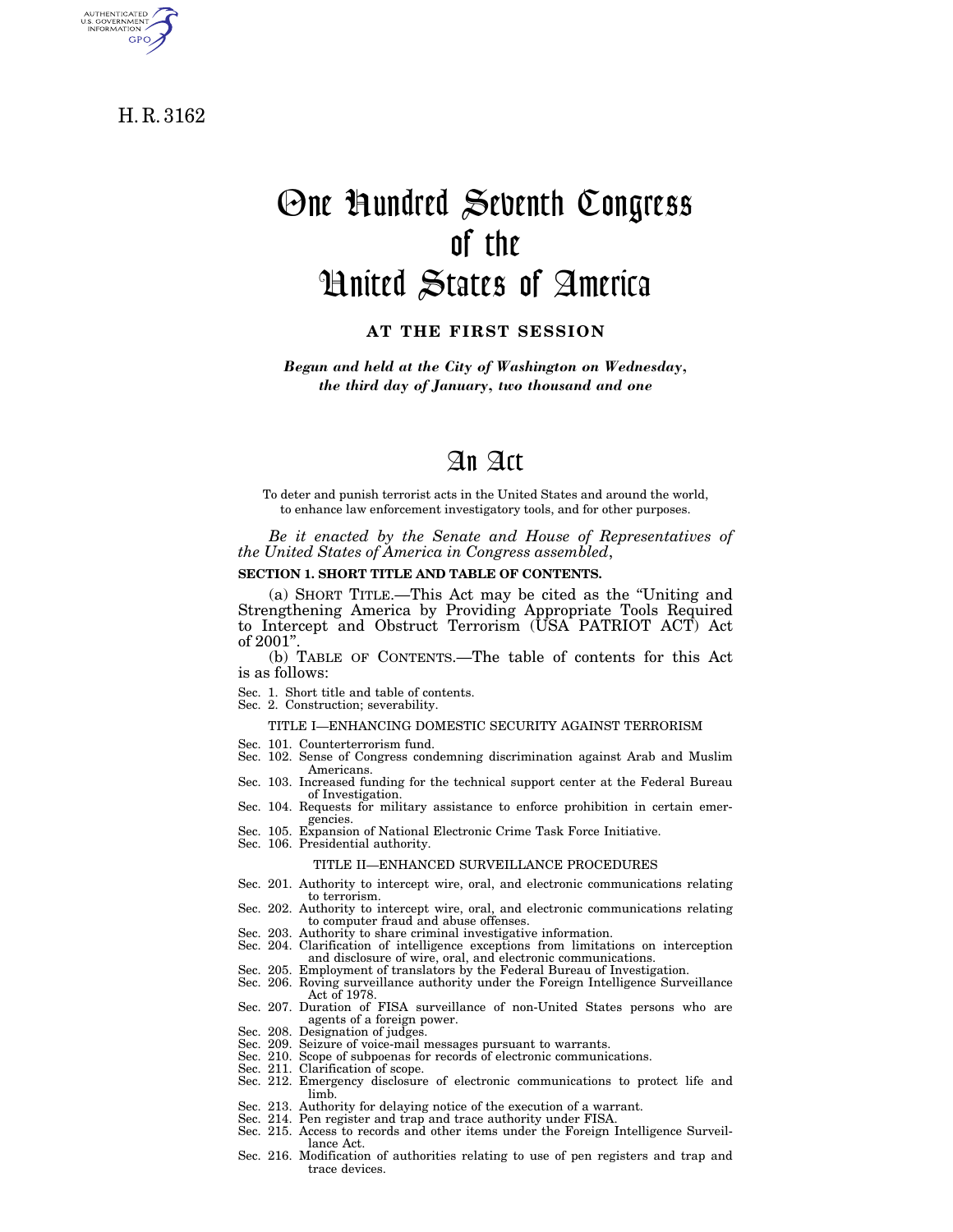- Sec. 217. Interception of computer trespasser communications.
- Sec. 218. Foreign intelligence information.
- Sec. 219. Single-jurisdiction search warrants for terrorism.
- Sec. 220. Nationwide service of search warrants for electronic evidence.
- Sec. 221. Trade sanctions.
- Sec. 222. Assistance to law enforcement agencies.
- Sec. 223. Civil liability for certain unauthorized disclosures.
- Sec. 224. Sunset.
- Sec. 225. Immunity for compliance with FISA wiretap.

#### TITLE III—INTERNATIONAL MONEY LAUNDERING ABATEMENT AND ANTI-TERRORIST FINANCING ACT OF 2001

- Sec. 301. Short title.
- Sec. 302. Findings and purposes.
- Sec. 303. 4-year congressional review; expedited consideration.

#### Subtitle A—International Counter Money Laundering and Related Measures

- Sec. 311. Special measures for jurisdictions, financial institutions, or international transactions of primary money laundering concern.
- Sec. 312. Special due diligence for correspondent accounts and private banking accounts.
- Sec. 313. Prohibition on United States correspondent accounts with foreign shell banks.
- Sec. 314. Cooperative efforts to deter money laundering.
- Sec. 315. Inclusion of foreign corruption offenses as money laundering crimes.
- Sec. 316. Anti-terrorist forfeiture protection.
- Sec. 317. Long-arm jurisdiction over foreign money launderers.
- Sec. 318. Laundering money through a foreign bank.
- Sec. 319. Forfeiture of funds in United States interbank accounts.
- Sec. 320. Proceeds of foreign crimes.
- Sec. 321. Financial institutions specified in subchapter II of chapter 53 of title 31, United States code.
- Sec. 322. Corporation represented by a fugitive.
- Sec. 323. Enforcement of foreign judgments.
- Sec. 324. Report and recommendation.
- Sec. 325. Concentration accounts at financial institutions.
- Sec. 326. Verification of identification.
- Sec. 327. Consideration of anti-money laundering record.
- Sec. 328. International cooperation on identification of originators of wire transfers.
- Sec. 329. Criminal penalties.
- Sec. 330. International cooperation in investigations of money laundering, financial crimes, and the finances of terrorist groups.

#### Subtitle B—Bank Secrecy Act Amendments and Related Improvements

- Sec. 351. Amendments relating to reporting of suspicious activities.
- Sec. 352. Anti-money laundering programs.
- Sec. 353. Penalties for violations of geographic targeting orders and certain recordkeeping requirements, and lengthening effective period of geographic targeting orders.
- Sec. 354. Anti-money laundering strategy.
- Sec. 355. Authorization to include suspicions of illegal activity in written employment references.
- Sec. 356. Reporting of suspicious activities by securities brokers and dealers; investment company study.
- Sec. 357. Special report on administration of bank secrecy provisions.
- Sec. 358. Bank secrecy provisions and activities of United States intelligence agencies to fight international terrorism.
- Sec. 359. Reporting of suspicious activities by underground banking systems.
- Sec. 360. Use of authority of United States Executive Directors.
- Sec. 361. Financial crimes enforcement network.
- Sec. 362. Establishment of highly secure network.
- Sec. 363. Increase in civil and criminal penalties for money laundering.
- Uniform protection authority for Federal Reserve facilities.
- Sec. 365. Reports relating to coins and currency received in nonfinancial trade or business.
- Sec. 366. Efficient use of currency transaction report system.

#### Subtitle C—Currency Crimes and Protection

- Sec. 371. Bulk cash smuggling into or out of the United States.
- Sec. 372. Forfeiture in currency reporting cases.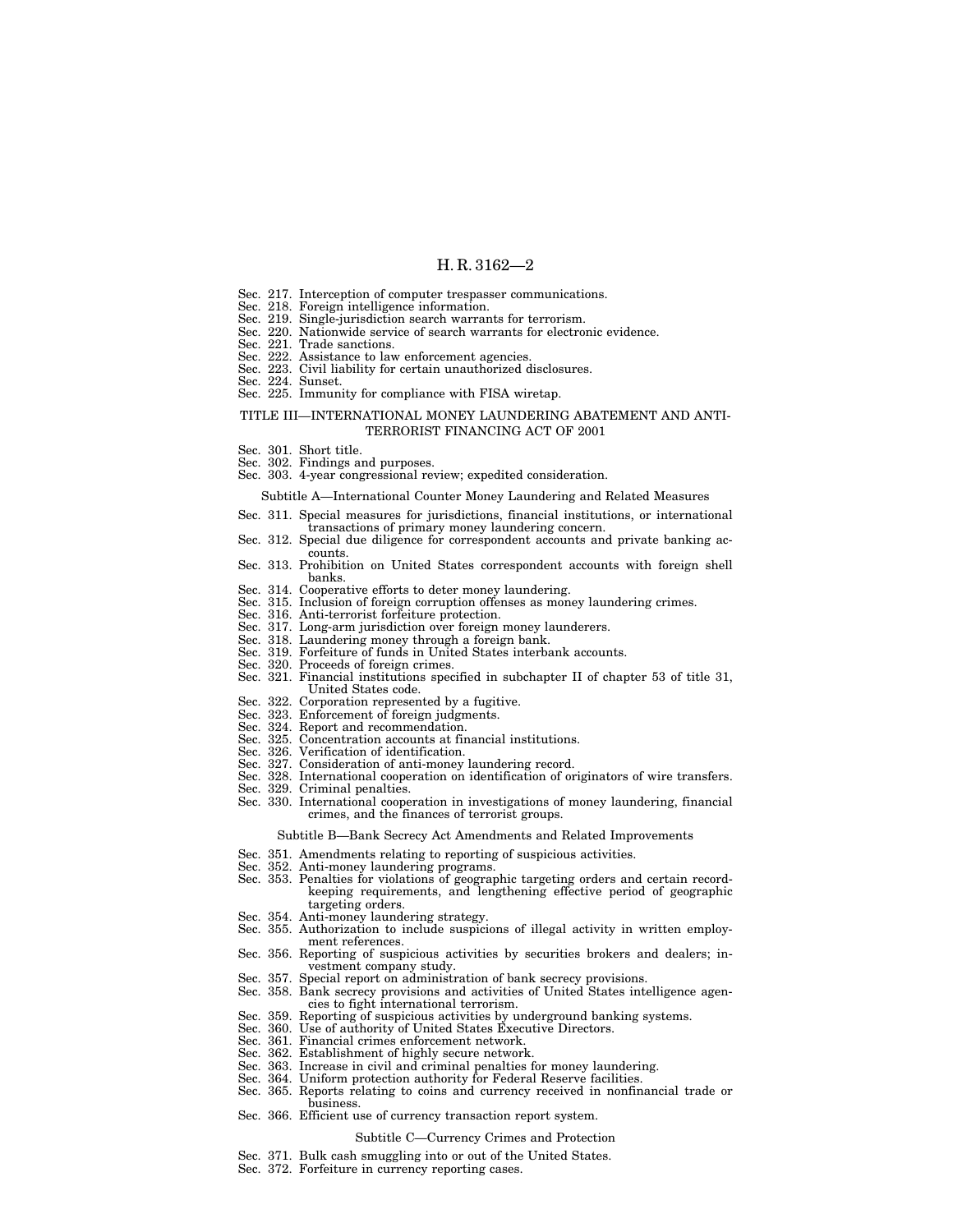- Sec. 373. Illegal money transmitting businesses.
- Sec. 374. Counterfeiting domestic currency and obligations. Sec. 375. Counterfeiting foreign currency and obligations.
- 
- Sec. 376. Laundering the proceeds of terrorism. Sec. 377. Extraterritorial jurisdiction.
- 

#### TITLE IV—PROTECTING THE BORDER

#### Subtitle A—Protecting the Northern Border

- Sec. 401. Ensuring adequate personnel on the northern border.
- Sec. 402. Northern border personnel.
- Sec. 403. Access by the Department of State and the INS to certain identifying information in the criminal history records of visa applicants and applicants for admission to the United States.
- Sec. 404. Limited authority to pay overtime.
- Sec. 405. Report on the integrated automated fingerprint identification system for ports of entry and overseas consular posts.

#### Subtitle B—Enhanced Immigration Provisions

- Sec. 411. Definitions relating to terrorism. Sec. 412. Mandatory detention of suspected terrorists; habeas corpus; judicial re-
- view
- Sec. 413. Multilateral cooperation against terrorists.
- 
- Sec. 414. Visa integrity and security. Sec. 415. Participation of Office of Homeland Security on Entry-Exit Task Force.
- Sec. 416. Foreign student monitoring program.
- Sec. 417. Machine readable passports.
- Sec. 418. Prevention of consulate shopping.

#### Subtitle C—Preservation of Immigration Benefits for Victims of Terrorism

- Sec. 421. Special immigrant status.
- 
- Sec. 422. Extension of filing or reentry deadlines. Sec. 423. Humanitarian relief for certain surviving spouses and children.
- 
- 
- Sec. 424. ''Age-out'' protection for children. Sec. 425. Temporary administrative relief. Sec. 426. Evidence of death, disability, or loss of employment.
- Sec. 427. No benefits to terrorists or family members of terrorists. Sec. 428. Definitions.
- 

#### TITLE V—REMOVING OBSTACLES TO INVESTIGATING TERRORISM

- Sec. 501. Attorney General's authority to pay rewards to combat terrorism. Sec. 502. Secretary of State's authority to pay rewards.
- 
- Sec. 503. DNA identification of terrorists and other violent offenders.
- Sec. 504. Coordination with law enforcement.
- Sec. 505. Miscellaneous national security authorities. Sec. 506. Extension of Secret Service jurisdiction.
- 
- Sec. 507. Disclosure of educational records.
- Sec. 508. Disclosure of information from NCES surveys.

#### TITLE VI—PROVIDING FOR VICTIMS OF TERRORISM, PUBLIC SAFETY OFFICERS, AND THEIR FAMILIES

#### Subtitle A—Aid to Families of Public Safety Officers

- Sec. 611. Expedited payment for public safety officers involved in the prevention,
- investigation, rescue, or recovery efforts related to a terrorist attack. Sec. 612. Technical correction with respect to expedited payments for heroic public
- safety officers. Sec. 613. Public safety officers benefit program payment increase.
- Sec. 614. Office of Justice programs.

# Subtitle B—Amendments to the Victims of Crime Act of 1984

- Sec. 621. Crime victims fund.
- Sec. 622. Crime victim compensation.
- Sec. 623. Crime victim assistance.
- Sec. 624. Victims of terrorism.

### TITLE VII—INCREASED INFORMATION SHARING FOR CRITICAL INFRASTRUCTURE PROTECTION

#### Sec. 701. Expansion of regional information sharing system to facilitate Federal-State-local law enforcement response related to terrorist attacks.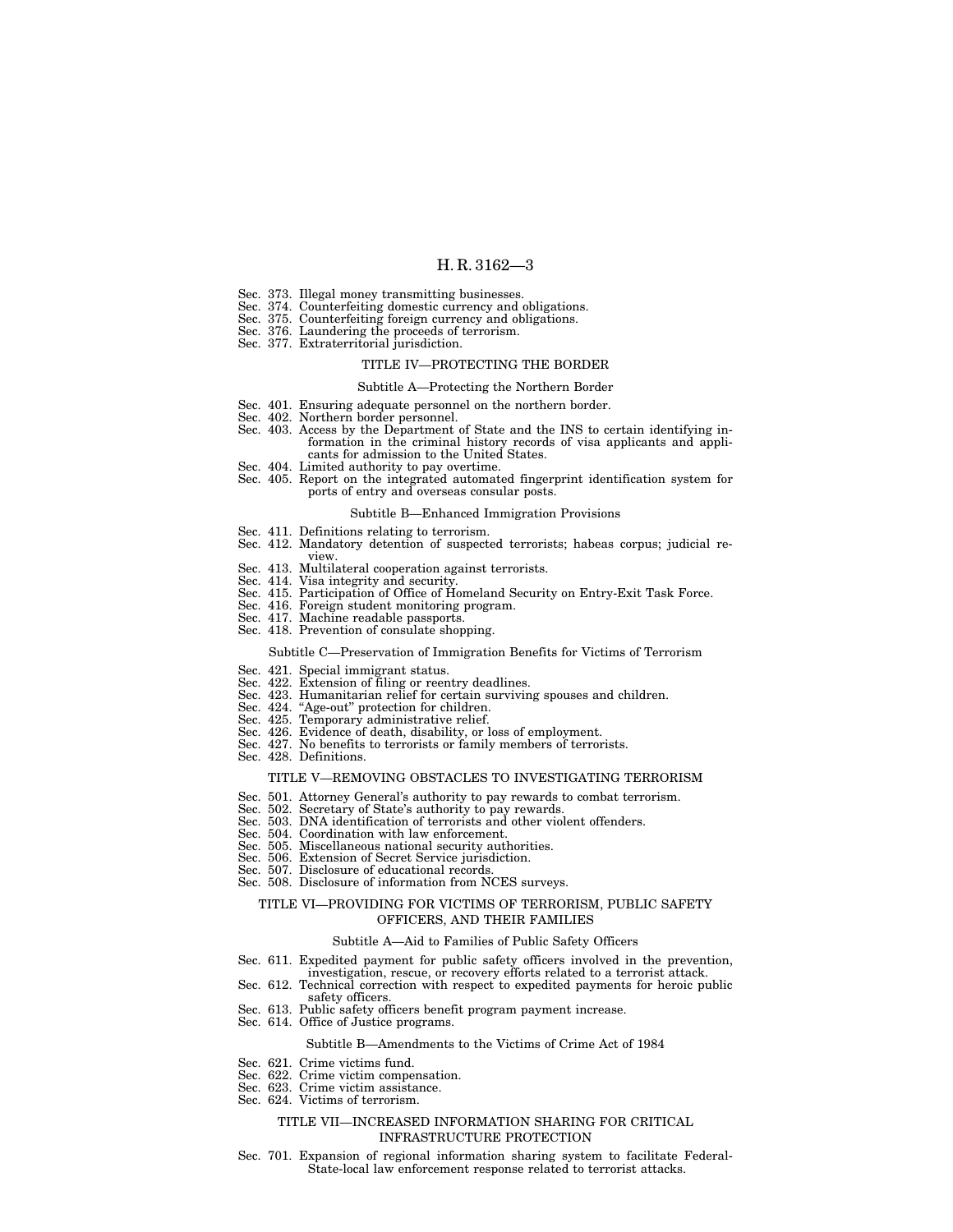#### TITLE VIII—STRENGTHENING THE CRIMINAL LAWS AGAINST TERRORISM

- Sec. 801. Terrorist attacks and other acts of violence against mass transportation systems.
- Sec. 802. Definition of domestic terrorism.
- Sec. 803. Prohibition against harboring terrorists.
- Sec. 804. Jurisdiction over crimes committed at U.S. facilities abroad.
- Sec. 805. Material support for terrorism.
- 
- Sec. 806. Assets of terrorist organizations. Sec. 807. Technical clarification relating to provision of material support to terrorism.
- Sec. 808. Definition of Federal crime of terrorism.
- Sec. 809. No statute of limitation for certain terrorism offenses.
- Sec. 810. Alternate maximum penalties for terrorism offenses.
- Sec. 811. Penalties for terrorist conspiracies. Sec. 812. Post-release supervision of terrorists.
- 
- Sec. 813. Inclusion of acts of terrorism as racketeering activity. Sec. 814. Deterrence and prevention of cyberterrorism.
- 
- Sec. 815. Additional defense to civil actions relating to preserving records in response to Government requests.
- Sec. 816. Development and support of cybersecurity forensic capabilities.
- Sec. 817. Expansion of the biological weapons statute.

#### TITLE IX—IMPROVED INTELLIGENCE

- Sec. 901. Responsibilities of Director of Central Intelligence regarding foreign intelligence collected under Foreign Intelligence Surveillance Act of 1978.
- Sec. 902. Inclusion of international terrorist activities within scope of foreign intelligence under National Security Act of 1947.
- Sec. 903. Sense of Congress on the establishment and maintenance of intelligence relationships to acquire information on terrorists and terrorist organizations.
- Sec. 904. Temporary authority to defer submittal to Congress of reports on intelligence and intelligence-related matters.
- Sec. 905. Disclosure to Director of Central Intelligence of foreign intelligence-related information with respect to criminal investigations.
- Sec. 906. Foreign terrorist asset tracking center.
- Sec. 907. National Virtual Translation Center.
- Sec. 908. Training of government officials regarding identification and use of foreign intelligence.

#### TITLE X—MISCELLANEOUS

- Sec. 1001. Review of the department of justice.
- Sec. 1002. Sense of congress.
- Sec. 1003. Definition of ''electronic surveillance''.
- Sec. 1004. Venue in money laundering cases.
- Sec. 1005. First responders assistance act.
- Sec. 1006. Inadmissibility of aliens engaged in money laundering.
- Sec. 1007. Authorization of funds for dea police training in south and central asia. Sec. 1008. Feasibility study on use of biometric identifier scanning system with ac-
- cess to the fbi integrated automated fingerprint identification system at
- overseas consular posts and points of entry to the United States. Sec. 1009. Study of access.
- 
- Sec. 1010. Temporary authority to contract with local and State governments for performance of security functions at United States military installations.
- Sec. 1011. Crimes against charitable americans.
- Sec. 1012. Limitation on issuance of hazmat licenses.
- Sec. 1013. Expressing the sense of the senate concerning the provision of funding for bioterrorism preparedness and response.
- Sec. 1014. Grant program for State and local domestic preparedness support.
- Sec. 1015. Expansion and reauthorization of the crime identification technology act for antiterrorism grants to States and localities.
- Sec. 1016. Critical infrastructures protection.

#### **SEC. 2. CONSTRUCTION; SEVERABILITY.**

Any provision of this Act held to be invalid or unenforceable by its terms, or as applied to any person or circumstance, shall be construed so as to give it the maximum effect permitted by law, unless such holding shall be one of utter invalidity or unenforceability, in which event such provision shall be deemed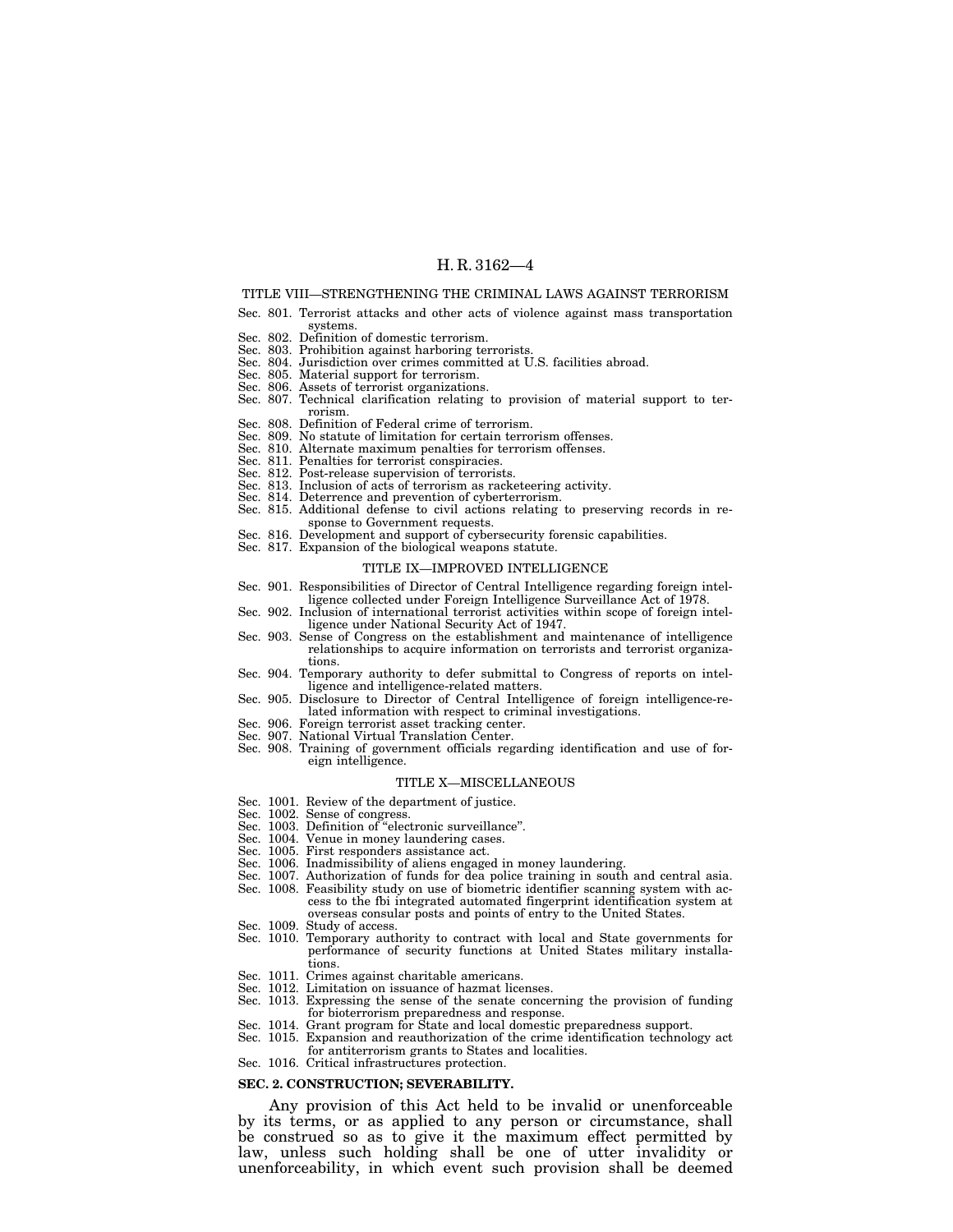severable from this Act and shall not affect the remainder thereof or the application of such provision to other persons not similarly situated or to other, dissimilar circumstances.

# **TITLE I—ENHANCING DOMESTIC SECURITY AGAINST TERRORISM**

## **SEC. 101. COUNTERTERRORISM FUND.**

(a) ESTABLISHMENT; AVAILABILITY.—There is hereby established in the Treasury of the United States a separate fund to be known as the "Counterterrorism Fund", amounts in which shall remain available without fiscal year limitation—

(1) to reimburse any Department of Justice component for any costs incurred in connection with—

 $f(A)$  reestablishing the operational capability of an office or facility that has been damaged or destroyed as the result of any domestic or international terrorism incident;

(B) providing support to counter, investigate, or prosecute domestic or international terrorism, including, without limitation, paying rewards in connection with these activities; and

(C) conducting terrorism threat assessments of Federal agencies and their facilities; and

 $(2)$  to reimburse any department or agency of the Federal Government for any costs incurred in connection with detaining in foreign countries individuals accused of acts of terrorism that violate the laws of the United States.

(b) NO EFFECT ON PRIOR APPROPRIATIONS.—Subsection (a) shall not be construed to affect the amount or availability of any appropriation to the Counterterrorism Fund made before the date of the enactment of this Act.

### **SEC. 102. SENSE OF CONGRESS CONDEMNING DISCRIMINATION AGAINST ARAB AND MUSLIM AMERICANS.**

(a) FINDINGS.—Congress makes the following findings:

(1) Arab Americans, Muslim Americans, and Americans from South Asia play a vital role in our Nation and are entitled to nothing less than the full rights of every American.

(2) The acts of violence that have been taken against Arab and Muslim Americans since the September 11, 2001, attacks against the United States should be and are condemned by all Americans who value freedom.

(3) The concept of individual responsibility for wrongdoing is sacrosanct in American society, and applies equally to all religious, racial, and ethnic groups.

(4) When American citizens commit acts of violence against those who are, or are perceived to be, of Arab or Muslim descent, they should be punished to the full extent of the law.

(5) Muslim Americans have become so fearful of harassment that many Muslim women are changing the way they dress to avoid becoming targets.

(6) Many Arab Americans and Muslim Americans have acted heroically during the attacks on the United States, including Mohammed Salman Hamdani, a 23-year-old New Yorker of Pakistani descent, who is believed to have gone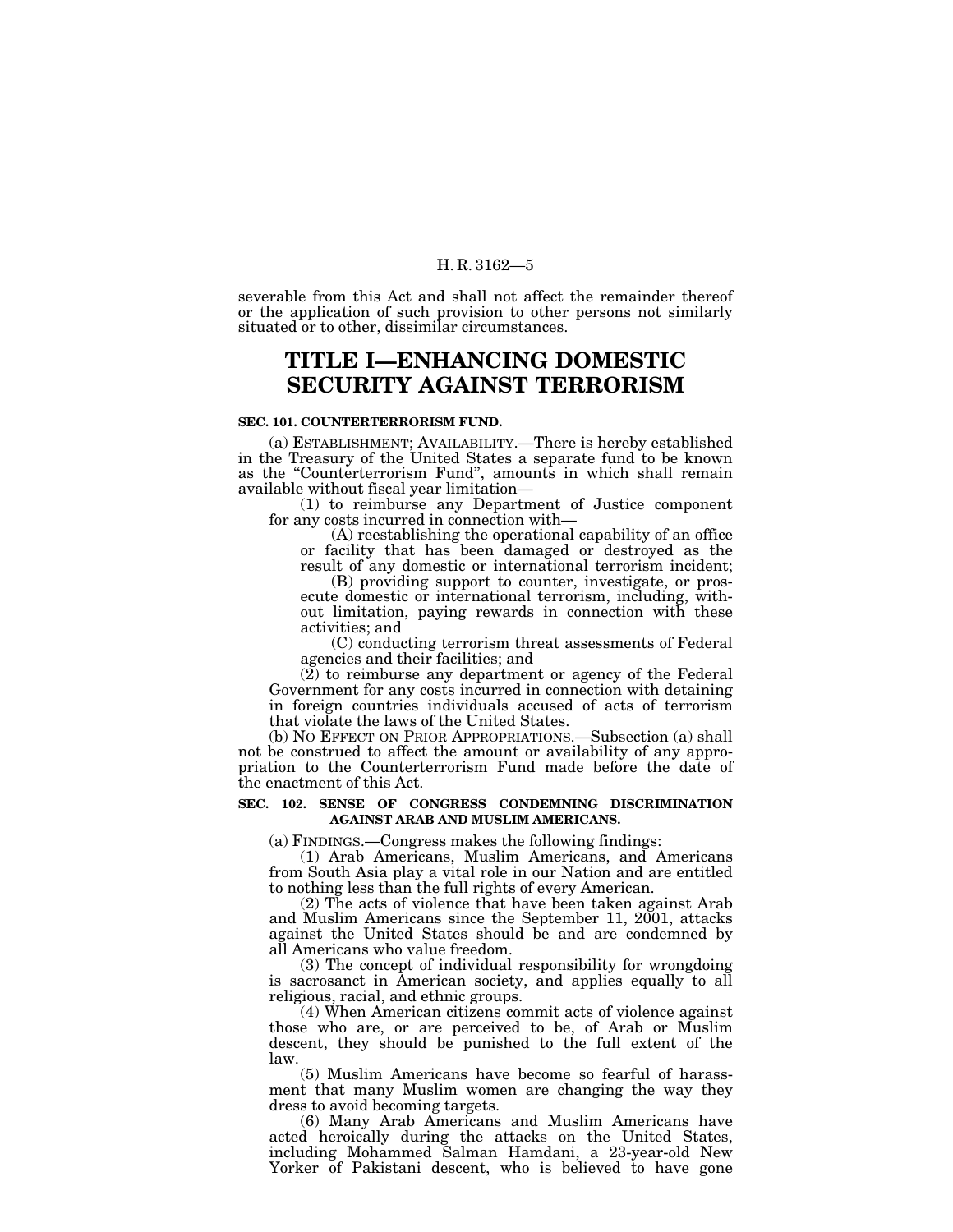to the World Trade Center to offer rescue assistance and is now missing.

(b) SENSE OF CONGRESS.—It is the sense of Congress that— (1) the civil rights and civil liberties of all Americans,

including Arab Americans, Muslim Americans, and Americans from South Asia, must be protected, and that every effort must be taken to preserve their safety;

(2) any acts of violence or discrimination against any Americans be condemned; and

(3) the Nation is called upon to recognize the patriotism of fellow citizens from all ethnic, racial, and religious backgrounds.

# **SEC. 103. INCREASED FUNDING FOR THE TECHNICAL SUPPORT CENTER AT THE FEDERAL BUREAU OF INVESTIGATION.**

There are authorized to be appropriated for the Technical Support Center established in section 811 of the Antiterrorism and Effective Death Penalty Act of 1996 (Public Law 104–132) to help meet the demands for activities to combat terrorism and support and enhance the technical support and tactical operations of the FBI, \$200,000,000 for each of the fiscal years 2002, 2003, and 2004.

# **SEC. 104. REQUESTS FOR MILITARY ASSISTANCE TO ENFORCE PROHIBITION IN CERTAIN EMERGENCIES.**

Section 2332e of title 18, United States Code, is amended— (1) by striking " $2332c$ " and inserting " $2332a$ "; and

 $(2)$  by striking "chemical".

#### **SEC. 105. EXPANSION OF NATIONAL ELECTRONIC CRIME TASK FORCE INITIATIVE.**

The Director of the United States Secret Service shall take appropriate actions to develop a national network of electronic crime task forces, based on the New York Electronic Crimes Task Force model, throughout the United States, for the purpose of preventing, detecting, and investigating various forms of electronic crimes, including potential terrorist attacks against critical infrastructure and financial payment systems.

#### **SEC. 106. PRESIDENTIAL AUTHORITY.**

Section 203 of the International Emergency Powers Act (50 U.S.C. 1702) is amended—

 $(1)$  in subsection  $(a)(1)$ —

(A) at the end of subparagraph (A) (flush to that subparagraph), by striking "; and" and inserting a comma and the following:

"by any person, or with respect to any property, subject to the jurisdiction of the United States;'';

(B) in subparagraph (B)—

(i) by inserting '', block during the pendency of an investigation'' after ''investigate''; and

(ii) by striking ''interest;'' and inserting ''interest by any person, or with respect to any property, subject to the jurisdiction of the United States; and'';

(C) by striking ''by any person, or with respect to any property, subject to the jurisdiction of the United States'; and

(D) by inserting at the end the following: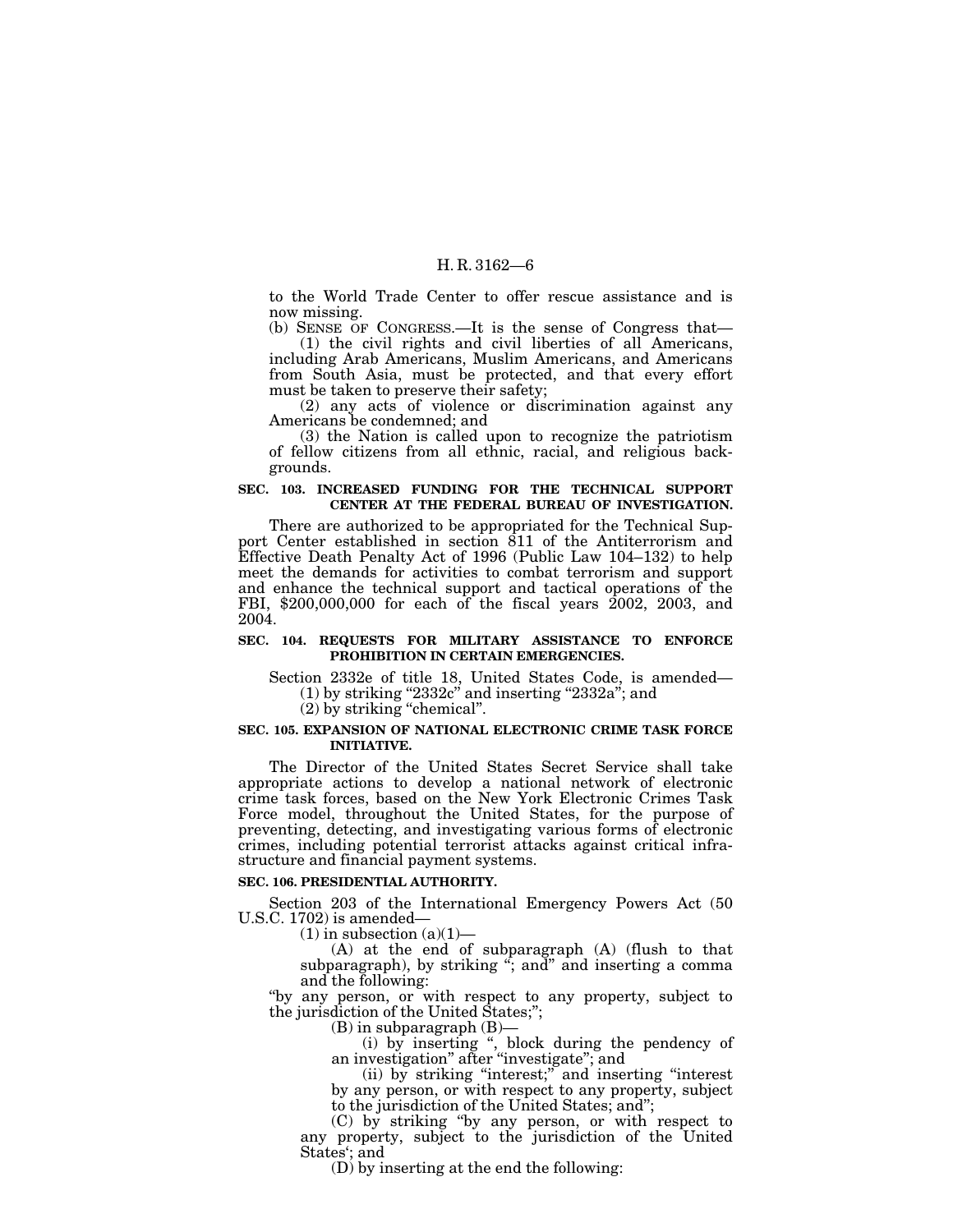$C$ ) when the United States is engaged in armed hostilities or has been attacked by a foreign country or foreign nationals, confiscate any property, subject to the jurisdiction of the United States, of any foreign person, foreign organization, or foreign country that he determines has planned, authorized, aided, or engaged in such hostilities or attacks against the United States; and all right, title, and interest in any property so confiscated shall vest, when, as, and upon the terms directed by the President, in such agency or person as the President may designate from time to time, and upon such terms and conditions as the President may prescribe, such interest or property shall be held, used, administered, liquidated, sold, or otherwise dealt with in the interest of and for the benefit of the United States, and such designated agency or person may perform any and all acts incident to the accomplishment or furtherance of these purposes.''; and

(2) by inserting at the end the following:

''(c) CLASSIFIED INFORMATION.—In any judicial review of a determination made under this section, if the determination was based on classified information (as defined in section 1(a) of the Classified Information Procedures Act) such information may be submitted to the reviewing court ex parte and in camera. This subsection does not confer or imply any right to judicial review.".

# **TITLE II—ENHANCED SURVEILLANCE PROCEDURES**

#### **SEC. 201. AUTHORITY TO INTERCEPT WIRE, ORAL, AND ELECTRONIC COMMUNICATIONS RELATING TO TERRORISM.**

Section 2516(1) of title 18, United States Code, is amended— (1) by redesignating paragraph (p), as so redesignated by section 434(2) of the Antiterrorism and Effective Death Penalty Act of 1996 (Public Law 104–132; 110 Stat. 1274), as paragraph  $(r)$ ; and

(2) by inserting after paragraph (p), as so redesignated by section 201(3) of the Illegal Immigration Reform and Immigrant Responsibility Act of 1996 (division C of Public Law 104–208; 110 Stat. 3009–565), the following new paragraph:

 $\mathbb{F}(q)$  any criminal violation of section 229 (relating to chemical weapons); or sections 2332, 2332a, 2332b, 2332d, 2339A, or 2339B of this title (relating to terrorism); or''.

### **SEC. 202. AUTHORITY TO INTERCEPT WIRE, ORAL, AND ELECTRONIC COMMUNICATIONS RELATING TO COMPUTER FRAUD AND ABUSE OFFENSES.**

Section 2516(1)(c) of title 18, United States Code, is amended by striking "and section 1341 (relating to mail fraud)," and inserting "section 1341 (relating to mail fraud), a felony violation of section 1030 (relating to computer fraud and abuse),''.

#### **SEC. 203. AUTHORITY TO SHARE CRIMINAL INVESTIGATIVE INFORMA-TION.**

(a) AUTHORITY TO SHARE GRAND JURY INFORMATION.—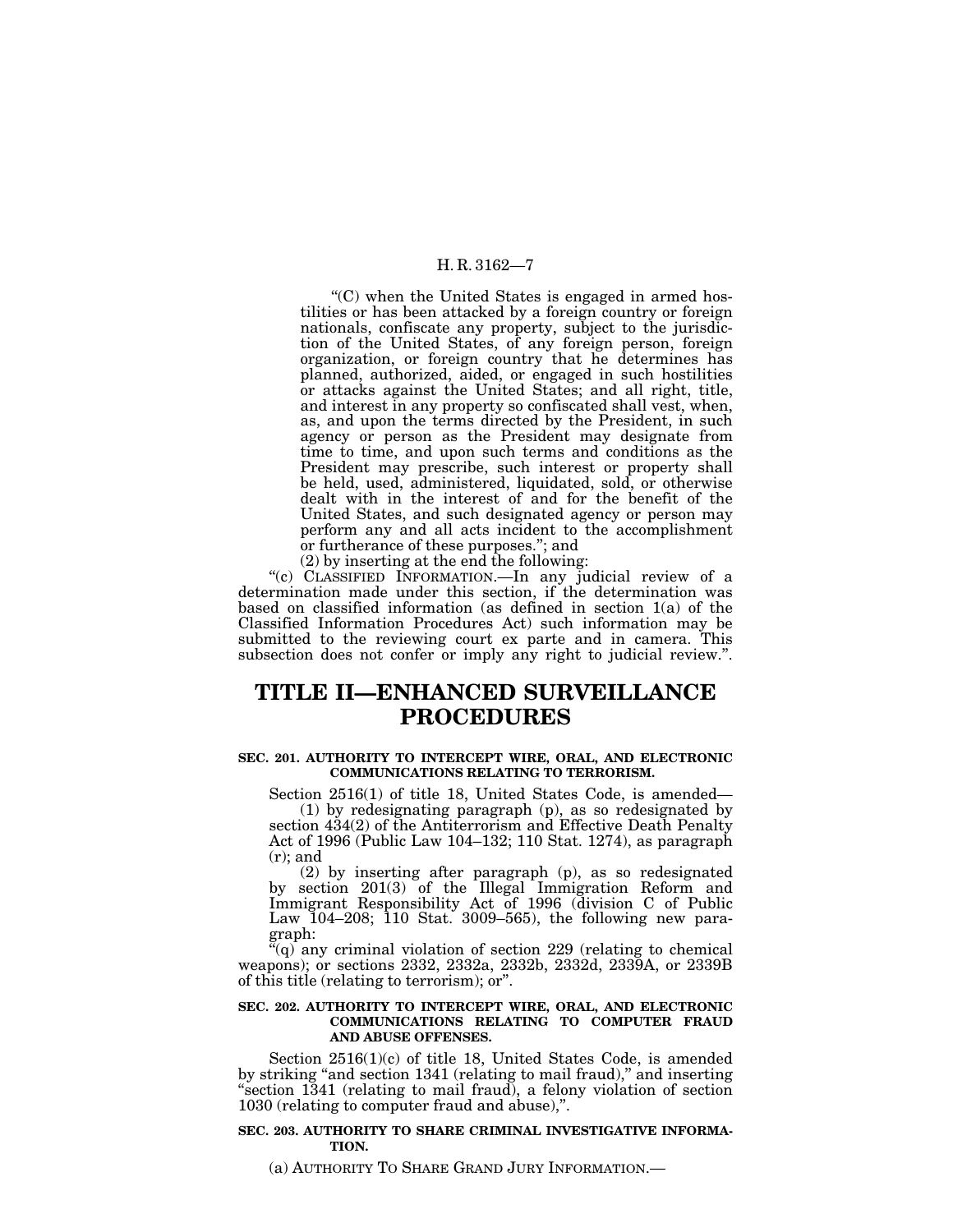(1) IN GENERAL.—Rule 6(e)(3)(C) of the Federal Rules of Criminal Procedure is amended to read as follows:

 $(C)(i)$  Disclosure otherwise prohibited by this rule of matters occurring before the grand jury may also be made—

''(I) when so directed by a court preliminarily to or in connection with a judicial proceeding;

''(II) when permitted by a court at the request of the defendant, upon a showing that grounds may exist for a motion to dismiss the indictment because of matters occurring before the grand jury;

''(III) when the disclosure is made by an attorney for the government to another Federal grand jury;

 $\Gamma(W)$  when permitted by a court at the request of an attorney for the government, upon a showing that such matters may disclose a violation of State criminal law, to an appropriate official of a State or subdivision of a State for the purpose of enforcing such law; or

 $\mathcal{H}(V)$  when the matters involve foreign intelligence or counterintelligence (as defined in section 3 of the National Security Act of 1947 (50 U.S.C. 401a)), or foreign intelligence information (as defined in clause (iv) of this subparagraph), to any Federal law enforcement, intelligence, protective, immigration, national defense, or national security official in order to assist the official receiving that information in the performance of his official duties.

''(ii) If the court orders disclosure of matters occurring before the grand jury, the disclosure shall be made in such manner, at such time, and under such conditions as the court may direct.

"(iii) Any Federal official to whom information is disclosed pursuant to clause  $(i)(V)$  of this subparagraph may use that information only as necessary in the conduct of that person's official duties subject to any limitations on the unauthorized disclosure of such information. Within a reasonable time after such disclosure, an attorney for the government shall file under seal a notice with the court stating the fact that such information was disclosed and the departments, agencies, or entities to which the disclosure was made.

"(iv) In clause  $(i)(V)$  of this subparagraph, the term 'foreign intelligence information' means—

''(I) information, whether or not concerning a United States person, that relates to the ability of the United States to protect against—

''(aa) actual or potential attack or other grave hostile acts of a foreign power or an agent of a foreign power;

''(bb) sabotage or international terrorism by a foreign power or an agent of a foreign power; or

"(cc) clandestine intelligence activities by an intelligence service or network of a foreign power or by an agent of foreign power; or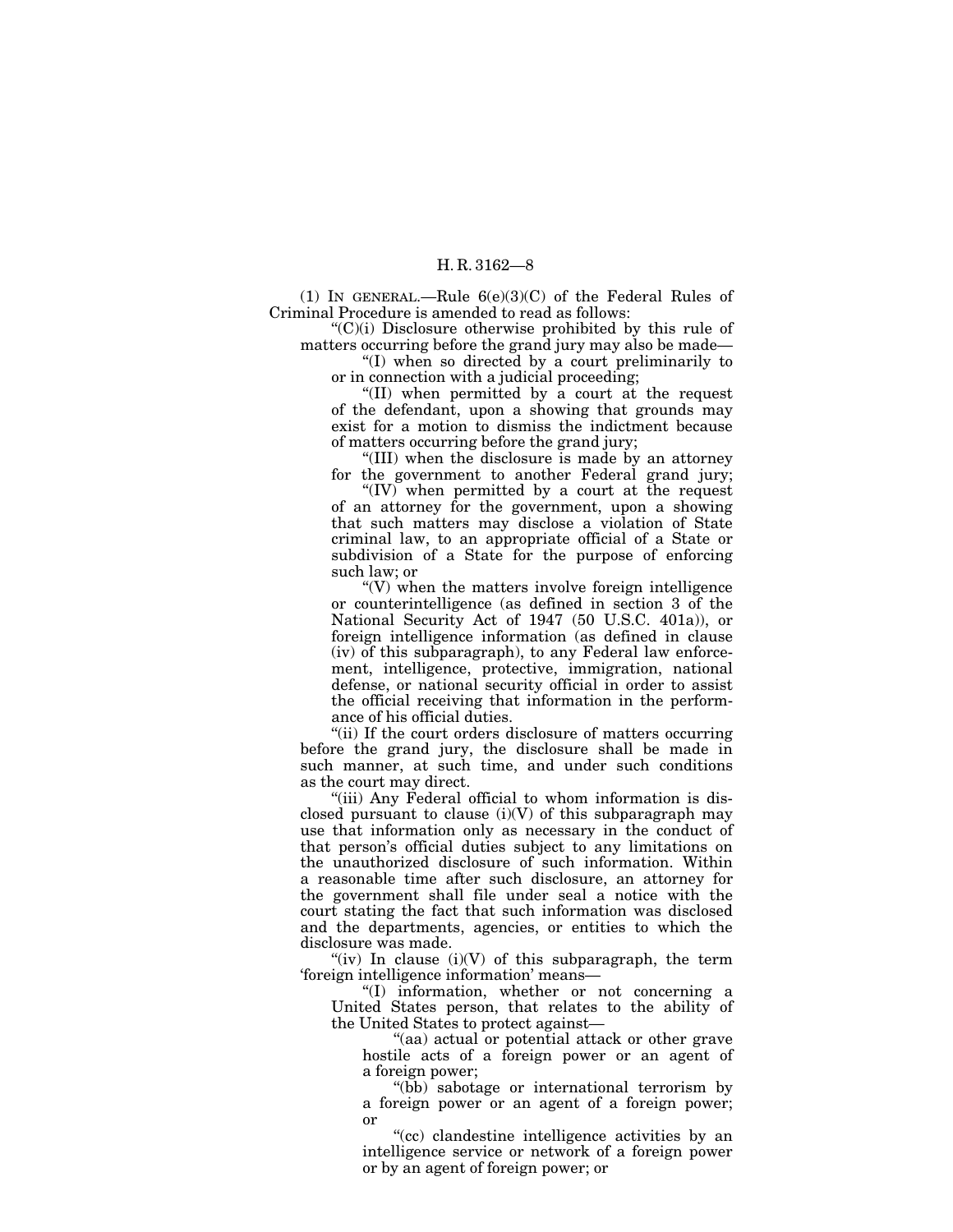''(II) information, whether or not concerning a United States person, with respect to a foreign power or foreign territory that relates to—

"(aa) the national defense or the security of the United States; or

"(bb) the conduct of the foreign affairs of the United States.''.

(2) CONFORMING AMENDMENT.—Rule  $6(e)(3)(D)$  of the Federal Rules of Criminal Procedure is amended by striking "(e)(3)(C)(i)" and inserting "(e)(3)(C)(i)(I)".

(b) AUTHORITY TO SHARE ELECTRONIC, WIRE, AND ORAL INTER-CEPTION INFORMATION.—

(1) LAW ENFORCEMENT.—Section 2517 of title 18, United States Code, is amended by inserting at the end the following:

''(6) Any investigative or law enforcement officer, or attorney for the Government, who by any means authorized by this chapter, has obtained knowledge of the contents of any wire, oral, or electronic communication, or evidence derived therefrom, may disclose such contents to any other Federal law enforcement, intelligence, protective, immigration, national defense, or national security official to the extent that such contents include foreign intelligence or counterintelligence (as defined in section 3 of the National Security Act of 1947 (50 U.S.C. 401a)), or foreign intelligence information (as defined in subsection (19) of section 2510 of this title), to assist the official who is to receive that information in the performance of his official duties. Any Federal official who receives information pursuant to this provision may use that information only as necessary in the conduct of that person's official duties subject to any limitations on the unauthorized disclosure of such information.''.

(2) DEFINITION.—Section 2510 of title 18, United States Code, is amended by—

 $(A)$  in paragraph  $(17)$ , by striking "and" after the semicolon;

(B) in paragraph (18), by striking the period and inserting "; and"; and

(C) by inserting at the end the following:

''(19) 'foreign intelligence information' means—

"(A) information, whether or not concerning a United States person, that relates to the ability of the United States to protect against—

 $\tilde{\mathfrak{g}}$  actual or potential attack or other grave hostile

acts of a foreign power or an agent of a foreign power; "(ii) sabotage or international terrorism by a for-

eign power or an agent of a foreign power; or

''(iii) clandestine intelligence activities by an intelligence service or network of a foreign power or by an agent of a foreign power; or

''(B) information, whether or not concerning a United States person, with respect to a foreign power or foreign territory that relates to—<br>"(i) the national defense or the security of the

United States; or

''(ii) the conduct of the foreign affairs of the United States.''.

(c) PROCEDURES.—The Attorney General shall establish procedures for the disclosure of information pursuant to section  $2517(6)$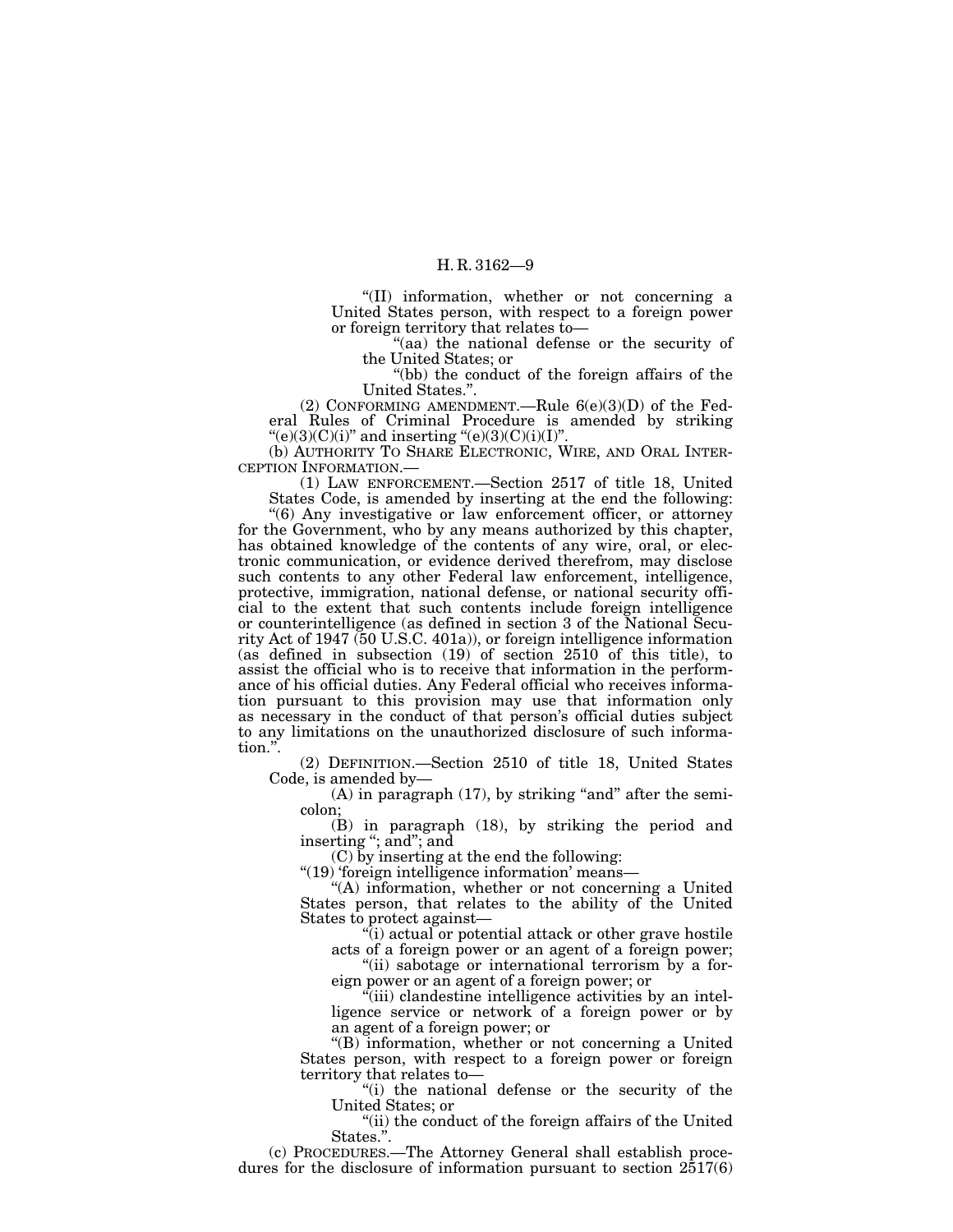and Rule  $6(e)(3)(C)(i)(V)$  of the Federal Rules of Criminal Procedure that identifies a United States person, as defined in section 101 of the Foreign Intelligence Surveillance Act of 1978 (50 U.S.C. 1801)).<br>(d) Foreign Intelligence Information.—

 $(1)$  In GENERAL.—Notwithstanding any other provision of law, it shall be lawful for foreign intelligence or counterintelligence (as defined in section 3 of the National Security Act of 1947 (50 U.S.C. 401a)) or foreign intelligence information obtained as part of a criminal investigation to be disclosed to any Federal law enforcement, intelligence, protective, immigration, national defense, or national security official in order to assist the official receiving that information in the performance of his official duties. Any Federal official who receives information pursuant to this provision may use that information only as necessary in the conduct of that person's official duties subject to any limitations on the unauthorized disclosure of such information.

(2) DEFINITION.—In this subsection, the term "foreign intelligence information" means—

 $(A)$  information, whether or not concerning a United States person, that relates to the ability of the United States to protect against— (i) actual or potential attack or other grave hostile

acts of a foreign power or an agent of a foreign power;

(ii) sabotage or international terrorism by a foreign power or an agent of a foreign power; or

(iii) clandestine intelligence activities by an intelligence service or network of a foreign power or by an agent of a foreign power; or

(B) information, whether or not concerning a United States person, with respect to a foreign power or foreign

 $(i)$  the national defense or the security of the United States; or

(ii) the conduct of the foreign affairs of the United States.

### **SEC. 204. CLARIFICATION OF INTELLIGENCE EXCEPTIONS FROM LIMITATIONS ON INTERCEPTION AND DISCLOSURE OF WIRE, ORAL, AND ELECTRONIC COMMUNICATIONS.**

Section 2511(2)(f) of title 18, United States Code, is amended—<br>
(1) by striking "this chapter or chapter 121" and inserting "this chapter or chapter 121 or 206 of this title"; and

(2) by striking ''wire and oral'' and inserting ''wire, oral, and electronic''.

#### **SEC. 205. EMPLOYMENT OF TRANSLATORS BY THE FEDERAL BUREAU OF INVESTIGATION.**

(a) AUTHORITY.—The Director of the Federal Bureau of Investigation is authorized to expedite the employment of personnel as translators to support counterterrorism investigations and operations without regard to applicable Federal personnel requirements and limitations.

(b) SECURITY REQUIREMENTS.—The Director of the Federal Bureau of Investigation shall establish such security requirements as are necessary for the personnel employed as translators under subsection (a).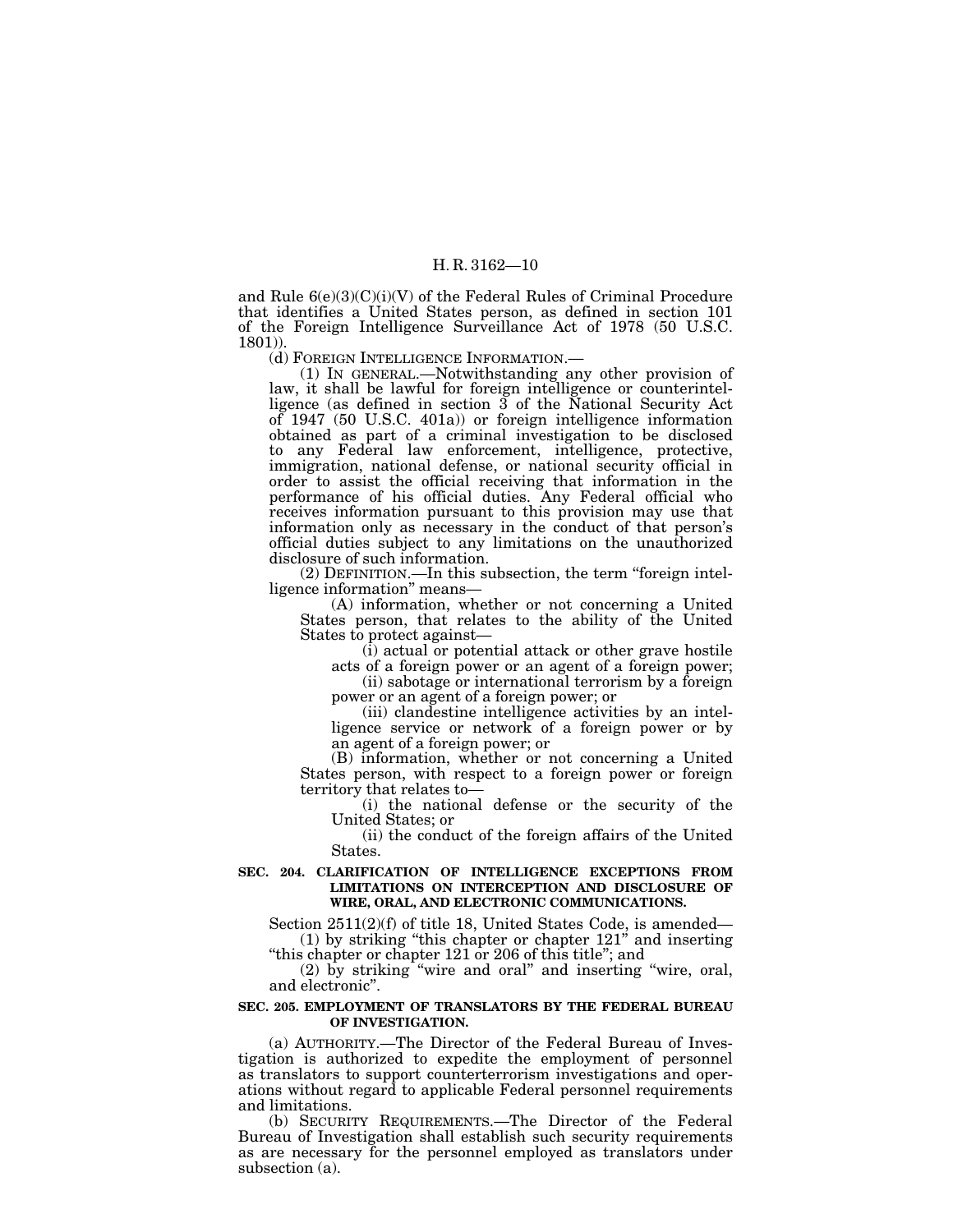(c) REPORT.—The Attorney General shall report to the Committees on the Judiciary of the House of Representatives and the Senate on—

(1) the number of translators employed by the FBI and other components of the Department of Justice;

(2) any legal or practical impediments to using translators employed by other Federal, State, or local agencies, on a full, part-time, or shared basis; and

(3) the needs of the FBI for specific translation services in certain languages, and recommendations for meeting those needs.

### **SEC. 206. ROVING SURVEILLANCE AUTHORITY UNDER THE FOREIGN INTELLIGENCE SURVEILLANCE ACT OF 1978.**

Section 105(c)(2)(B) of the Foreign Intelligence Surveillance Act of 1978 (50 U.S.C. 1805(c)(2)(B)) is amended by inserting ", or in circumstances where the Court finds that the actions of the target of the application may have the effect of thwarting the identification of a specified person, such other persons,'' after ''specified person''.

#### **SEC. 207. DURATION OF FISA SURVEILLANCE OF NON-UNITED STATES PERSONS WHO ARE AGENTS OF A FOREIGN POWER.**

(a) DURATION.—<br>(1) SURVEILLANCE.—Section  $105(e)(1)$  of the Foreign Intelligence Surveillance Act of 1978  $(50 \text{ U.S.C. } 1805(e)(1))$  is amended by— $(A)$  inserting " $(A)$ " after "except that"; and

(B) inserting before the period the following: '', and (B) an order under this Act for a surveillance targeted against an agent of a foreign power, as defined in section  $101(b)(1)(A)$  may be for the period specified in the applica-

tion or for 120 days, whichever is less".<br>(2) PHYSICAL SEARCH.—Section  $304(d)(1)$  of the Foreign Intelligence Surveillance Act of 1978 (50 U.S.C. 1824(d)(1)) is amended by—<br>(A) striking "forty-five" and inserting "90";

 $(B)$  inserting " $(A)$ " after "except that"; and

(C) inserting before the period the following: '', and (B) an order under this section for a physical search targeted against an agent of a foreign power as defined in section  $101(b)(1)(A)$  may be for the period specified in the application or for 120 days, whichever is less".<br>(b) EXTENSION.—<br>(1) IN GENERAL.—Section 105(d)(2) of the Foreign Intel-

ligence Surveillance Act of 1978 (50 U.S.C. 1805 $(d)(2)$ ) is amended by— $(A)$  inserting " $(A)$ " after "except that"; and

(B) inserting before the period the following: '', and (B) an extension of an order under this Act for a surveillance targeted against an agent of a foreign power as defined in section  $101(b)(1)(\overline{A})$  may be for a period not to exceed 1 year''.

(2) DEFINED TERM.—Section  $304(d)(2)$  of the Foreign Intelligence Surveillance Act of 1978 (50 U.S.C. 1824 $\vec{d}$ )(2) is amended by inserting after ''not a United States person,'' the following: "or against an agent of a foreign power as defined in section  $101(b)$  $(1)(A)$ ,".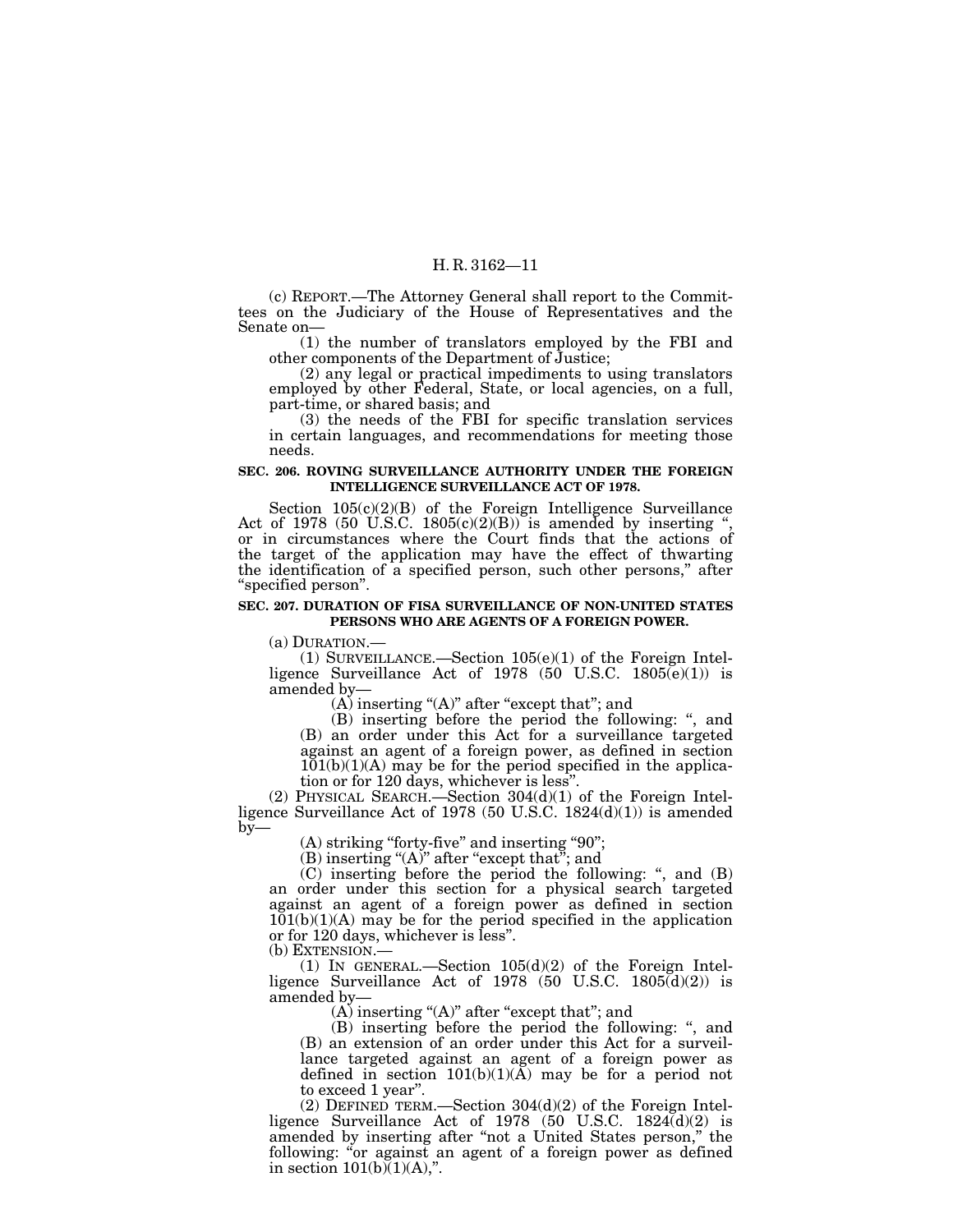# **SEC. 208. DESIGNATION OF JUDGES.**

Section 103(a) of the Foreign Intelligence Surveillance Act of 1978 (50 U.S.C. 1803(a)) is amended by—

 $(1)$  striking "seven district court judges" and inserting "11 district court judges''; and

(2) inserting ''of whom no fewer than 3 shall reside within 20 miles of the District of Columbia'' after ''circuits''.

#### **SEC. 209. SEIZURE OF VOICE-MAIL MESSAGES PURSUANT TO WAR-RANTS.**

Title 18, United States Code, is amended—

(1) in section 2510—

(A) in paragraph (1), by striking beginning with ''and such" and all that follows through "communication"; and (B) in paragraph (14), by inserting ''wire or'' after ''transmission of''; and

(2) in subsections (a) and (b) of section 2703—

(A) by striking ''CONTENTS OF ELECTRONIC'' and inserting ''CONTENTS OF WIRE OR ELECTRONIC'' each place it appears;

(B) by striking ''contents of an electronic'' and inserting "contents of a wire or electronic" each place it appears; and

(C) by striking ''any electronic'' and inserting ''any wire or electronic'' each place it appears.

#### **SEC. 210. SCOPE OF SUBPOENAS FOR RECORDS OF ELECTRONIC COMMUNICATIONS.**

Section  $2703(c)(2)$  of title 18, United States Code, as redesignated by section 212, is amended—

(1) by striking ''entity the name, address, local and long distance telephone toll billing records, telephone number or other subscriber number or identity, and length of service of a subscriber'' and inserting the following: ''entity the—

''(A) name;

"(B) address;

''(C) local and long distance telephone connection records, or records of session times and durations;

''(D) length of service (including start date) and types of service utilized;

 $E(E)$  telephone or instrument number or other subscriber number or identity, including any temporarily assigned network address; and

 $(F)$  means and source of payment for such service (including any credit card or bank account number),

of a subscriber''; and

(2) by striking ''and the types of services the subscriber or customer utilized,''.

### **SEC. 211. CLARIFICATION OF SCOPE.**

Section 631 of the Communications Act of 1934 (47 U.S.C. 551) is amended—<br>
(1) in subsection (c)(2)—<br>
(A) in subparagraph (B), by striking "or";

(B) in subparagraph (C), by striking the period at

the end and inserting ''; or''; and

(C) by inserting at the end the following: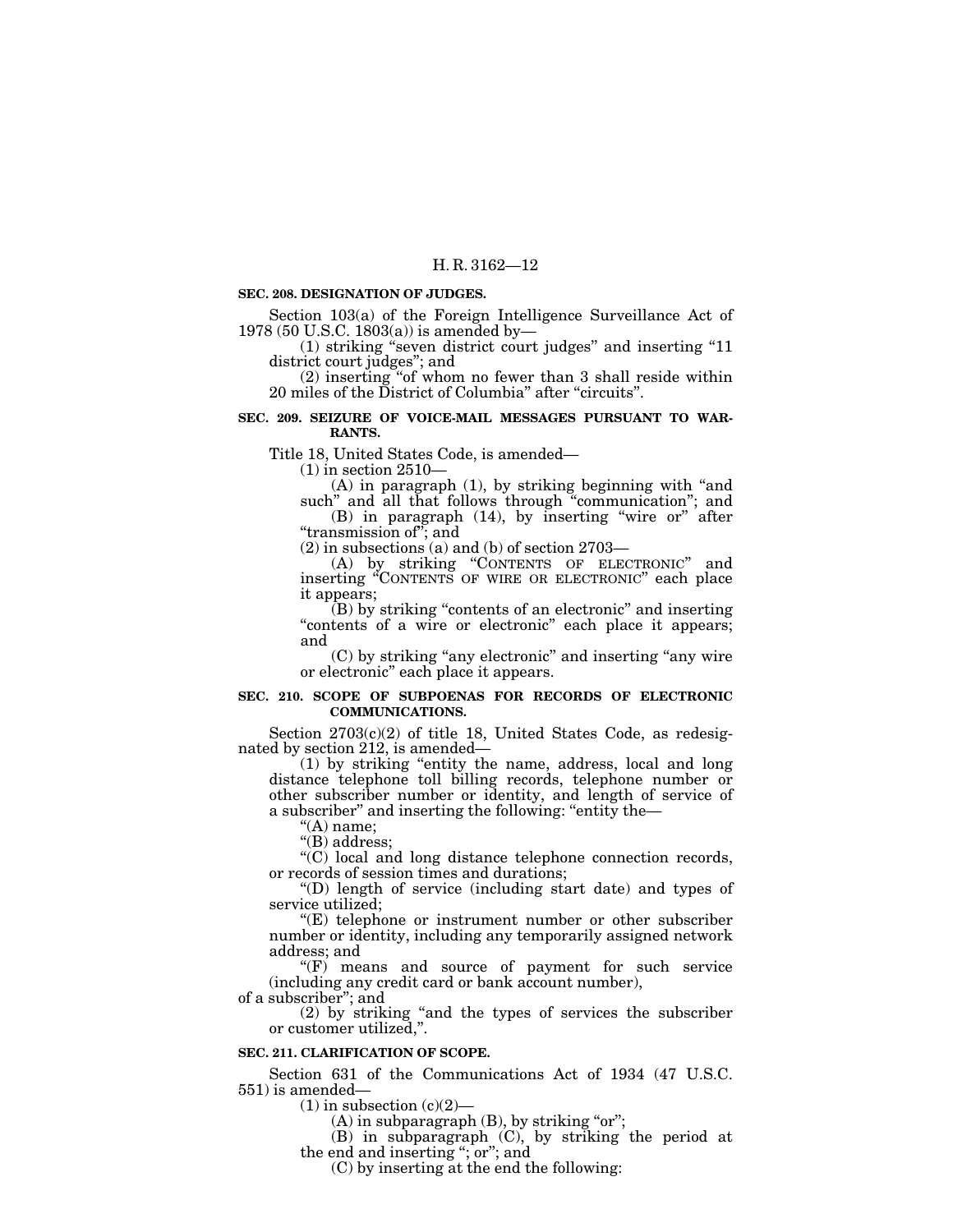''(D) to a government entity as authorized under chapters 119, 121, or 206 of title 18, United States Code, except that such disclosure shall not include records revealing cable subscriber selection of video programming from a cable operator."; and

(2) in subsection (h), by striking ''A governmental entity'' and inserting "Except as provided in subsection  $(c)(2)(D)$ , a governmental entity''.

### **SEC. 212. EMERGENCY DISCLOSURE OF ELECTRONIC COMMUNICA-TIONS TO PROTECT LIFE AND LIMB.**

(a) DISCLOSURE OF CONTENTS.—

(1) IN GENERAL.—Section 2702 of title 18, United States Code, is amended—

(A) by striking the section heading and inserting the following:

# **''§ 2702. Voluntary disclosure of customer communications or records'';**

(B) in subsection (a)—

(i) in paragraph  $(2)(A)$ , by striking "and" at the end;

(ii) in paragraph (2)(B), by striking the period and inserting ''; and''; and

(iii) by inserting after paragraph (2) the following: ''(3) a provider of remote computing service or electronic

communication service to the public shall not knowingly divulge a record or other information pertaining to a subscriber to or customer of such service (not including the contents of communications covered by paragraph  $(1)$  or  $(2)$ ) to any governmental entity.'';

(C) in subsection (b), by striking ''EXCEPTIONS.—A person or entity" and inserting "EXCEPTIONS FOR DISCLOSURE OF COMMUNICATIONS.— A provider described in subsection  $(a)$ ";

 $(D)$  in subsection  $(b)(6)$ —

(i) in subparagraph  $(A)(ii)$ , by striking "or";

(ii) in subparagraph (B), by striking the period and inserting ''; or''; and

(iii) by adding after subparagraph (B) the following:

 $(C)$  if the provider reasonably believes that an emergency involving immediate danger of death or serious physical injury to any person requires disclosure of the information without delay.''; and

(E) by inserting after subsection (b) the following:

''(c) EXCEPTIONS FOR DISCLOSURE OF CUSTOMER RECORDS.— A provider described in subsection (a) may divulge a record or other information pertaining to a subscriber to or customer of such service (not including the contents of communications covered by subsection  $(a)(1)$  or  $(a)(2)$ )—

 $"(1)$  as otherwise authorized in section 2703;

" $(2)$  with the lawful consent of the customer or subscriber;

"(3) as may be necessarily incident to the rendition of the service or to the protection of the rights or property of the provider of that service;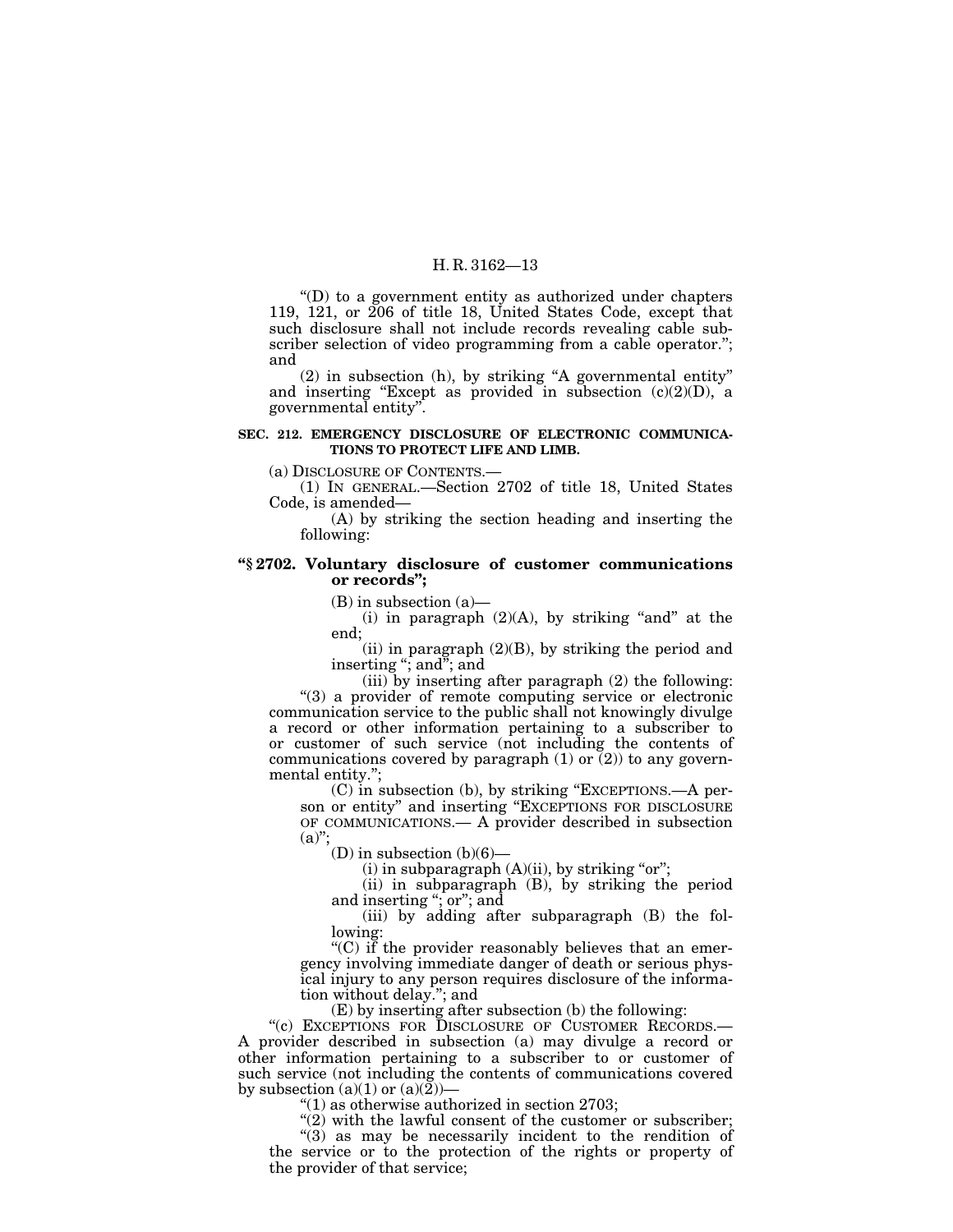" $(4)$  to a governmental entity, if the provider reasonably believes that an emergency involving immediate danger of death or serious physical injury to any person justifies disclosure of the information; or

" $(5)$  to any person other than a governmental entity.". (2) TECHNICAL AND CONFORMING AMENDMENT.—The table of sections for chapter 121 of title 18, United States Code, is amended by striking the item relating to section 2702 and inserting the following:

''2702. Voluntary disclosure of customer communications or records.''.

(b) REQUIREMENTS FOR GOVERNMENT ACCESS.—

(1) IN GENERAL.—Section 2703 of title 18, United States Code, is amended—

(A) by striking the section heading and inserting the following:

# **''§ 2703. Required disclosure of customer communications or records'';**

(B) in subsection (c) by redesignating paragraph (2) as paragraph (3);

 $(C)$  in subsection  $(c)(1)$ —

(i) by striking " $(A)$  Except as provided in subparagraph (B), a provider of electronic communication service or remote computing service may'' and inserting ''A governmental entity may require a provider of electronic communication service or remote computing service to'';

(ii) by striking "covered by subsection (a) or  $(b)$ of this section) to any person other than a governmental entity.

''(B) A provider of electronic communication service or remote computing service shall disclose a record or other information pertaining to a subscriber to or customer of such service (not including the contents of communications covered by subsection (a) or (b) of this section) to a governmental entity" and inserting ")";

(iii) by redesignating subparagraph (C) as paragraph (2);

(iv) by redesignating clauses (i), (ii), (iii), and (iv) as subparagraphs  $(A)$ ,  $(B)$ ,  $(C)$ , and  $(D)$ , respectively;

(v) in subparagraph (D) (as redesignated) by striking the period and inserting "; or"; and

(vi) by inserting after subparagraph (D) (as redesignated) the following:

''(E) seeks information under paragraph (2).''; and

(D) in paragraph (2) (as redesignated) by striking " $\text{subparagraph} \left( \text{B} \right)$ " and insert "paragraph  $\left( 1 \right)$ ".

(2) TECHNICAL AND CONFORMING AMENDMENT.—The table of sections for chapter 121 of title 18, United States Code, is amended by striking the item relating to section 2703 and inserting the following:

''2703. Required disclosure of customer communications or records.''.

#### **SEC. 213. AUTHORITY FOR DELAYING NOTICE OF THE EXECUTION OF A WARRANT.**

Section 3103a of title 18, United States Code, is amended—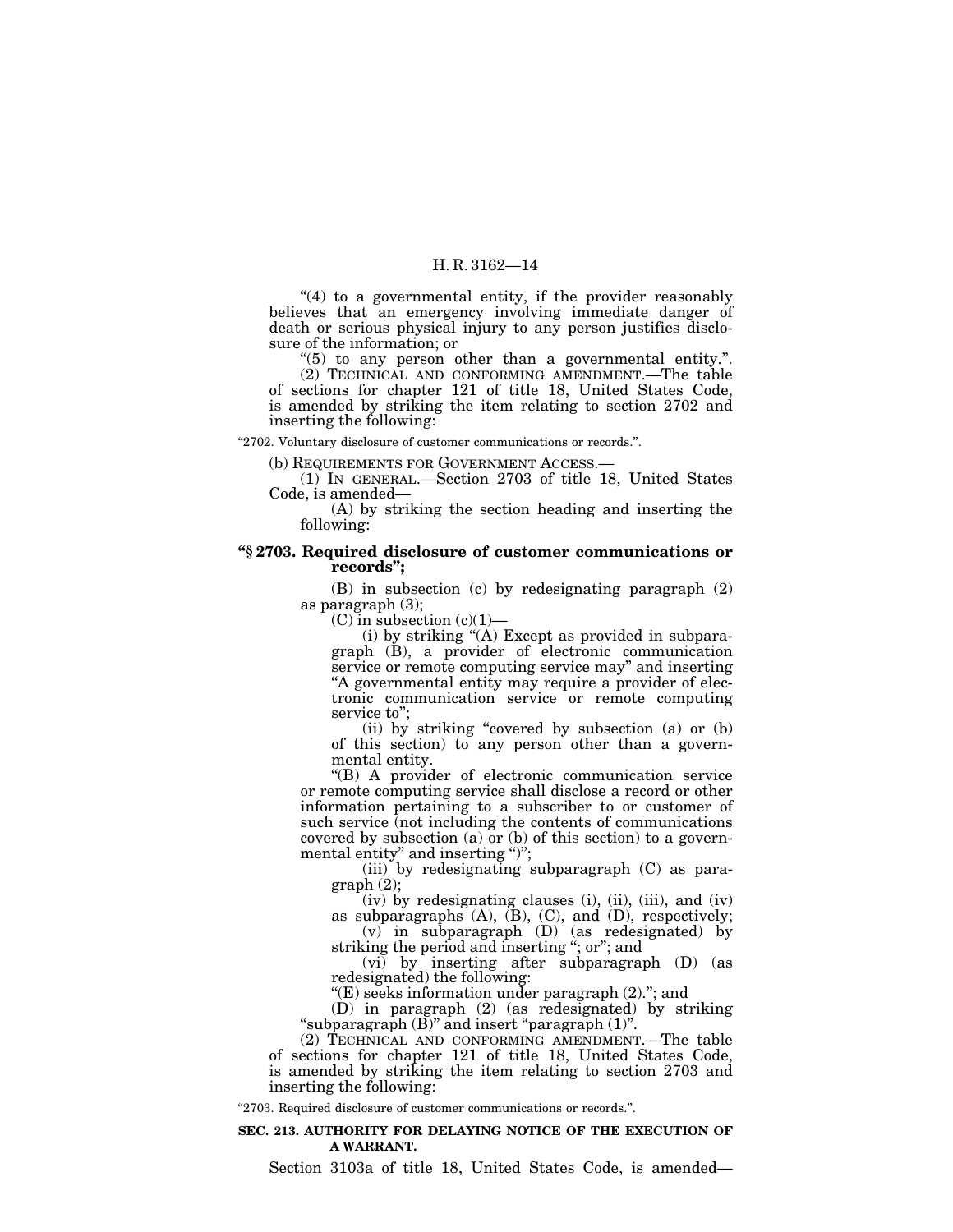(1) by inserting "(a) IN GENERAL.—" before "In addition"; and

(2) by adding at the end the following:

''(b) DELAY.—With respect to the issuance of any warrant or court order under this section, or any other rule of law, to search for and seize any property or material that constitutes evidence of a criminal offense in violation of the laws of the United States, any notice required, or that may be required, to be given may be delayed if—

"(1) the court finds reasonable cause to believe that providing immediate notification of the execution of the warrant may have an adverse result (as defined in section 2705);

" $(2)$  the warrant prohibits the seizure of any tangible property, any wire or electronic communication (as defined in section 2510), or, except as expressly provided in chapter 121, any stored wire or electronic information, except where the court finds reasonable necessity for the seizure; and

 $(3)$  the warrant provides for the giving of such notice within a reasonable period of its execution, which period may thereafter be extended by the court for good cause shown.''.

# **SEC. 214. PEN REGISTER AND TRAP AND TRACE AUTHORITY UNDER FISA.**

(a) APPLICATIONS AND ORDERS.—Section 402 of the Foreign Intelligence Surveillance Act of 1978 (50 U.S.C. 1842) is amended—

 $(1)$  in subsection  $(a)(1)$ , by striking "for any investigation to gather foreign intelligence information or information concerning international terrorism'' and inserting ''for any investigation to obtain foreign intelligence information not concerning a United States person or to protect against international terrorism or clandestine intelligence activities, provided that such investigation of a United States person is not conducted solely upon the basis of activities protected by the first amendment to the Constitution'';

 $(2)$  by amending subsection  $(c)(2)$  to read as follows:

 $(2)$  a certification by the applicant that the information likely to be obtained is foreign intelligence information not concerning a United States person or is relevant to an ongoing investigation to protect against international terrorism or clandestine intelligence activities, provided that such investigation of a United States person is not conducted solely upon the basis of activities protected by the first amendment to the Constitution.'';

 $(3)$  by striking subsection  $(c)(3)$ ; and

(4) by amending subsection  $(d)(2)(A)$  to read as follows: ''(A) shall specify—

''(i) the identity, if known, of the person who is the subject of the investigation;

''(ii) the identity, if known, of the person to whom is leased or in whose name is listed the telephone line or other facility to which the pen register or trap and trace device is to be attached or applied;

"(iii) the attributes of the communications to which the order applies, such as the number or other identifier, and, if known, the location of the telephone line or other facility to which the pen register or trap and trace device is to be attached or applied and,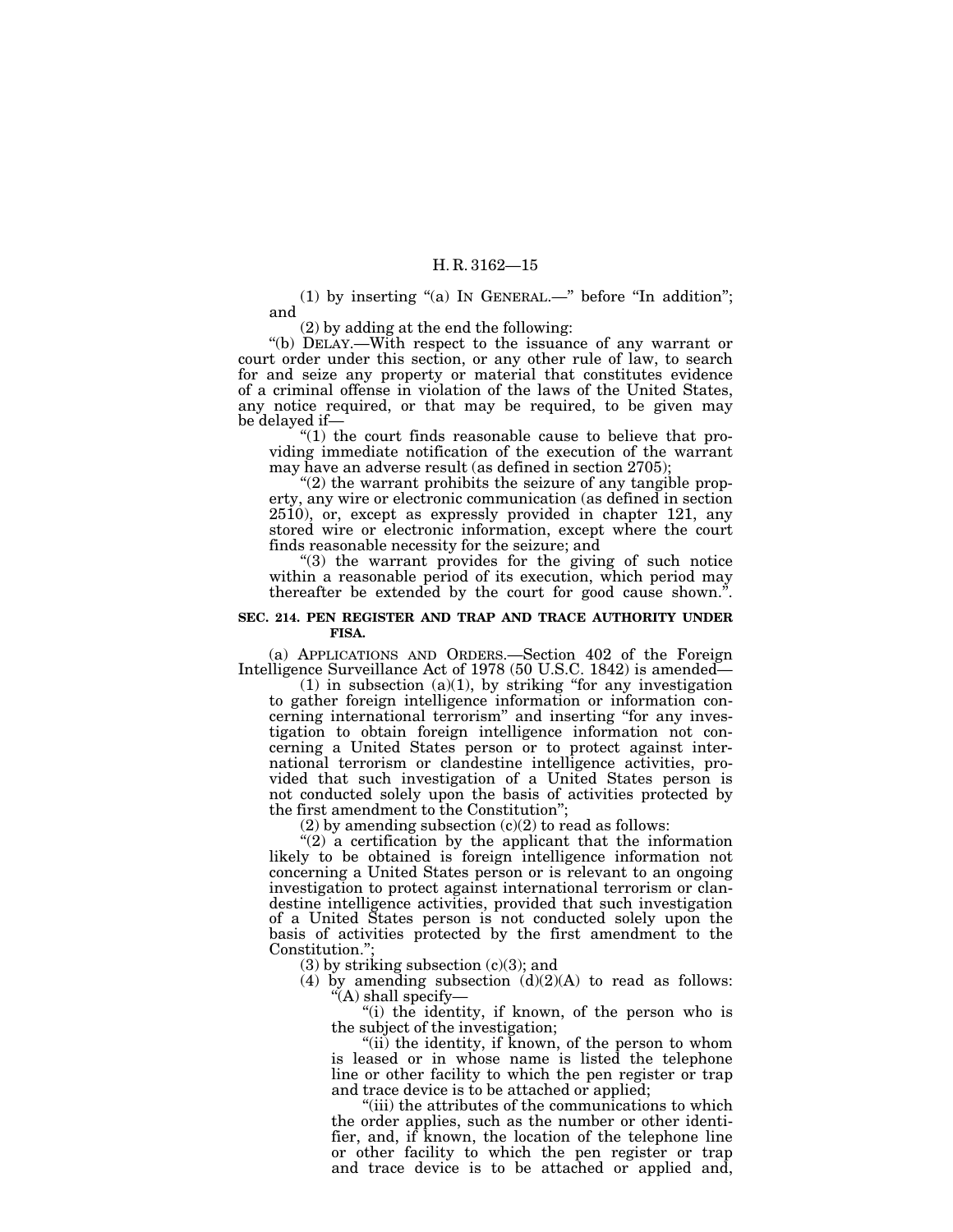in the case of a trap and trace device, the geographic limits of the trap and trace order.''.

(b) AUTHORIZATION DURING EMERGENCIES.—Section 403 of the Foreign Intelligence Surveillance Act of 1978 (50 U.S.C. 1843) is amended—

(1) in subsection (a), by striking ''foreign intelligence information or information concerning international terrorism'' and inserting ''foreign intelligence information not concerning a United States person or information to protect against international terrorism or clandestine intelligence activities, provided that such investigation of a United States person is not conducted solely upon the basis of activities protected by the first amendment to the Constitution''; and

 $(2)$  in subsection  $(b)(1)$ , by striking "foreign intelligence information or information concerning international terrorism'' and inserting ''foreign intelligence information not concerning a United States person or information to protect against international terrorism or clandestine intelligence activities, provided that such investigation of a United States person is not conducted solely upon the basis of activities protected by the first amendment to the Constitution''.

# **SEC. 215. ACCESS TO RECORDS AND OTHER ITEMS UNDER THE FOR-EIGN INTELLIGENCE SURVEILLANCE ACT.**

Title V of the Foreign Intelligence Surveillance Act of 1978 (50 U.S.C. 1861 et seq.) is amended by striking sections 501 through 503 and inserting the following:

#### **''SEC. 501. ACCESS TO CERTAIN BUSINESS RECORDS FOR FOREIGN INTELLIGENCE AND INTERNATIONAL TERRORISM INVES-TIGATIONS.**

 $((a)(1)$  The Director of the Federal Bureau of Investigation or a designee of the Director (whose rank shall be no lower than Assistant Special Agent in Charge) may make an application for an order requiring the production of any tangible things (including books, records, papers, documents, and other items) for an investigation to protect against international terrorism or clandestine intelligence activities, provided that such investigation of a United States person is not conducted solely upon the basis of activities protected by the first amendment to the Constitution.

 $\degree$ (2) An investigation conducted under this section shall-

"(A) be conducted under guidelines approved by the Attorney General under Executive Order 12333 (or a successor order); and

''(B) not be conducted of a United States person solely upon the basis of activities protected by the first amendment to the Constitution of the United States.

''(b) Each application under this section—

''(1) shall be made to—

"(A) a judge of the court established by section  $103(a)$ ;

or ''(B) a United States Magistrate Judge under chapter 43 of title 28, United States Code, who is publicly designated by the Chief Justice of the United States to have the power to hear applications and grant orders for the production of tangible things under this section on behalf of a judge of that court; and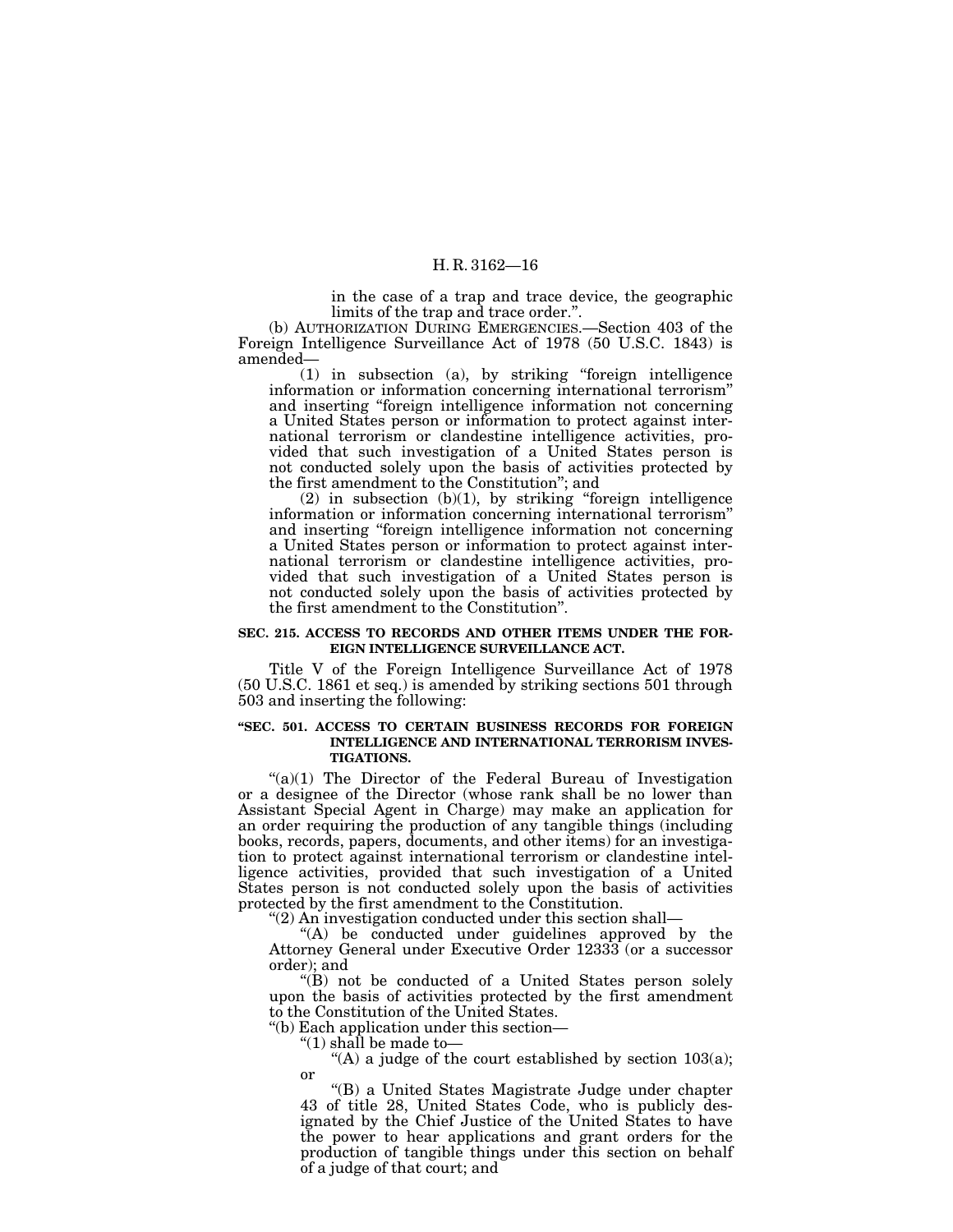"(2) shall specify that the records concerned are sought for an authorized investigation conducted in accordance with subsection (a)(2) to obtain foreign intelligence information not concerning a United States person or to protect against international terrorism or clandestine intelligence activities.

 $C(1)$  Upon an application made pursuant to this section, the judge shall enter an ex parte order as requested, or as modified, approving the release of records if the judge finds that the application meets the requirements of this section.  $(2)$  An order under this subsection shall not disclose that

it is issued for purposes of an investigation described in subsection

(a). "(d) No person shall disclose to any other person (other than those persons necessary to produce the tangible things under this section) that the Federal Bureau of Investigation has sought or obtained tangible things under this section.

"(e) A person who, in good faith, produces tangible things under an order pursuant to this section shall not be liable to any other person for such production. Such production shall not be deemed to constitute a waiver of any privilege in any other proceeding or context.

#### **''SEC. 502. CONGRESSIONAL OVERSIGHT.**

"(a) On a semiannual basis, the Attorney General shall fully inform the Permanent Select Committee on Intelligence of the House of Representatives and the Select Committee on Intelligence of the Senate concerning all requests for the production of tangible

 $t(b)$  On a semiannual basis, the Attorney General shall provide to the Committees on the Judiciary of the House of Representatives and the Senate a report setting forth with respect to the preceding

 $f(1)$  the total number of applications made for orders approving requests for the production of tangible things under section 402; and  $(2)$  the total number of such orders either granted, modi-

fied, or denied.''.

# **SEC. 216. MODIFICATION OF AUTHORITIES RELATING TO USE OF PEN REGISTERS AND TRAP AND TRACE DEVICES.**

(a) GENERAL LIMITATIONS.—Section 3121(c) of title 18, United States Code, is amended—<br>(1) by inserting "or trap and trace device" after "pen reg-

ister'';

(2) by inserting ", routing, addressing," after "dialing"; and

(3) by striking "call processing" and inserting "the processing and transmitting of wire or electronic communications so as not to include the contents of any wire or electronic communications''.

(b) ISSUANCE OF ORDERS.—

(1) IN GENERAL.—Section 3123(a) of title 18, United States Code, is amended to read as follows:

''(a) IN GENERAL.—

" $(1)$  ATTORNEY FOR THE GOVERNMENT. - Upon an application made under section  $3122(a)(1)$ , the court shall enter an ex parte order authorizing the installation and use of a pen register or trap and trace device anywhere within the United States, if the court finds that the attorney for the Government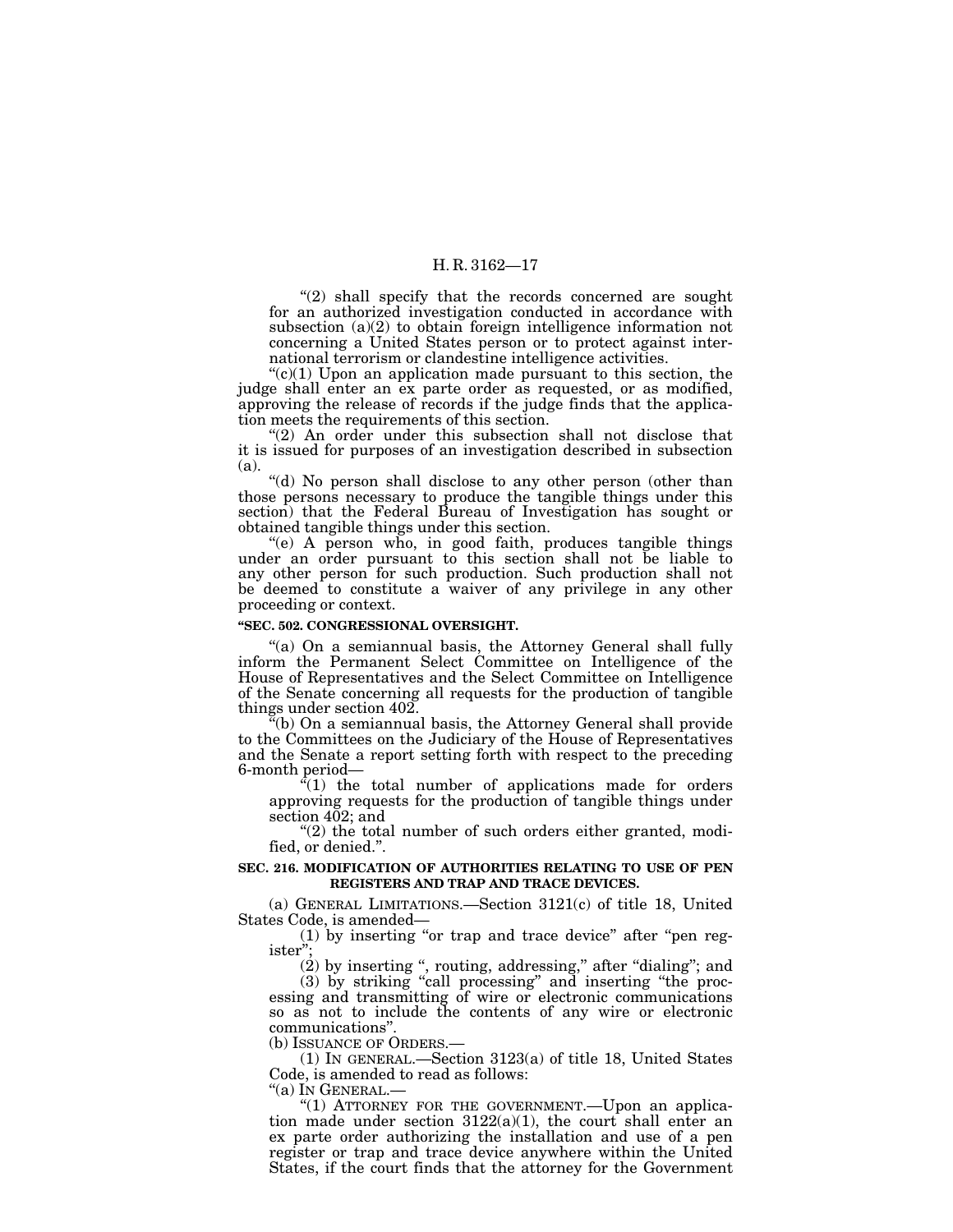has certified to the court that the information likely to be obtained by such installation and use is relevant to an ongoing criminal investigation. The order, upon service of that order, shall apply to any person or entity providing wire or electronic communication service in the United States whose assistance may facilitate the execution of the order. Whenever such an order is served on any person or entity not specifically named in the order, upon request of such person or entity, the attorney for the Government or law enforcement or investigative officer that is serving the order shall provide written or electronic certification that the order applies to the person or entity being served.

 $\tilde{H}(2)$  State investigative or law enforcement officer.— Upon an application made under section  $3122(a)(2)$ , the court shall enter an ex parte order authorizing the installation and use of a pen register or trap and trace device within the jurisdiction of the court, if the court finds that the State law enforcement or investigative officer has certified to the court that the information likely to be obtained by such installation and use is relevant to an ongoing criminal investigation.

 $!(3)(A)$  Where the law enforcement agency implementing an ex parte order under this subsection seeks to do so by installing and using its own pen register or trap and trace device on a packet-switched data network of a provider of electronic communication service to the public, the agency shall ensure that a record will be maintained which will identify—

''(i) any officer or officers who installed the device and any officer or officers who accessed the device to obtain information from the network;

''(ii) the date and time the device was installed, the date and time the device was uninstalled, and the date, time, and duration of each time the device is accessed to obtain information;

"(iii) the configuration of the device at the time of its installation and any subsequent modification thereof; and

"(iv) any information which has been collected by the device.

To the extent that the pen register or trap and trace device can be set automatically to record this information electronically, the record shall be maintained electronically throughout the installation and use of such device.

''(B) The record maintained under subparagraph (A) shall be provided ex parte and under seal to the court which entered the ex parte order authorizing the installation and use of the device within 30 days after termination of the order (including any extensions thereof).''.

(2) CONTENTS OF ORDER.—Section 3123(b)(1) of title 18, United States Code, is amended—

 $(A)$  in subparagraph  $(A)$ —

(i) by inserting ''or other facility'' after ''telephone line''; and

(ii) by inserting before the semicolon at the end "or applied"; and

(B) by striking subparagraph (C) and inserting the following: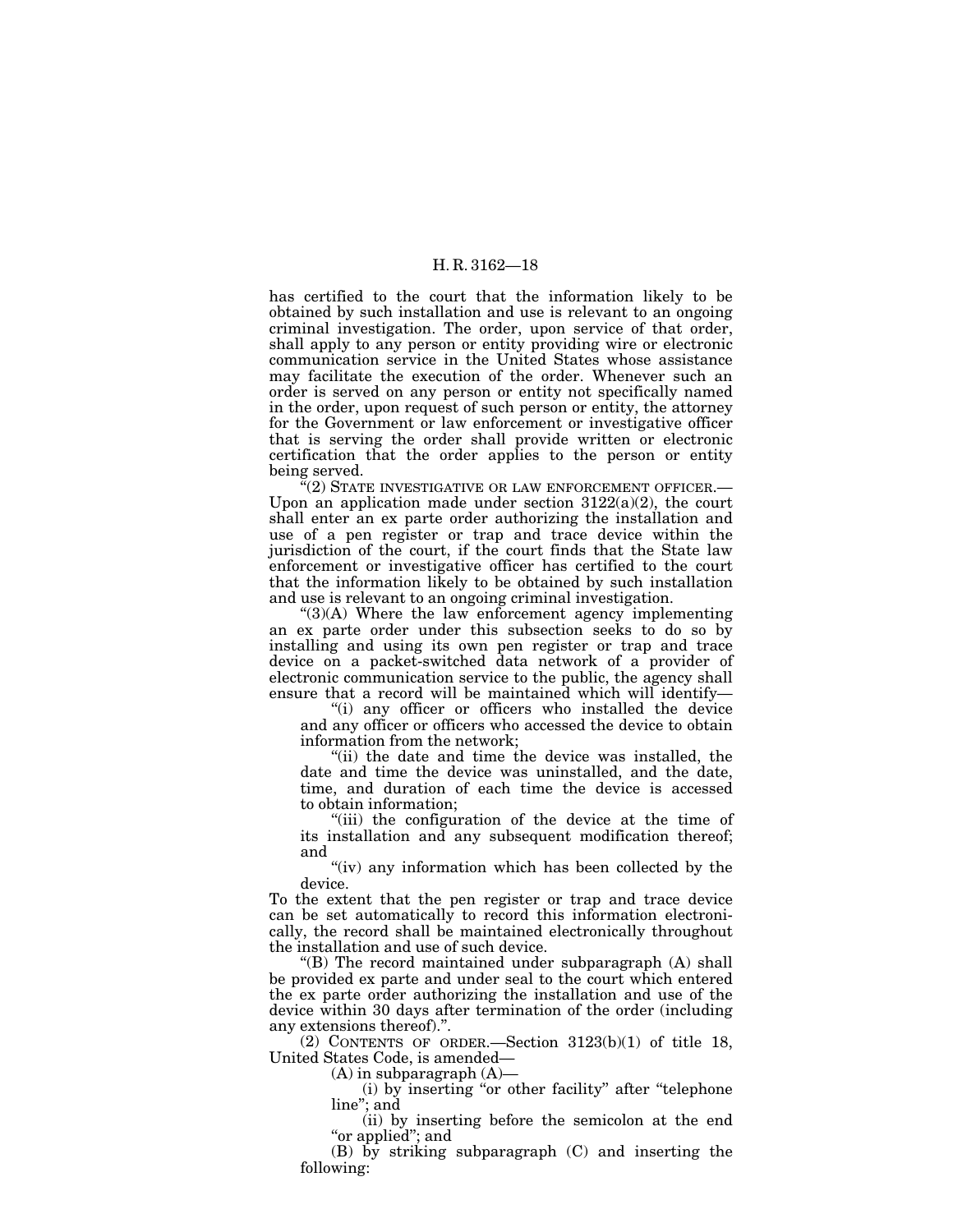''(C) the attributes of the communications to which the order applies, including the number or other identifier and, if known, the location of the telephone line or other facility to which the pen register or trap and trace device is to be attached or applied, and, in the case of an order authorizing installation and use of a trap and trace device under subsection  $(a)(2)$ , the geographic limits of the order; and''.

(3) NONDISCLOSURE REQUIREMENTS.—Section 3123(d)(2) of title 18, United States Code, is amended—<br>(A) by inserting "or other facility" after "the line";

and

(B) by striking ", or who has been ordered by the court'' and inserting ''or applied, or who is obligated by the order''. (c) DEFINITIONS.—

(1) COURT OF COMPETENT JURISDICTION.—Section 3127(2) of title 18, United States Code, is amended by striking subparagraph (A) and inserting the following:

 $(A)$  any district court of the United States (including) a magistrate judge of such a court) or any United States court of appeals having jurisdiction over the offense being investigated; or''.

(2) PEN REGISTER.—Section 3127(3) of title 18, United States Code, is amended—

(A) by striking ''electronic or other impulses'' and all that follows through ''is attached'' and inserting ''dialing, routing, addressing, or signaling information transmitted by an instrument or facility from which a wire or electronic communication is transmitted, provided, however, that such information shall not include the contents of any communication''; and

(B) by inserting ''or process'' after ''device'' each place it appears.

(3) TRAP AND TRACE DEVICE.—Section 3127(4) of title 18, United States Code, is amended—

(A) by striking "of an instrument" and all that follows through the semicolon and inserting "or other dialing, routing, addressing, and signaling information reasonably likely to identify the source of a wire or electronic communication, provided, however, that such information shall not include the contents of any communication;''; and

(B) by inserting "or process" after "a device"

(4) CONFORMING AMENDMENT.—Section 3127(1) of title 18, United States Code, is amended—

 $(A)$  by striking "and"; and

(B) by inserting ", and 'contents'" after "electronic communication service''.

(5) TECHNICAL AMENDMENT.—Section 3124(d) of title 18, United States Code, is amended by striking ''the terms of''.

(6) CONFORMING AMENDMENT.—Section 3124(b) of title 18, United States Code, is amended by inserting ''or other facility'' after ''the appropriate line''.

#### **SEC. 217. INTERCEPTION OF COMPUTER TRESPASSER COMMUNICA-TIONS.**

Chapter 119 of title 18, United States Code, is amended—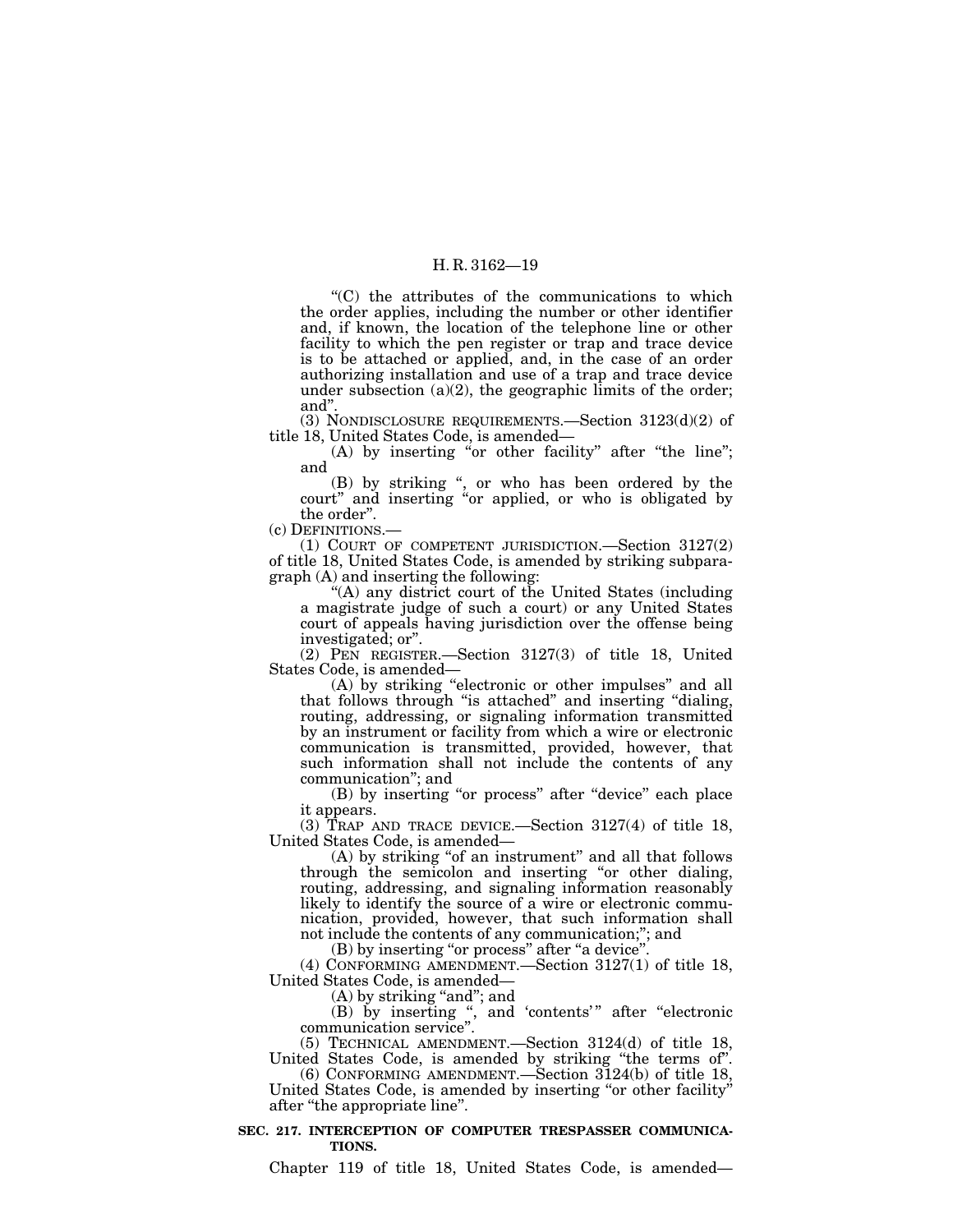(1) in section 2510—

(A) in paragraph (18), by striking "and" at the end; (B) in paragraph (19), by striking the period and inserting a semicolon; and

(C) by inserting after paragraph (19) the following: "(20) 'protected computer' has the meaning set forth in section 1030; and

" $(21)$  'computer trespasser'—

''(A) means a person who accesses a protected computer without authorization and thus has no reasonable expectation of privacy in any communication transmitted to, through, or from the protected computer; and

''(B) does not include a person known by the owner or operator of the protected computer to have an existing contractual relationship with the owner or operator of the protected computer for access to all or part of the protected computer.''; and

 $(2)$  in section  $2511(2)$ , by inserting at the end the following: ''(i) It shall not be unlawful under this chapter for a person acting under color of law to intercept the wire or electronic communications of a computer trespasser transmitted to, through, or from the protected computer, if—

''(I) the owner or operator of the protected computer authorizes the interception of the computer trespasser's communications on the protected computer;

''(II) the person acting under color of law is lawfully engaged in an investigation;

''(III) the person acting under color of law has reasonable grounds to believe that the contents of the computer trespasser's communications will be relevant to the investigation;

and  $\text{``(IV)}$  such interception does not acquire communications other than those transmitted to or from the computer trespasser.''.

#### **SEC. 218. FOREIGN INTELLIGENCE INFORMATION.**

Sections  $104(a)(7)(B)$  and section  $303(a)(7)(B)$  (50 U.S.C.  $1804(a)(7)(B)$  and  $1823(a)(7)(B)$ ) of the Foreign Intelligence Surveillance Act of 1978 are each amended by striking "the purpose" and inserting "a significant purpose".

# **SEC. 219. SINGLE-JURISDICTION SEARCH WARRANTS FOR TERRORISM.**

Rule 41(a) of the Federal Rules of Criminal Procedure is amended by inserting after "executed" the following: "and (3) in an investigation of domestic terrorism or international terrorism (as defined in section 2331 of title 18, United States Code), by a Federal magistrate judge in any district in which activities related to the terrorism may have occurred, for a search of property or for a person within or outside the district''.

## **SEC. 220. NATIONWIDE SERVICE OF SEARCH WARRANTS FOR ELEC-TRONIC EVIDENCE.**

(a) IN GENERAL.—Chapter 121 of title 18, United States Code,

is amended—<br>
(1) in section 2703, by striking "under the Federal Rules of Criminal Procedure'' every place it appears and inserting ''using the procedures described in the Federal Rules of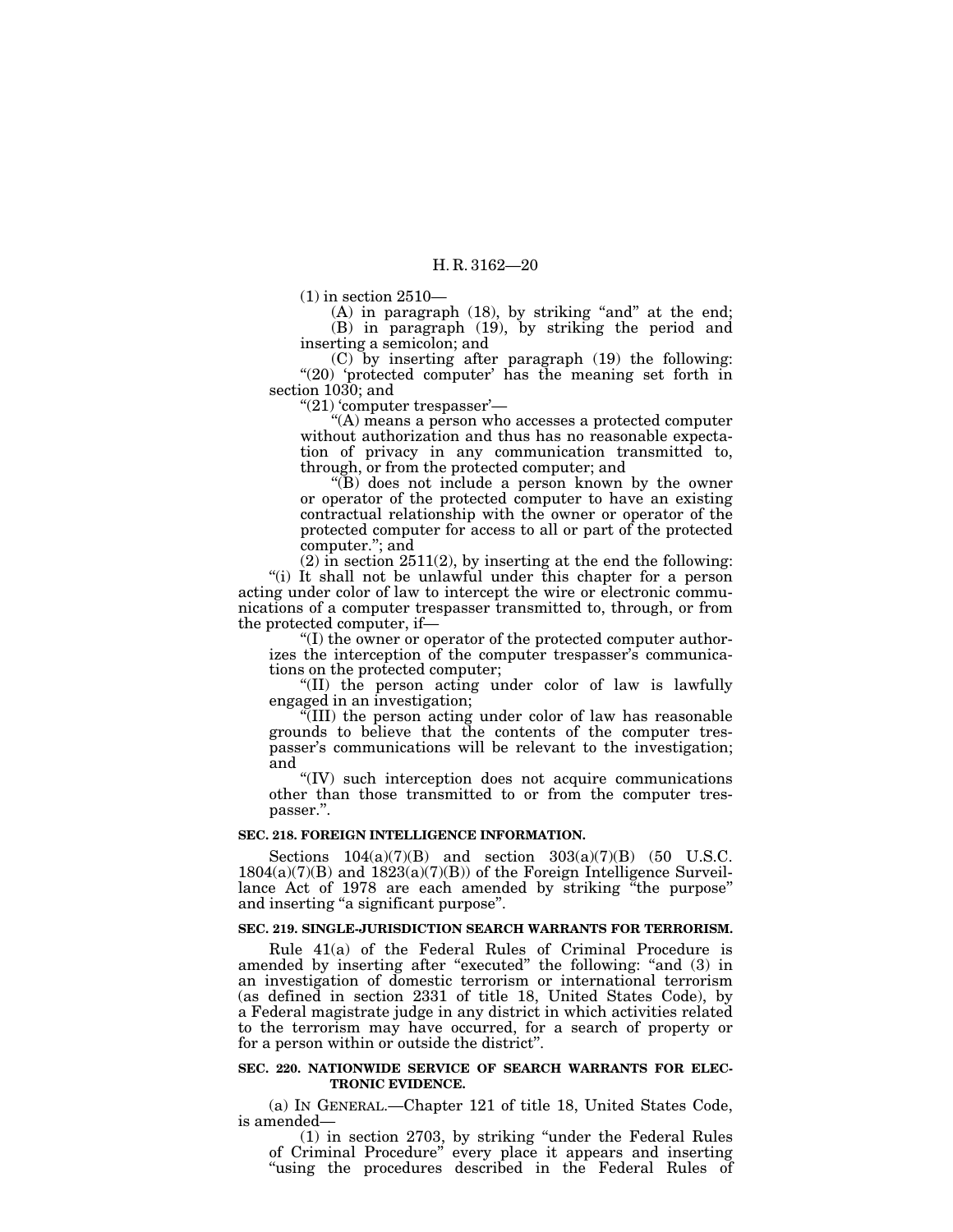Criminal Procedure by a court with jurisdiction over the offense under investigation''; and

 $(2)$  in section 2711-

 $(A)$  in paragraph  $(1)$ , by striking "and";

(B) in paragraph (2), by striking the period and inserting "; and"; and

(C) by inserting at the end the following:

"(3) the term 'court of competent jurisdiction' has the meaning assigned by section 3127, and includes any Federal court within that definition, without geographic limitation.''.

(b) CONFORMING AMENDMENT.—Section 2703(d) of title 18, United States Code, is amended by striking ''described in section  $3127(2)(A)$ ".

# **SEC. 221. TRADE SANCTIONS.**

(a) IN GENERAL.—The Trade Sanctions Reform and Export Enhancement Act of 2000 (Public Law 106–387; 114 Stat. 1549A– 67) is amended—

(1) by amending section  $904(2)(C)$  to read as follows:

 $\mathcal{H}(\mathbf{C})$  used to facilitate the design, development, or production of chemical or biological weapons, missiles, or weapons of mass destruction.'';

 $(2)$  in section  $906(a)(1)$ —

(A) by inserting '', the Taliban or the territory of Afghanistan controlled by the Taliban," after "Cuba"; and

(B) by inserting '', or in the territory of Afghanistan controlled by the Taliban," after "within such country"; and

(3) in section  $906(a)(2)$ , by inserting ", or to any other entity in Syria or North Korea'' after ''Korea''.

(b) APPLICATION OF THE TRADE SANCTIONS REFORM AND EXPORT ENHANCEMENT ACT.—Nothing in the Trade Sanctions Reform and Export Enhancement Act of 2000 shall limit the application or scope of any law establishing criminal or civil penalties, including any Executive order or regulation promulgated pursuant to such laws (or similar or successor laws), for the unlawful export of any agricultural commodity, medicine, or medical device to—

(1) a foreign organization, group, or person designated pursuant to Executive Order No. 12947 of January 23, 1995, as amended;

(2) a Foreign Terrorist Organization pursuant to the Antiterrorism and Effective Death Penalty Act of 1996 (Public Law 104–132);

(3) a foreign organization, group, or person designated pursuant to Executive Order No. 13224 (September 23, 2001);

(4) any narcotics trafficking entity designated pursuant to Executive Order No. 12978 (October 21, 1995) or the Foreign Narcotics Kingpin Designation Act (Public Law 106–120); or

(5) any foreign organization, group, or persons subject to any restriction for its involvement in weapons of mass destruction or missile proliferation.

#### **SEC. 222. ASSISTANCE TO LAW ENFORCEMENT AGENCIES.**

Nothing in this Act shall impose any additional technical obligation or requirement on a provider of a wire or electronic communication service or other person to furnish facilities or technical assistance. A provider of a wire or electronic communication service,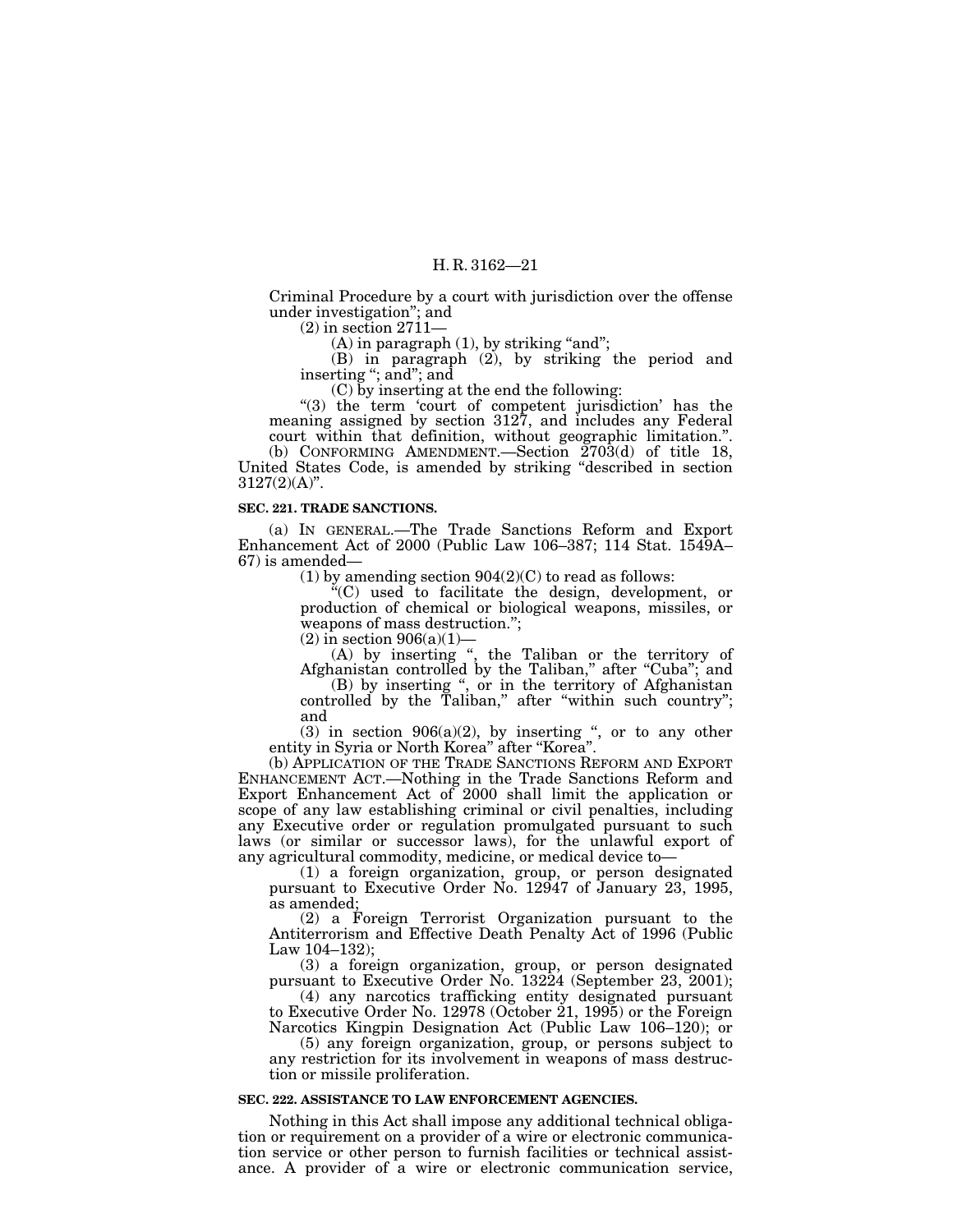landlord, custodian, or other person who furnishes facilities or technical assistance pursuant to section 216 shall be reasonably compensated for such reasonable expenditures incurred in providing such facilities or assistance.

#### **SEC. 223. CIVIL LIABILITY FOR CERTAIN UNAUTHORIZED DISCLO-SURES.**

(a) Section 2520 of title 18, United States Code, is amended— (1) in subsection (a), after ''entity'', by inserting '', other than the United States,'';

(2) by adding at the end the following:

''(f) ADMINISTRATIVE DISCIPLINE.—If a court or appropriate department or agency determines that the United States or any of its departments or agencies has violated any provision of this chapter, and the court or appropriate department or agency finds that the circumstances surrounding the violation raise serious questions about whether or not an officer or employee of the United States acted willfully or intentionally with respect to the violation, the department or agency shall, upon receipt of a true and correct copy of the decision and findings of the court or appropriate department or agency promptly initiate a proceeding to determine whether disciplinary action against the officer or employee is warranted. If the head of the department or agency involved determines that disciplinary action is not warranted, he or she shall notify the Inspector General with jurisdiction over the department or agency concerned and shall provide the Inspector General with the reasons for such determination.''; and

(3) by adding a new subsection (g), as follows:

''(g) IMPROPER DISCLOSURE IS VIOLATION.—Any willful disclosure or use by an investigative or law enforcement officer or governmental entity of information beyond the extent permitted by section  $2517$  is a violation of this chapter for purposes of section  $2520(a)$ .".

(b) Section 2707 of title 18, United States Code, is amended— (1) in subsection (a), after ''entity'', by inserting '', other than the United States,'';

(2) by striking subsection (d) and inserting the following:

"(d) ADMINISTRATIVE DISCIPLINE.—If a court or appropriate department or agency determines that the United States or any of its departments or agencies has violated any provision of this chapter, and the court or appropriate department or agency finds that the circumstances surrounding the violation raise serious questions about whether or not an officer or employee of the United States acted willfully or intentionally with respect to the violation, the department or agency shall, upon receipt of a true and correct copy of the decision and findings of the court or appropriate department or agency promptly initiate a proceeding to determine whether disciplinary action against the officer or employee is warranted. If the head of the department or agency involved determines that disciplinary action is not warranted, he or she shall notify the Inspector General with jurisdiction over the department or agency concerned and shall provide the Inspector General with the reasons for such determination.''; and

(3) by adding a new subsection (g), as follows:

"(g) IMPROPER DISCLOSURE.—Any willful disclosure of a 'record', as that term is defined in section 552a(a) of title 5, United States Code, obtained by an investigative or law enforcement officer, or a governmental entity, pursuant to section 2703 of this title, or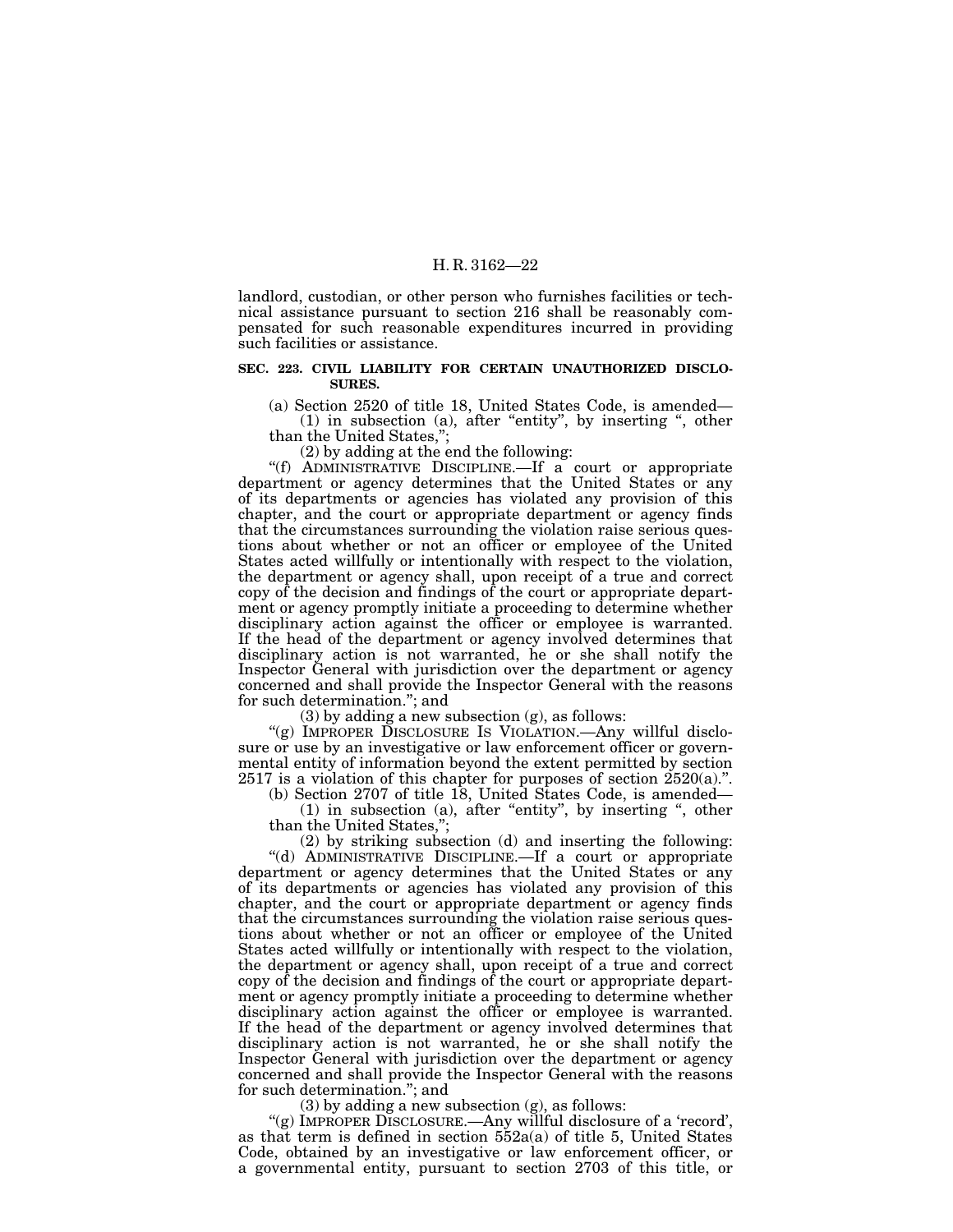from a device installed pursuant to section 3123 or 3125 of this title, that is not a disclosure made in the proper performance of the official functions of the officer or governmental entity making the disclosure, is a violation of this chapter. This provision shall not apply to information previously lawfully disclosed (prior to the commencement of any civil or administrative proceeding under this chapter) to the public by a Federal, State, or local governmental entity or by the plaintiff in a civil action under this chapter.''.

 $(c)(1)$  Chapter 121 of title 18, United States Code, is amended by adding at the end the following:

### **''§ 2712. Civil actions against the United States**

''(a) IN GENERAL.—Any person who is aggrieved by any willful violation of this chapter or of chapter 119 of this title or of sections  $106(a)$ ,  $305(a)$ , or  $405(a)$  of the Foreign Intelligence Surveillance Act of 1978 (50 U.S.C. 1801 et seq.) may commence an action in United States District Court against the United States to recover money damages. In any such action, if a person who is aggrieved successfully establishes such a violation of this chapter or of chapter 119 of this title or of the above specific provisions of title 50, the Court may assess as damages—

''(1) actual damages, but not less than \$10,000, whichever amount is greater; and

''(2) litigation costs, reasonably incurred.

''(b) PROCEDURES.—(1) Any action against the United States under this section may be commenced only after a claim is presented to the appropriate department or agency under the procedures of the Federal Tort Claims Act, as set forth in title 28, United States Code.

 $(2)$  Any action against the United States under this section shall be forever barred unless it is presented in writing to the appropriate Federal agency within 2 years after such claim accrues or unless action is begun within 6 months after the date of mailing, by certified or registered mail, of notice of final denial of the claim by the agency to which it was presented. The claim shall accrue on the date upon which the claimant first has a reasonable opportunity to discover the violation.

''(3) Any action under this section shall be tried to the court without a jury.

''(4) Notwithstanding any other provision of law, the procedures set forth in section 106(f), 305(g), or 405(f) of the Foreign Intelligence Surveillance Act of 1978 (50 U.S.C. 1801 et seq.) shall be the exclusive means by which materials governed by those sections may be reviewed.

''(5) An amount equal to any award against the United States under this section shall be reimbursed by the department or agency concerned to the fund described in section 1304 of title 31, United States Code, out of any appropriation, fund, or other account (excluding any part of such appropriation, fund, or account that is available for the enforcement of any Federal law) that is available for the operating expenses of the department or agency concerned. ''(c) ADMINISTRATIVE DISCIPLINE.—If a court or appropriate

department or agency determines that the United States or any of its departments or agencies has violated any provision of this chapter, and the court or appropriate department or agency finds that the circumstances surrounding the violation raise serious questions about whether or not an officer or employee of the United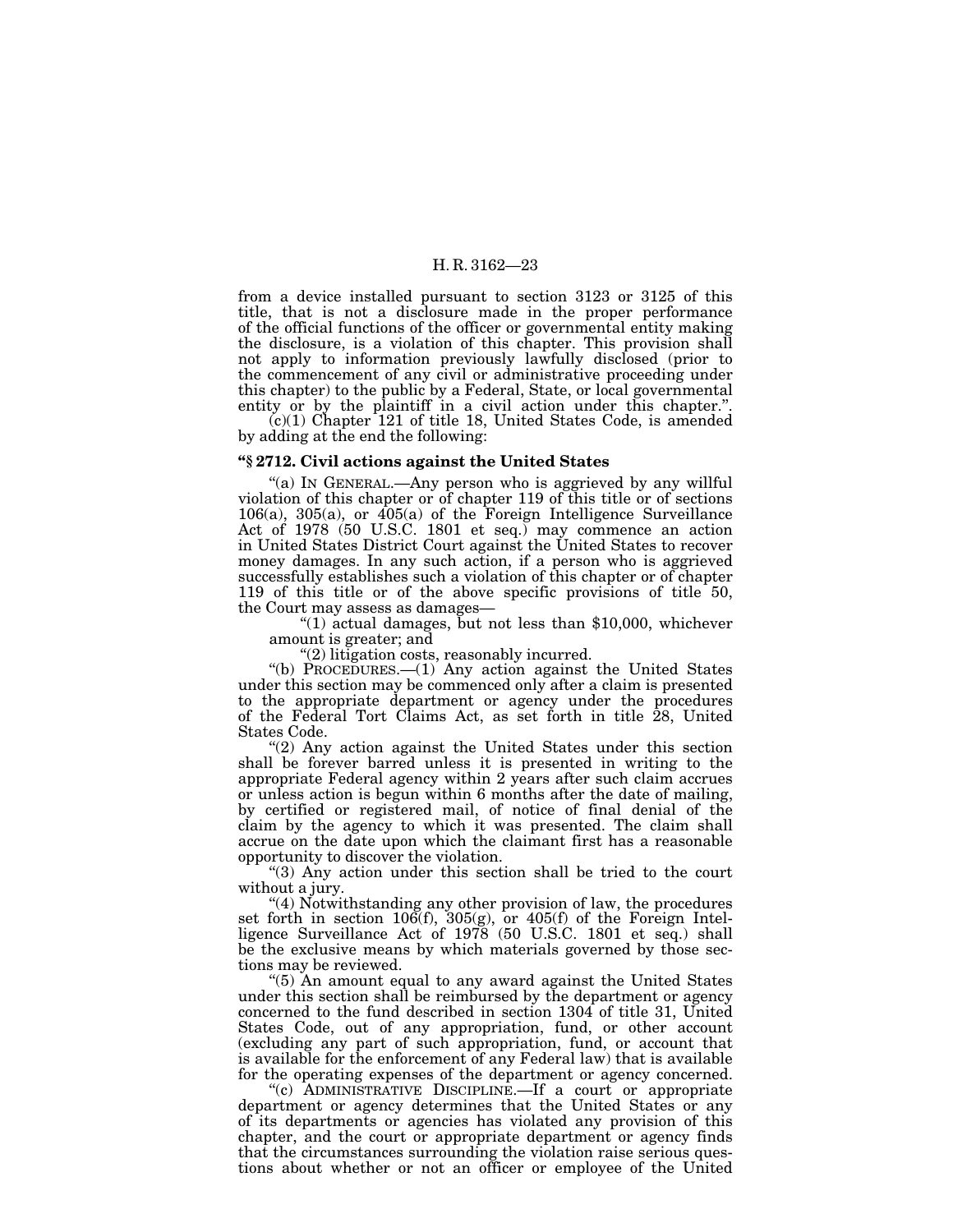States acted willfully or intentionally with respect to the violation, the department or agency shall, upon receipt of a true and correct copy of the decision and findings of the court or appropriate department or agency promptly initiate a proceeding to determine whether disciplinary action against the officer or employee is warranted. If the head of the department or agency involved determines that disciplinary action is not warranted, he or she shall notify the Inspector General with jurisdiction over the department or agency concerned and shall provide the Inspector General with the reasons for such determination.

''(d) EXCLUSIVE REMEDY.—Any action against the United States under this subsection shall be the exclusive remedy against the United States for any claims within the purview of this section.

''(e) STAY OF PROCEEDINGS.—(1) Upon the motion of the United States, the court shall stay any action commenced under this section if the court determines that civil discovery will adversely affect the ability of the Government to conduct a related investigation or the prosecution of a related criminal case. Such a stay shall toll the limitations periods of paragraph (2) of subsection (b).

"(2) In this subsection, the terms 'related criminal case' and 'related investigation' mean an actual prosecution or investigation in progress at the time at which the request for the stay or any subsequent motion to lift the stay is made. In determining whether an investigation or a criminal case is related to an action commenced under this section, the court shall consider the degree of similarity between the parties, witnesses, facts, and circumstances involved in the 2 proceedings, without requiring that any one or more factors be identical.

"(3) In requesting a stay under paragraph (1), the Government may, in appropriate cases, submit evidence ex parte in order to avoid disclosing any matter that may adversely affect a related investigation or a related criminal case. If the Government makes such an ex parte submission, the plaintiff shall be given an opportunity to make a submission to the court, not ex parte, and the court may, in its discretion, request further information from either party.''.

(2) The table of sections at the beginning of chapter 121 is amended to read as follows:

"2712. Civil action against the United States.".

#### **SEC. 224. SUNSET.**

(a) IN GENERAL.—Except as provided in subsection (b), this title and the amendments made by this title (other than sections 203(a), 203(c), 205, 208, 210, 211, 213, 216, 219, 221, and 222, and the amendments made by those sections) shall cease to have effect on December 31, 2005.

(b) EXCEPTION.—With respect to any particular foreign intelligence investigation that began before the date on which the provisions referred to in subsection (a) cease to have effect, or with respect to any particular offense or potential offense that began or occurred before the date on which such provisions cease to have effect, such provisions shall continue in effect.

# **SEC. 225. IMMUNITY FOR COMPLIANCE WITH FISA WIRETAP.**

Section 105 of the Foreign Intelligence Surveillance Act of 1978 (50 U.S.C. 1805) is amended by inserting after subsection (g) the following: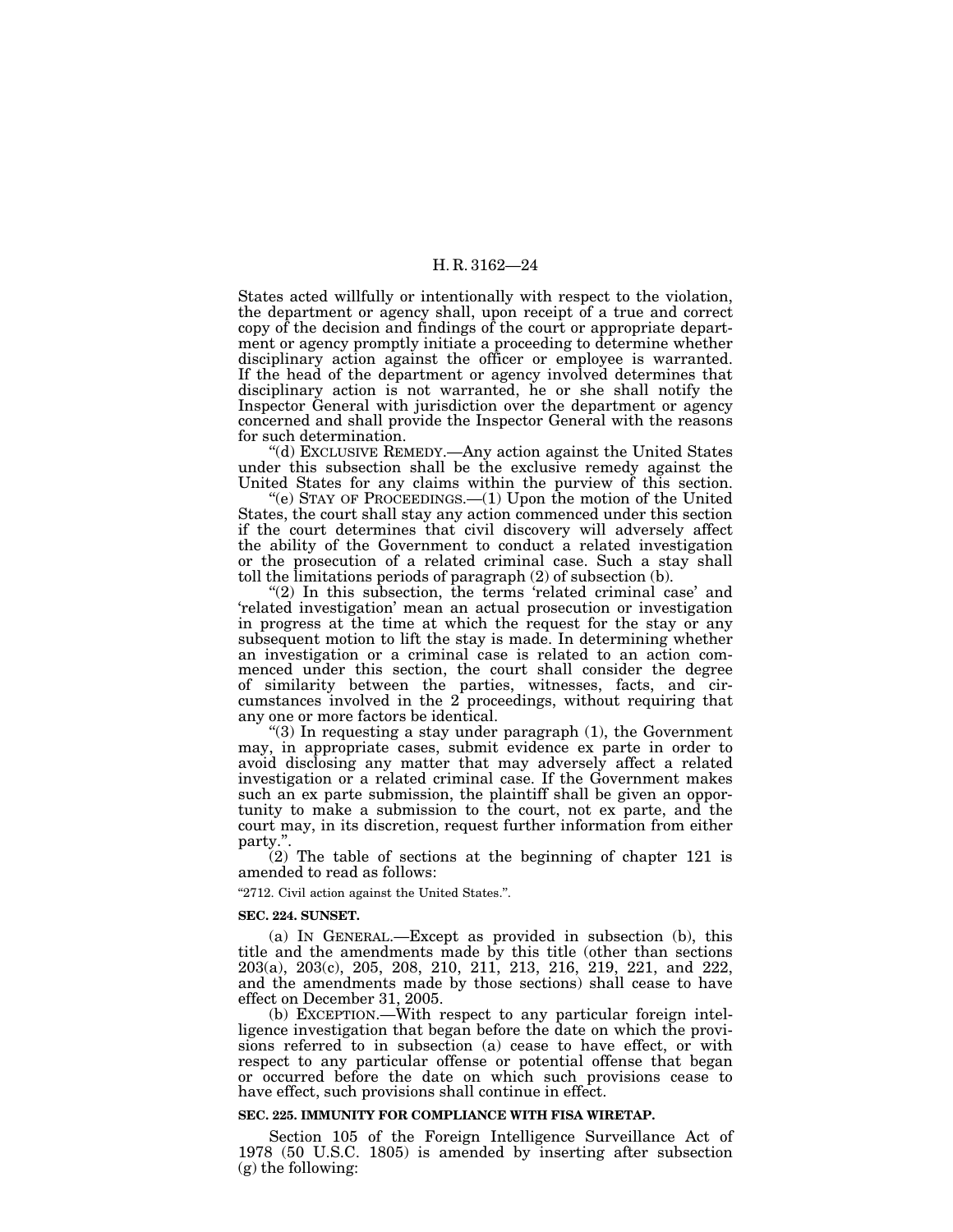''(h) No cause of action shall lie in any court against any provider of a wire or electronic communication service, landlord, custodian, or other person (including any officer, employee, agent, or other specified person thereof) that furnishes any information, facilities, or technical assistance in accordance with a court order or request for emergency assistance under this Act.''.

# **TITLE III—INTERNATIONAL MONEY LAUNDERING ABATEMENT AND ANTI-TERRORIST FINANCING ACT OF 2001**

#### **SEC. 301. SHORT TITLE.**

This title may be cited as the ''International Money Laundering Abatement and Financial Anti-Terrorism Act of 2001''.

#### **SEC. 302. FINDINGS AND PURPOSES.**

(a) FINDINGS.—The Congress finds that—

(1) money laundering, estimated by the International Monetary Fund to amount to between 2 and 5 percent of global gross domestic product, which is at least \$600,000,000,000 annually, provides the financial fuel that permits transnational criminal enterprises to conduct and expand their operations to the detriment of the safety and security of American citizens;

(2) money laundering, and the defects in financial transparency on which money launderers rely, are critical to the financing of global terrorism and the provision of funds for terrorist attacks;

(3) money launderers subvert legitimate financial mechanisms and banking relationships by using them as protective covering for the movement of criminal proceeds and the financing of crime and terrorism, and, by so doing, can threaten the safety of United States citizens and undermine the integrity of United States financial institutions and of the global financial and trading systems upon which prosperity and growth depend;

(4) certain jurisdictions outside of the United States that offer "offshore" banking and related facilities designed to provide anonymity, coupled with weak financial supervisory and enforcement regimes, provide essential tools to disguise ownership and movement of criminal funds, derived from, or used to commit, offenses ranging from narcotics trafficking, terrorism, arms smuggling, and trafficking in human beings, to financial frauds that prey on law-abiding citizens;

(5) transactions involving such offshore jurisdictions make it difficult for law enforcement officials and regulators to follow the trail of money earned by criminals, organized international criminal enterprises, and global terrorist organizations;

(6) correspondent banking facilities are one of the banking mechanisms susceptible in some circumstances to manipulation by foreign banks to permit the laundering of funds by hiding the identity of real parties in interest to financial transactions;

(7) private banking services can be susceptible to manipulation by money launderers, for example corrupt foreign government officials, particularly if those services include the creation of offshore accounts and facilities for large personal funds transfers to channel funds into accounts around the globe;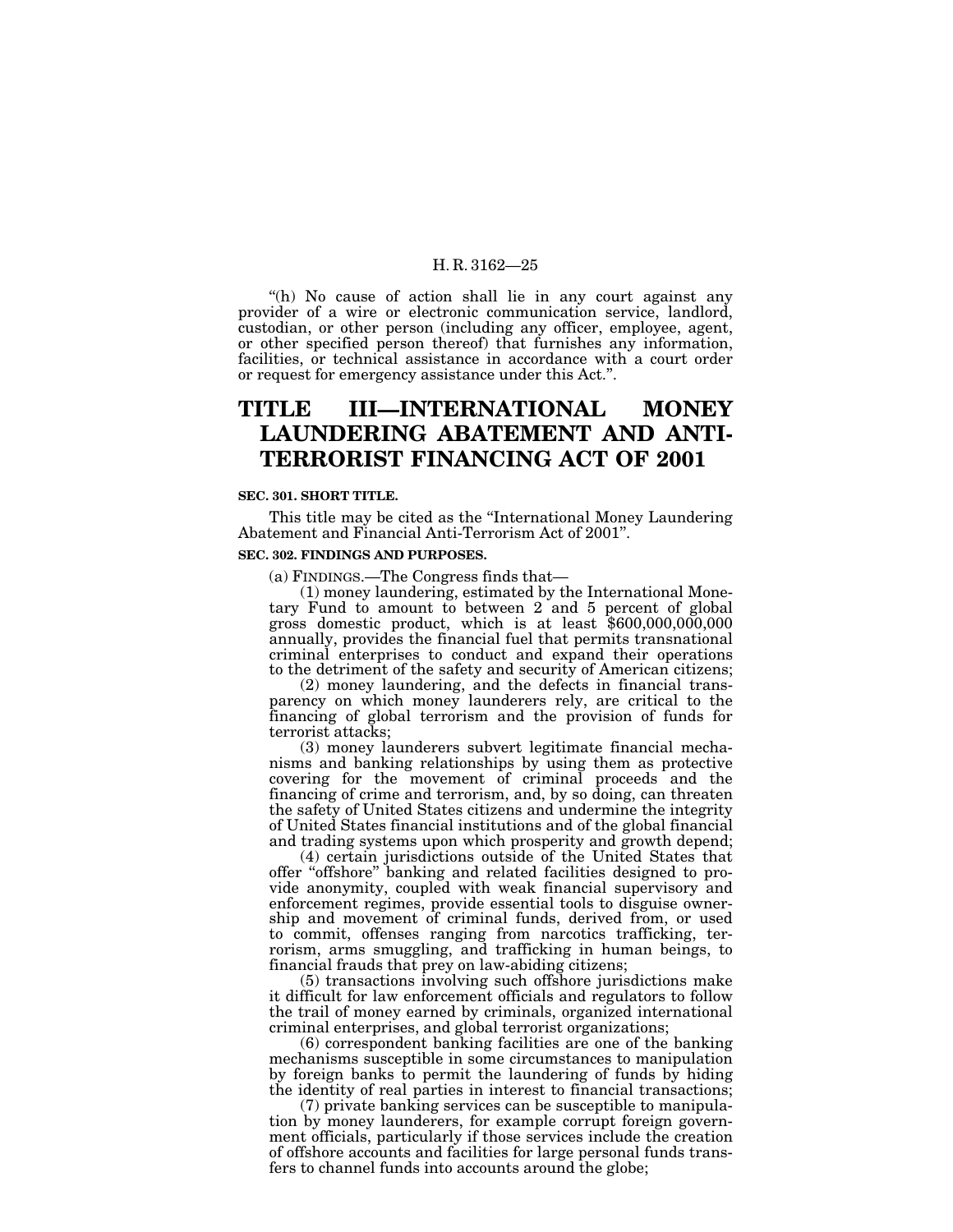(8) United States anti-money laundering efforts are impeded by outmoded and inadequate statutory provisions that make investigations, prosecutions, and forfeitures more difficult, particularly in cases in which money laundering involves foreign persons, foreign banks, or foreign countries;

(9) the ability to mount effective counter-measures to international money launderers requires national, as well as bilateral and multilateral action, using tools specially designed for that effort; and

(10) the Basle Committee on Banking Regulation and Supervisory Practices and the Financial Action Task Force on Money Laundering, of both of which the United States is a member, have each adopted international anti-money laundering principles and recommendations.

(b) PURPOSES.—The purposes of this title are—

(1) to increase the strength of United States measures to prevent, detect, and prosecute international money laundering and the financing of terrorism;

(2) to ensure that—

(A) banking transactions and financial relationships and the conduct of such transactions and relationships, do not contravene the purposes of subchapter II of chapter 53 of title 31, United States Code, section 21 of the Federal Deposit Insurance Act, or chapter 2 of title I of Public Law 91–508 (84 Stat. 1116), or facilitate the evasion of any such provision; and

(B) the purposes of such provisions of law continue to be fulfilled, and such provisions of law are effectively and efficiently administered;

(3) to strengthen the provisions put into place by the Money Laundering Control Act of 1986 (18 U.S.C. 981 note), especially with respect to crimes by non-United States nationals and foreign financial institutions;

 $(4)$  to provide a clear national mandate for subjecting to special scrutiny those foreign jurisdictions, financial institutions operating outside of the United States, and classes of international transactions or types of accounts that pose particular, identifiable opportunities for criminal abuse;

(5) to provide the Secretary of the Treasury (in this title referred to as the "Secretary") with broad discretion, subject to the safeguards provided by the Administrative Procedure Act under title 5, United States Code, to take measures tailored to the particular money laundering problems presented by specific foreign jurisdictions, financial institutions operating outside of the United States, and classes of international transactions or types of accounts;

(6) to ensure that the employment of such measures by the Secretary permits appropriate opportunity for comment by affected financial institutions;

(7) to provide guidance to domestic financial institutions on particular foreign jurisdictions, financial institutions operating outside of the United States, and classes of international transactions that are of primary money laundering concern to the United States Government;

(8) to ensure that the forfeiture of any assets in connection with the anti-terrorist efforts of the United States permits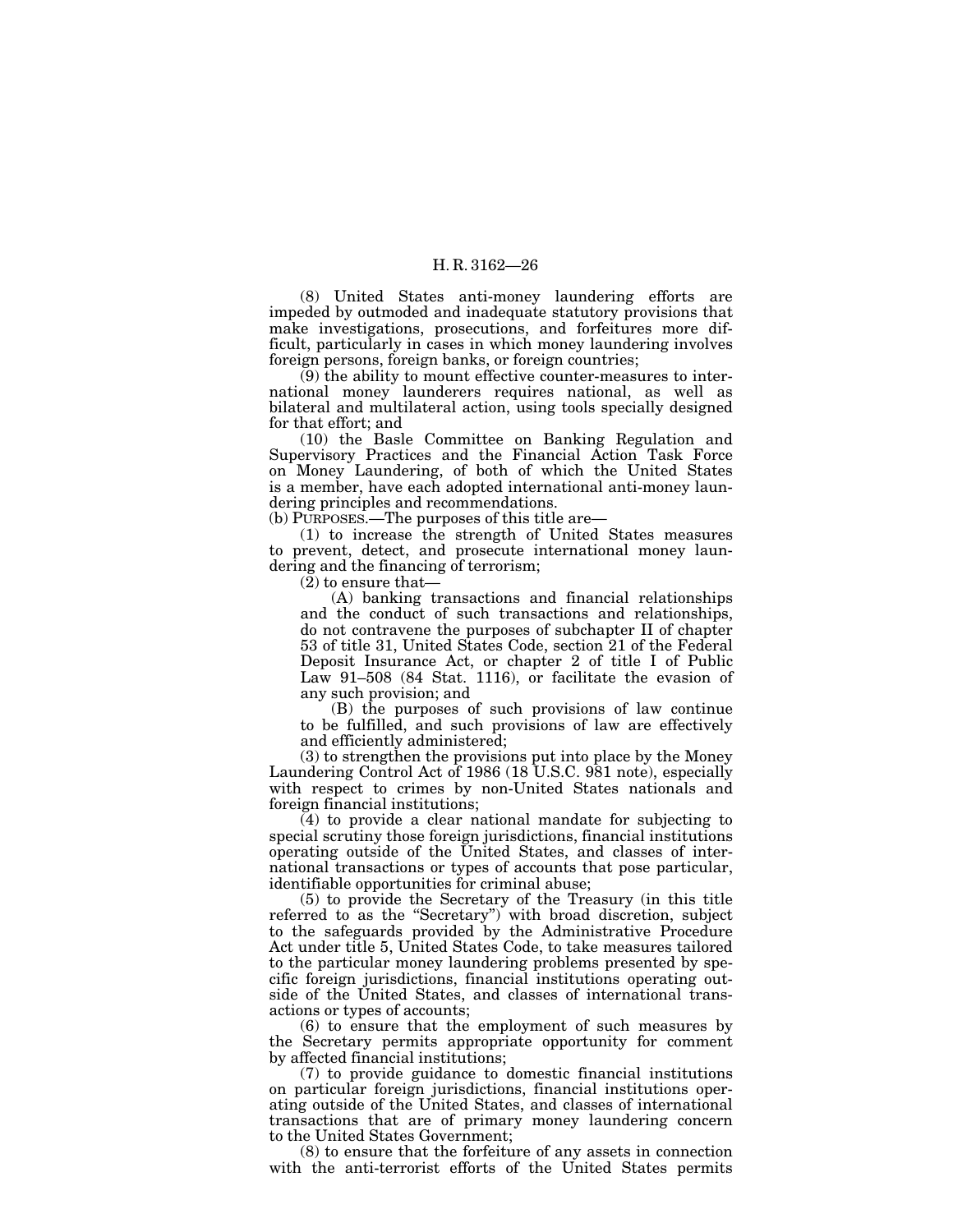for adequate challenge consistent with providing due process rights;

(9) to clarify the terms of the safe harbor from civil liability for filing suspicious activity reports;

(10) to strengthen the authority of the Secretary to issue and administer geographic targeting orders, and to clarify that violations of such orders or any other requirement imposed under the authority contained in chapter  $2<sup>o</sup>$  of title I of Public Law 91–508 and subchapters II and III of chapter 53 of title 31, United States Code, may result in criminal and civil penalties;

(11) to ensure that all appropriate elements of the financial services industry are subject to appropriate requirements to report potential money laundering transactions to proper authorities, and that jurisdictional disputes do not hinder examination of compliance by financial institutions with relevant reporting requirements;

 $(12)$  to strengthen the ability of financial institutions to maintain the integrity of their employee population; and

(13) to strengthen measures to prevent the use of the United States financial system for personal gain by corrupt foreign officials and to facilitate the repatriation of any stolen assets to the citizens of countries to whom such assets belong.

# **SEC. 303. 4-YEAR CONGRESSIONAL REVIEW; EXPEDITED CONSIDER-ATION.**

(a) IN GENERAL.—Effective on and after the first day of fiscal year 2005, the provisions of this title and the amendments made by this title shall terminate if the Congress enacts a joint resolution, the text after the resolving clause of which is as follows: ''That provisions of the International Money Laundering Abatement and Anti-Terrorist Financing Act of 2001, and the amendments made thereby, shall no longer have the force of law.''.

(b) EXPEDITED CONSIDERATION.—Any joint resolution submitted pursuant to this section should be considered by the Congress expeditiously. In particular, it shall be considered in the Senate in accordance with the provisions of section 601(b) of the International Security Assistance and Arms Control Act of 1976.

# **Subtitle A—International Counter Money Laundering and Related Measures**

## **SEC. 311. SPECIAL MEASURES FOR JURISDICTIONS, FINANCIAL INSTITUTIONS, OR INTERNATIONAL TRANSACTIONS OF PRIMARY MONEY LAUNDERING CONCERN.**

(a) IN GENERAL.—Subchapter II of chapter 53 of title 31, United States Code, is amended by inserting after section 5318 the following new section:

# **''§ 5318A. Special measures for jurisdictions, financial institutions, or international transactions of primary money laundering concern**

''(a) INTERNATIONAL COUNTER-MONEY LAUNDERING REQUIRE-MENTS.

"(1) IN GENERAL.-The Secretary of the Treasury may require domestic financial institutions and domestic financial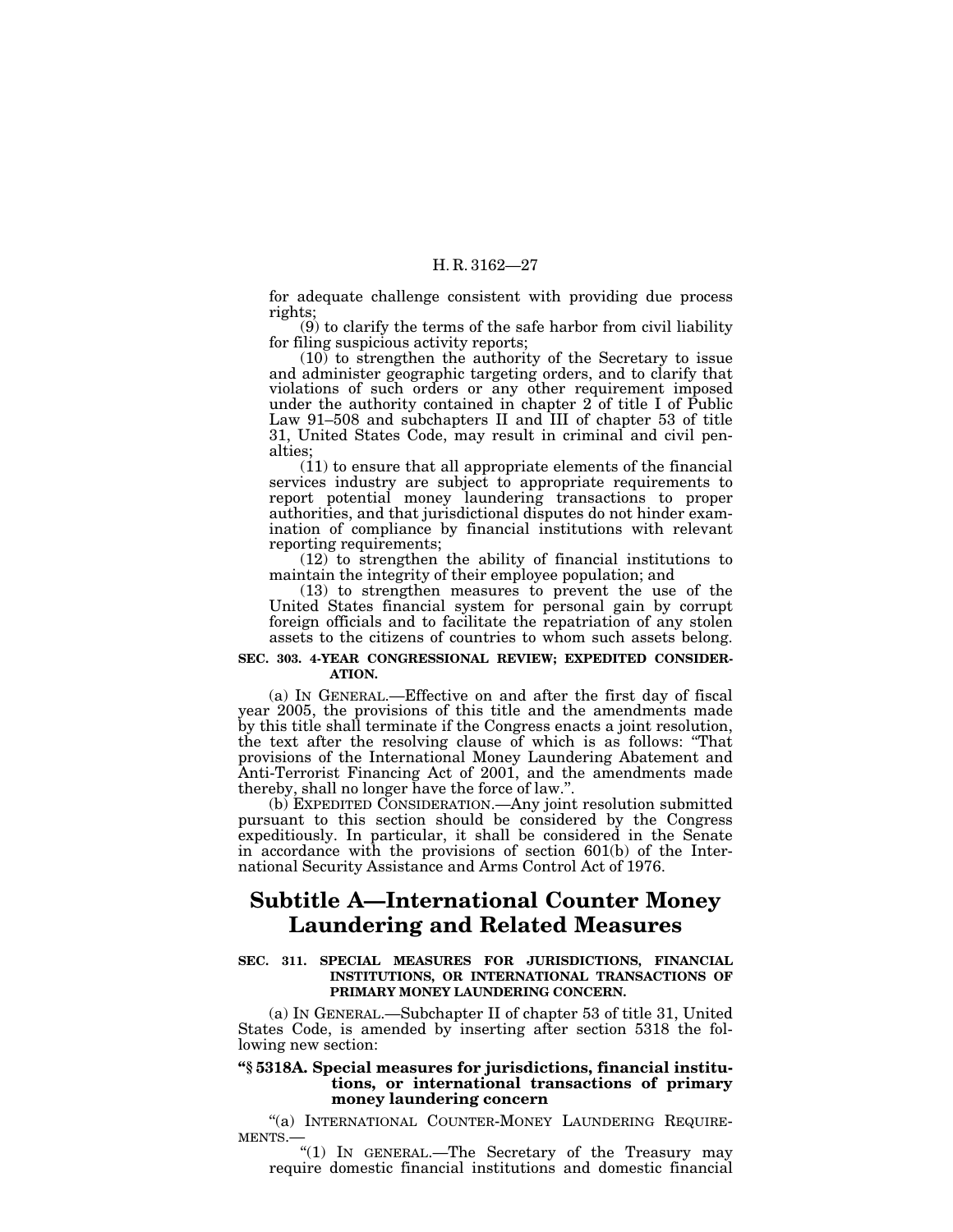agencies to take 1 or more of the special measures described in subsection (b) if the Secretary finds that reasonable grounds exist for concluding that a jurisdiction outside of the United States, 1 or more financial institutions operating outside of the United States, 1 or more classes of transactions within, or involving, a jurisdiction outside of the United States, or 1 or more types of accounts is of primary money laundering concern, in accordance with subsection (c).

''(2) FORM OF REQUIREMENT.—The special measures described in—

"(A) subsection (b) may be imposed in such sequence or combination as the Secretary shall determine;

"(B) paragraphs  $(1)$  through  $(4)$  of subsection  $(b)$  may be imposed by regulation, order, or otherwise as permitted by law; and

"(C) subsection  $(b)(5)$  may be imposed only by regulation.

''(3) DURATION OF ORDERS; RULEMAKING.—Any order by which a special measure described in paragraphs (1) through (4) of subsection (b) is imposed (other than an order described in section 5326)—

''(A) shall be issued together with a notice of proposed rulemaking relating to the imposition of such special measure; and

''(B) may not remain in effect for more than 120 days, except pursuant to a rule promulgated on or before the end of the 120-day period beginning on the date of issuance of such order.

''(4) PROCESS FOR SELECTING SPECIAL MEASURES.—In selecting which special measure or measures to take under this subsection, the Secretary of the Treasury—

''(A) shall consult with the Chairman of the Board of Governors of the Federal Reserve System, any other appropriate Federal banking agency, as defined in section 3 of the Federal Deposit Insurance Act, the Secretary of State, the Securities and Exchange Commission, the Commodity Futures Trading Commission, the National Credit Union Administration Board, and in the sole discretion of the Secretary, such other agencies and interested parties as the Secretary may find to be appropriate; and

''(B) shall consider—

''(i) whether similar action has been or is being taken by other nations or multilateral groups;

"(ii) whether the imposition of any particular special measure would create a significant competitive disadvantage, including any undue cost or burden associated with compliance, for financial institutions organized or licensed in the United States;

''(iii) the extent to which the action or the timing of the action would have a significant adverse systemic impact on the international payment, clearance, and settlement system, or on legitimate business activities involving the particular jurisdiction, institution, or class of transactions; and

"(iv) the effect of the action on United States national security and foreign policy.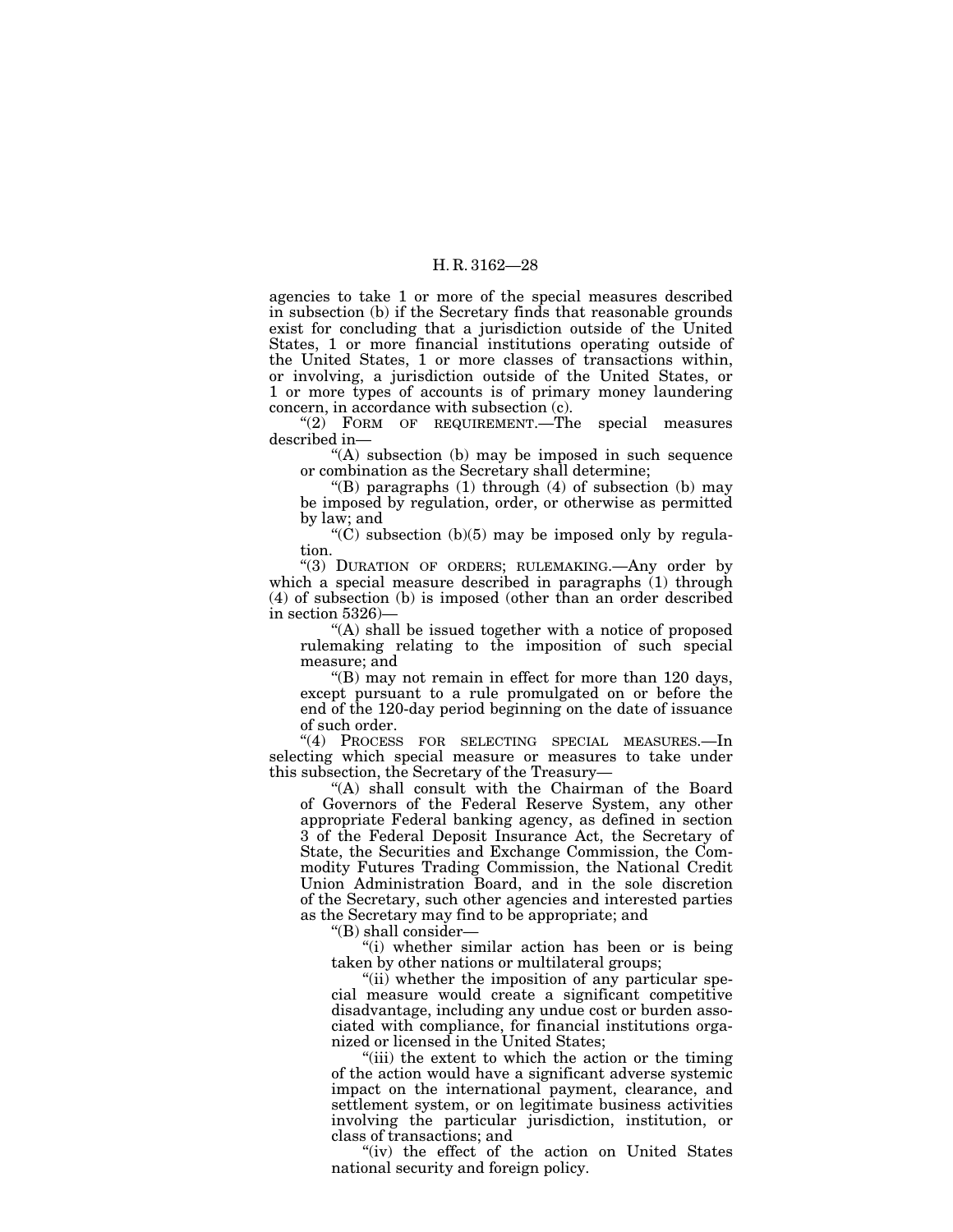''(5) NO LIMITATION ON OTHER AUTHORITY.—This section shall not be construed as superseding or otherwise restricting any other authority granted to the Secretary, or to any other agency, by this subchapter or otherwise.

''(b) SPECIAL MEASURES.—The special measures referred to in subsection (a), with respect to a jurisdiction outside of the United States, financial institution operating outside of the United States, class of transaction within, or involving, a jurisdiction outside of the United States, or 1 or more types of accounts are as follows:

''(1) RECORDKEEPING AND REPORTING OF CERTAIN FINANCIAL TRANSACTIONS.—

''(A) IN GENERAL.—The Secretary of the Treasury may require any domestic financial institution or domestic financial agency to maintain records, file reports, or both, concerning the aggregate amount of transactions, or concerning each transaction, with respect to a jurisdiction outside of the United States, 1 or more financial institutions operating outside of the United States, 1 or more classes of transactions within, or involving, a jurisdiction outside of the United States, or 1 or more types of accounts if the Secretary finds any such jurisdiction, institution, or class of transactions to be of primary money laundering concern.

''(B) FORM OF RECORDS AND REPORTS.—Such records and reports shall be made and retained at such time, in such manner, and for such period of time, as the Secretary shall determine, and shall include such information as the Secretary may determine, including—

''(i) the identity and address of the participants in a transaction or relationship, including the identity of the originator of any funds transfer;

''(ii) the legal capacity in which a participant in any transaction is acting;

"(iii) the identity of the beneficial owner of the funds involved in any transaction, in accordance with such procedures as the Secretary determines to be reasonable and practicable to obtain and retain the information; and

''(iv) a description of any transaction.

''(2) INFORMATION RELATING TO BENEFICIAL OWNERSHIP.— In addition to any other requirement under any other provision of law, the Secretary may require any domestic financial institution or domestic financial agency to take such steps as the Secretary may determine to be reasonable and practicable to obtain and retain information concerning the beneficial ownership of any account opened or maintained in the United States by a foreign person (other than a foreign entity whose shares are subject to public reporting requirements or are listed and traded on a regulated exchange or trading market), or a representative of such a foreign person, that involves a jurisdiction outside of the United States, 1 or more financial institutions operating outside of the United States, 1 or more classes of transactions within, or involving, a jurisdiction outside of the United States, or 1 or more types of accounts if the Secretary finds any such jurisdiction, institution, or transaction or type of account to be of primary money laundering concern.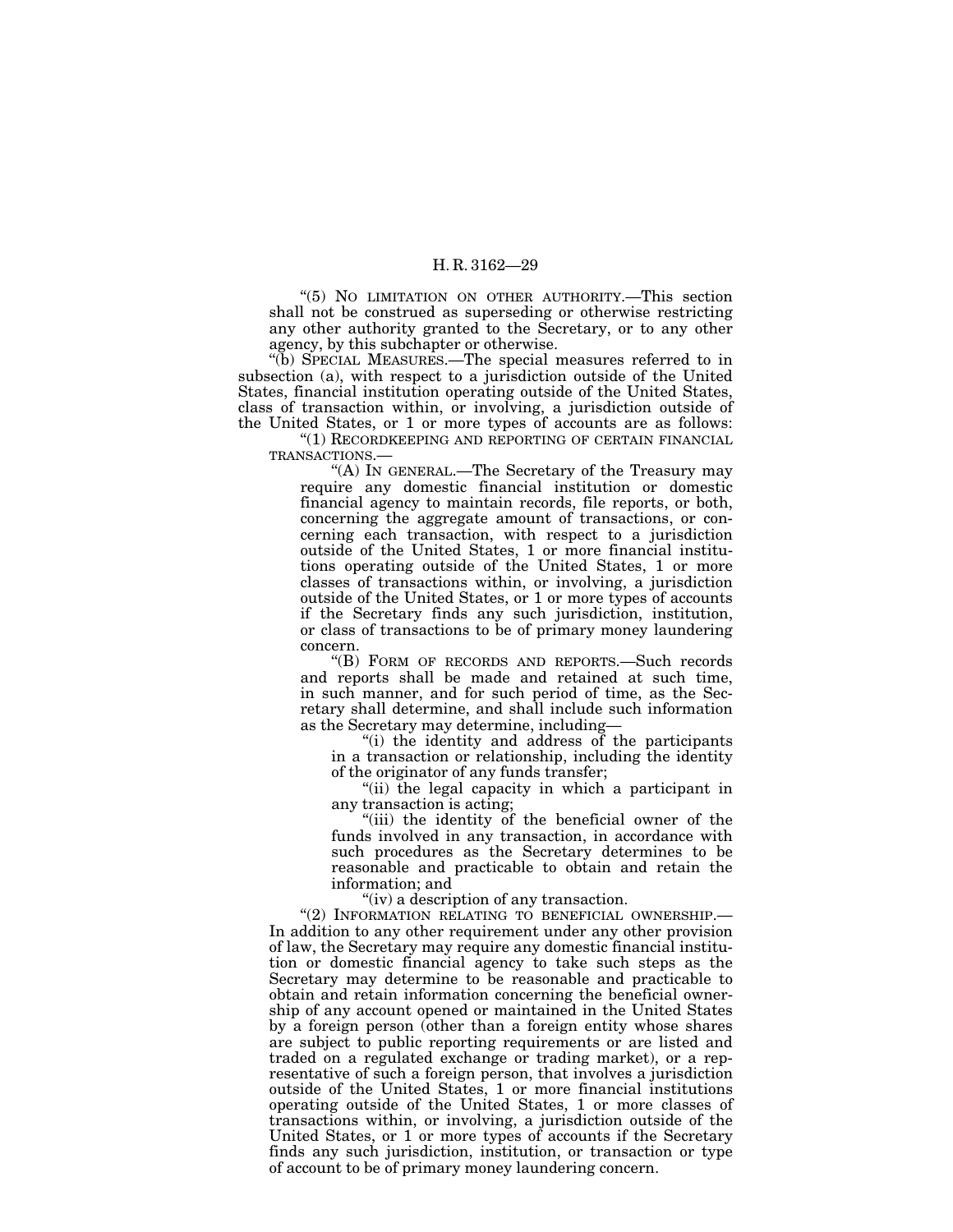"(3) INFORMATION RELATING TO CERTAIN PAYABLE-THROUGH ACCOUNTS.—If the Secretary finds a jurisdiction outside of the United States, 1 or more financial institutions operating outside of the United States, or 1 or more classes of transactions within, or involving, a jurisdiction outside of the United States to be of primary money laundering concern, the Secretary may require any domestic financial institution or domestic financial agency that opens or maintains a payable-through account in the United States for a foreign financial institution involving any such jurisdiction or any such financial institution operating outside of the United States, or a payable through account through which any such transaction may be conducted, as a condition of opening or maintaining such account—

''(A) to identify each customer (and representative of such customer) of such financial institution who is permitted to use, or whose transactions are routed through, such payable-through account; and

''(B) to obtain, with respect to each such customer (and each such representative), information that is substantially comparable to that which the depository institution obtains in the ordinary course of business with respect to its customers residing in the United States.

"(4) INFORMATION RELATING TO CERTAIN CORRESPONDENT ACCOUNTS.—If the Secretary finds a jurisdiction outside of the United States, 1 or more financial institutions operating outside of the United States, or 1 or more classes of transactions within, or involving, a jurisdiction outside of the United States to be of primary money laundering concern, the Secretary may require any domestic financial institution or domestic financial agency that opens or maintains a correspondent account in the United States for a foreign financial institution involving any such jurisdiction or any such financial institution operating outside of the United States, or a correspondent account through which any such transaction may be conducted, as a condition of opening or maintaining such account—

''(A) to identify each customer (and representative of such customer) of any such financial institution who is permitted to use, or whose transactions are routed through, such correspondent account; and

''(B) to obtain, with respect to each such customer (and each such representative), information that is substantially comparable to that which the depository institution obtains in the ordinary course of business with respect to its customers residing in the United States.

''(5) PROHIBITIONS OR CONDITIONS ON OPENING OR MAINTAINING CERTAIN CORRESPONDENT OR PAYABLE-THROUGH ACCOUNTS.—If the Secretary finds a jurisdiction outside of the United States, 1 or more financial institutions operating outside of the United States, or 1 or more classes of transactions within, or involving, a jurisdiction outside of the United States to be of primary money laundering concern, the Secretary, in consultation with the Secretary of State, the Attorney General, and the Chairman of the Board of Governors of the Federal Reserve System, may prohibit, or impose conditions upon, the opening or maintaining in the United States of a correspondent account or payable- through account by any domestic financial institution or domestic financial agency for or on behalf of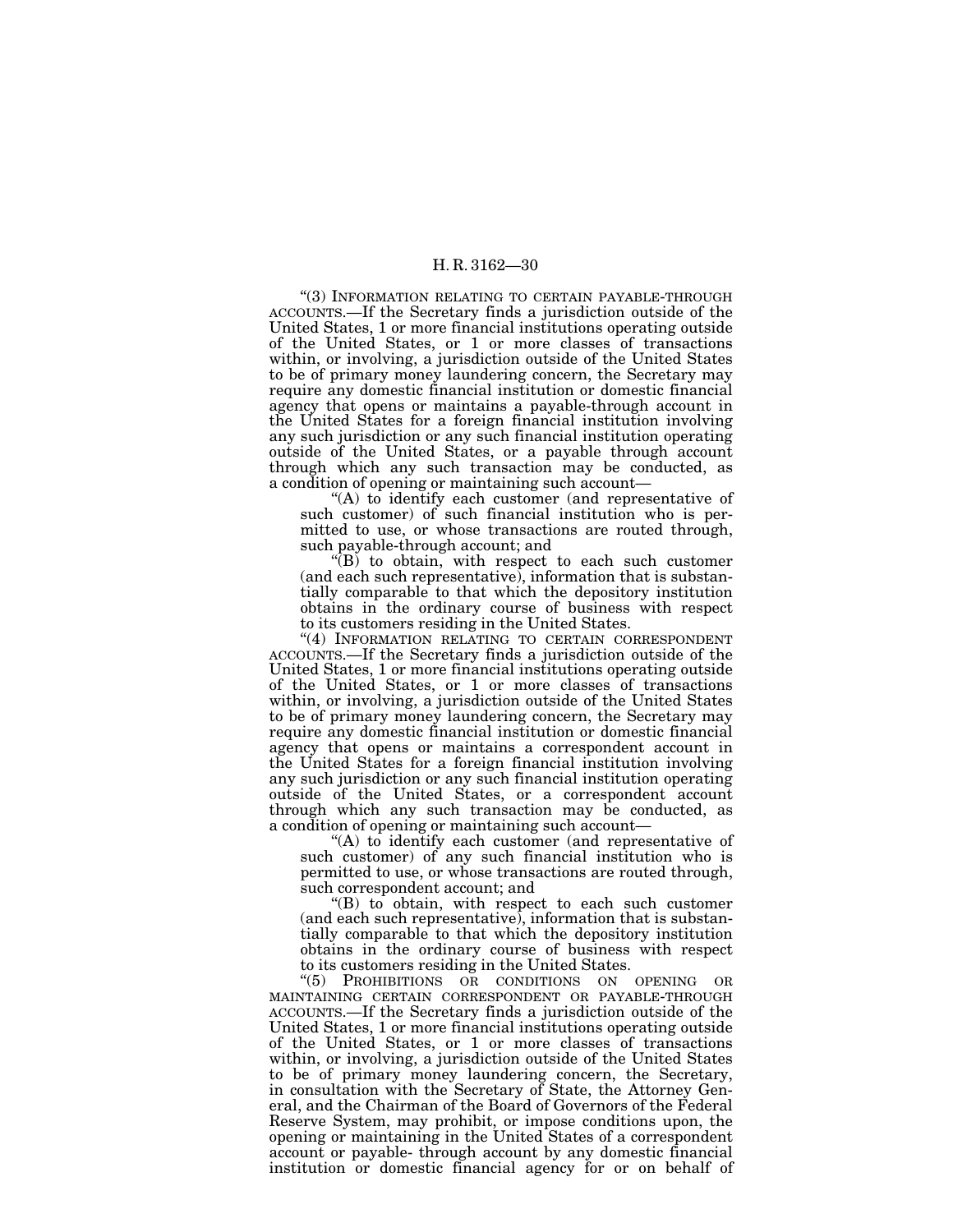a foreign banking institution, if such correspondent account or payable-through account involves any such jurisdiction or institution, or if any such transaction may be conducted through such correspondent account or payable-through account.

"(c) CONSULTATIONS AND INFORMATION TO BE CONSIDERED IN FINDING JURISDICTIONS, INSTITUTIONS, TYPES OF ACCOUNTS, OR TRANSACTIONS TO BE OF PRIMARY MONEY LAUNDERING CONCERN.—

" $(1)$  In GENERAL.—In making a finding that reasonable grounds exist for concluding that a jurisdiction outside of the United States, 1 or more financial institutions operating outside of the United States, 1 or more classes of transactions within, or involving, a jurisdiction outside of the United States, or 1 or more types of accounts is of primary money laundering concern so as to authorize the Secretary of the Treasury to take 1 or more of the special measures described in subsection (b), the Secretary shall consult with the Secretary of State and the Attorney General.

''(2) ADDITIONAL CONSIDERATIONS.—In making a finding described in paragraph (1), the Secretary shall consider in addition such information as the Secretary determines to be relevant, including the following potentially relevant factors:

''(A) JURISDICTIONAL FACTORS.—In the case of a particular jurisdiction—

''(i) evidence that organized criminal groups, international terrorists, or both, have transacted business in that jurisdiction;

"(ii) the extent to which that jurisdiction or financial institutions operating in that jurisdiction offer bank secrecy or special regulatory advantages to nonresidents or nondomiciliaries of that jurisdiction;

''(iii) the substance and quality of administration of the bank supervisory and counter-money laundering laws of that jurisdiction;

"(iv) the relationship between the volume of financial transactions occurring in that jurisdiction and the size of the economy of the jurisdiction;

" $(v)$  the extent to which that jurisdiction is characterized as an offshore banking or secrecy haven by credible international organizations or multilateral expert groups;

"(vi) whether the United States has a mutual legal assistance treaty with that jurisdiction, and the experience of United States law enforcement officials and regulatory officials in obtaining information about transactions originating in or routed through or to such jurisdiction; and

''(vii) the extent to which that jurisdiction is characterized by high levels of official or institutional corruption.

''(B) INSTITUTIONAL FACTORS.—In the case of a decision to apply 1 or more of the special measures described in subsection (b) only to a financial institution or institutions, or to a transaction or class of transactions, or to a type of account, or to all 3, within or involving a particular

 $\degree$ (i) the extent to which such financial institutions, transactions, or types of accounts are used to facilitate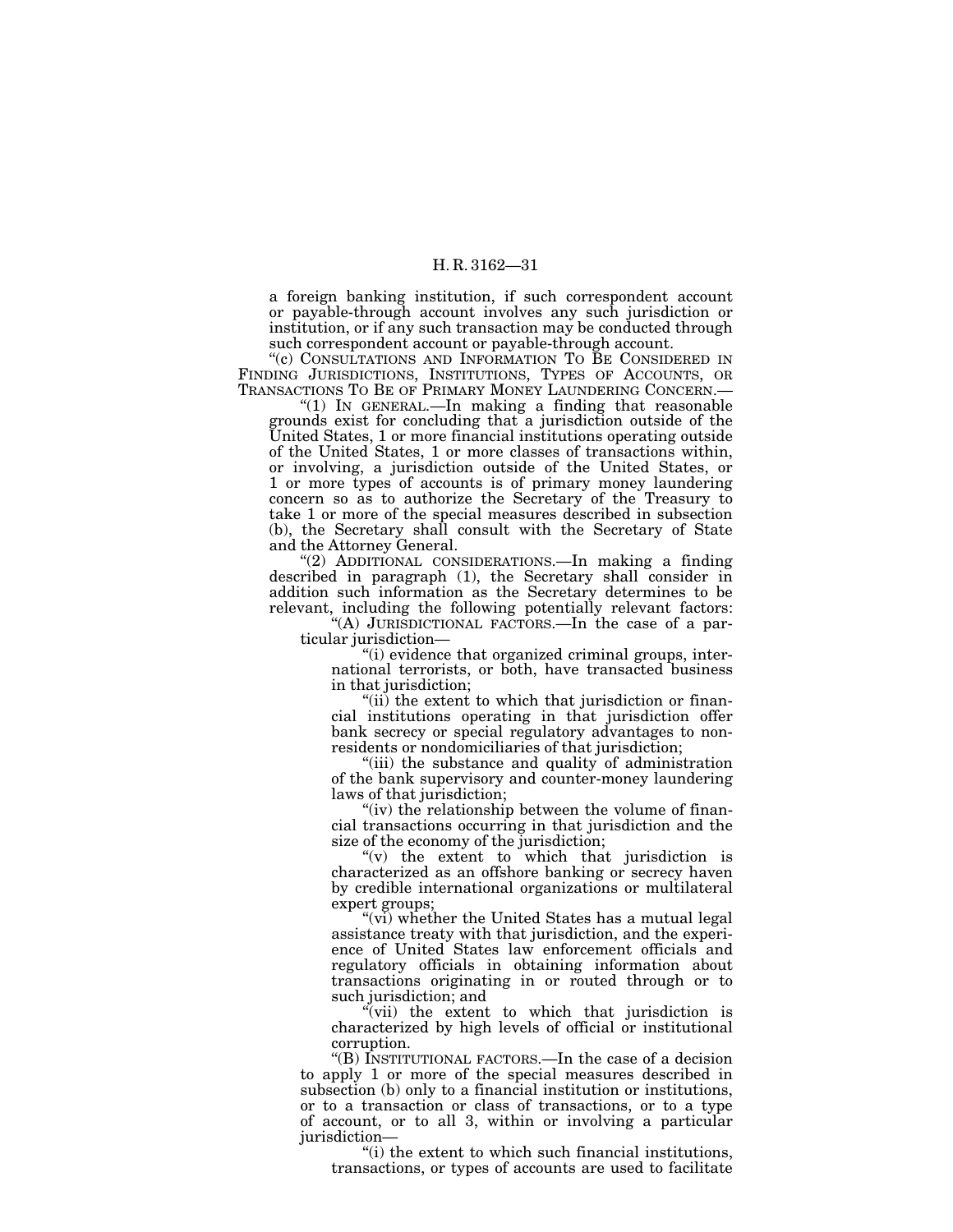or promote money laundering in or through the jurisdiction;

"(ii) the extent to which such institutions, transactions, or types of accounts are used for legitimate business purposes in the jurisdiction; and

''(iii) the extent to which such action is sufficient to ensure, with respect to transactions involving the jurisdiction and institutions operating in the jurisdiction, that the purposes of this subchapter continue to be fulfilled, and to guard against international money laundering and other financial crimes.

''(d) NOTIFICATION OF SPECIAL MEASURES INVOKED BY THE SEC-RETARY.—Not later than 10 days after the date of any action taken by the Secretary of the Treasury under subsection  $(a)(1)$ , the Secretary shall notify, in writing, the Committee on Financial Services of the House of Representatives and the Committee on Banking, Housing, and Urban Affairs of the Senate of any such action.

"(e) DEFINITIONS.—Notwithstanding any other provision of this subchapter, for purposes of this section and subsections (i) and (j) of section 5318, the following definitions shall apply:

"(1) BANK DEFINITIONS.—The following definitions shall apply with respect to a bank:

''(A) ACCOUNT.—The term 'account'—

''(i) means a formal banking or business relationship established to provide regular services, dealings, and other financial transactions; and

"(ii) includes a demand deposit, savings deposit, or other transaction or asset account and a credit account or other extension of credit.

''(B) CORRESPONDENT ACCOUNT.—The term 'correspondent account' means an account established to receive deposits from, make payments on behalf of a foreign financial institution, or handle other financial transactions related to such institution.

''(C) PAYABLE-THROUGH ACCOUNT.—The term 'payablethrough account' means an account, including a transaction account (as defined in section  $19(b)(1)(C)$  of the Federal Reserve Act), opened at a depository institution by a foreign financial institution by means of which the foreign financial institution permits its customers to engage, either directly or through a subaccount, in banking activities usual in connection with the business of banking in the United States.

"(2) DEFINITIONS APPLICABLE TO INSTITUTIONS OTHER THAN BANKS.—With respect to any financial institution other than a bank, the Secretary shall, after consultation with the appropriate Federal functional regulators (as defined in section 509 of the Gramm-Leach-Bliley Act), define by regulation the term 'account', and shall include within the meaning of that term, to the extent, if any, that the Secretary deems appropriate, arrangements similar to payable-through and correspondent accounts.<br>"(3) REGULATORY DEFINITION OF BENEFICIAL OWNERSHIP.—

The Secretary shall promulgate regulations defining beneficial ownership of an account for purposes of this section and subsections (i) and (j) of section 5318. Such regulations shall address issues related to an individual's authority to fund,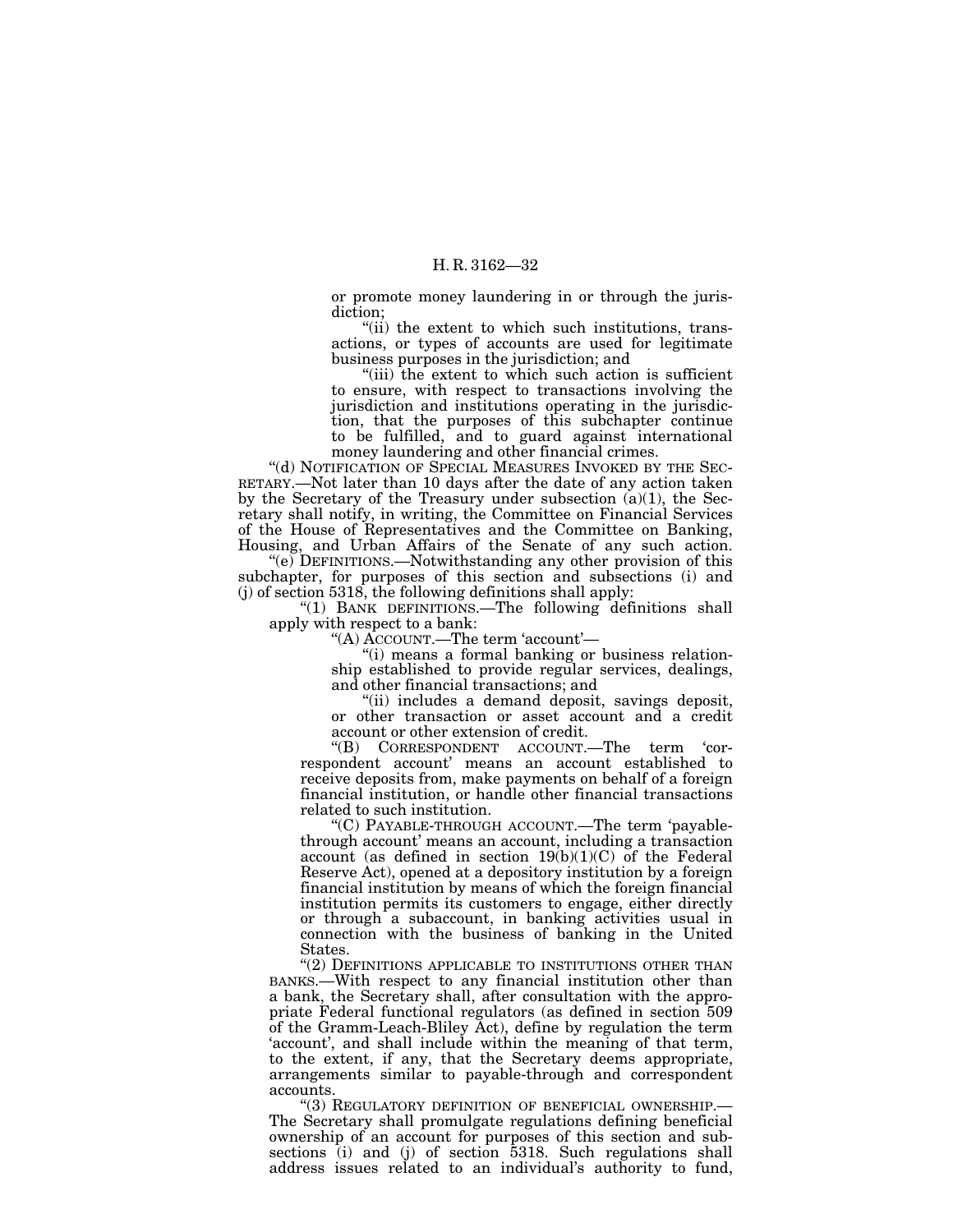direct, or manage the account (including, without limitation, the power to direct payments into or out of the account), and an individual's material interest in the income or corpus of the account, and shall ensure that the identification of individuals under this section does not extend to any individual whose beneficial interest in the income or corpus of the account is immaterial.

 $\mathcal{H}(4)$  OTHER TERMS.—The Secretary may, by regulation, further define the terms in paragraphs  $(1)$ ,  $(2)$ , and  $(3)$ , and define other terms for the purposes of this section, as the Secretary deems appropriate.''.

(b) CLERICAL AMENDMENT.—The table of sections for subchapter II of chapter 53 of title 31, United States Code, is amended by inserting after the item relating to section 5318 the following new item:

''5318A. Special measures for jurisdictions, financial institutions, or international transactions of primary money laundering concern.''.

#### **SEC. 312. SPECIAL DUE DILIGENCE FOR CORRESPONDENT ACCOUNTS AND PRIVATE BANKING ACCOUNTS.**

(a) IN GENERAL.—Section 5318 of title 31, United States Code, is amended by adding at the end the following:

''(i) DUE DILIGENCE FOR UNITED STATES PRIVATE BANKING AND CORRESPONDENT BANK ACCOUNTS INVOLVING FOREIGN PERSONS.—

" $(1)$  In GENERAL.—Each financial institution that establishes, maintains, administers, or manages a private banking account or a correspondent account in the United States for a non-United States person, including a foreign individual visiting the United States, or a representative of a non-United States person shall establish appropriate, specific, and, where necessary, enhanced, due diligence policies, procedures, and controls that are reasonably designed to detect and report instances of money laundering through those accounts.

''(2) ADDITIONAL STANDARDS FOR CERTAIN CORRESPONDENT ACCOUNTS.—

"(A) IN GENERAL.—Subparagraph  $(B)$  shall apply if a correspondent account is requested or maintained by, or on behalf of, a foreign bank operating—

''(i) under an offshore banking license; or

"(ii) under a banking license issued by a foreign country that has been designated—

''(I) as noncooperative with international antimoney laundering principles or procedures by an intergovernmental group or organization of which the United States is a member, with which designation the United States representative to the group or organization concurs; or

 $\sqrt{f(II)}$  by the Secretary of the Treasury as warranting special measures due to money laundering concerns.

''(B) POLICIES, PROCEDURES, AND CONTROLS.—The enhanced due diligence policies, procedures, and controls required under paragraph (1) shall, at a minimum, ensure that the financial institution in the United States takes

" $(i)$  to ascertain for any such foreign bank, the shares of which are not publicly traded, the identity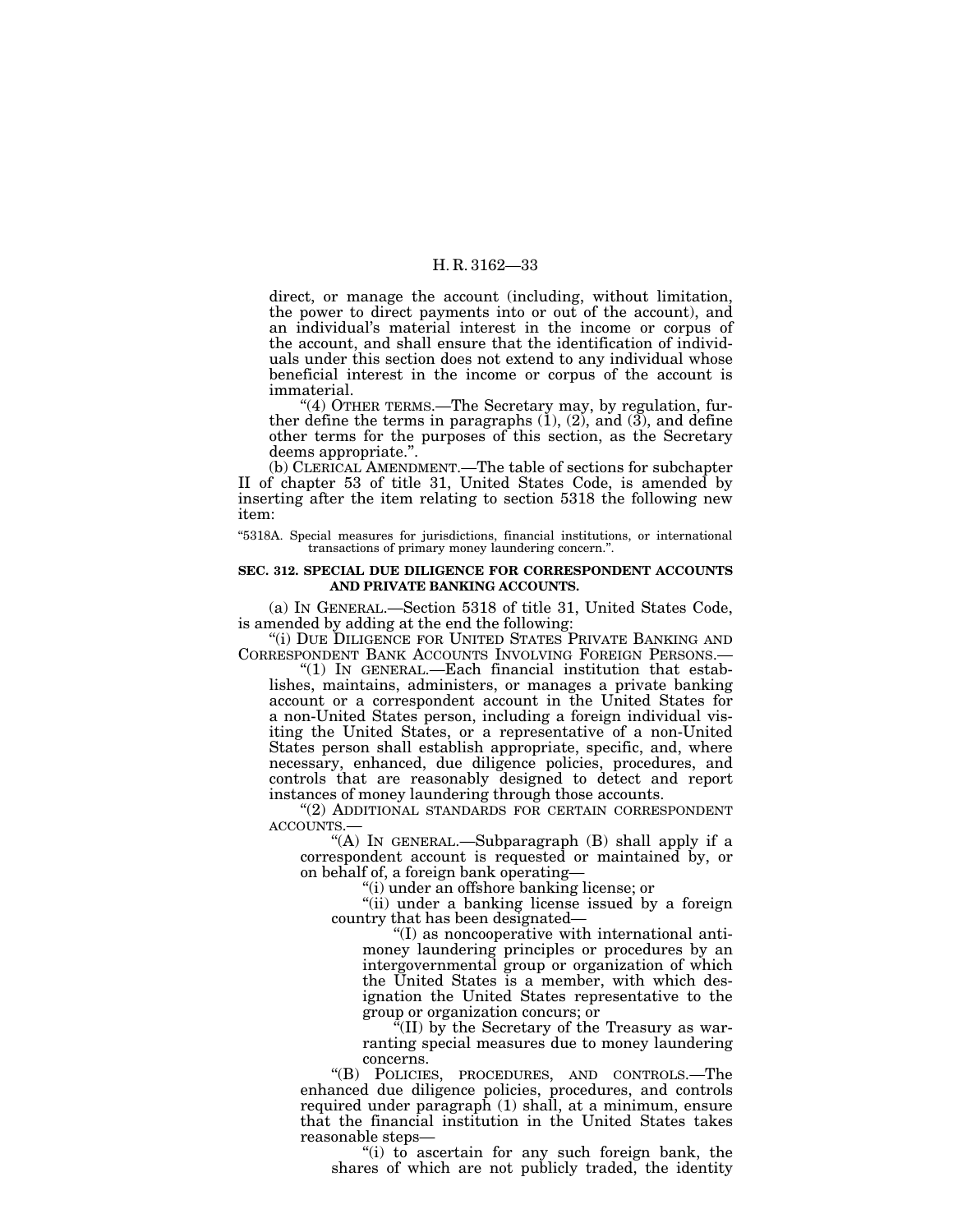of each of the owners of the foreign bank, and the nature and extent of the ownership interest of each such owner;

"(ii) to conduct enhanced scrutiny of such account to guard against money laundering and report any suspicious transactions under subsection (g); and

''(iii) to ascertain whether such foreign bank provides correspondent accounts to other foreign banks and, if so, the identity of those foreign banks and related due diligence information, as appropriate under paragraph (1).

''(3) MINIMUM STANDARDS FOR PRIVATE BANKING ACCOUNTS.—If a private banking account is requested or maintained by, or on behalf of, a non-United States person, then the due diligence policies, procedures, and controls required under paragraph (1) shall, at a minimum, ensure that the financial institution takes reasonable steps—

 $f(A)$  to ascertain the identity of the nominal and beneficial owners of, and the source of funds deposited into, such account as needed to guard against money laundering and report any suspicious transactions under subsection  $(g)$ ; and

''(B) to conduct enhanced scrutiny of any such account that is requested or maintained by, or on behalf of, a senior foreign political figure, or any immediate family member or close associate of a senior foreign political figure that is reasonably designed to detect and report transactions that may involve the proceeds of foreign corruption. "(4) DEFINITION.—For purposes of this subsection, the fol-

lowing definitions shall apply:

"(A) OFFSHORE BANKING LICENSE.—The term 'offshore banking license' means a license to conduct banking activities which, as a condition of the license, prohibits the licensed entity from conducting banking activities with the citizens of, or with the local currency of, the country which issued the license.

''(B) PRIVATE BANKING ACCOUNT.—The term 'private banking account' means an account (or any combination of accounts) that—

''(i) requires a minimum aggregate deposits of funds or other assets of not less than \$1,000,000;

"(ii) is established on behalf of 1 or more individuals who have a direct or beneficial ownership interest in the account; and

"(iii) is assigned to, or is administered or managed by, in whole or in part, an officer, employee, or agent of a financial institution acting as a liaison between the financial institution and the direct or beneficial owner of the account."

(b) REGULATORY AUTHORITY AND EFFECTIVE DATE.—

(1) REGULATORY AUTHORITY.—Not later than 180 days after the date of enactment of this Act, the Secretary, in consultation with the appropriate Federal functional regulators (as defined in section 509 of the Gramm-Leach-Bliley Act) of the affected financial institutions, shall further delineate, by regulation, the due diligence policies, procedures, and controls required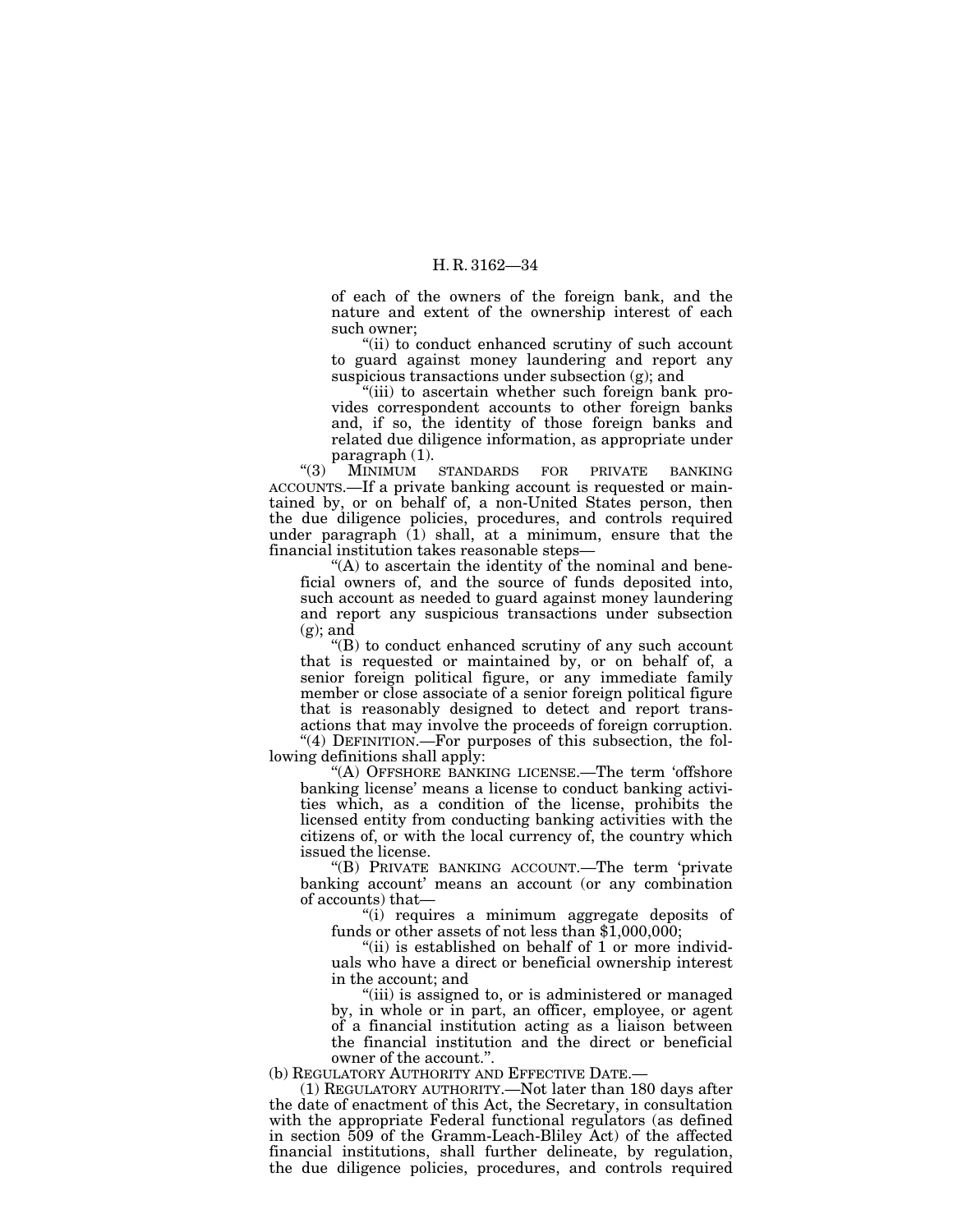under section 5318(i)(1) of title 31, United States Code, as added by this section.

(2) EFFECTIVE DATE.—Section 5318(i) of title 31, United States Code, as added by this section, shall take effect 270 days after the date of enactment of this Act, whether or not final regulations are issued under paragraph  $(1)$ , and the failure to issue such regulations shall in no way affect the enforceability of this section or the amendments made by this section. Section 5318(i) of title 31, United States Code, as added by this section, shall apply with respect to accounts covered by that section 5318(i), that are opened before, on, or after the date of enactment of this Act.

# **SEC. 313. PROHIBITION ON UNITED STATES CORRESPONDENT ACCOUNTS WITH FOREIGN SHELL BANKS.**

(a) IN GENERAL.—Section 5318 of title 31, United States Code, as amended by this title, is amended by adding at the end the following:

'(j) PROHIBITION ON UNITED STATES CORRESPONDENT ACCOUNTS WITH FOREIGN SHELL BANKS.—

" $(1)$  In GENERAL.—A financial institution described in subparagraphs (A) through (G) of section  $5312(a)(2)$  (in this subsection referred to as a 'covered financial institution') shall not establish, maintain, administer, or manage a correspondent account in the United States for, or on behalf of, a foreign bank that does not have a physical presence in any country.

''(2) PREVENTION OF INDIRECT SERVICE TO FOREIGN SHELL BANKS.—A covered financial institution shall take reasonable steps to ensure that any correspondent account established, maintained, administered, or managed by that covered financial institution in the United States for a foreign bank is not being used by that foreign bank to indirectly provide banking services to another foreign bank that does not have a physical presence in any country. The Secretary of the Treasury shall, by regulation, delineate the reasonable steps necessary to comply with this paragraph.

 $\epsilon$ <sup>'(3)</sup> EXCEPTION.—Paragraphs (1) and (2) do not prohibit a covered financial institution from providing a correspondent account to a foreign bank, if the foreign bank—

"(A) is an affiliate of a depository institution, credit union, or foreign bank that maintains a physical presence in the United States or a foreign country, as applicable; and

''(B) is subject to supervision by a banking authority in the country regulating the affiliated depository institution, credit union, or foreign bank described in subparagraph (A), as applicable.

''(4) DEFINITIONS.—For purposes of this subsection—

''(A) the term 'affiliate' means a foreign bank that is controlled by or is under common control with a depository institution, credit union, or foreign bank; and

''(B) the term 'physical presence' means a place of business that—

''(i) is maintained by a foreign bank;

"(ii) is located at a fixed address (other than solely an electronic address) in a country in which the foreign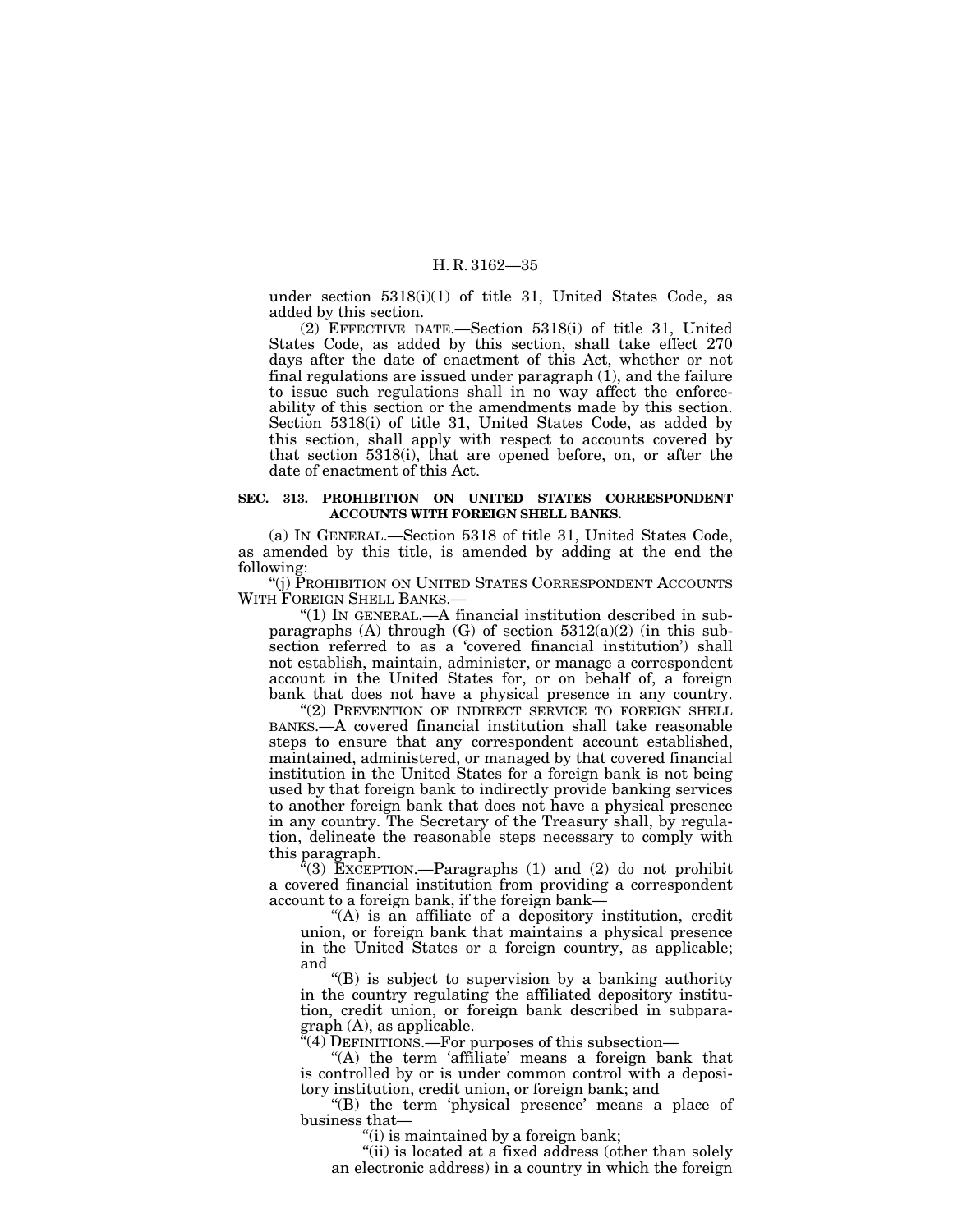bank is authorized to conduct banking activities, at which location the foreign bank—

''(I) employs 1 or more individuals on a fulltime basis; and

''(II) maintains operating records related to its banking activities; and

''(iii) is subject to inspection by the banking authority which licensed the foreign bank to conduct banking activities.''.

(b) EFFECTIVE DATE.—The amendment made by subsection (a) shall take effect at the end of the 60-day period beginning on the date of enactment of this Act.

# **SEC. 314. COOPERATIVE EFFORTS TO DETER MONEY LAUNDERING.**

(a) COOPERATION AMONG FINANCIAL INSTITUTIONS, REGULATORY AUTHORITIES, AND LAW ENFORCEMENT AUTHORITIES.—

(1) REGULATIONS.—The Secretary shall, within 120 days after the date of enactment of this Act, adopt regulations to encourage further cooperation among financial institutions, their regulatory authorities, and law enforcement authorities, with the specific purpose of encouraging regulatory authorities and law enforcement authorities to share with financial institutions information regarding individuals, entities, and organizations engaged in or reasonably suspected based on credible evidence of engaging in terrorist acts or money laundering activities.

(2) COOPERATION AND INFORMATION SHARING PROCE-DURES.—The regulations adopted under paragraph (1) may include or create procedures for cooperation and information sharing focusing on—

(A) matters specifically related to the finances of terrorist groups, the means by which terrorist groups transfer funds around the world and within the United States, including through the use of charitable organizations, nonprofit organizations, and nongovernmental organizations, and the extent to which financial institutions in the United States are unwittingly involved in such finances and the extent to which such institutions are at risk as a result;

(B) the relationship, particularly the financial relationship, between international narcotics traffickers and foreign terrorist organizations, the extent to which their memberships overlap and engage in joint activities, and the extent to which they cooperate with each other in raising and transferring funds for their respective purposes; and

(C) means of facilitating the identification of accounts and transactions involving terrorist groups and facilitating the exchange of information concerning such accounts and transactions between financial institutions and law enforcement organizations.

(3) CONTENTS.—The regulations adopted pursuant to paragraph (1) may—

(A) require that each financial institution designate 1 or more persons to receive information concerning, and to monitor accounts of individuals, entities, and organizations identified, pursuant to paragraph (1); and

(B) further establish procedures for the protection of the shared information, consistent with the capacity, size,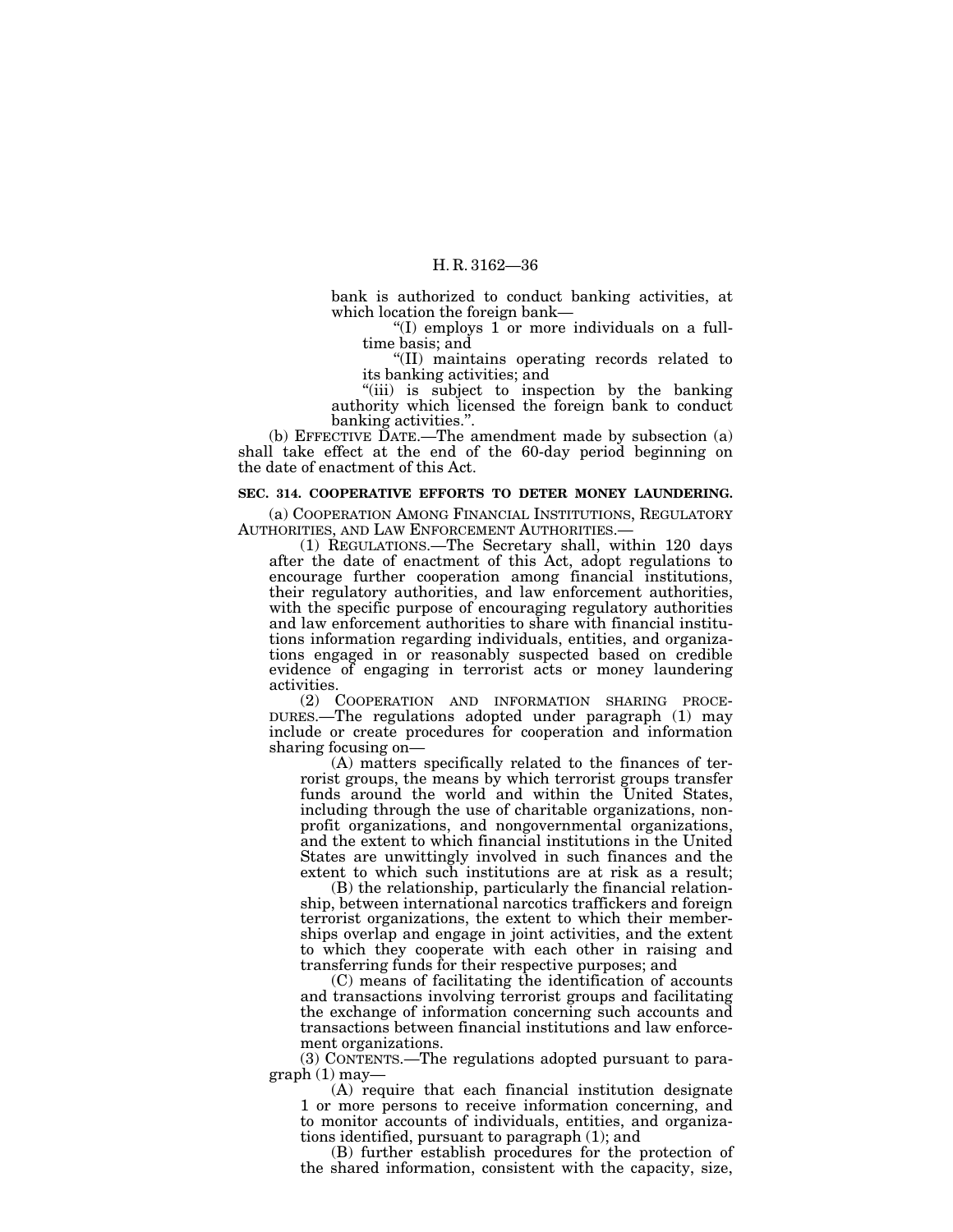and nature of the institution to which the particular procedures apply.

(4) RULE OF CONSTRUCTION.—The receipt of information by a financial institution pursuant to this section shall not relieve or otherwise modify the obligations of the financial institution with respect to any other person or account.

(5) USE OF INFORMATION.—Information received by a financial institution pursuant to this section shall not be used for any purpose other than identifying and reporting on activities that may involve terrorist acts or money laundering activities.

(b) COOPERATION AMONG FINANCIAL INSTITUTIONS.—Upon notice provided to the Secretary, 2 or more financial institutions and any association of financial institutions may share information with one another regarding individuals, entities, organizations, and countries suspected of possible terrorist or money laundering activities. A financial institution or association that transmits, receives, or shares such information for the purposes of identifying and reporting activities that may involve terrorist acts or money laundering activities shall not be liable to any person under any law or regulation of the United States, any constitution, law, or regulation of any State or political subdivision thereof, or under any contract or other legally enforceable agreement (including any arbitration agreement), for such disclosure or for any failure to provide notice of such disclosure to the person who is the subject of such disclosure, or any other person identified in the disclosure, except where such transmission, receipt, or sharing violates this section or regulations promulgated pursuant to this section.

(c) RULE OF CONSTRUCTION.—Compliance with the provisions of this title requiring or allowing financial institutions and any association of financial institutions to disclose or share information regarding individuals, entities, and organizations engaged in or suspected of engaging in terrorist acts or money laundering activities shall not constitute a violation of the provisions of title V of the Gramm-Leach-Bliley Act (Public Law 106–102).

(d) REPORTS TO THE FINANCIAL SERVICES INDUSTRY ON SUS-PICIOUS FINANCIAL ACTIVITIES.—At least semiannually, the Secretary shall—

(1) publish a report containing a detailed analysis identifying patterns of suspicious activity and other investigative insights derived from suspicious activity reports and investigations conducted by Federal, State, and local law enforcement agencies to the extent appropriate; and

(2) distribute such report to financial institutions (as defined in section 5312 of title 31, United States Code).

#### **SEC. 315. INCLUSION OF FOREIGN CORRUPTION OFFENSES AS MONEY LAUNDERING CRIMES.**

Section 1956(c)(7) of title 18, United States Code, is amended—  $(1)$  in subparagraph  $(B)$ –

(A) in clause (ii), by striking ''or destruction of property by means of explosive or fire'' and inserting ''destruction of property by means of explosive or fire, or a crime of violence (as defined in section 16)'';

(B) in clause (iii), by striking "1978" and inserting ''1978)''; and

(C) by adding at the end the following: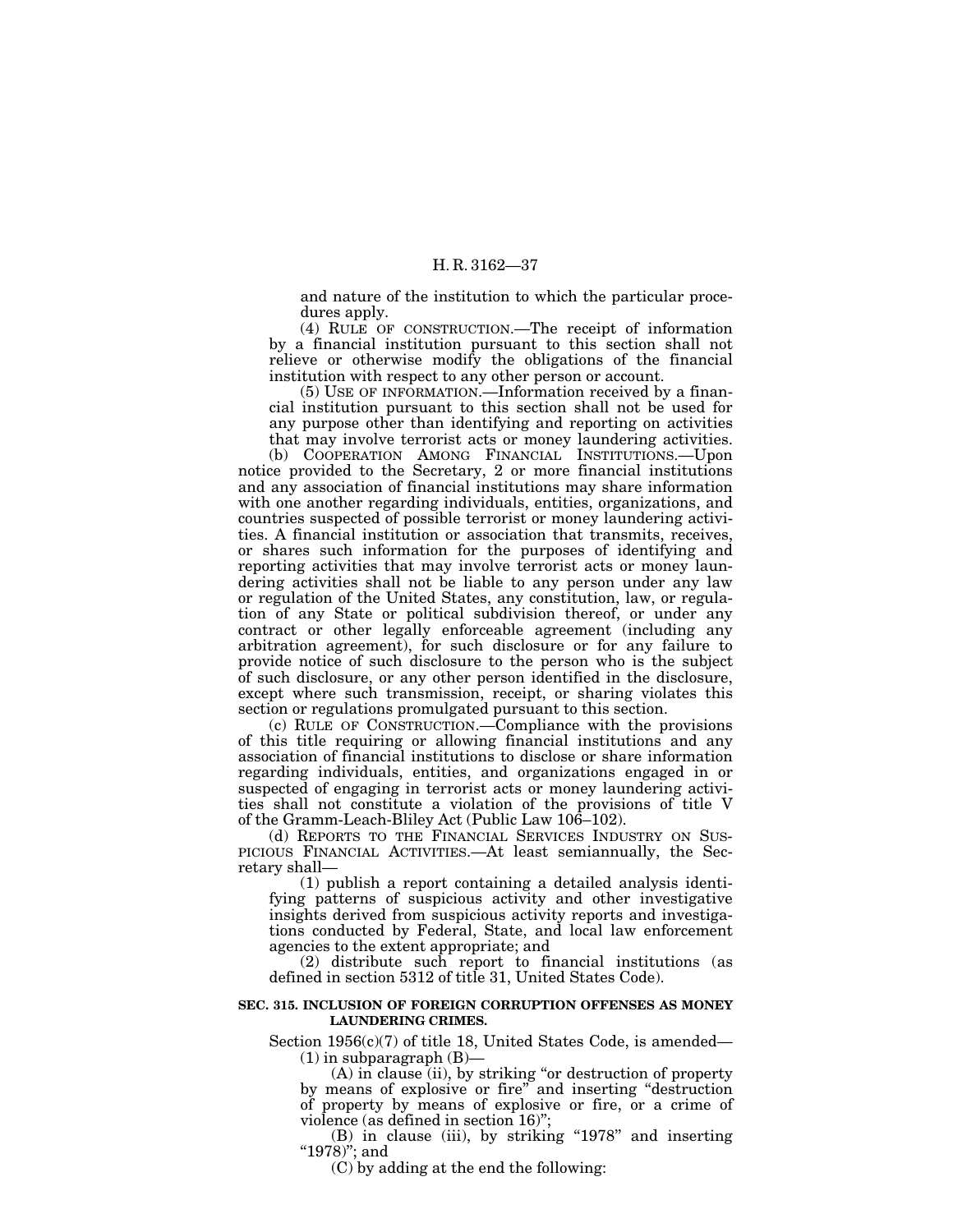"(iv) bribery of a public official, or the misappropriation, theft, or embezzlement of public funds by or for the benefit of a public official;

''(v) smuggling or export control violations involving—

''(I) an item controlled on the United States Munitions List established under section 38 of the Arms Export Control Act (22 U.S.C. 2778); or

''(II) an item controlled under regulations under the Export Administration Regulations (15 C.F.R. Parts 730–774); or

"(vi) an offense with respect to which the United States would be obligated by a multilateral treaty, either to extradite the alleged offender or to submit the case for prosecution, if the offender were found within the territory of the United States;''; and

 $(2)$  in subparagraph  $(D)$ –

(A) by inserting ''section 541 (relating to goods falsely classified),'' before ''section 542'';

 $(B)$  by inserting "section 922(1) (relating to the unlawful importation of firearms), section 924(n) (relating to firearms trafficking)," before "section 956";

(C) by inserting ''section 1030 (relating to computer fraud and abuse)," before "1032"; and

(D) by inserting ''any felony violation of the Foreign Agents Registration Act of 1938," before "or any felony violation of the Foreign Corrupt Practices Act''.

## **SEC. 316. ANTI-TERRORIST FORFEITURE PROTECTION.**

(a) RIGHT TO CONTEST.—An owner of property that is confiscated under any provision of law relating to the confiscation of assets of suspected international terrorists, may contest that confiscation by filing a claim in the manner set forth in the Federal Rules of Civil Procedure (Supplemental Rules for Certain Admiralty and Maritime Claims), and asserting as an affirmative defense that—

(1) the property is not subject to confiscation under such provision of law; or

(2) the innocent owner provisions of section 983(d) of title 18, United States Code, apply to the case.

(b) EVIDENCE.—In considering a claim filed under this section, a court may admit evidence that is otherwise inadmissible under the Federal Rules of Evidence, if the court determines that the evidence is reliable, and that compliance with the Federal Rules of Evidence may jeopardize the national security interests of the United States.

(c) CLARIFICATIONS.—

(1) PROTECTION OF RIGHTS.—The exclusion of certain provisions of Federal law from the definition of the term "civil" forfeiture statute'' in section 983(i) of title 18, United States Code, shall not be construed to deny an owner of property the right to contest the confiscation of assets of suspected international terrorists under—

(A) subsection (a) of this section;

(B) the Constitution; or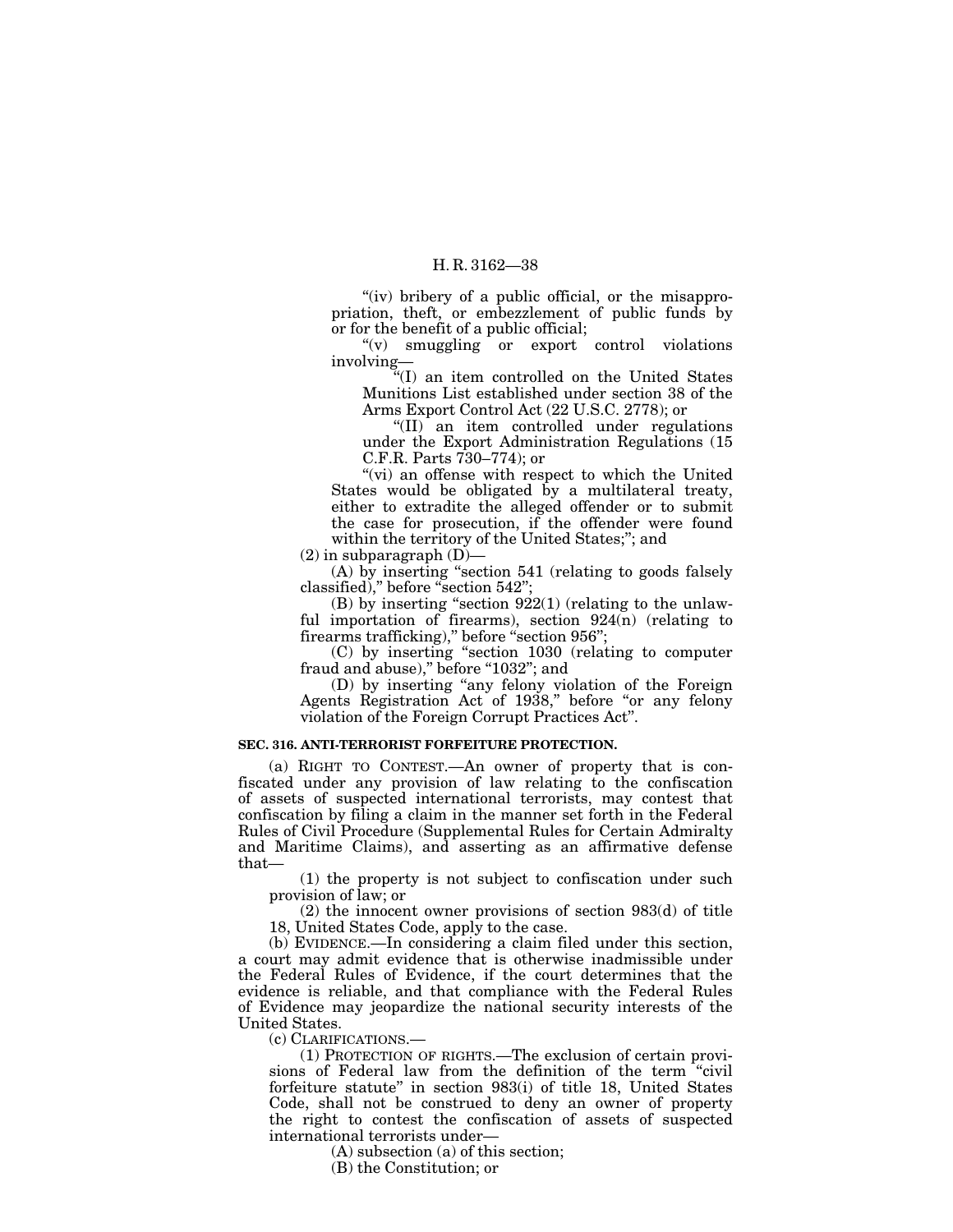(C) subchapter II of chapter 5 of title 5, United States Code (commonly known as the ''Administrative Procedure  $Act$ ").

(2) SAVINGS CLAUSE.—Nothing in this section shall limit or otherwise affect any other remedies that may be available to an owner of property under section 983 of title 18, United States Code, or any other provision of law.

(d) TECHNICAL CORRECTION.—Section 983(i)(2)(D) of title 18, United States Code, is amended by inserting "or the International Emergency Economic Powers Act (IEEPA) (50 U.S.C. 1701 et seq.)'' before the semicolon.

## **SEC. 317. LONG-ARM JURISDICTION OVER FOREIGN MONEY LAUNDERERS.**

Section 1956(b) of title 18, United States Code, is amended— (1) by redesignating paragraphs (1) and (2) as subpara-

graphs (A) and (B), respectively, and moving the margins 2 ems to the right;

(2) by inserting after " $(b)$ " the following: "PENALTIES.— " $(1)$  In general.—";

(3) by inserting ", or section  $1957$ " after "or  $(a)(3)$ "; and (4) by adding at the end the following:

"(2) JURISDICTION OVER FOREIGN PERSONS.—For purposes of adjudicating an action filed or enforcing a penalty ordered under this section, the district courts shall have jurisdiction over any foreign person, including any financial institution authorized under the laws of a foreign country, against whom the action is brought, if service of process upon the foreign person is made under the Federal Rules of Civil Procedure or the laws of the country in which the foreign person is found, and—

"(A) the foreign person commits an offense under subsection (a) involving a financial transaction that occurs in whole or in part in the United States;

''(B) the foreign person converts, to his or her own use, property in which the United States has an ownership interest by virtue of the entry of an order of forfeiture by a court of the United States; or

 $(C)$  the foreign person is a financial institution that maintains a bank account at a financial institution in the United States.

''(3) COURT AUTHORITY OVER ASSETS.—A court described in paragraph (2) may issue a pretrial restraining order or take any other action necessary to ensure that any bank account or other property held by the defendant in the United States is available to satisfy a judgment under this section.

''(4) FEDERAL RECEIVER.—

"(A) In GENERAL.—A court described in paragraph (2) may appoint a Federal Receiver, in accordance with subparagraph (B) of this paragraph, to collect, marshal, and take custody, control, and possession of all assets of the defendant, wherever located, to satisfy a civil judgment under this subsection, a forfeiture judgment under section 981 or 982, or a criminal sentence under section 1957 or subsection (a) of this section, including an order of restitution to any victim of a specified unlawful activity.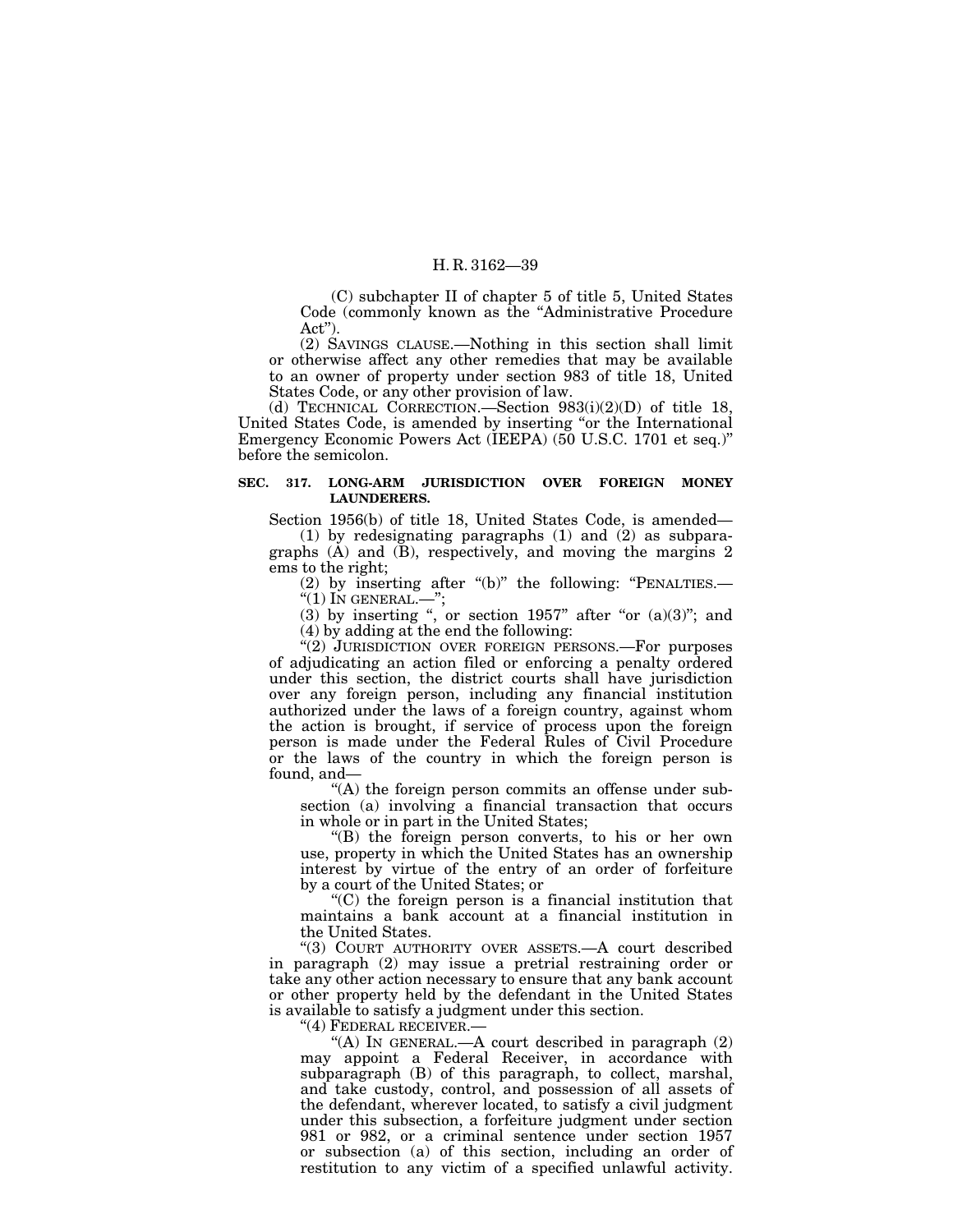"(B) APPOINTMENT AND AUTHORITY.—A Federal Receiver described in subparagraph  $(A)$ —

"(i) may be appointed upon application of a Federal" prosecutor or a Federal or State regulator, by the court

having jurisdiction over the defendant in the case; "(ii) shall be an officer of the court, and the powers of the Federal Receiver shall include the powers set out in section 754 of title 28, United States Code;

"(iii) shall have standing equivalent to that of a Federal prosecutor for the purpose of submitting requests to obtain information regarding the assets

of the defendant—<br>
"(I) from the Financial Crimes Enforcement<br>
Network of the Department of the Treasury; or

"(II) from a foreign country pursuant to a mutual legal assistance treaty, multilateral agreement, or other arrangement for international law enforcement assistance, provided that such requests are in accordance with the policies and procedures of the Attorney General.''.

## **SEC. 318. LAUNDERING MONEY THROUGH A FOREIGN BANK.**

Section 1956(c) of title 18, United States Code, is amended by striking paragraph (6) and inserting the following:<br>
"(6) the term 'financial institution' includes—<br>
"(A) any financial institution, as defined in section

 $5312(a)(2)$  of title 31, United States Code, or the regulations promulgated thereunder; and

" $(B)$  any foreign bank, as defined in section 1 of the International Banking Act of 1978 (12 U.S.C. 3101).''.

#### **SEC. 319. FORFEITURE OF FUNDS IN UNITED STATES INTERBANK ACCOUNTS.**

(a) FORFEITURE FROM UNITED STATES INTERBANK ACCOUNT.—<br>Section 981 of title 18, United States Code, is amended by adding<br>at the end the following:

"(k) INTERBANK ACCOUNTS.—<br>"(1) IN GENERAL.—<br>"(A) IN GENERAL.—For the purpose of a forfeiture under this section or under the Controlled Substances Act (21 U.S.C. 801 et seq.), if funds are deposited into an account at a foreign bank, and that foreign bank has an interbank account in the United States with a covered financial institution (as defined in section  $5318(j)(1)$  of title 31), the funds shall be deemed to have been deposited into the interbank account in the United States, and any restraining order, seizure warrant, or arrest warrant in rem regarding the funds may be served on the covered financial institution, and funds in the interbank account, up to the value of the funds deposited into the account at the foreign bank, may be restrained, seized, or arrested.

''(B) AUTHORITY TO SUSPEND.—The Attorney General, in consultation with the Secretary of the Treasury, may suspend or terminate a forfeiture under this section if the Attorney General determines that a conflict of law exists between the laws of the jurisdiction in which the foreign bank is located and the laws of the United States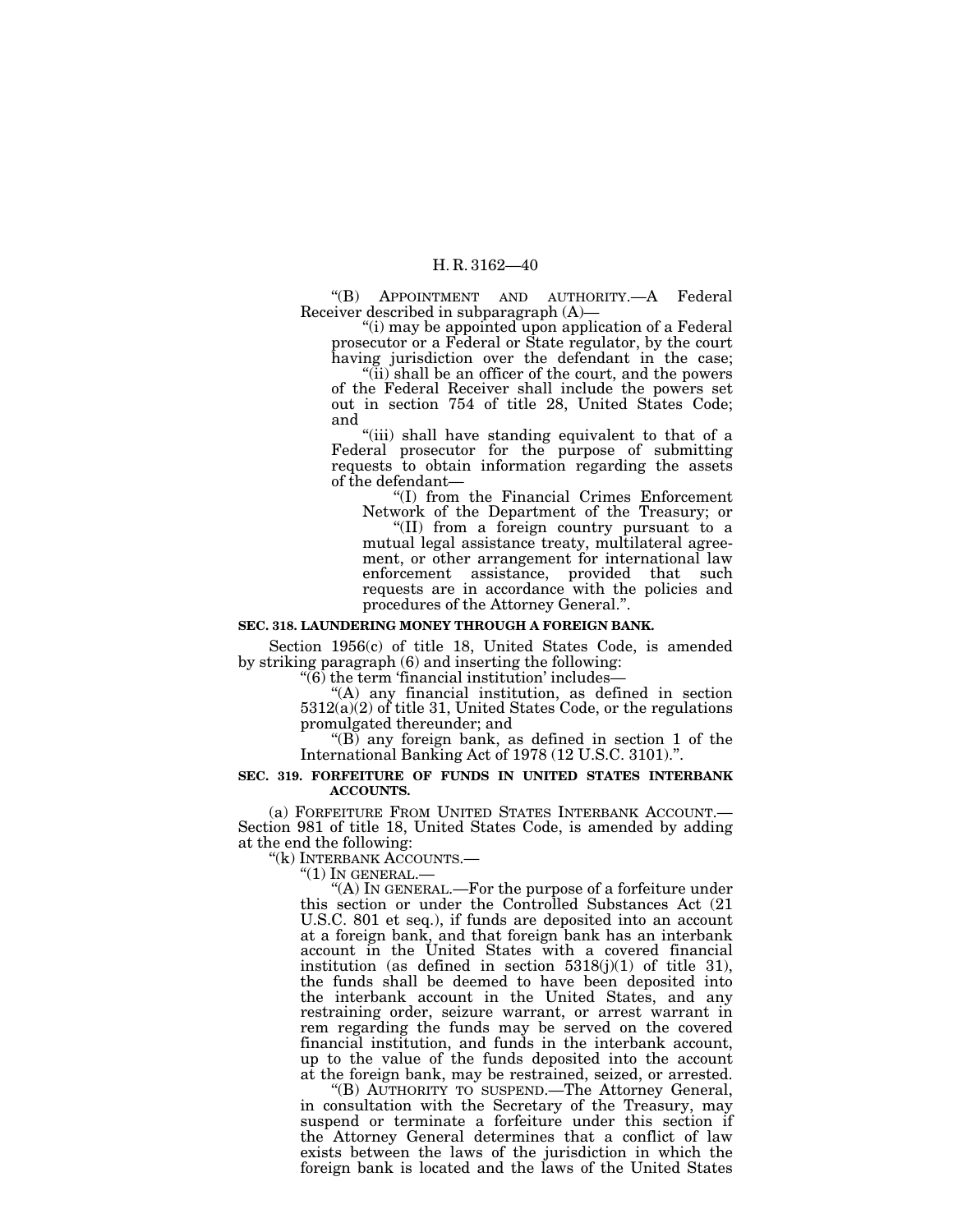with respect to liabilities arising from the restraint, seizure, or arrest of such funds, and that such suspension or termination would be in the interest of justice and would not harm the national interests of the United States.

"(2) NO REQUIREMENT FOR GOVERNMENT TO TRACE FUNDS. If a forfeiture action is brought against funds that are restrained, seized, or arrested under paragraph (1), it shall not be necessary for the Government to establish that the funds are directly traceable to the funds that were deposited into the foreign bank, nor shall it be necessary for the Government to rely on the application of section 984.

''(3) CLAIMS BROUGHT BY OWNER OF THE FUNDS.—If a forfeiture action is instituted against funds restrained, seized, or arrested under paragraph  $(I)$ , the owner of the funds deposited into the account at the foreign bank may contest the forfeiture by filing a claim under section 983.

 $(4)$  DEFINITIONS.—For purposes of this subsection, the following definitions shall apply:

"(A) INTERBANK ACCOUNT.—The term 'interbank account' has the same meaning as in section 984(c)(2)(B).  $\mathrm{``(B)}$  OWNER.—

''(i) IN GENERAL.—Except as provided in clause (ii), the term 'owner'—

''(I) means the person who was the owner, as that term is defined in section  $983(d)(6)$ , of the funds that were deposited into the foreign bank at the time such funds were deposited; and

''(II) does not include either the foreign bank or any financial institution acting as an intermediary in the transfer of the funds into the interbank account.

''(ii) EXCEPTION.—The foreign bank may be considered the 'owner' of the funds (and no other person shall qualify as the owner of such funds) only if—

''(I) the basis for the forfeiture action is wrongdoing committed by the foreign bank; or

 $\mathcal{F}(II)$  the foreign bank establishes, by a preponderance of the evidence, that prior to the restraint, seizure, or arrest of the funds, the foreign bank had discharged all or part of its obligation to the prior owner of the funds, in which case the foreign bank shall be deemed the owner of the funds to the extent of such discharged obligation.''.

(b) BANK RECORDS.—Section 5318 of title 31, United States Code, as amended by this title, is amended by adding at the end the following:

"(k) BANK RECORDS RELATED TO ANTI-MONEY LAUNDERING PRO-GRAMS.—

"(1) DEFINITIONS.—For purposes of this subsection, the following definitions shall apply:

''(A) APPROPRIATE FEDERAL BANKING AGENCY.—The term 'appropriate Federal banking agency' has the same meaning as in section 3 of the Federal Deposit Insurance Act  $(12 \text{ U.S.C. } 1813)$ .

''(B) INCORPORATED TERM.—The term 'correspondent account' has the same meaning as in section  $5318A(f)(1)(B)$ .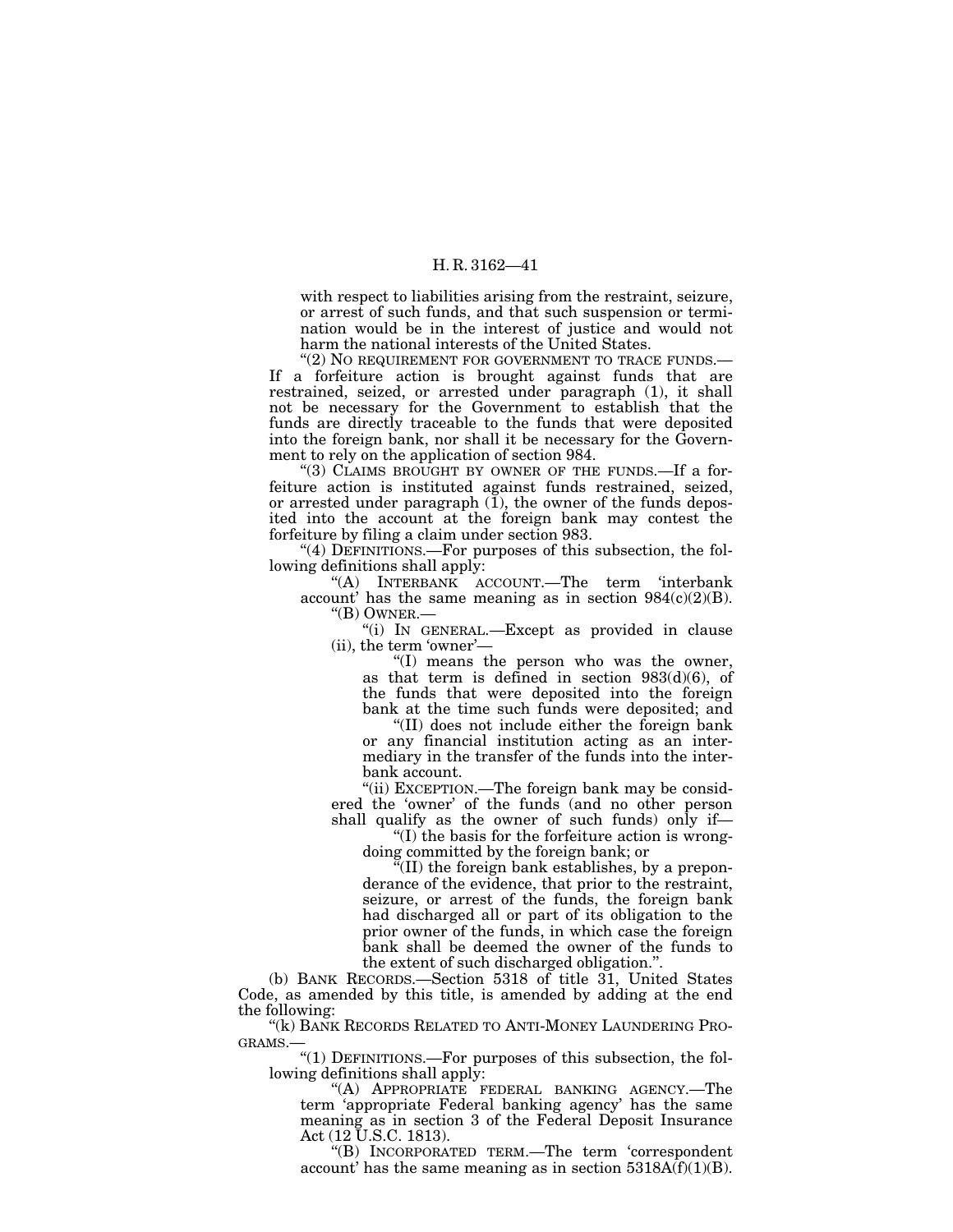"(2) 120-HOUR RULE.—Not later than 120 hours after receiving a request by an appropriate Federal banking agency for information related to anti-money laundering compliance by a covered financial institution or a customer of such institution, a covered financial institution shall provide to the appropriate Federal banking agency, or make available at a location specified by the representative of the appropriate Federal banking agency, information and account documentation for any account opened, maintained, administered or managed in the United States by the covered financial institution.

''(3) FOREIGN BANK RECORDS.—

''(A) SUMMONS OR SUBPOENA OF RECORDS.—

''(i) IN GENERAL.—The Secretary of the Treasury or the Attorney General may issue a summons or subpoena to any foreign bank that maintains a correspondent account in the United States and request records related to such correspondent account, including records maintained outside of the United States relating to the deposit of funds into the foreign bank.

"(ii) SERVICE OF SUMMONS OR SUBPOENA.—A summons or subpoena referred to in clause (i) may be served on the foreign bank in the United States if the foreign bank has a representative in the United States, or in a foreign country pursuant to any mutual legal assistance treaty, multilateral agreement, or other request for international law enforcement assistance.

''(B) ACCEPTANCE OF SERVICE.—

''(i) MAINTAINING RECORDS IN THE UNITED STATES.—Any covered financial institution which maintains a correspondent account in the United States for a foreign bank shall maintain records in the United States identifying the owners of such foreign bank and the name and address of a person who resides in the United States and is authorized to accept service of legal process for records regarding the correspondent account.

''(ii) LAW ENFORCEMENT REQUEST.—Upon receipt of a written request from a Federal law enforcement officer for information required to be maintained under this paragraph, the covered financial institution shall provide the information to the requesting officer not later than 7 days after receipt of the request.

''(C) TERMINATION OF CORRESPONDENT RELATIONSHIP.—

 $f(i)$  Termination upon receipt of notice.—A covered financial institution shall terminate any correspondent relationship with a foreign bank not later than 10 business days after receipt of written notice from the Secretary or the Attorney General (in each case, after consultation with the other) that the foreign bank has failed—

''(I) to comply with a summons or subpoena issued under subparagraph (A); or

''(II) to initiate proceedings in a United States court contesting such summons or subpoena.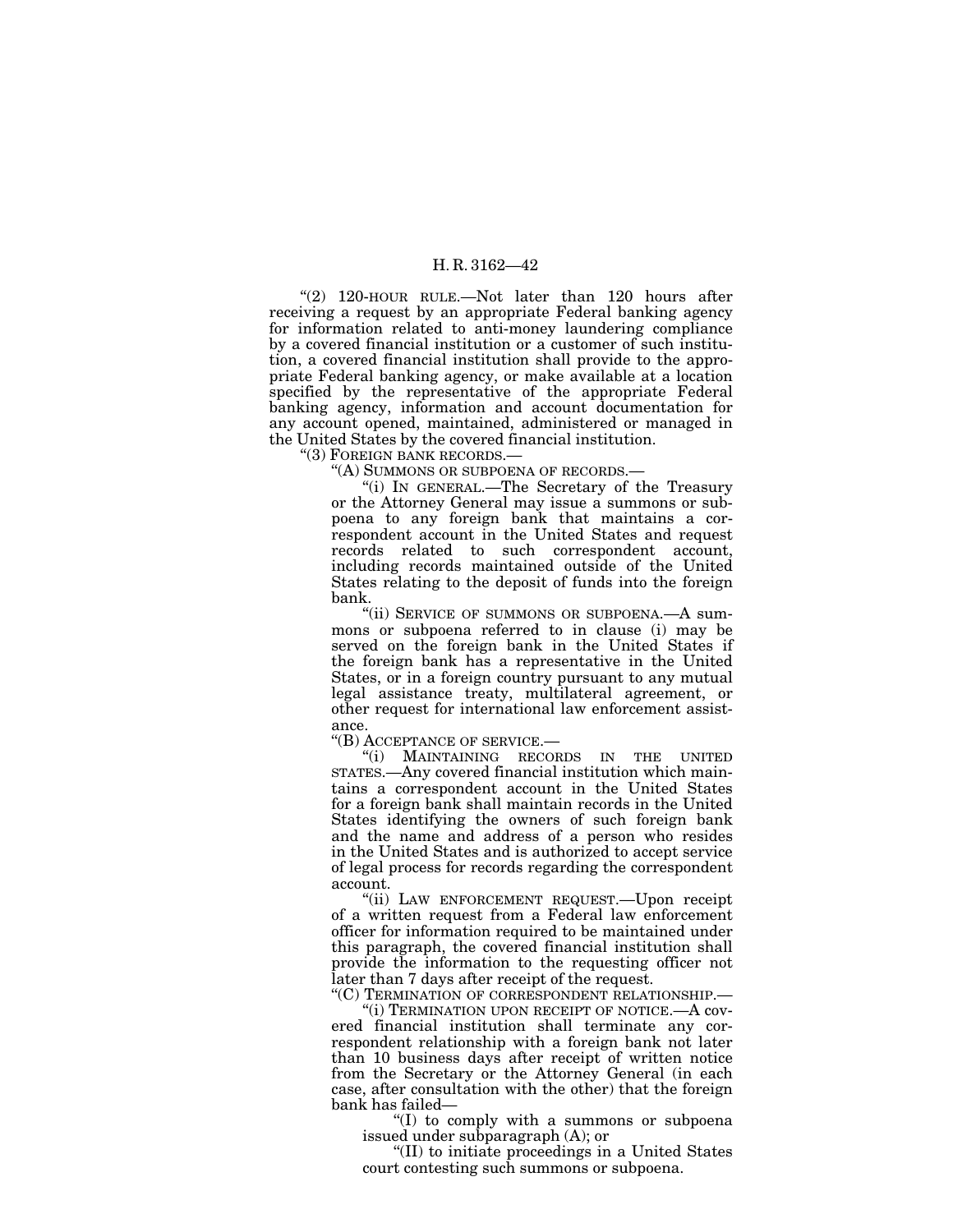''(ii) LIMITATION ON LIABILITY.—A covered financial institution shall not be liable to any person in any court or arbitration proceeding for terminating a correspondent relationship in accordance with this subsection.

''(iii) FAILURE TO TERMINATE RELATIONSHIP.— Failure to terminate a correspondent relationship in accordance with this subsection shall render the covered financial institution liable for a civil penalty of up to \$10,000 per day until the correspondent relationship is so terminated.''.

(c) GRACE PERIOD.—Financial institutions shall have 60 days from the date of enactment of this Act to comply with the provisions of section 5318(k) of title 31, United States Code, as added by this section.

(d) AUTHORITY TO ORDER CONVICTED CRIMINAL TO RETURN PROPERTY LOCATED ABROAD.—

(1) FORFEITURE OF SUBSTITUTE PROPERTY.—Section 413(p) of the Controlled Substances Act (21 U.S.C. 853) is amended to read as follows:

''(p) FORFEITURE OF SUBSTITUTE PROPERTY.—

"(1) IN GENERAL.—Paragraph (2) of this subsection shall apply, if any property described in subsection (a), as a result of any act or omission of the defendant—

''(A) cannot be located upon the exercise of due diligence;

''(B) has been transferred or sold to, or deposited with, a third party;

 $(C)$  has been placed beyond the jurisdiction of the court;

''(D) has been substantially diminished in value; or "(E) has been commingled with other property which cannot be divided without difficulty.

"(2) SUBSTITUTE PROPERTY.—In any case described in any of subparagraphs (A) through (E) of paragraph (1), the court shall order the forfeiture of any other property of the defendant, up to the value of any property described in subparagraphs  $(\hat{A})$  through  $(E)$  of paragraph  $(1)$ , as applicable.

''(3) RETURN OF PROPERTY TO JURISDICTION.—In the case of property described in paragraph (1)(C), the court may, in addition to any other action authorized by this subsection, order the defendant to return the property to the jurisdiction of the court so that the property may be seized and forfeited.''.

(2) PROTECTIVE ORDERS.—Section 413(e) of the Controlled Substances Act (21 U.S.C. 853(e)) is amended by adding at the end the following:

''(4) ORDER TO REPATRIATE AND DEPOSIT.—

''(A) IN GENERAL.—Pursuant to its authority to enter a pretrial restraining order under this section, the court may order a defendant to repatriate any property that may be seized and forfeited, and to deposit that property pending trial in the registry of the court, or with the United States Marshals Service or the Secretary of the Treasury, in an interest-bearing account, if appropriate.

"(B) FAILURE TO COMPLY.—Failure to comply with an order under this subsection, or an order to repatriate property under subsection (p), shall be punishable as a civil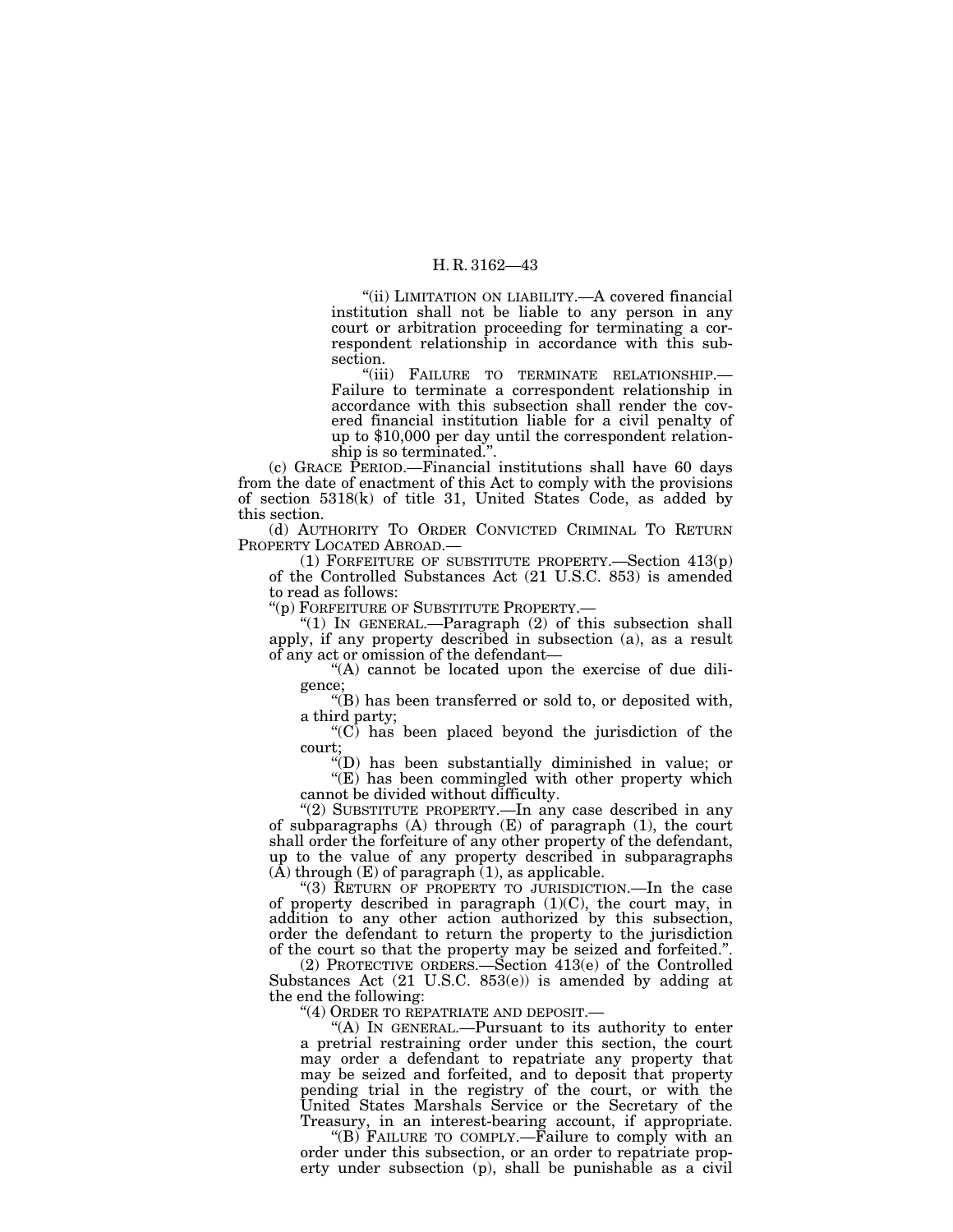or criminal contempt of court, and may also result in an enhancement of the sentence of the defendant under the obstruction of justice provision of the Federal Sentencing Guidelines.''.

#### **SEC. 320. PROCEEDS OF FOREIGN CRIMES.**

Section 981(a)(1)(B) of title 18, United States Code, is amended to read as follows:

''(B) Any property, real or personal, within the jurisdiction of the United States, constituting, derived from, or traceable to, any proceeds obtained directly or indirectly from an offense against a foreign nation, or any property used to facilitate such an offense, if the offense—

''(i) involves the manufacture, importation, sale, or distribution of a controlled substance (as that term is defined for purposes of the Controlled Substances Act), or any other conduct described in section  $1956(c)(7)(B)$ ;

"(ii) would be punishable within the jurisdiction of the foreign nation by death or imprisonment for a term exceeding 1 year; and

"(iii) would be punishable under the laws of the United States by imprisonment for a term exceeding 1 year, if the act or activity constituting the offense had occurred within the jurisdiction of the United States.''.

#### **SEC. 321. FINANCIAL INSTITUTIONS SPECIFIED IN SUBCHAPTER II OF CHAPTER 53 OF TITLE 31, UNITED STATES CODE.**

(a) CREDIT UNIONS.—Subparagraph (E) of section 5312(2) of title 31, United States Code, is amended to read as follows:

"(E) any credit union;".

(b) FUTURES COMMISSION MERCHANT; COMMODITY TRADING ADVISOR; COMMODITY POOL OPERATOR.—Section 5312 of title 31, United States Code, is amended by adding at the end the following new subsection:

''(c) ADDITIONAL DEFINITIONS.—For purposes of this subchapter, the following definitions shall apply:

" $(1)$  CERTAIN INSTITUTIONS INCLUDED IN DEFINITION.—The term 'financial institution' (as defined in subsection (a)) includes the following:

 $(A)$  Any futures commission merchant, commodity trading advisor, or commodity pool operator registered, or

required to register, under the Commodity Exchange Act.''. (c) CFTC INCLUDED.—For purposes of this Act and any amendment made by this Act to any other provision of law, the term "Federal functional regulator" includes the Commodity Futures Trading Commission.

## **SEC. 322. CORPORATION REPRESENTED BY A FUGITIVE.**

Section 2466 of title 18, United States Code, is amended by designating the present matter as subsection (a), and adding at the end the following:

''(b) Subsection (a) may be applied to a claim filed by a corporation if any majority shareholder, or individual filing the claim on behalf of the corporation is a person to whom subsection (a) applies.''.

## **SEC. 323. ENFORCEMENT OF FOREIGN JUDGMENTS.**

Section 2467 of title 28, United States Code, is amended—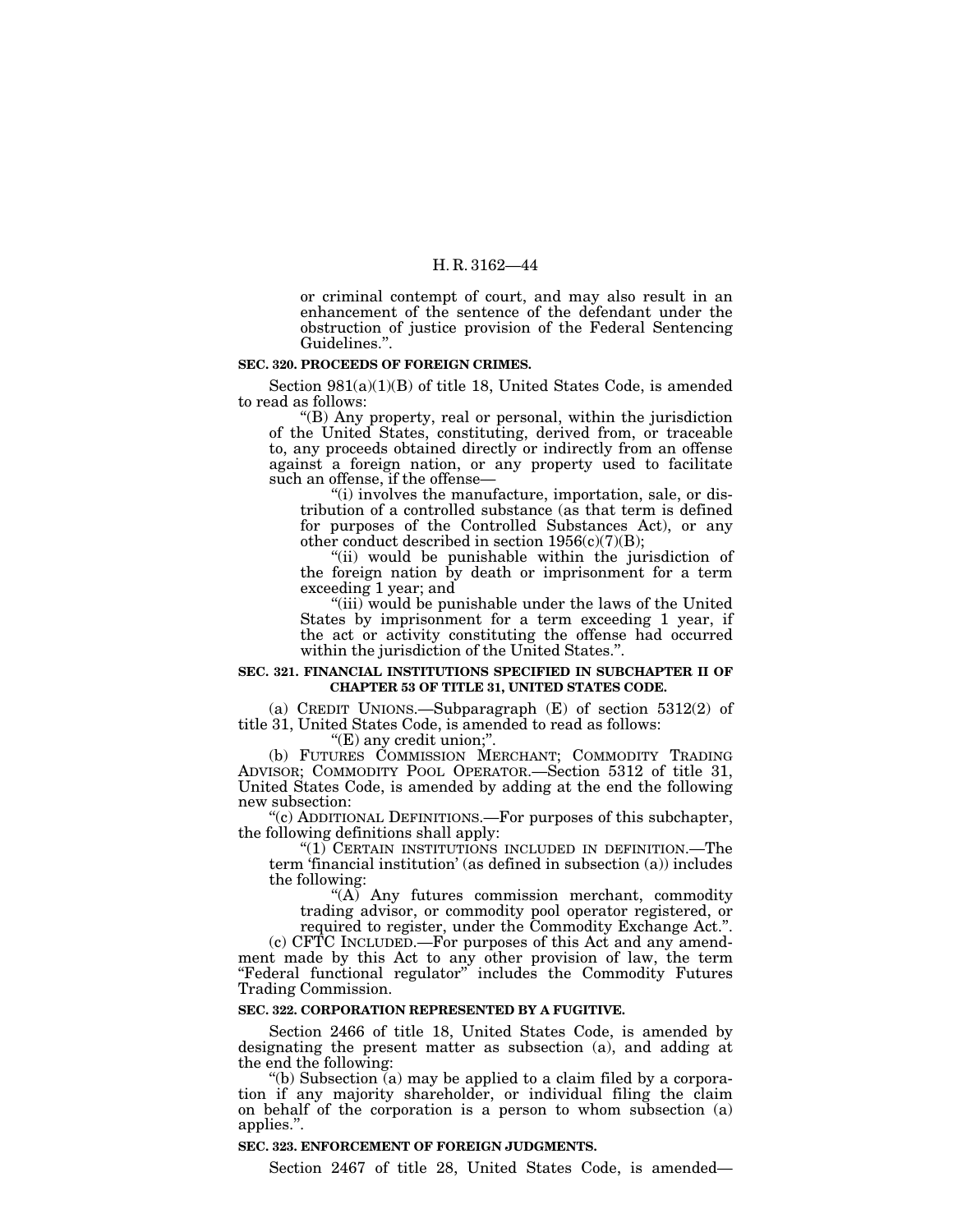(1) in subsection (d), by adding the following after paragraph (2):

''(3) PRESERVATION OF PROPERTY.—

"(A) IN GENERAL.—To preserve the availability of property subject to a foreign forfeiture or confiscation judgment, the Government may apply for, and the court may issue, a restraining order pursuant to section 983(j) of title 18, at any time before or after an application is filed pursuant to subsection  $(c)(1)$  of this section.

''(B) EVIDENCE.—The court, in issuing a restraining order under subparagraph (A)—

''(i) may rely on information set forth in an affidavit describing the nature of the proceeding or investigation underway in the foreign country, and setting forth a reasonable basis to believe that the property to be restrained will be named in a judgment of forfeiture at the conclusion of such proceeding; or

''(ii) may register and enforce a restraining order that has been issued by a court of competent jurisdiction in the foreign country and certified by the Attorney General pursuant to subsection  $(b)(2)$ .

''(C) LIMIT ON GROUNDS FOR OBJECTION.—No person may object to a restraining order under subparagraph (A) on any ground that is the subject of parallel litigation involving the same property that is pending in a foreign court.'';

(2) in subsection  $(b)(1)(C)$ , by striking "establishing that the defendant received notice of the proceedings in sufficient time to enable the defendant" and inserting "establishing that the foreign nation took steps, in accordance with the principles of due process, to give notice of the proceedings to all persons with an interest in the property in sufficient time to enable such persons'';

 $(3)$  in subsection  $(d)(1)(D)$ , by striking "the defendant in the proceedings in the foreign court did not receive notice'' and inserting ''the foreign nation did not take steps, in accordance with the principles of due process, to give notice of the proceedings to a person with an interest in the property''; and

(4) in subsection  $(a)(2)(A)$ , by inserting ", any violation of foreign law that would constitute a violation or an offense for which property could be forfeited under Federal law if the offense were committed in the United States'' after ''United Nations Convention''.

#### **SEC. 324. REPORT AND RECOMMENDATION.**

Not later than 30 months after the date of enactment of this Act, the Secretary, in consultation with the Attorney General, the Federal banking agencies (as defined at section 3 of the Federal Deposit Insurance Act), the National Credit Union Administration Board, the Securities and Exchange Commission, and such other agencies as the Secretary may determine, at the discretion of the Secretary, shall evaluate the operations of the provisions of this subtitle and make recommendations to Congress as to any legislative action with respect to this subtitle as the Secretary may determine to be necessary or advisable.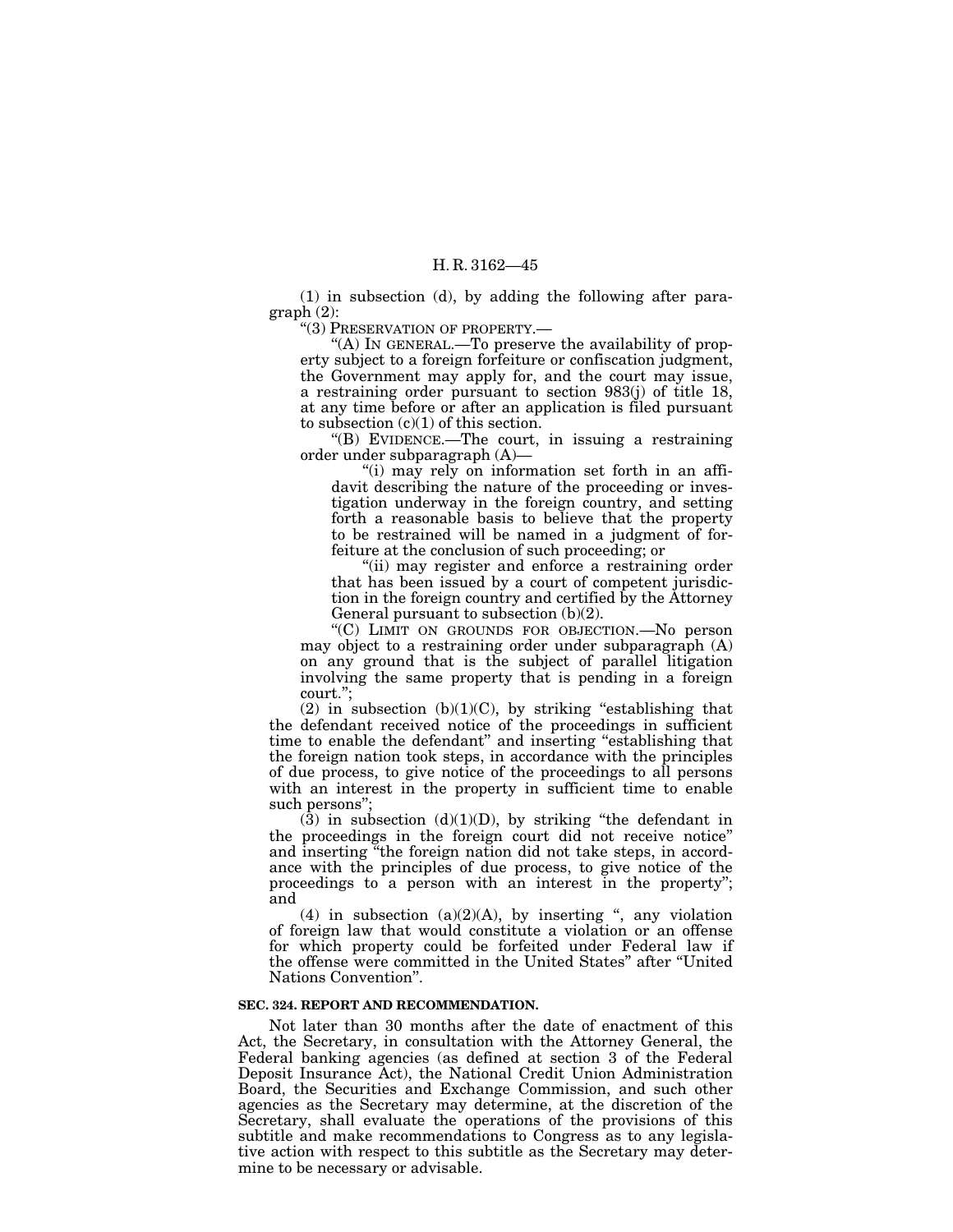## **SEC. 325. CONCENTRATION ACCOUNTS AT FINANCIAL INSTITUTIONS.**

Section 5318(h) of title 31, United States Code, as amended by section 202 of this title, is amended by adding at the end the following:

''(3) CONCENTRATION ACCOUNTS.—The Secretary may prescribe regulations under this subsection that govern maintenance of concentration accounts by financial institutions, in order to ensure that such accounts are not used to prevent association of the identity of an individual customer with the movement of funds of which the customer is the direct or beneficial owner, which regulations shall, at a minimum—

''(A) prohibit financial institutions from allowing clients to direct transactions that move their funds into, out of, or through the concentration accounts of the financial institution;

''(B) prohibit financial institutions and their employees from informing customers of the existence of, or the means of identifying, the concentration accounts of the institution; and

 $(C)$  require each financial institution to establish written procedures governing the documentation of all transactions involving a concentration account, which procedures shall ensure that, any time a transaction involving a concentration account commingles funds belonging to 1 or more customers, the identity of, and specific amount belonging to, each customer is documented.''.

#### **SEC. 326. VERIFICATION OF IDENTIFICATION.**

(a) IN GENERAL.—Section 5318 of title 31, United States Code, as amended by this title, is amended by adding at the end the following:

''(l) IDENTIFICATION AND VERIFICATION OF ACCOUNTHOLDERS.—

" $(1)$  In GENERAL.—Subject to the requirements of this subsection, the Secretary of the Treasury shall prescribe regulations setting forth the minimum standards for financial institutions and their customers regarding the identity of the customer that shall apply in connection with the opening of an account at a financial institution.

''(2) MINIMUM REQUIREMENTS.—The regulations shall, at a minimum, require financial institutions to implement, and customers (after being given adequate notice) to comply with, reasonable procedures for—

" $(A)$  verifying the identity of any person seeking to open an account to the extent reasonable and practicable;

''(B) maintaining records of the information used to verify a person's identity, including name, address, and other identifying information; and

''(C) consulting lists of known or suspected terrorists or terrorist organizations provided to the financial institution by any government agency to determine whether a person seeking to open an account appears on any such list.

''(3) FACTORS TO BE CONSIDERED.—In prescribing regulations under this subsection, the Secretary shall take into consideration the various types of accounts maintained by various types of financial institutions, the various methods of opening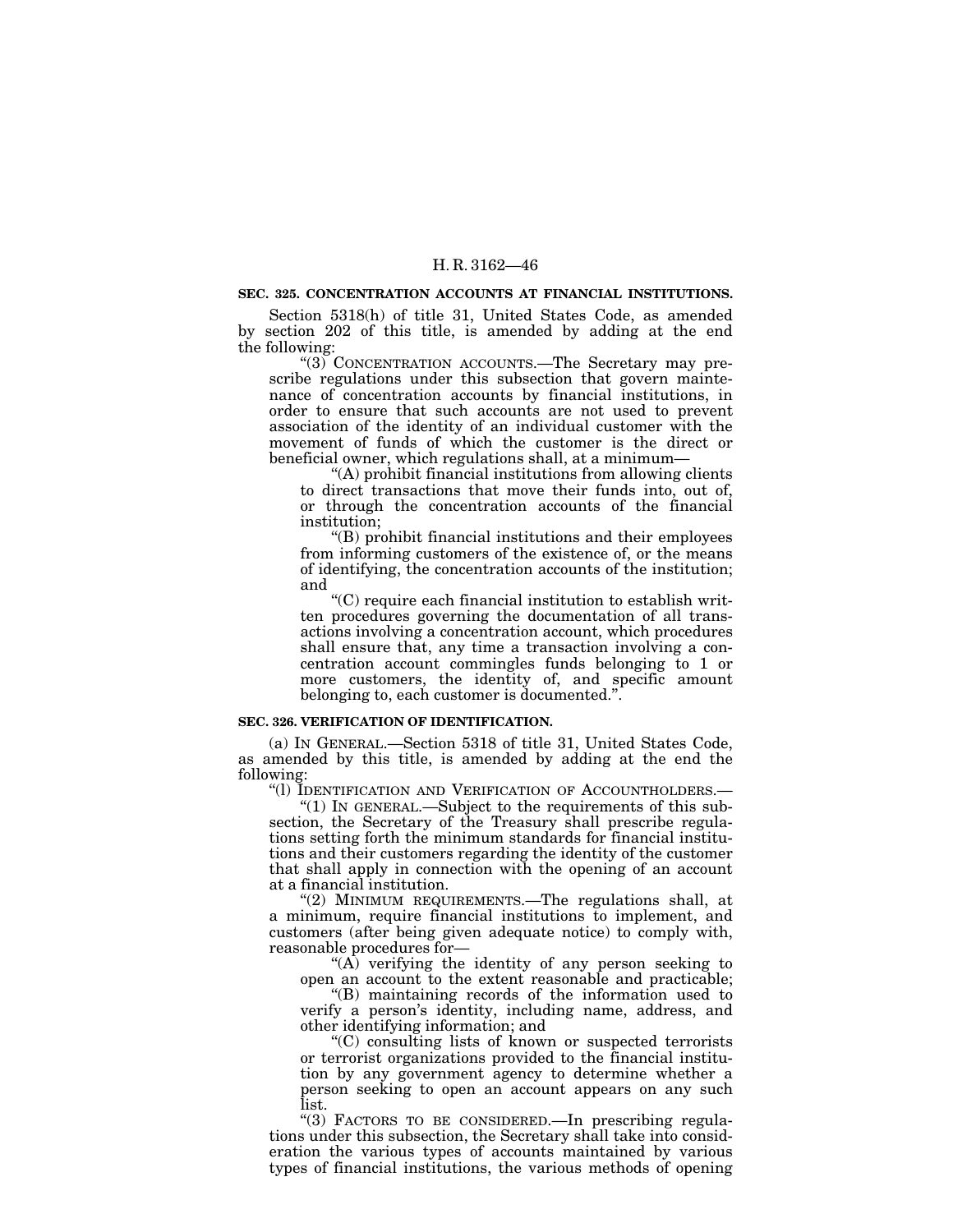accounts, and the various types of identifying information available.

"(4) CERTAIN FINANCIAL INSTITUTIONS.—In the case of any financial institution the business of which is engaging in financial activities described in section  $4(k)$  of the Bank Holding Company Act of 1956 (including financial activities subject to the jurisdiction of the Commodity Futures Trading Commission), the regulations prescribed by the Secretary under paragraph (1) shall be prescribed jointly with each Federal functional regulator (as defined in section 509 of the Gramm-Leach-Bliley Act, including the Commodity Futures Trading Commission) appropriate for such financial institution.

''(5) EXEMPTIONS.—The Secretary (and, in the case of any financial institution described in paragraph (4), any Federal agency described in such paragraph) may, by regulation or order, exempt any financial institution or type of account from the requirements of any regulation prescribed under this subsection in accordance with such standards and procedures as the Secretary may prescribe.

''(6) EFFECTIVE DATE.—Final regulations prescribed under this subsection shall take effect before the end of the 1-year period beginning on the date of enactment of the International Money Laundering Abatement and Financial Anti-Terrorism Act of 2001.''.

(b) STUDY AND REPORT REQUIRED.—Within 6 months after the date of enactment of this Act, the Secretary, in consultation with the Federal functional regulators (as defined in section 509 of the Gramm-Leach-Bliley Act) and other appropriate Government agencies, shall submit a report to the Congress containing recommendations for—

(1) determining the most timely and effective way to require foreign nationals to provide domestic financial institutions and agencies with appropriate and accurate information, comparable to that which is required of United States nationals, concerning the identity, address, and other related information about such foreign nationals necessary to enable such institutions and agencies to comply with the requirements of this section;

(2) requiring foreign nationals to apply for and obtain, before opening an account with a domestic financial institution, an identification number which would function similarly to a Social Security number or tax identification number; and

(3) establishing a system for domestic financial institutions and agencies to review information maintained by relevant Government agencies for purposes of verifying the identities of foreign nationals seeking to open accounts at those institutions and agencies.

#### **SEC. 327. CONSIDERATION OF ANTI-MONEY LAUNDERING RECORD.**

(a) BANK HOLDING COMPANY ACT OF 1956.—

(1) IN GENERAL.—Section 3(c) of the Bank Holding Company Act of 1956 (12 U.S.C. 1842(c)) is amended by adding at the end the following new paragraph:

" $(6)$  MONEY LAUNDERING.—In every case, the Board shall take into consideration the effectiveness of the company or companies in combatting money laundering activities, including in overseas branches.''.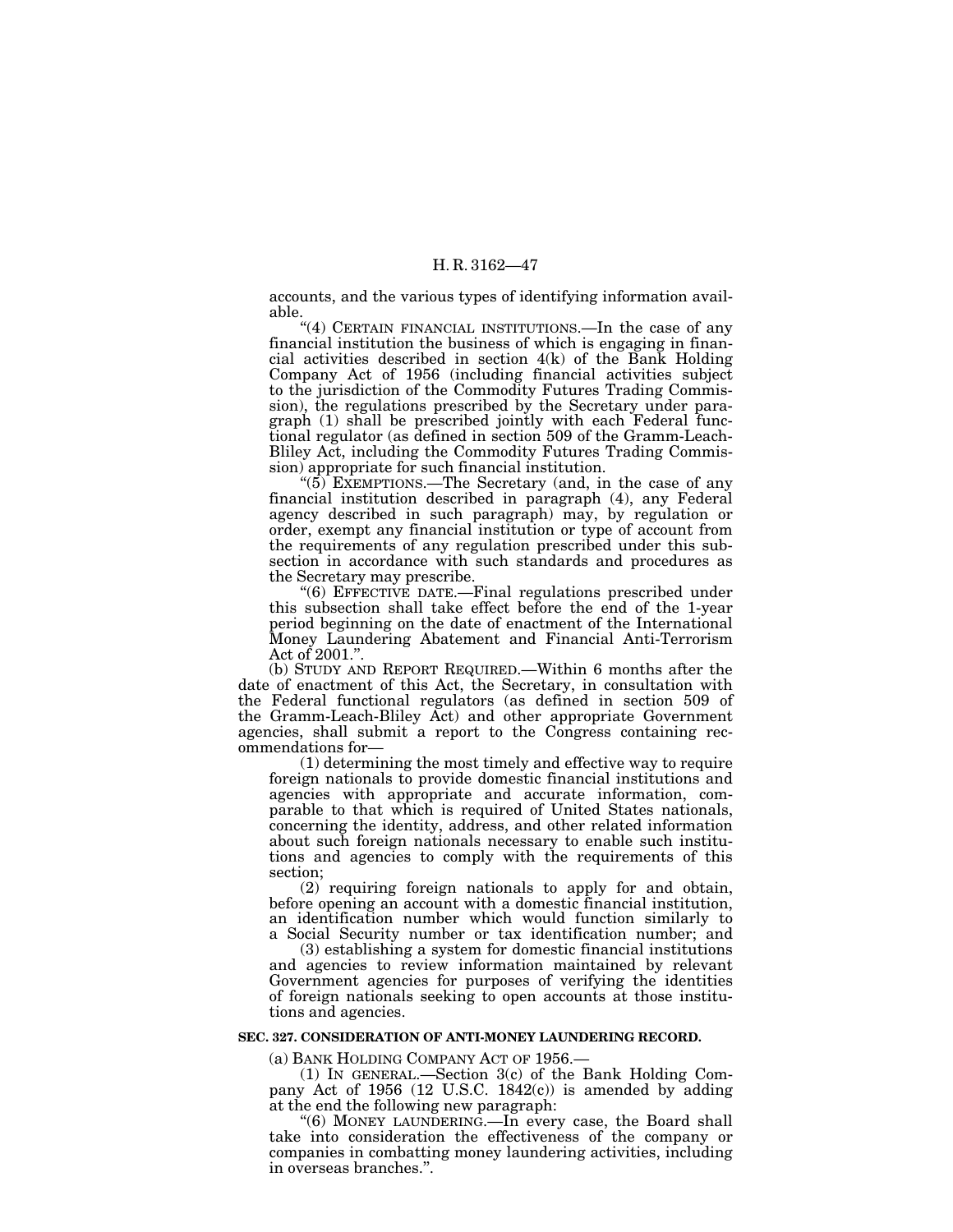(2) SCOPE OF APPLICATION.—The amendment made by paragraph (1) shall apply with respect to any application submitted to the Board of Governors of the Federal Reserve System under section 3 of the Bank Holding Company Act of 1956 after December 31, 2001, which has not been approved by the Board before the date of enactment of this Act.

(b) MERGERS SUBJECT TO REVIEW UNDER FEDERAL DEPOSIT INSURANCE ACT.—

(1) IN GENERAL.—Section 18(c) of the Federal Deposit Insurance Act (12 U.S.C. 1828(c)) is amended—

(A) by redesignating paragraph (11) as paragraph (12); and

(B) by inserting after paragraph (10), the following new paragraph:

" $(11)$  MONEY LAUNDERING.—In every case, the responsible agency, shall take into consideration the effectiveness of any insured depository institution involved in the proposed merger transaction in combatting money laundering activities, including in overseas branches.''.

(2) SCOPE OF APPLICATION.—The amendment made by paragraph (1) shall apply with respect to any application submitted to the responsible agency under section 18(c) of the Federal Deposit Insurance Act after December 31, 2001, which has not been approved by all appropriate responsible agencies before the date of enactment of this Act.

## **SEC. 328. INTERNATIONAL COOPERATION ON IDENTIFICATION OF ORIGINATORS OF WIRE TRANSFERS.**

The Secretary shall—

(1) in consultation with the Attorney General and the Secretary of State, take all reasonable steps to encourage foreign governments to require the inclusion of the name of the originator in wire transfer instructions sent to the United States and other countries, with the information to remain with the transfer from its origination until the point of disbursement; and

(2) report annually to the Committee on Financial Services of the House of Representatives and the Committee on Banking, Housing, and Urban Affairs of the Senate on—

(A) progress toward the goal enumerated in paragraph (1), as well as impediments to implementation and an estimated compliance rate; and

(B) impediments to instituting a regime in which all appropriate identification, as defined by the Secretary, about wire transfer recipients shall be included with wire transfers from their point of origination until disbursement.

## **SEC. 329. CRIMINAL PENALTIES.**

Any person who is an official or employee of any department, agency, bureau, office, commission, or other entity of the Federal Government, and any other person who is acting for or on behalf of any such entity, who, directly or indirectly, in connection with the administration of this title, corruptly demands, seeks, receives, accepts, or agrees to receive or accept anything of value personally or for any other person or entity in return for—

(1) being influenced in the performance of any official act;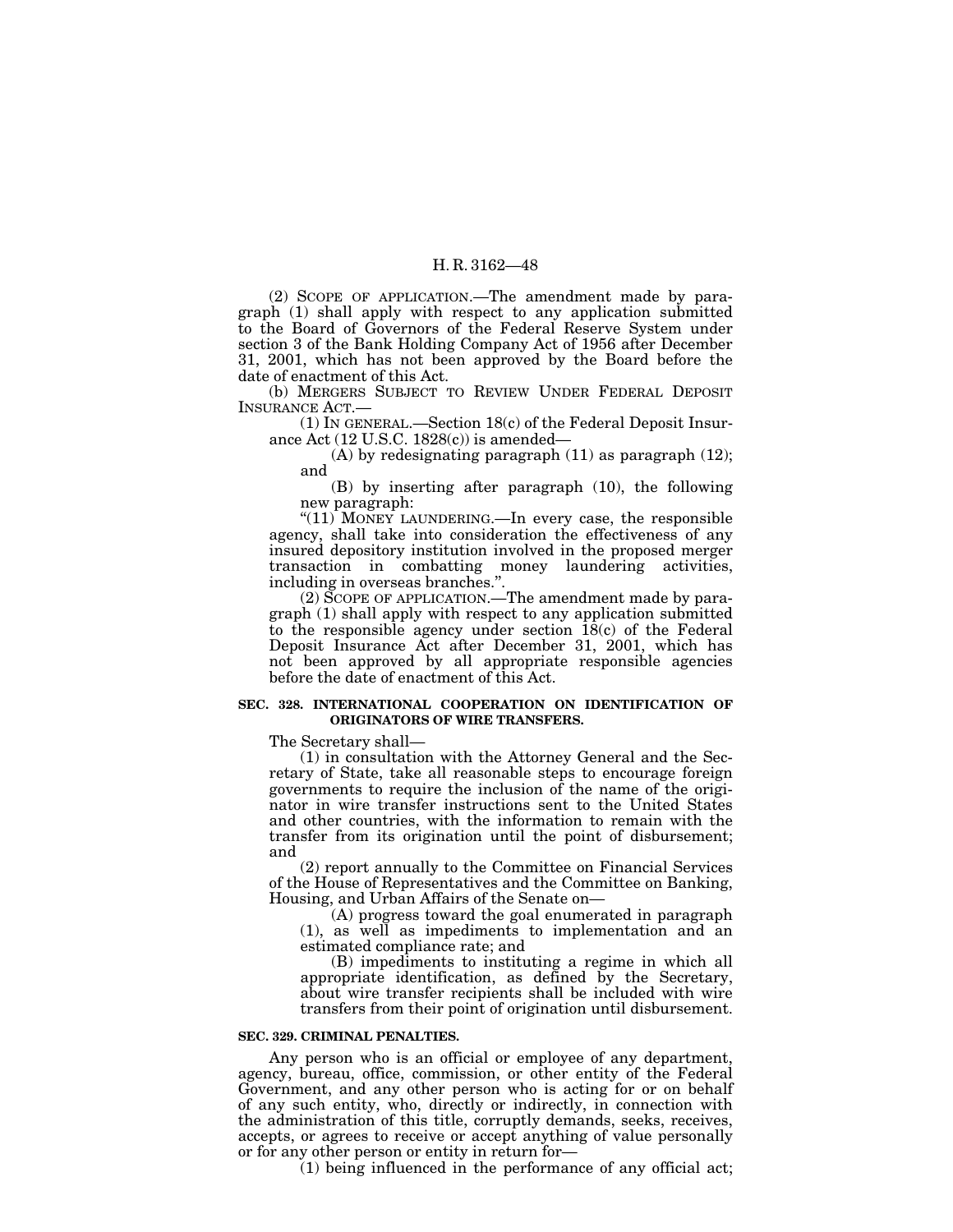(2) being influenced to commit or aid in the committing, or to collude in, or allow, any fraud, or make opportunity for the commission of any fraud, on the United States; or

(3) being induced to do or omit to do any act in violation of the official duty of such official or person,

shall be fined in an amount not more than 3 times the monetary equivalent of the thing of value, or imprisoned for not more than 15 years, or both. A violation of this section shall be subject to chapter 227 of title 18, United States Code, and the provisions of the United States Sentencing Guidelines.

#### **SEC. 330. INTERNATIONAL COOPERATION IN INVESTIGATIONS OF MONEY LAUNDERING, FINANCIAL CRIMES, AND THE FINANCES OF TERRORIST GROUPS.**

(a) NEGOTIATIONS.—It is the sense of the Congress that the President should direct the Secretary of State, the Attorney General, or the Secretary of the Treasury, as appropriate, and in consultation with the Board of Governors of the Federal Reserve System, to seek to enter into negotiations with the appropriate financial supervisory agencies and other officials of any foreign country the financial institutions of which do business with United States financial institutions or which may be utilized by any foreign terrorist organization (as designated under section 219 of the Immigration and Nationality Act), any person who is a member or representative of any such organization, or any person engaged in money laundering or financial or other crimes.

(b) PURPOSES OF NEGOTIATIONS.—It is the sense of the Congress that, in carrying out any negotiations described in paragraph (1), the President should direct the Secretary of State, the Attorney General, or the Secretary of the Treasury, as appropriate, to seek to enter into and further cooperative efforts, voluntary information exchanges, the use of letters rogatory, mutual legal assistance treaties, and international agreements to—

(1) ensure that foreign banks and other financial institutions maintain adequate records of transaction and account information relating to any foreign terrorist organization (as designated under section 219 of the Immigration and Nationality Act), any person who is a member or representative of any such organization, or any person engaged in money laundering or financial or other crimes; and

(2) establish a mechanism whereby such records may be made available to United States law enforcement officials and domestic financial institution supervisors, when appropriate.

# **Subtitle B—Bank Secrecy Act Amendments and Related Improvements**

## **SEC. 351. AMENDMENTS RELATING TO REPORTING OF SUSPICIOUS ACTIVITIES.**

(a) AMENDMENT RELATING TO CIVIL LIABILITY IMMUNITY FOR DISCLOSURES.—Section 5318(g)(3) of title 31, United States Code, is amended to read as follows:<br>"(3) LIABILITY FOR DISCLOSURES.—

 $H(A)$  In GENERAL.—Any financial institution that makes a voluntary disclosure of any possible violation of law or regulation to a government agency or makes a disclosure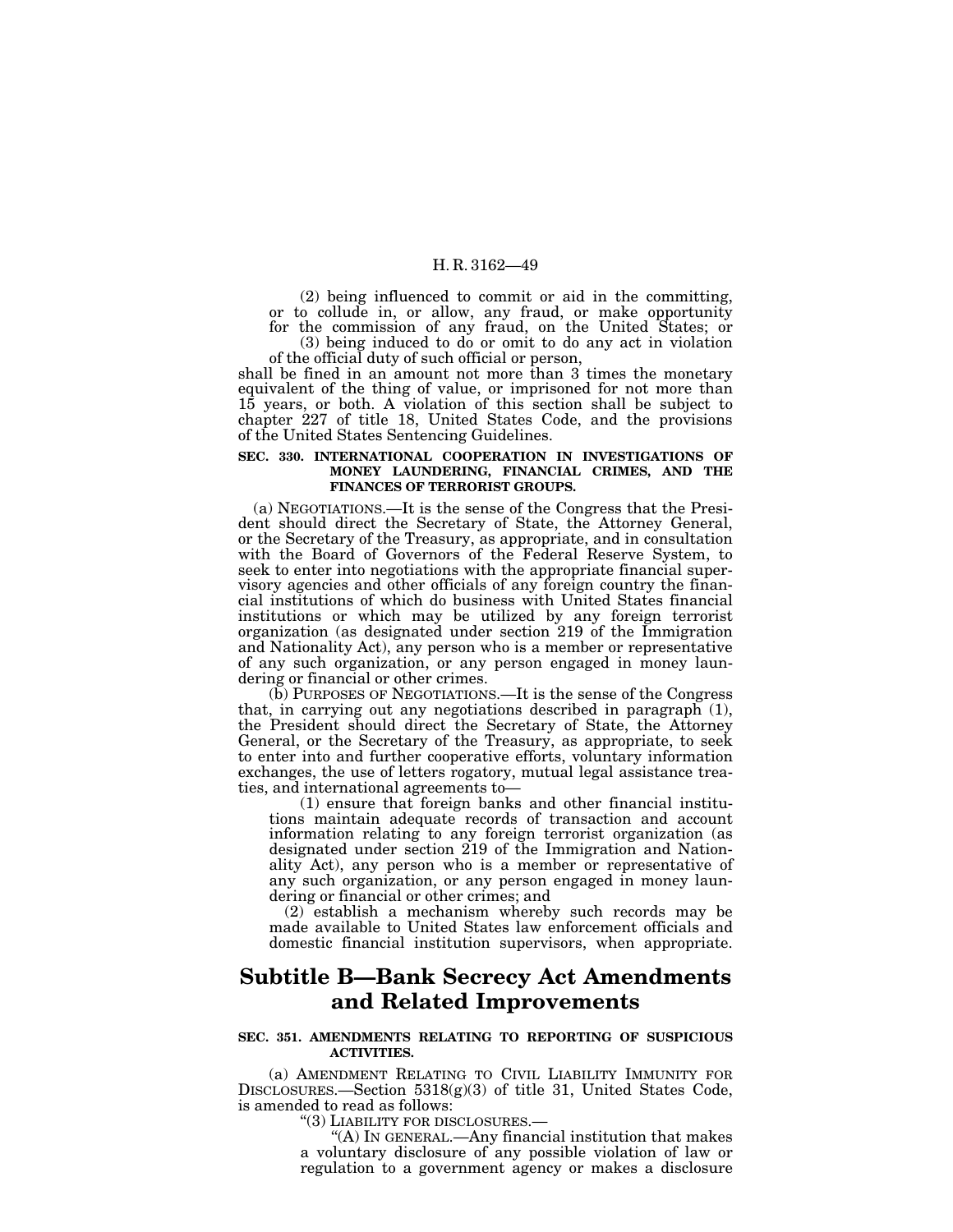pursuant to this subsection or any other authority, and any director, officer, employee, or agent of such institution who makes, or requires another to make any such disclosure, shall not be liable to any person under any law or regulation of the United States, any constitution, law, or regulation of any State or political subdivision of any State, or under any contract or other legally enforceable agreement (including any arbitration agreement), for such disclosure or for any failure to provide notice of such disclosure to the person who is the subject of such disclosure or any other person identified in the disclosure.

''(B) RULE OF CONSTRUCTION.—Subparagraph (A) shall not be construed as creating—

"(i) any inference that the term 'person', as used in such subparagraph, may be construed more broadly than its ordinary usage so as to include any government or agency of government; or

''(ii) any immunity against, or otherwise affecting, any civil or criminal action brought by any government or agency of government to enforce any constitution,

law, or regulation of such government or agency.''. (b) PROHIBITION ON NOTIFICATION OF DISCLOSURES.—Section 5318(g)(2) of title 31, United States Code, is amended to read as follows:

''(2) NOTIFICATION PROHIBITED.—

''(A) IN GENERAL.—If a financial institution or any director, officer, employee, or agent of any financial institution, voluntarily or pursuant to this section or any other authority, reports a suspicious transaction to a government agency—

''(i) the financial institution, director, officer, employee, or agent may not notify any person involved in the transaction that the transaction has been reported; and

"(ii) no officer or employee of the Federal Government or of any State, local, tribal, or territorial government within the United States, who has any knowledge that such report was made may disclose to any person involved in the transaction that the transaction has been reported, other than as necessary to fulfill the official duties of such officer or employee.

''(B) DISCLOSURES IN CERTAIN EMPLOYMENT REF-ERENCES.—

''(i) RULE OF CONSTRUCTION.—Notwithstanding the application of subparagraph (A) in any other context, subparagraph (A) shall not be construed as prohibiting any financial institution, or any director, officer, employee, or agent of such institution, from including information that was included in a report to which subparagraph (A) applies—

 $\sqrt[4]{(I)}$  in a written employment reference that is provided in accordance with section 18(w) of the Federal Deposit Insurance Act in response to a request from another financial institution; or

 $\sqrt{\text{III}}$  in a written termination notice or employment reference that is provided in accordance with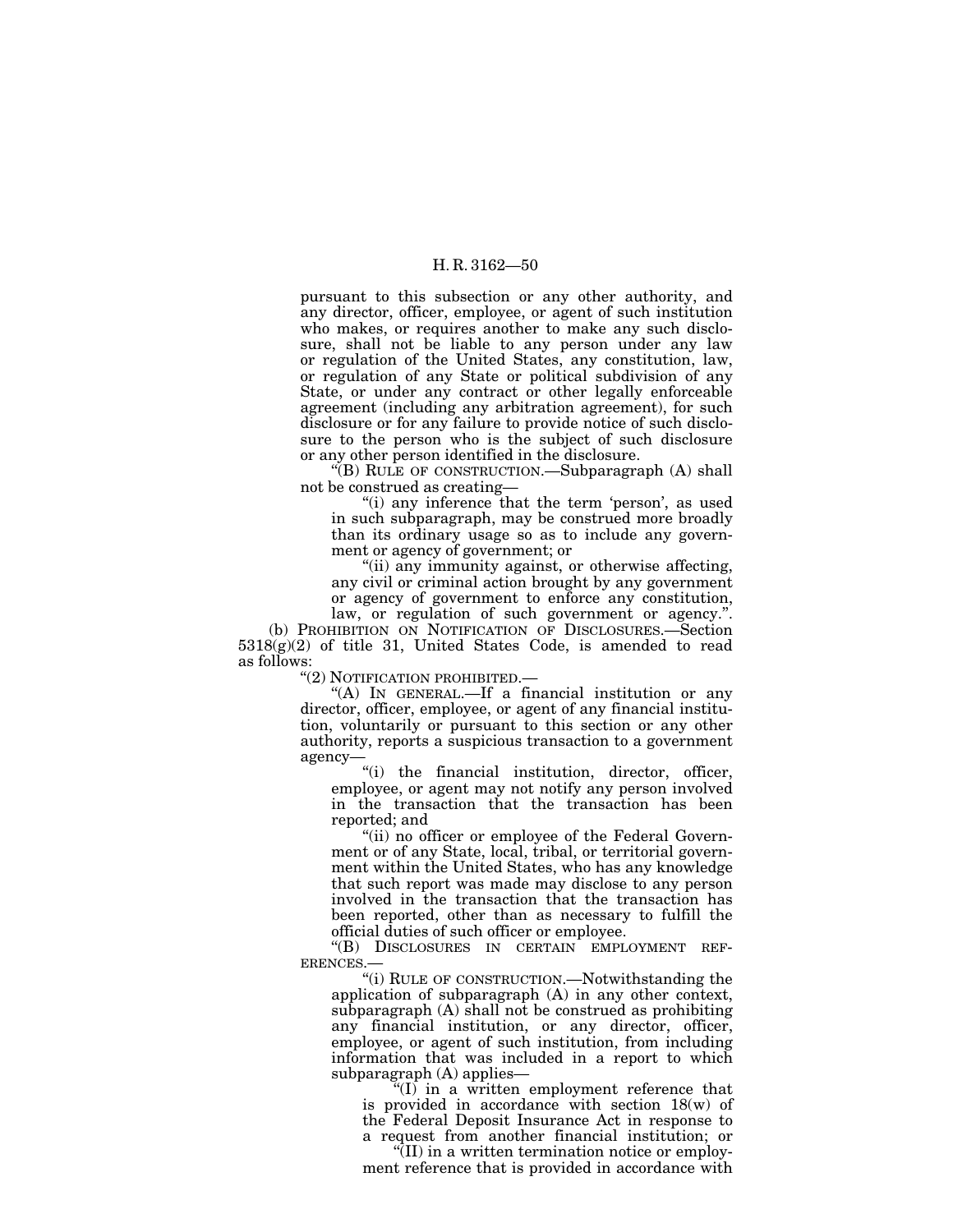the rules of a self-regulatory organization registered with the Securities and Exchange Commission or the Commodity Futures Trading Commission,

except that such written reference or notice may not disclose that such information was also included in any such report, or that such report was made.

''(ii) INFORMATION NOT REQUIRED.—Clause (i) shall not be construed, by itself, to create any affirmative duty to include any information described in clause (i) in any employment reference or termination notice referred to in clause (i).''.

#### **SEC. 352. ANTI-MONEY LAUNDERING PROGRAMS.**

(a) IN GENERAL.—Section 5318(h) of title 31, United States Code, is amended to read as follows:

''(h) ANTI-MONEY LAUNDERING PROGRAMS.—

" $(1)$  In GENERAL.—In order to guard against money laundering through financial institutions, each financial institution shall establish anti-money laundering programs, including, at a minimum—

''(A) the development of internal policies, procedures, and controls;

''(B) the designation of a compliance officer;

''(C) an ongoing employee training program; and

''(D) an independent audit function to test programs. "(2) REGULATIONS.—The Secretary of the Treasury, after consultation with the appropriate Federal functional regulator (as defined in section 509 of the Gramm-Leach-Bliley Act), may prescribe minimum standards for programs established under paragraph (1), and may exempt from the application of those standards any financial institution that is not subject to the provisions of the rules contained in part 103 of title 31, of the Code of Federal Regulations, or any successor rule thereto, for so long as such financial institution is not subject to the provisions of such rules.''.

(b) EFFECTIVE DATE.—The amendment made by subsection (a) shall take effect at the end of the 180-day period beginning on the date of enactment of this Act.

(c) DATE OF APPLICATION OF REGULATIONS; FACTORS TO BE TAKEN INTO ACCOUNT.—Before the end of the 180-day period beginning on the date of enactment of this Act, the Secretary shall prescribe regulations that consider the extent to which the requirements imposed under this section are commensurate with the size, location, and activities of the financial institutions to which such regulations apply.

#### **SEC. 353. PENALTIES FOR VIOLATIONS OF GEOGRAPHIC TARGETING ORDERS AND CERTAIN RECORDKEEPING REQUIRE-MENTS, AND LENGTHENING EFFECTIVE PERIOD OF GEOGRAPHIC TARGETING ORDERS.**

(a) CIVIL PENALTY FOR VIOLATION OF TARGETING ORDER.— Section 5321(a)(1) of title 31, United States Code, is amended— (1) by inserting "or order issued" after "subchapter or a

regulation prescribed''; and

(2) by inserting ", or willfully violating a regulation prescribed under section 21 of the Federal Deposit Insurance Act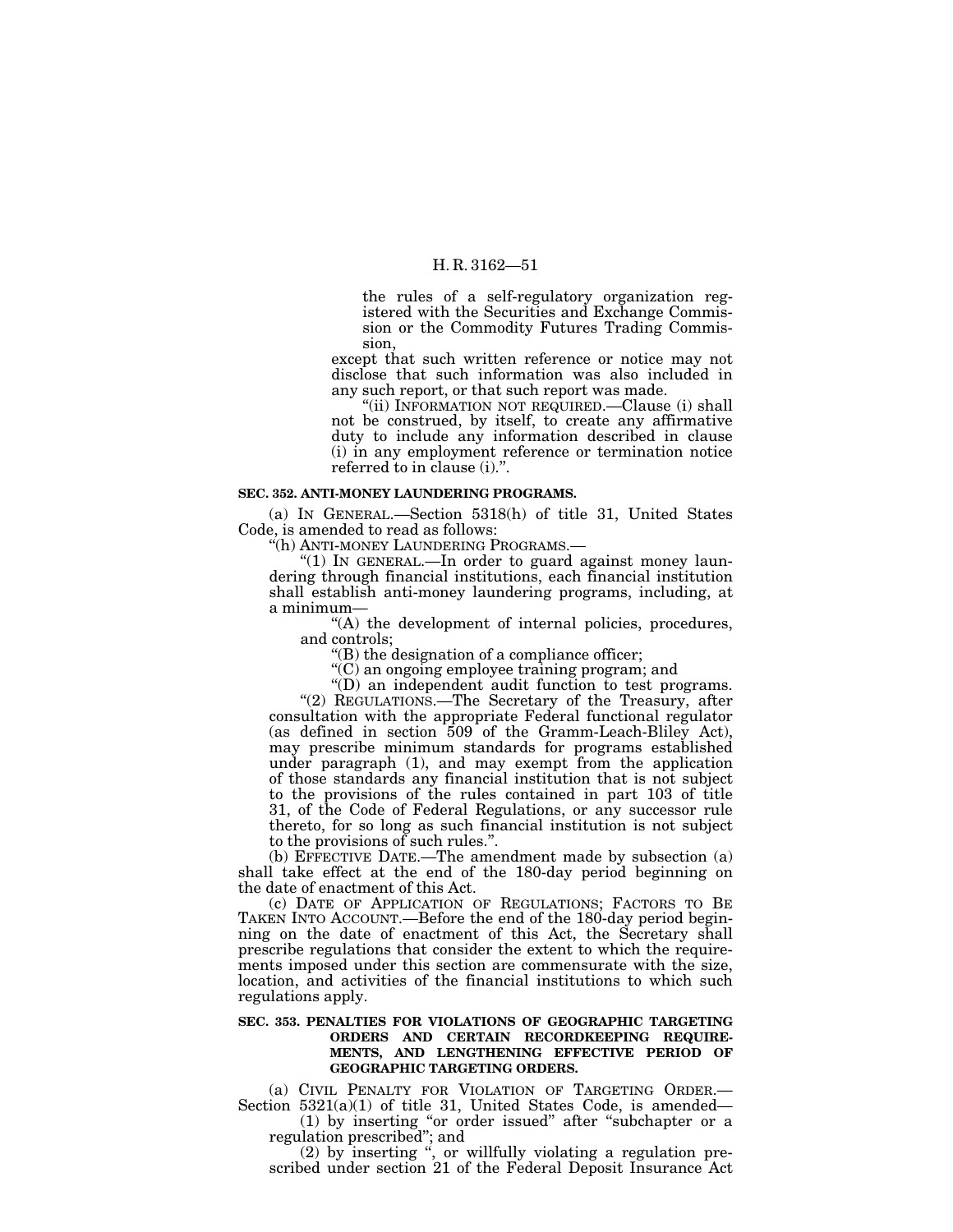or section 123 of Public Law 91–508," after "sections 5314 and 5315)''.

(b) CRIMINAL PENALTIES FOR VIOLATION OF TARGETING ORDER.—Section 5322 of title 31, United States Code, is amended—

 $(1)$  in subsection  $(a)$ —

(A) by inserting "or order issued" after "willfully violating this subchapter or a regulation prescribed''; and

(B) by inserting '', or willfully violating a regulation prescribed under section 21 of the Federal Deposit Insurance Act or section 123 of Public Law 91–508,'' after ''under section 5315 or 5324)''; and

 $(2)$  in subsection  $(b)$ –

(A) by inserting "or order issued" after "willfully violating this subchapter or a regulation prescribed''; and

(B) by inserting ''or willfully violating a regulation prescribed under section 21 of the Federal Deposit Insurance Act or section 123 of Public Law 91–508,'' after ''under section 5315 or 5324),".

(c) STRUCTURING TRANSACTIONS TO EVADE TARGETING ORDER OR CERTAIN RECORDKEEPING REQUIREMENTS.—Section 5324(a) of title 31, United States Code, is amended—

(1) by inserting a comma after ''shall'';

(2) by striking ''section—'' and inserting ''section, the reporting or recordkeeping requirements imposed by any order issued under section 5326, or the recordkeeping requirements imposed by any regulation prescribed under section 21 of the Federal Deposit Insurance Act or section 123 of Public Law 91–508—'';

 $(3)$  in paragraph  $(1)$ , by inserting ", to file a report or to maintain a record required by an order issued under section 5326, or to maintain a record required pursuant to any regulation prescribed under section 21 of the Federal Deposit Insurance Act or section 123 of Public Law 91–508'' after ''regulation prescribed under any such section''; and

(4) in paragraph (2), by inserting '', to file a report or to maintain a record required by any order issued under section 5326, or to maintain a record required pursuant to any regulation prescribed under section 5326, or to maintain a record required pursuant to any regulation prescribed under section 21 of the Federal Deposit Insurance Act or section 123 of Public Law 91–508,'' after ''regulation prescribed under any such section''.

(d) LENGTHENING EFFECTIVE PERIOD OF GEOGRAPHIC TAR-GETING ORDERS.—Section 5326(d) of title 31, United States Code, is amended by striking "more than 60" and inserting "more than 180''.

## **SEC. 354. ANTI-MONEY LAUNDERING STRATEGY.**

Section 5341(b) of title 31, United States Code, is amended by adding at the end the following:

 $F(12)$  DATA REGARDING FUNDING OF TERRORISM.—Data concerning money laundering efforts related to the funding of acts of international terrorism, and efforts directed at the prevention, detection, and prosecution of such funding.''.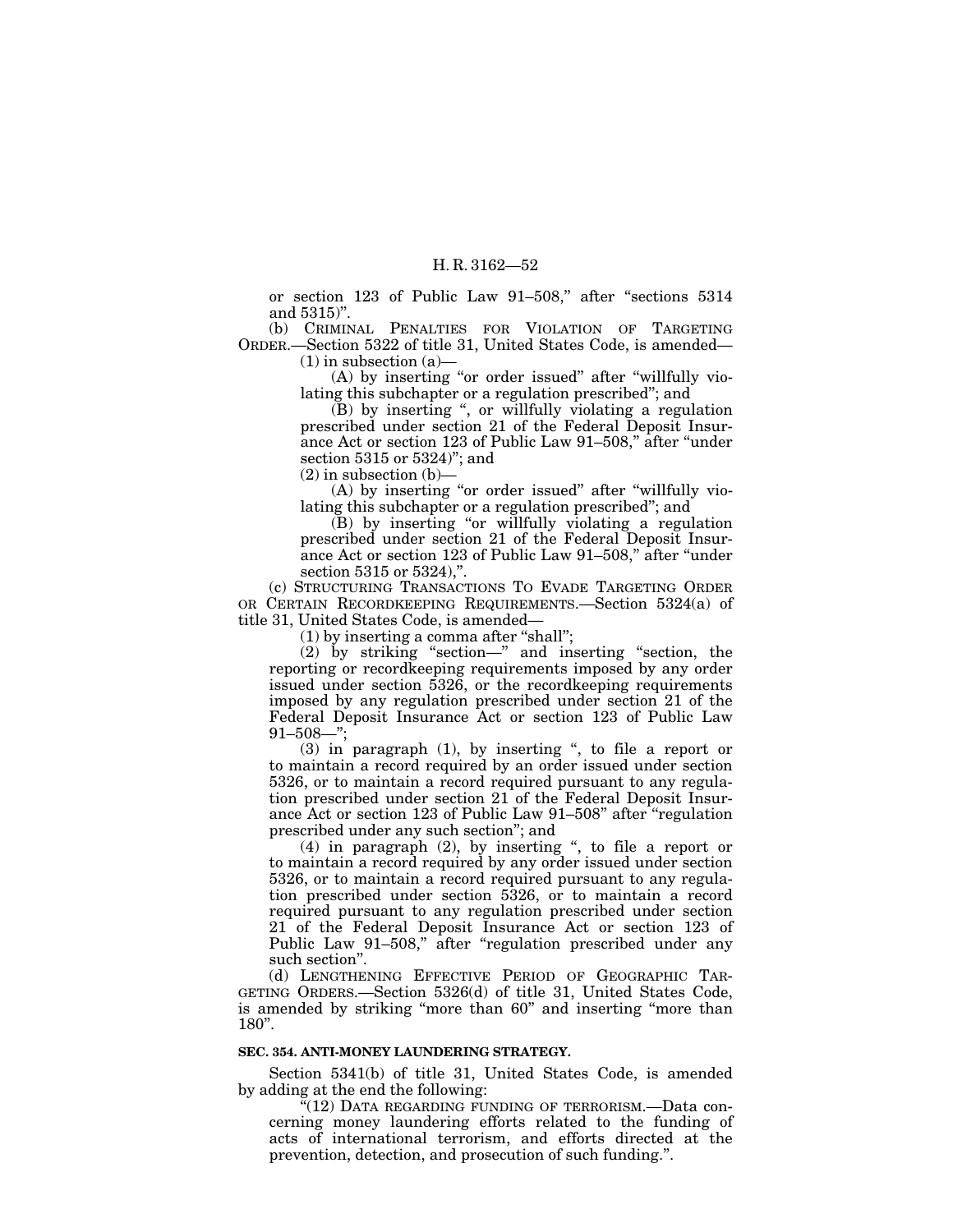## **SEC. 355. AUTHORIZATION TO INCLUDE SUSPICIONS OF ILLEGAL ACTIVITY IN WRITTEN EMPLOYMENT REFERENCES.**

Section 18 of the Federal Deposit Insurance Act (12 U.S.C. 1828) is amended by adding at the end the following:

"(w) WRITTEN EMPLOYMENT REFERENCES MAY CONTAIN SUSPICIONS OF INVOLVEMENT IN ILLEGAL ACTIVITY.—

"(1) AUTHORITY TO DISCLOSE INFORMATION.—Notwithstanding any other provision of law, any insured depository institution, and any director, officer, employee, or agent of such institution, may disclose in any written employment reference relating to a current or former institution-affiliated party of such institution which is provided to another insured depository institution in response to a request from such other institution, information concerning the possible involvement of such institution-affiliated party in potentially unlawful activity.

institution-affiliated party in potentially unlawful activity. ''(2) INFORMATION NOT REQUIRED.—Nothing in paragraph (1) shall be construed, by itself, to create any affirmative duty to include any information described in paragraph (1) in any employment reference referred to in paragraph  $(1)$ .

''(3) MALICIOUS INTENT.—Notwithstanding any other provision of this subsection, voluntary disclosure made by an insured depository institution, and any director, officer, employee, or agent of such institution under this subsection concerning potentially unlawful activity that is made with malicious intent, shall not be shielded from liability from the person identified in the disclosure.

 $\mathcal{F}(4)$  DEFINITION.—For purposes of this subsection, the term 'insured depository institution' includes any uninsured branch or agency of a foreign bank.''.

#### **SEC. 356. REPORTING OF SUSPICIOUS ACTIVITIES BY SECURITIES BRO-KERS AND DEALERS; INVESTMENT COMPANY STUDY.**

(a) DEADLINE FOR SUSPICIOUS ACTIVITY REPORTING REQUIRE-MENTS FOR REGISTERED BROKERS AND DEALERS.—The Secretary, after consultation with the Securities and Exchange Commission and the Board of Governors of the Federal Reserve System, shall publish proposed regulations in the Federal Register before January 1, 2002, requiring brokers and dealers registered with the Securities and Exchange Commission under the Securities Exchange Act of 1934 to submit suspicious activity reports under section 5318(g) of title 31, United States Code. Such regulations shall be published in final form not later than July 1, 2002.

(b) SUSPICIOUS ACTIVITY REPORTING REQUIREMENTS FOR FUTURES COMMISSION MERCHANTS, COMMODITY TRADING ADVISORS, AND COMMODITY POOL OPERATORS.—The Secretary, in consultation with the Commodity Futures Trading Commission, may prescribe regulations requiring futures commission merchants, commodity trading advisors, and commodity pool operators registered under the Commodity Exchange Act to submit suspicious activity reports under section 5318(g) of title 31, United States Code.<br>(c) REPORT ON INVESTMENT COMPANIES.—

 $(1)$  In GENERAL.—Not later than 1 year after the date of enactment of this Act, the Secretary, the Board of Governors of the Federal Reserve System, and the Securities and Exchange Commission shall jointly submit a report to the Congress on recommendations for effective regulations to apply the requirements of subchapter II of chapter 53 of title  $31$ ,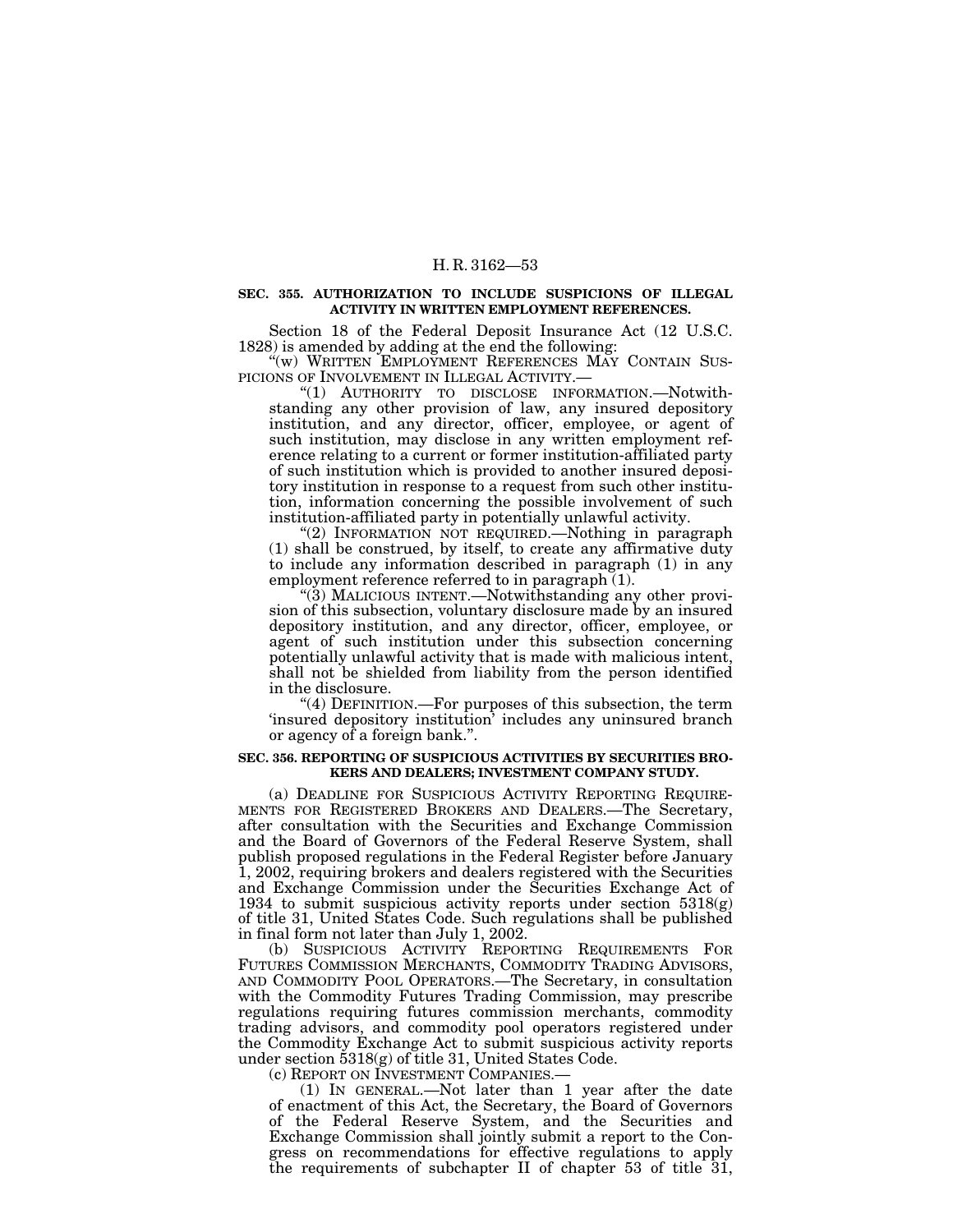United States Code, to investment companies pursuant to section 5312(a)(2)(I) of title 31, United States Code.

 $(2)$  DEFINITION.—For purposes of this subsection, the term ''investment company''—

(A) has the same meaning as in section 3 of the Investment Company Act of 1940 (15 U.S.C. 80a–3); and

(B) includes any person that, but for the exceptions provided for in paragraph  $(1)$  or  $(7)$  of section  $3(c)$  of the Investment Company Act of  $1940$  (15 U.S.C. 80a–3(c)), would be an investment company.

(3) ADDITIONAL RECOMMENDATIONS.—The report required by paragraph (1) may make different recommendations for different types of entities covered by this subsection.

(4) BENEFICIAL OWNERSHIP OF PERSONAL HOLDING COMPA-NIES.—The report described in paragraph (1) shall also include recommendations as to whether the Secretary should promulgate regulations to treat any corporation or business or other grantor trust whose assets are predominantly securities, bank certificates of deposit, or other securities or investment instruments (other than such as relate to operating subsidiaries of such corporation or trust) and that has 5 or fewer common shareholders or holders of beneficial or other equity interest, as a financial institution within the meaning of that phrase in section  $5312(a)(2)(I)$  and whether to require such corporations or trusts to disclose their beneficial owners when opening accounts or initiating funds transfers at any domestic financial institution.

#### **SEC. 357. SPECIAL REPORT ON ADMINISTRATION OF BANK SECRECY PROVISIONS.**

(a) REPORT REQUIRED.—Not later than 6 months after the date of enactment of this Act, the Secretary shall submit a report to the Congress relating to the role of the Internal Revenue Service in the administration of subchapter II of chapter 53 of title 31, United States Code (commonly known as the ''Bank Secrecy Act''). (b) CONTENTS.—The report required by subsection (a)—

(1) shall specifically address, and contain recommendations concerning—

 $(\overline{A})$  whether it is advisable to shift the processing of information reporting to the Department of the Treasury under the Bank Secrecy Act provisions to facilities other than those managed by the Internal Revenue Service; and

(B) whether it remains reasonable and efficient, in light of the objective of both anti-money-laundering programs and Federal tax administration, for the Internal Revenue Service to retain authority and responsibility for audit and examination of the compliance of money services businesses and gaming institutions with those Bank Secrecy Act provisions; and

(2) shall, if the Secretary determines that the information processing responsibility or the audit and examination responsibility of the Internal Revenue Service, or both, with respect to those Bank Secrecy Act provisions should be transferred to other agencies, include the specific recommendations of the Secretary regarding the agency or agencies to which any such function should be transferred, complete with a budgetary and resources plan for expeditiously accomplishing the transfer.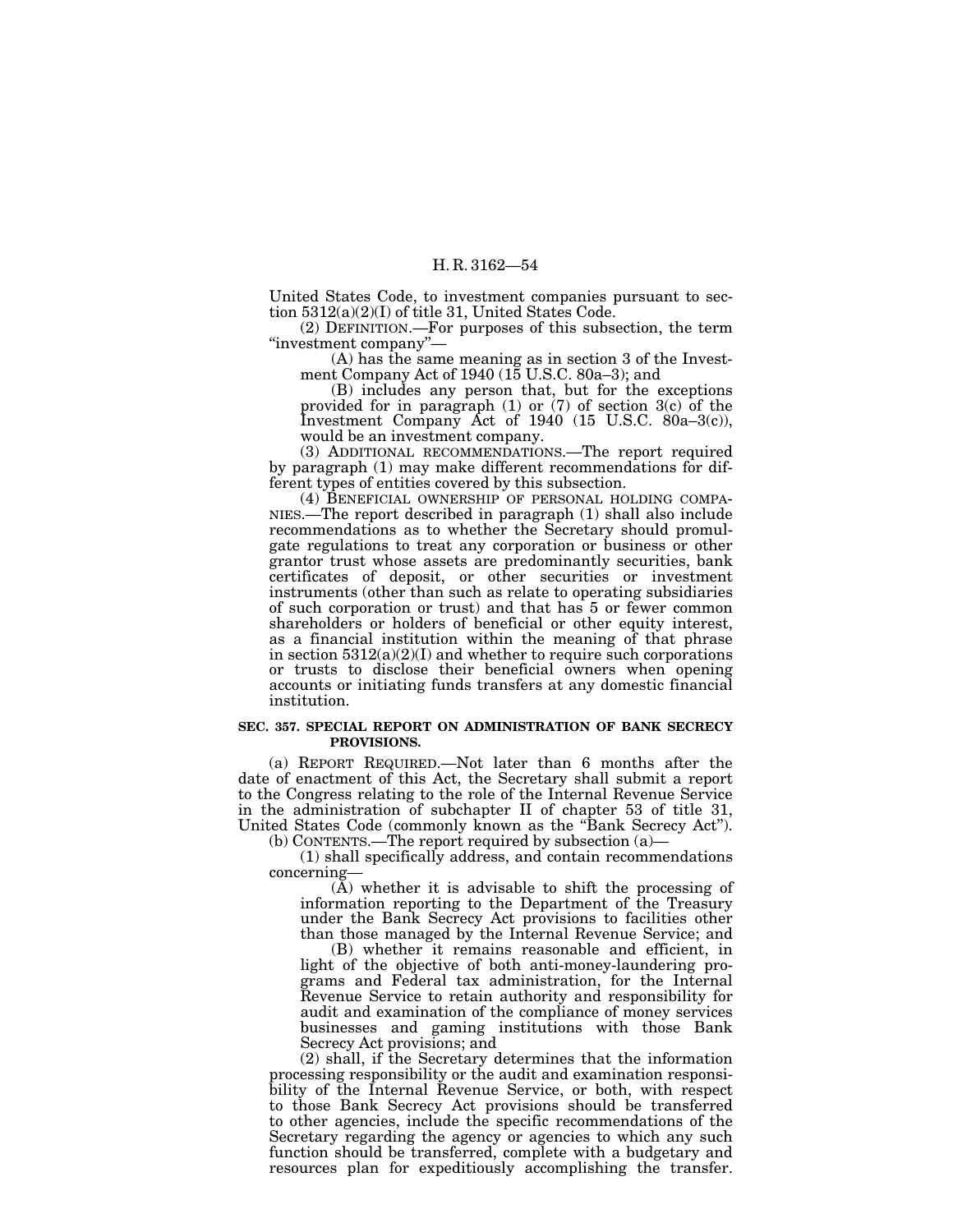#### **SEC. 358. BANK SECRECY PROVISIONS AND ACTIVITIES OF UNITED STATES INTELLIGENCE AGENCIES TO FIGHT INTER-NATIONAL TERRORISM.**

(a) AMENDMENT RELATING TO THE PURPOSES OF CHAPTER 53 OF TITLE 31, UNITED STATES CODE.—Section 5311 of title 31, United States Code, is amended by inserting before the period at the end the following: '', or in the conduct of intelligence or counterintelligence activities, including analysis, to protect against international

terrorism''. (b) AMENDMENT RELATING TO REPORTING OF SUSPICIOUS ACTIVI- TIES.—Section 5318(g)(4)(B) of title 31, United States Code, is amended by striking "or supervisory agency" and inserting ", supervisory agency, or United States intelligence agency for use in the conduct of intelligence or counterintelligence activities, including analysis, to protect against international terrorism''.

(c) AMENDMENT RELATING TO AVAILABILITY OF REPORTS.—Section 5319 of title 31, United States Code, is amended to read as follows:

## **''§ 5319. Availability of reports**

''The Secretary of the Treasury shall make information in a report filed under this subchapter available to an agency, including any State financial institutions supervisory agency, United States intelligence agency or self-regulatory organization registered with the Securities and Exchange Commission or the Commodity Futures Trading Commission, upon request of the head of the agency or organization. The report shall be available for a purpose that is consistent with this subchapter. The Secretary may only require reports on the use of such information by any State financial institutions supervisory agency for other than supervisory purposes or by United States intelligence agencies. However, a report and records of reports are exempt from disclosure under section 552 of title 5.''.

(d) AMENDMENT RELATING TO THE PURPOSES OF THE BANK SECRECY ACT PROVISIONS.—Section 21(a) of the Federal Deposit Insurance Act  $(12 \text{ U.S.C. } 1829b(a))$  is amended to read as follows:

''(a) CONGRESSIONAL FINDINGS AND DECLARATION OF PUR-POSE.—

''(1) FINDINGS.—Congress finds that—

''(A) adequate records maintained by insured depository institutions have a high degree of usefulness in criminal, tax, and regulatory investigations or proceedings, and that, given the threat posed to the security of the Nation on and after the terrorist attacks against the United States on September 11, 2001, such records may also have a high degree of usefulness in the conduct of intelligence or counterintelligence activities, including analysis, to protect against domestic and international terrorism; and

 $\widetilde{B}$ ) microfilm or other reproductions and other records made by insured depository institutions of checks, as well as records kept by such institutions, of the identity of persons maintaining or authorized to act with respect to accounts therein, have been of particular value in proceedings described in subparagraph (A).

"(2) PURPOSE.—It is the purpose of this section to require the maintenance of appropriate types of records by insured depository institutions in the United States where such records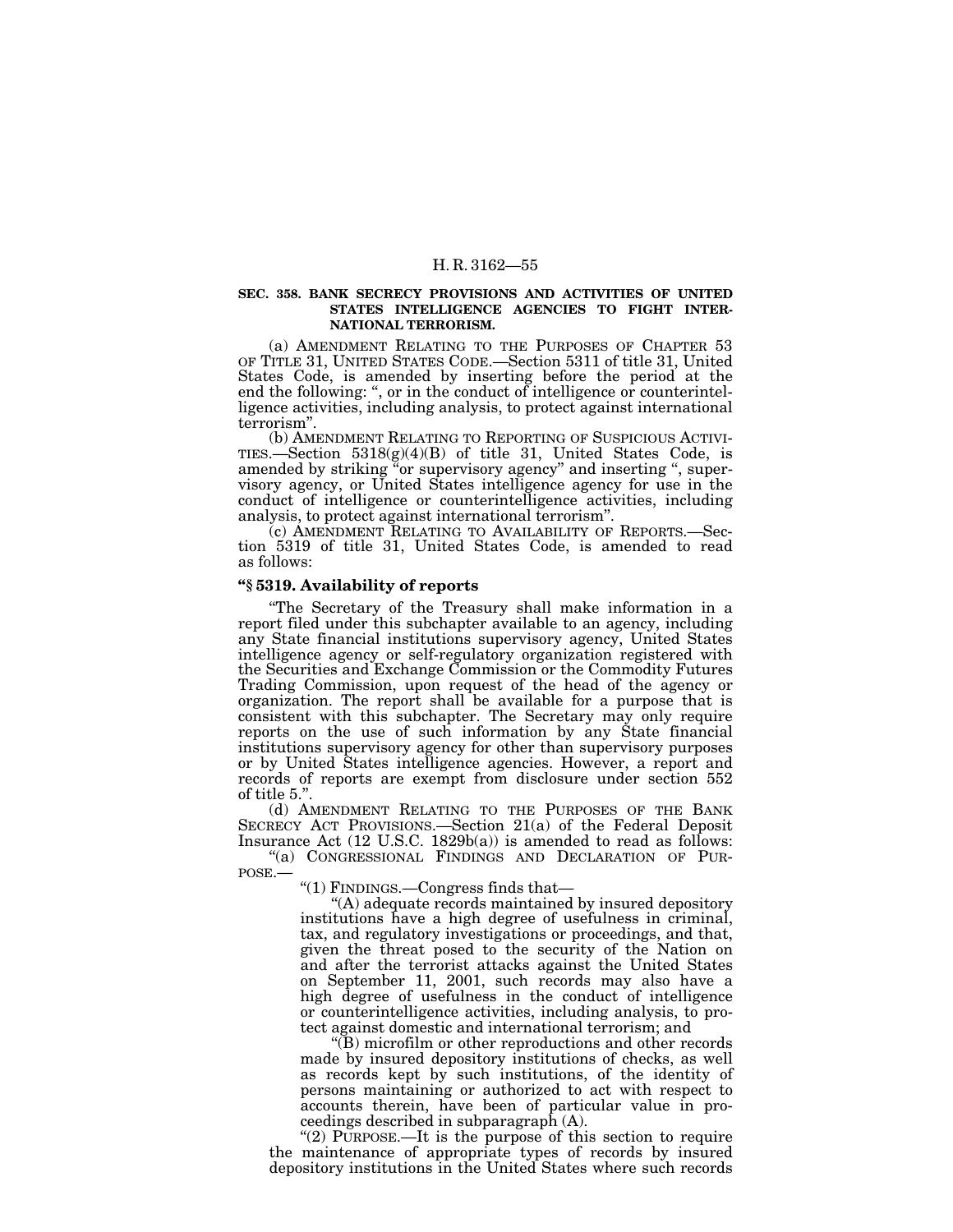have a high degree of usefulness in criminal, tax, or regulatory investigations or proceedings, recognizes that, given the threat posed to the security of the Nation on and after the terrorist attacks against the United States on September 11, 2001, such records may also have a high degree of usefulness in the conduct of intelligence or counterintelligence activities, including analysis, to protect against international terrorism.''. (e) AMENDMENT RELATING TO THE PURPOSES OF THE BANK SECRECY ACT.—Section  $123(a)$  of Public Law 91-508 (12 U.S.C. 1953(a)) is amended to read as follows:

"(a) REGULATIONS.—If the Secretary determines that the maintenance of appropriate records and procedures by any uninsured bank or uninsured institution, or any person engaging in the business of carrying on in the United States any of the functions referred to in subsection (b), has a high degree of usefulness in criminal, tax, or regulatory investigations or proceedings, and that, given the threat posed to the security of the Nation on and after the terrorist attacks against the United States on September 11, 2001, such records may also have a high degree of usefulness in the conduct of intelligence or counterintelligence activities, including analysis, to protect against international terrorism, he may by regulation require such bank, institution, or person.''.

(f) AMENDMENTS TO THE RIGHT TO FINANCIAL PRIVACY ACT.— The Right to Financial Privacy Act of 1978 is amended—

(1) in section  $1112(a)$  (12 U.S.C. 3412(a)), by inserting '', or intelligence or counterintelligence activity, investigation or analysis related to international terrorism'' after ''legitimate law enforcement inquiry"

(2) in section  $1114(a)(1)(12$  U.S.C.  $3414(a)(1)$ —

(A) in subparagraph (A), by striking "or" at the end;

(B) in subparagraph (B), by striking the period at the end and inserting ''; or''; and

(C) by adding at the end the following:

''(C) a Government authority authorized to conduct investigations of, or intelligence or counterintelligence analyses related to, international terrorism for the purpose of conducting such investigations or analyses.''; and

(3) in section  $1120(a)(2)$  (12 U.S.C.  $3420(a)(2)$ ), by inserting ", or for a purpose authorized by section  $1112(a)$ " before the semicolon at the end.

(g) AMENDMENT TO THE FAIR CREDIT REPORTING ACT.—

(1) IN GENERAL.—The Fair Credit Reporting Act (15 U.S.C. 1681 et seq.) is amended—

(A) by redesignating the second of the 2 sections designated as section 624 (15 U.S.C. 1681u) (relating to disclosure to FBI for counterintelligence purposes) as section 625; and

(B) by adding at the end the following new section:

## **''§ 626. Disclosures to governmental agencies for counterterrorism purposes**

''(a) DISCLOSURE.—Notwithstanding section 604 or any other provision of this title, a consumer reporting agency shall furnish a consumer report of a consumer and all other information in a consumer's file to a government agency authorized to conduct investigations of, or intelligence or counterintelligence activities or analysis related to, international terrorism when presented with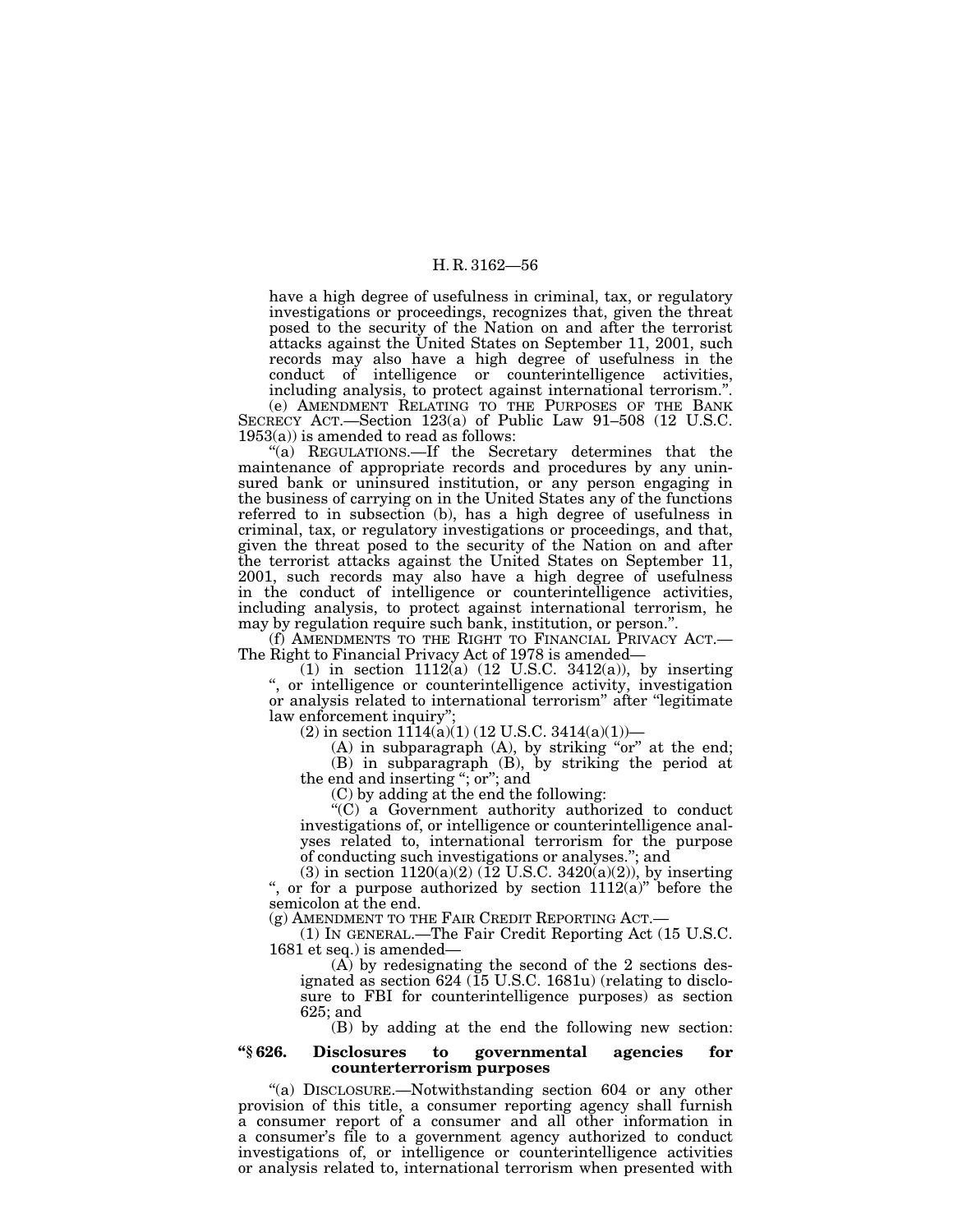a written certification by such government agency that such information is necessary for the agency's conduct or such investiga-

tion, activity or analysis. ''(b) FORM OF CERTIFICATION.—The certification described in subsection (a) shall be signed by a supervisory official designated by the head of a Federal agency or an officer of a Federal agency whose appointment to office is required to be made by the President, by and with the advice and consent of the Senate.

"(c) CONFIDENTIALITY.—No consumer reporting agency, or officer, employee, or agent of such consumer reporting agency, shall disclose to any person, or specify in any consumer report, that a government agency has sought or obtained access to information

"(d) RULE OF CONSTRUCTION.—Nothing in section 625 shall be construed to limit the authority of the Director of the Federal

"(e) SAFE HARBOR.—Notwithstanding any other provision of this title, any consumer reporting agency or agent or employee thereof making disclosure of consumer reports or other information pursuant to this section in good-faith reliance upon a certification of a governmental agency pursuant to the provisions of this section shall not be liable to any person for such disclosure under this subchapter, the constitution of any State, or any law or regulation of any State or any political subdivision of any State.".

(2) CLERICAL AMENDMENTS.—The table of sections for the Fair Credit Reporting Act (15 U.S.C. 1681 et seq.) is amended—

(A) by redesignating the second of the 2 items designated as section 624 as section 625; and

(B) by inserting after the item relating to section 625 (as so redesignated) the following new item:

"626. Disclosures to governmental agencies for counterterrorism purposes.".

(h) APPLICATION OF AMENDMENTS.—The amendments made by this section shall apply with respect to reports filed or records maintained on, before, or after the date of enactment of this Act.

#### **SEC. 359. REPORTING OF SUSPICIOUS ACTIVITIES BY UNDERGROUND BANKING SYSTEMS.**

(a) DEFINITION FOR SUBCHAPTER. Section  $5312(a)(2)(R)$  of title 31, United States Code, is amended to read as follows:

"(R) a licensed sender of money or any other person who engages as a business in the transmission of funds, including any person who engages as a business in an informal money transfer system or any network of people who engage as a business in facilitating the transfer of money domestically or internationally outside of the conventional financial institutions system;''.

(b) MONEY TRANSMITTING BUSINESS.—Section  $5330(d)(1)(A)$  of title 31, United States Code, is amended by inserting before the semicolon the following: "or any other person who engages as a business in the transmission of funds, including any person who engages as a business in an informal money transfer system or any network of people who engage as a business in facilitating the transfer of money domestically or internationally outside of the conventional financial institutions system;''.

(c) APPLICABILITY OF RULES.—Section 5318 of title 31, United States Code, as amended by this title, is amended by adding at the end the following: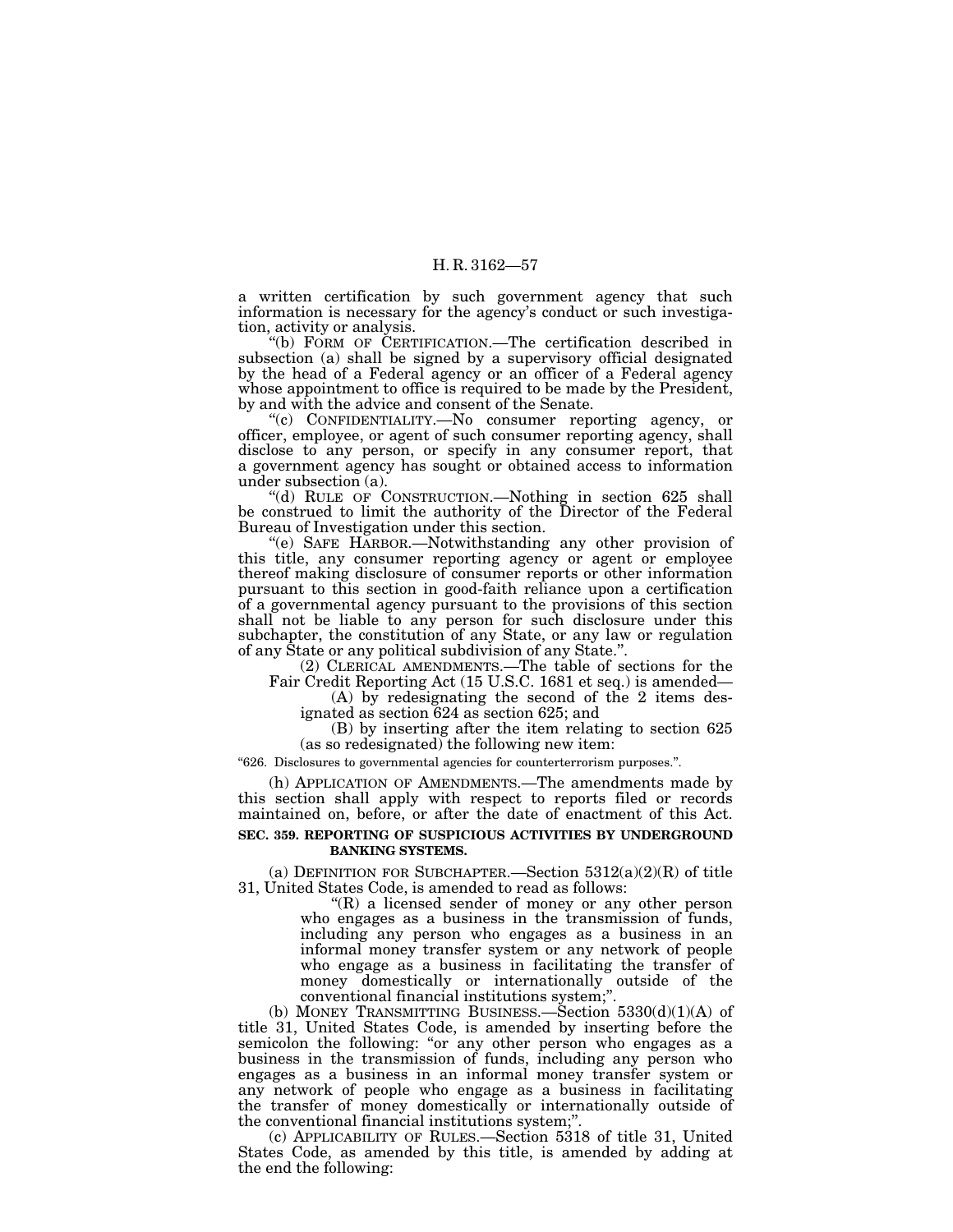''(l) APPLICABILITY OF RULES.—Any rules promulgated pursuant to the authority contained in section 21 of the Federal Deposit Insurance Act (12 U.S.C. 1829b) shall apply, in addition to any other financial institution to which such rules apply, to any person that engages as a business in the transmission of funds, including any person who engages as a business in an informal money transfer system or any network of people who engage as a business in facilitating the transfer of money domestically or internationally outside of the conventional financial institutions system.''. (d) REPORT.—Not later than 1 year after the date of enactment

of this Act, the Secretary of the Treasury shall report to Congress on the need for any additional legislation relating to persons who engage as a business in an informal money transfer system or any network of people who engage as a business in facilitating the transfer of money domestically or internationally outside of the conventional financial institutions system, counter money laundering and regulatory controls relating to underground money movement and banking systems, including whether the threshold for the filing of suspicious activity reports under section  $5318(g)$  of title 31, United States Code should be lowered in the case of such systems.

#### **SEC. 360. USE OF AUTHORITY OF UNITED STATES EXECUTIVE DIREC-TORS.**

(a) ACTION BY THE PRESIDENT.—If the President determines that a particular foreign country has taken or has committed to take actions that contribute to efforts of the United States to respond to, deter, or prevent acts of international terrorism, the Secretary may, consistent with other applicable provisions of law, instruct the United States Executive Director of each international financial institution to use the voice and vote of the Executive Director to support any loan or other utilization of the funds of respective institutions for such country, or any public or private entity within such country.

(b) USE OF VOICE AND VOTE.—The Secretary may instruct the United States Executive Director of each international financial institution to aggressively use the voice and vote of the Executive Director to require an auditing of disbursements at such institutions to ensure that no funds are paid to persons who commit, threaten to commit, or support terrorism.

(c) DEFINITION.—For purposes of this section, the term ''international financial institution'' means an institution described in section 1701(c)(2) of the International Financial Institutions Act  $(22 \text{ U.S.C. } 262r(c)(2)).$ 

#### **SEC. 361. FINANCIAL CRIMES ENFORCEMENT NETWORK.**

(a) IN GENERAL.—Subchapter I of chapter 3 of title 31, United States Code, is amended— (1) by redesignating section 310 as section 311; and

(2) by inserting after section 309 the following new section:

## **''§ 310. Financial Crimes Enforcement Network**

'(a) IN GENERAL.—The Financial Crimes Enforcement Network established by order of the Secretary of the Treasury (Treasury Order Numbered 105-08, in this section referred to as 'FinCEN') on April 25, 1990, shall be a bureau in the Department of the Treasury.

''(b) DIRECTOR.—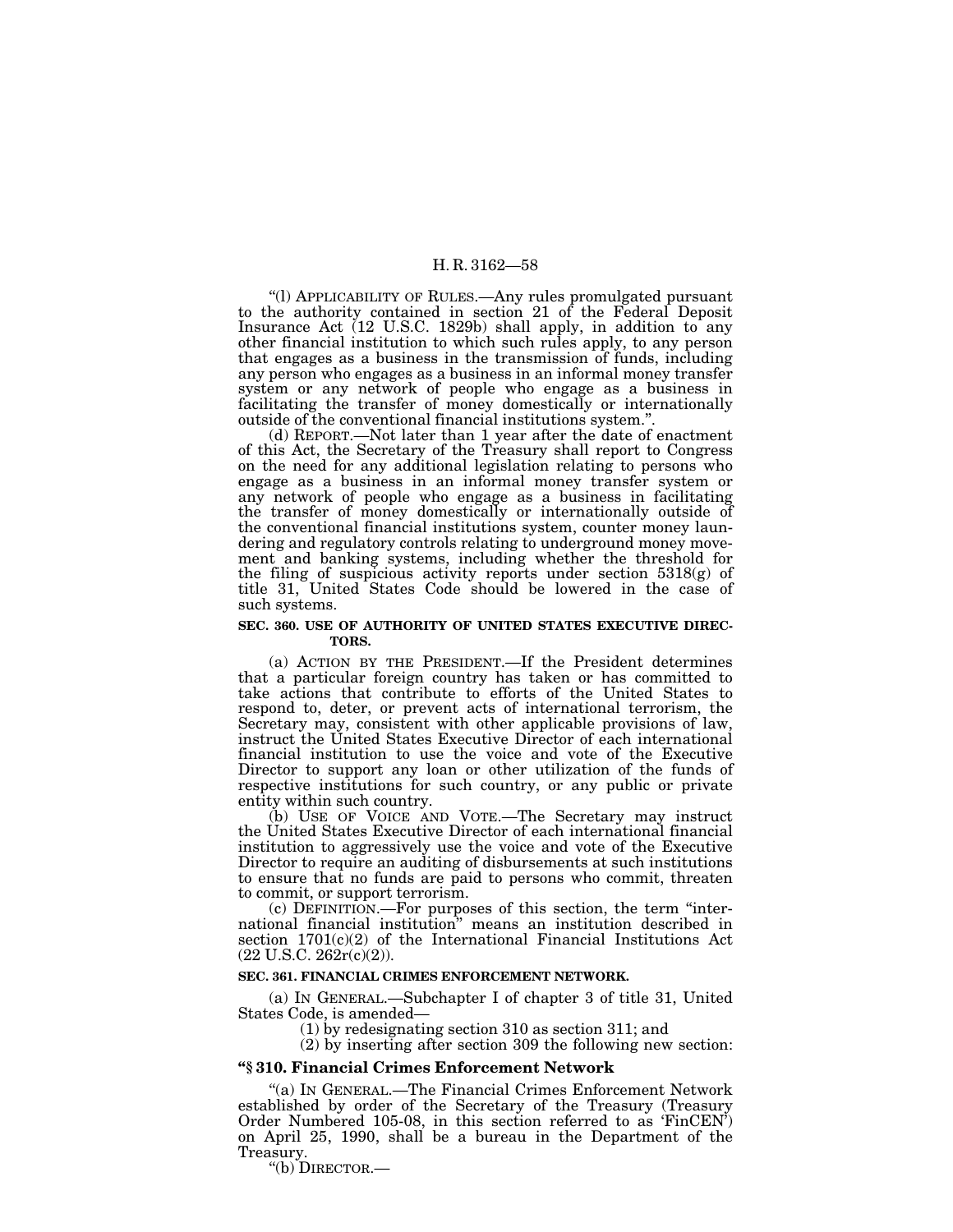''(1) APPOINTMENT.—The head of FinCEN shall be the Director, who shall be appointed by the Secretary of the Treasury.

" $(2)$  DUTIES AND POWERS.—The duties and powers of the Director are as follows:

''(A) Advise and make recommendations on matters relating to financial intelligence, financial criminal activities, and other financial activities to the Under Secretary of the Treasury for Enforcement.

''(B) Maintain a government-wide data access service, with access, in accordance with applicable legal requirements, to the following:

''(i) Information collected by the Department of the Treasury, including report information filed under subchapter  $\overline{II}$  of chapter 53 of this title (such as reports on cash transactions, foreign financial agency transactions and relationships, foreign currency trans-<br>actions, exporting and importing monetary actions, exporting and importing monetary instruments, and suspicious activities), chapter 2 of title I of Public Law 91–508, and section 21 of the Federal Deposit Insurance Act.

''(ii) Information regarding national and international currency flows.

"(iii) Other records and data maintained by other Federal, State, local, and foreign agencies, including financial and other records developed in specific cases.

"(iv) Other privately and publicly available information.

''(C) Analyze and disseminate the available data in accordance with applicable legal requirements and policies and guidelines established by the Secretary of the Treasury and the Under Secretary of the Treasury for Enforcement to—<br>
"(i) identify possible criminal activity to appro-

priate Federal, State, local, and foreign law enforcement agencies;<br>"(ii) support ongoing criminal financial investiga-

tions and prosecutions and related proceedings, including civil and criminal tax and forfeiture pro-

ceedings;<br>"(iii) identify possible instances of noncompliance with subchapter II of chapter 53 of this title, chapter 2 of title I of Public Law 91-508, and section 21 of the Federal Deposit Insurance Act to Federal agencies with statutory responsibility for enforcing compliance with such provisions and other appropriate Federal regulatory agencies;

"(iv) evaluate and recommend possible uses of special currency reporting requirements under section 5326;

''(v) determine emerging trends and methods in money laundering and other financial crimes;

 $\dddot{\mathbf{v}}$  (vi) support the conduct of intelligence or counterintelligence activities, including analysis, to protect against international terrorism; and

''(vii) support government initiatives against money laundering.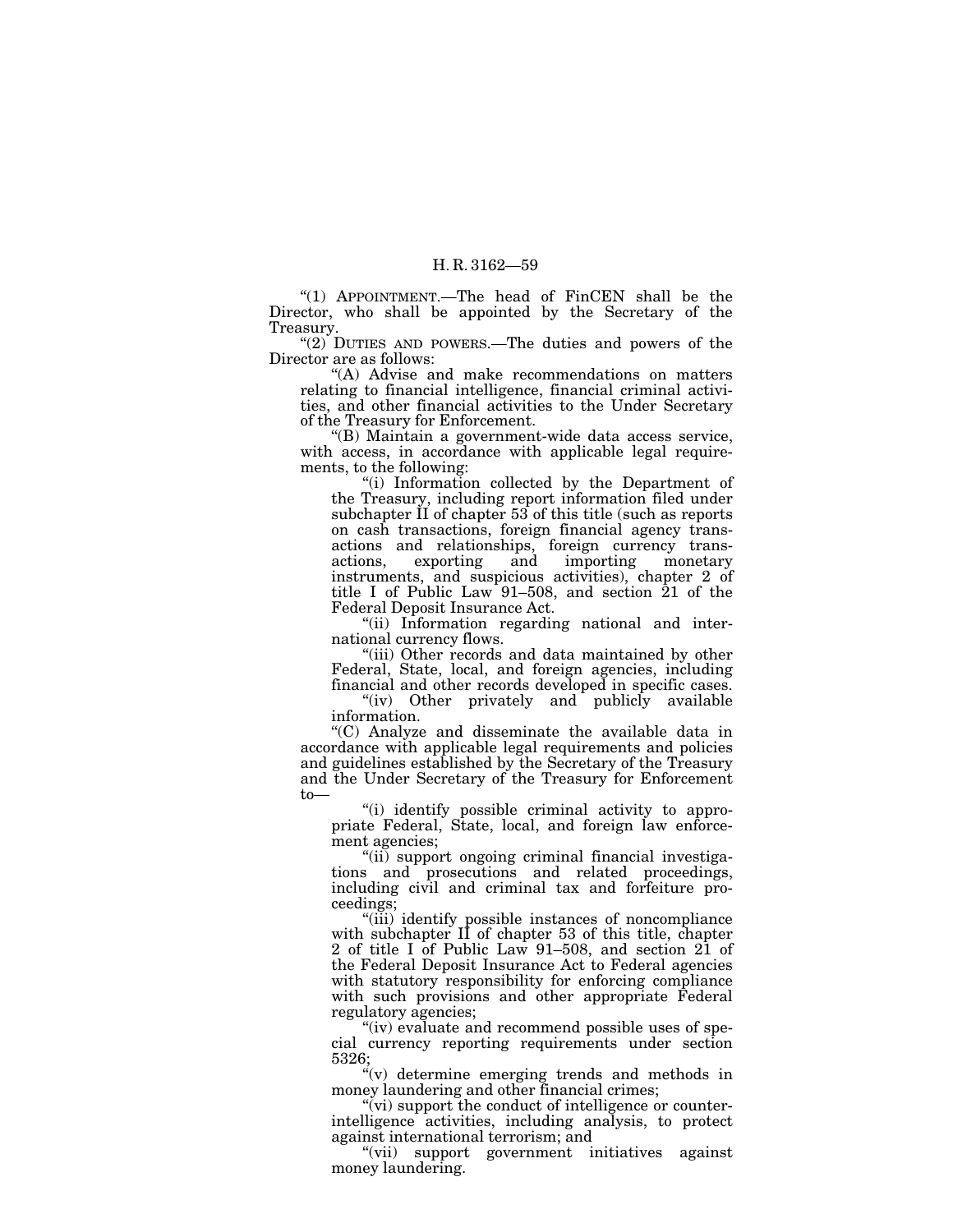''(D) Establish and maintain a financial crimes communications center to furnish law enforcement authorities with intelligence information related to emerging or ongoing investigations and undercover operations.

 $\cdot$ (E) Furnish research, analytical, and informational services to financial institutions, appropriate Federal regulatory agencies with regard to financial institutions, and appropriate Federal, State, local, and foreign law enforcement authorities, in accordance with policies and guidelines established by the Secretary of the Treasury or the Under Secretary of the Treasury for Enforcement, in the interest of detection, prevention, and prosecution of terrorism, organized crime, money laundering, and other financial crimes.

''(F) Assist Federal, State, local, and foreign law enforcement and regulatory authorities in combatting the use of informal, nonbank networks and payment and barter system mechanisms that permit the transfer of funds or the equivalent of funds without records and without compliance with criminal and tax laws.

''(G) Provide computer and data support and data analysis to the Secretary of the Treasury for tracking and controlling foreign assets.

''(H) Coordinate with financial intelligence units in other countries on anti-terrorism and anti-money laundering initiatives, and similar efforts.

''(I) Administer the requirements of subchapter II of chapter 53 of this title, chapter 2 of title I of Public Law 91–508, and section 21 of the Federal Deposit Insurance Act, to the extent delegated such authority by the Secretary

of the Treasury.<br>
"(J) Such other duties and powers as the Secretary<br>
of the Treasury may delegate or prescribe.

"(c) REQUIREMENTS RELATING TO MAINTENANCE AND USE OF DATA BANKS.—The Secretary of the Treasury shall establish and maintain operating procedures with respect to the governmentwide data access service and the financial crimes communications center maintained by FinCEN which provide—

 $''(1)$  for the coordinated and efficient transmittal of information to, entry of information into, and withdrawal of information from, the data maintenance system maintained by the Network, including—

''(A) the submission of reports through the Internet or other secure network, whenever possible;

''(B) the cataloguing of information in a manner that facilitates rapid retrieval by law enforcement personnel of meaningful data; and

 $(C)$  a procedure that provides for a prompt initial review of suspicious activity reports and other reports, or such other means as the Secretary may provide, to identify information that warrants immediate action; and

" $(2)$  in accordance with section 552a of title 5 and the Right to Financial Privacy Act of 1978, appropriate standards and guidelines for determining—

"(A) who is to be given access to the information maintained by the Network;

"(B) what limits are to be imposed on the use of such information; and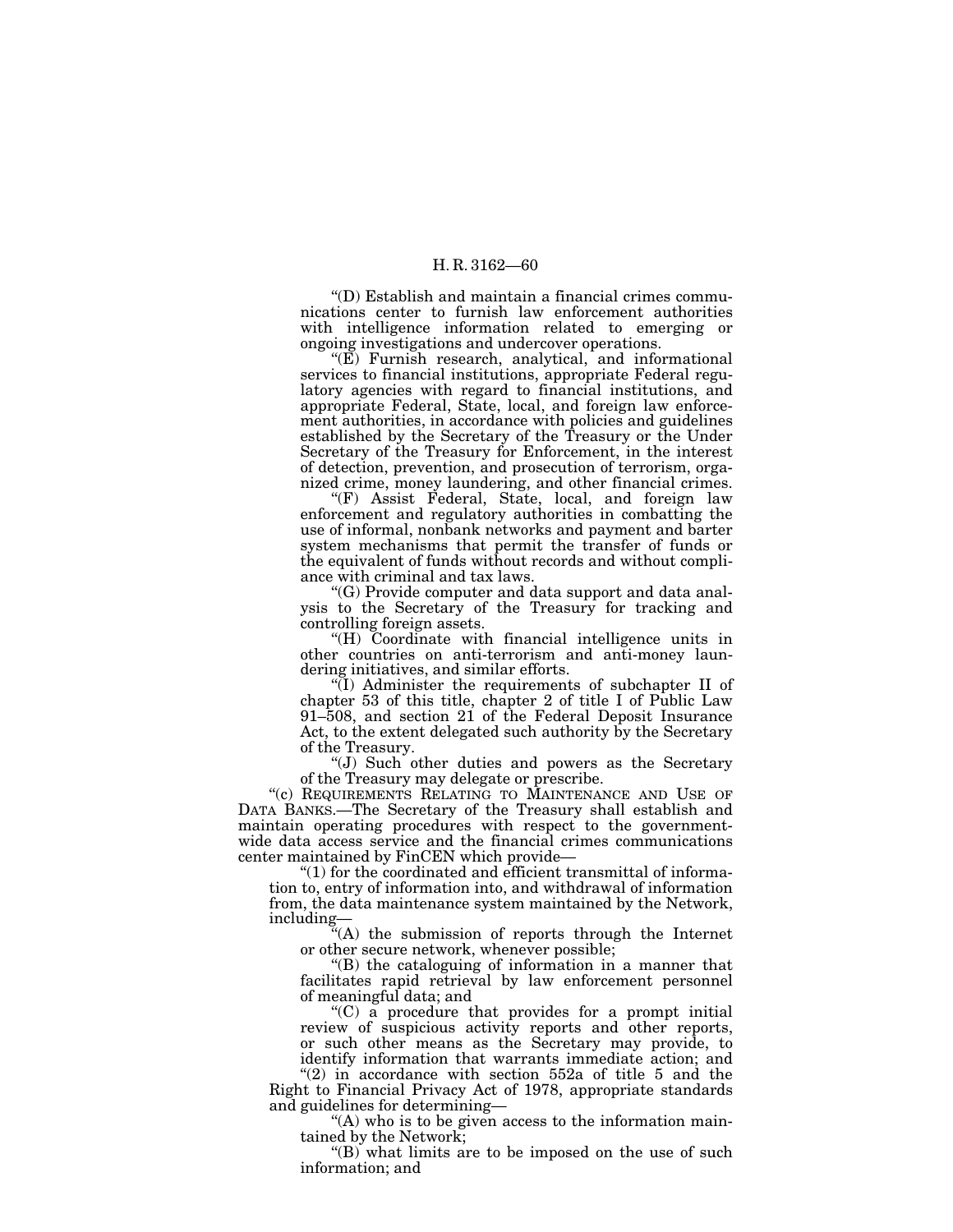''(C) how information about activities or relationships which involve or are closely associated with the exercise of constitutional rights is to be screened out of the data maintenance system.

''(d) AUTHORIZATION OF APPROPRIATIONS.—There are authorized to be appropriated for FinCEN such sums as may be necessary for fiscal years 2002, 2003, 2004, and 2005.''.

(b) COMPLIANCE WITH REPORTING REQUIREMENTS.—The Secretary of the Treasury shall study methods for improving compliance with the reporting requirements established in section 5314 of title 31, United States Code, and shall submit a report on such study to the Congress by the end of the 6-month period beginning on the date of enactment of this Act and each 1-year period thereafter. The initial report shall include historical data on compliance with such reporting requirements.

(c) CLERICAL AMENDMENT.—The table of sections for subchapter I of chapter 3 of title 31, United States Code, is amended—

(1) by redesignating the item relating to section 310 as section 311; and

(2) by inserting after the item relating to section 309 the following new item:

''310. Financial Crimes Enforcement Network.''.

#### **SEC. 362. ESTABLISHMENT OF HIGHLY SECURE NETWORK.**

(a) IN GENERAL.—The Secretary shall establish a highly secure network in the Financial Crimes Enforcement Network that—

(1) allows financial institutions to file reports required under subchapter II or III of chapter 53 of title 31, United States Code, chapter 2 of Public Law 91–508, or section 21 of the Federal Deposit Insurance Act through the secure network; and

(2) provides financial institutions with alerts and other information regarding suspicious activities that warrant immediate and enhanced scrutiny.

(b) EXPEDITED DEVELOPMENT.—The Secretary shall take such action as may be necessary to ensure that the secure network required under subsection (a) is fully operational before the end of the 9-month period beginning on the date of enactment of this Act.

#### **SEC. 363. INCREASE IN CIVIL AND CRIMINAL PENALTIES FOR MONEY LAUNDERING.**

(a) CIVIL PENALTIES.—Section 5321(a) of title 31, United States Code, is amended by adding at the end the following:

"(7) PENALTIES FOR INTERNATIONAL COUNTER MONEY LAUN-DERING VIOLATIONS.—The Secretary may impose a civil money penalty in an amount equal to not less than 2 times the amount of the transaction, but not more than \$1,000,000, on any financial institution or agency that violates any provision of subsection (i) or (j) of section 5318 or any special measures imposed under section 5318A.''.

(b) CRIMINAL PENALTIES.—Section 5322 of title 31, United States Code, is amended by adding at the end the following:

"(d) A financial institution or agency that violates any provision of subsection (i) or (j) of section 5318, or any special measures imposed under section 5318A, or any regulation prescribed under subsection (i) or (j) of section  $5318$  or section  $5318A$ , shall be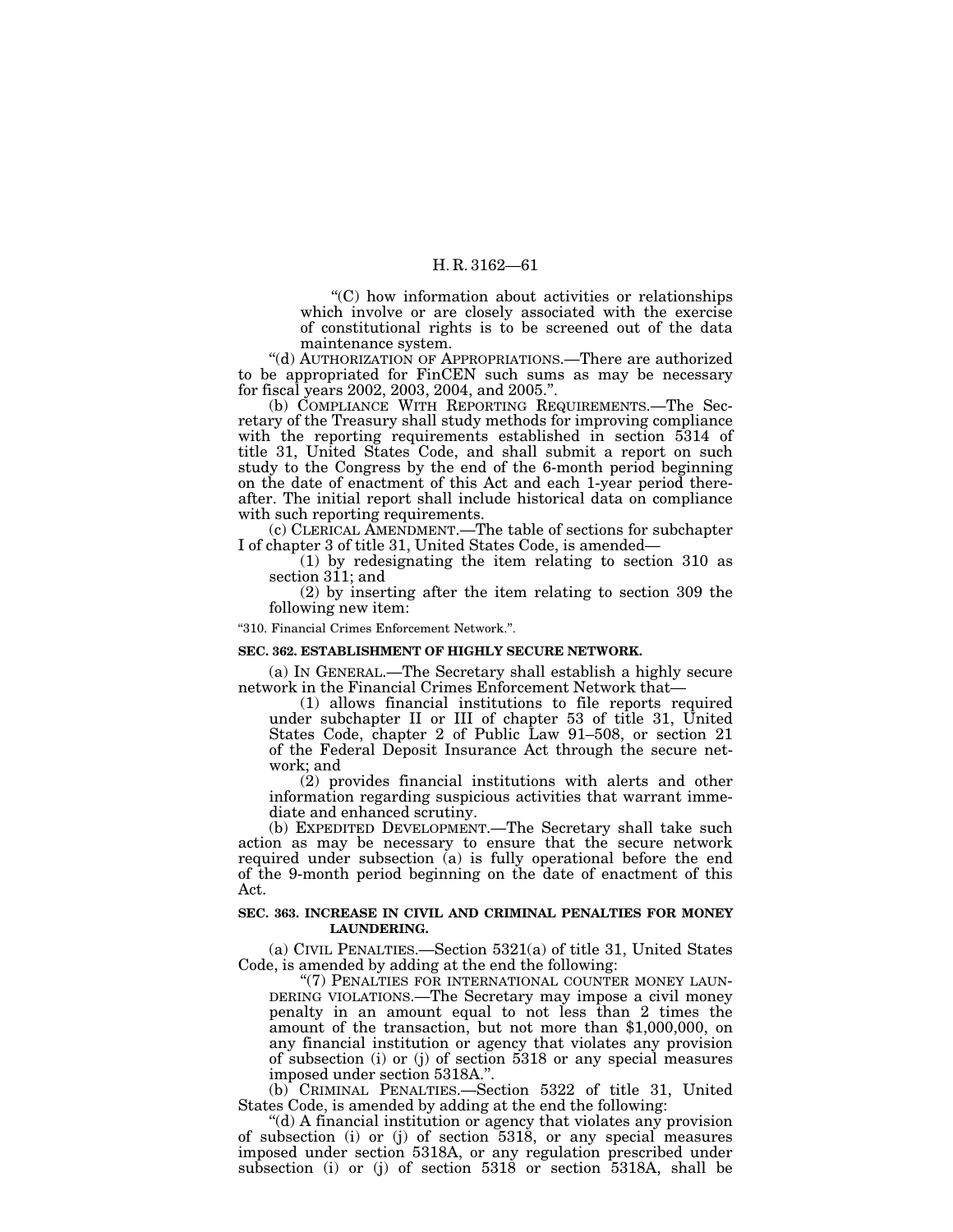fined in an amount equal to not less than 2 times the amount of the transaction, but not more than \$1,000,000.''.

#### **SEC. 364. UNIFORM PROTECTION AUTHORITY FOR FEDERAL RESERVE FACILITIES.**

Section 11 of the Federal Reserve Act (12 U.S.C. 248) is amended by adding at the end the following:

"(q) UNIFORM PROTECTION AUTHORITY FOR FEDERAL RESERVE FACILITIES.—

''(1) Notwithstanding any other provision of law, to authorize personnel to act as law enforcement officers to protect and safeguard the premises, grounds, property, personnel, including members of the Board, of the Board, or any Federal reserve bank, and operations conducted by or on behalf of the Board or a reserve bank.

"(2) The Board may, subject to the regulations prescribed under paragraph (5), delegate authority to a Federal reserve bank to authorize personnel to act as law enforcement officers to protect and safeguard the bank's premises, grounds, property, personnel, and operations conducted by or on behalf of the bank.

''(3) Law enforcement officers designated or authorized by the Board or a reserve bank under paragraph (1) or (2) are authorized while on duty to carry firearms and make arrests without warrants for any offense against the United States committed in their presence, or for any felony cognizable under the laws of the United States committed or being committed within the buildings and grounds of the Board or a reserve bank if they have reasonable grounds to believe that the person to be arrested has committed or is committing such a felony. Such officers shall have access to law enforcement information that may be necessary for the protection of the property or personnel of the Board or a reserve bank.

"(4) For purposes of this subsection, the term 'law enforcement officers' means personnel who have successfully completed law enforcement training and are authorized to carry firearms and make arrests pursuant to this subsection.

"(5) The law enforcement authorities provided for in this subsection may be exercised only pursuant to regulations prescribed by the Board and approved by the Attorney General.''.

#### **SEC. 365. REPORTS RELATING TO COINS AND CURRENCY RECEIVED IN NONFINANCIAL TRADE OR BUSINESS.**

(a) REPORTS REQUIRED.—Subchapter II of chapter 53 of title 31, United States Code, is amended by adding at the end the following new section:

## **''§ 5331. Reports relating to coins and currency received in nonfinancial trade or business**

"(a) COIN AND CURRENCY RECEIPTS OF MORE THAN \$10,000.— Any person—

" $(1)$  who is engaged in a trade or business; and

" $(2)$  who, in the course of such trade or business, receives more than \$10,000 in coins or currency in 1 transaction (or 2 or more related transactions),

shall file a report described in subsection (b) with respect to such transaction (or related transactions) with the Financial Crimes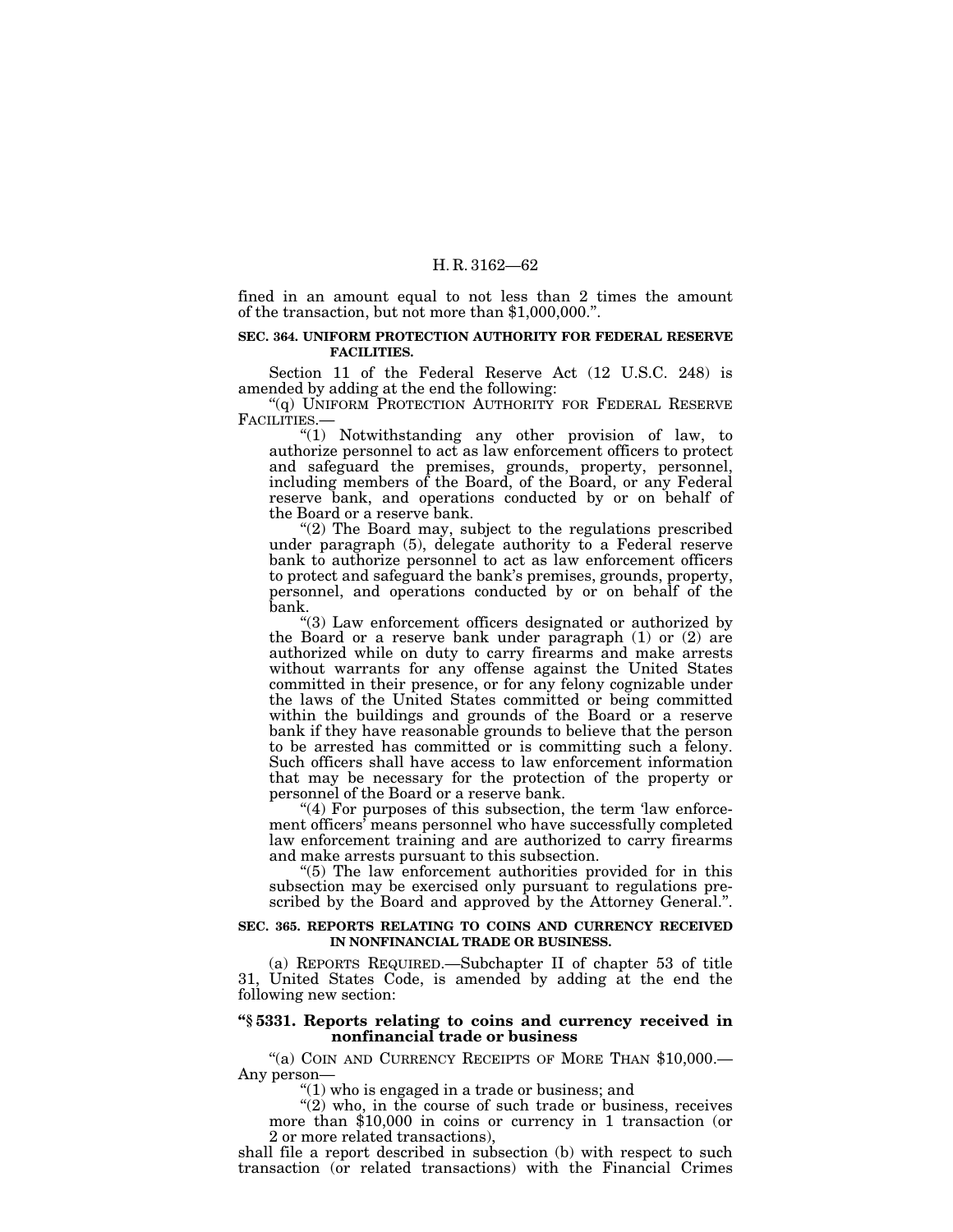Enforcement Network at such time and in such manner as the Secretary may, by regulation, prescribe.

''(b) FORM AND MANNER OF REPORTS.—A report is described in this subsection if such report—

" $(1)$  is in such form as the Secretary may prescribe;

''(2) contains—

"(A) the name and address, and such other identification information as the Secretary may require, of the person from whom the coins or currency was received;

''(B) the amount of coins or currency received;

 $C$ ) the date and nature of the transaction; and

''(D) such other information, including the identification of the person filing the report, as the Secretary may prescribe.

''(c) EXCEPTIONS.—

''(1) AMOUNTS RECEIVED BY FINANCIAL INSTITUTIONS.—Subsection (a) shall not apply to amounts received in a transaction reported under section 5313 and regulations prescribed under such section.

''(2) TRANSACTIONS OCCURRING OUTSIDE THE UNITED STATES.—Except to the extent provided in regulations prescribed by the Secretary, subsection (a) shall not apply to any transaction if the entire transaction occurs outside the United States.

''(d) CURRENCY INCLUDES FOREIGN CURRENCY AND CERTAIN MONETARY INSTRUMENTS.—

" $(1)$  In GENERAL.—For purposes of this section, the term 'currency' includes—

''(A) foreign currency; and

''(B) to the extent provided in regulations prescribed by the Secretary, any monetary instrument (whether or not in bearer form) with a face amount of not more than \$10,000.

"(2) SCOPE OF APPLICATION.—Paragraph  $(1)(B)$  shall not apply to any check drawn on the account of the writer in a financial institution referred to in subparagraph (A), (B),  $(C)$ ,  $(D)$ ,  $(E)$ ,  $(F)$ ,  $(G)$ ,  $(J)$ ,  $(K)$ ,  $(R)$ , or  $(S)$  of section 5312(a)(2).". (b) PROHIBITION ON STRUCTURING TRANSACTIONS.—

(1) IN GENERAL.—Section 5324 of title 31, United States Code, is amended—

(A) by redesignating subsections (b) and (c) as subsections (c) and (d), respectively; and

(B) by inserting after subsection (a) the following new subsection:

"(b) DOMESTIC COIN AND CURRENCY TRANSACTIONS INVOLVING NONFINANCIAL TRADES OR BUSINESSES.—No person shall, for the purpose of evading the report requirements of section 5333 or any regulation prescribed under such section—

''(1) cause or attempt to cause a nonfinancial trade or business to fail to file a report required under section 5333 or any regulation prescribed under such section;

"(2) cause or attempt to cause a nonfinancial trade or business to file a report required under section 5333 or any regulation prescribed under such section that contains a material omission or misstatement of fact; or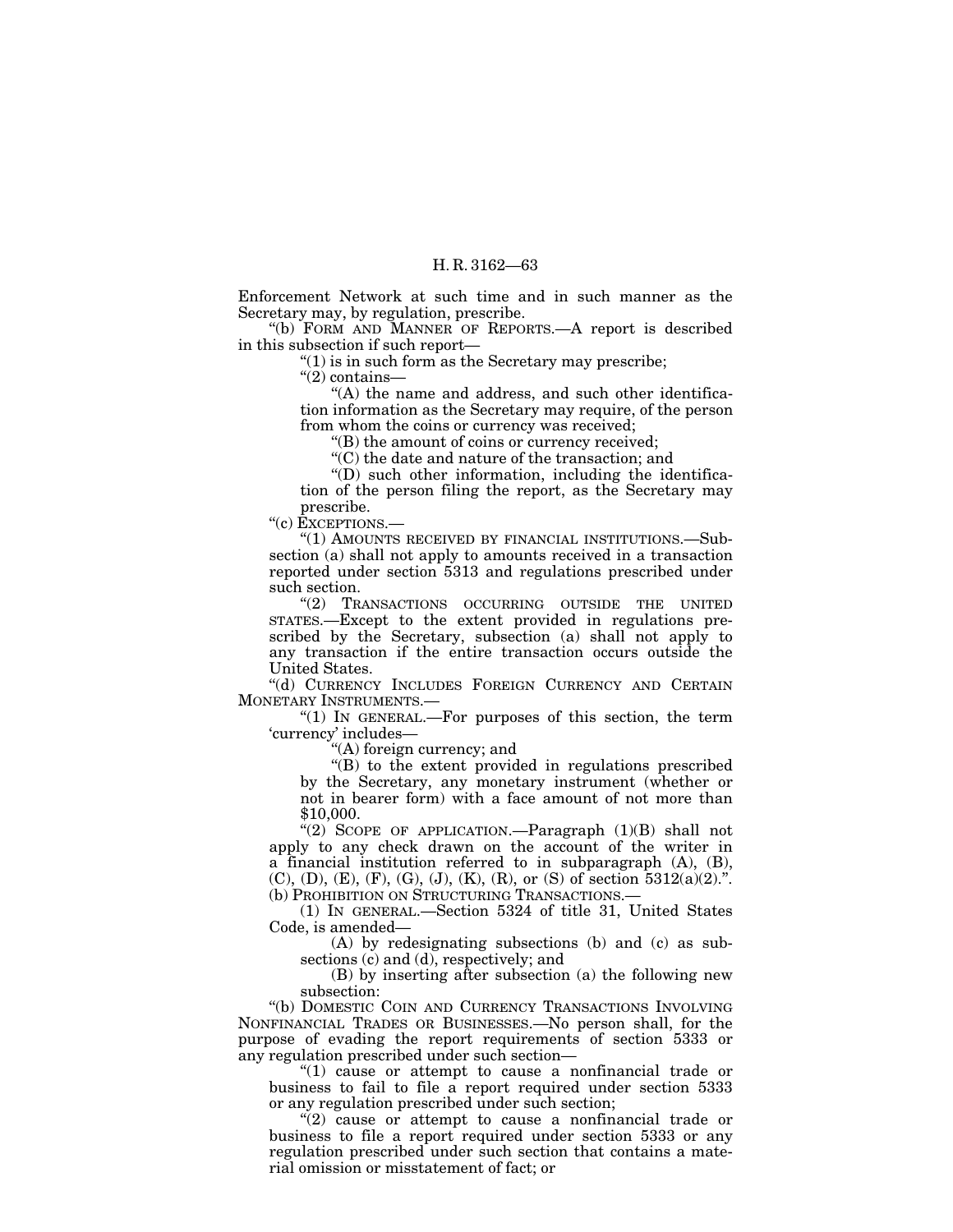"(3) structure or assist in structuring, or attempt to structure or assist in structuring, any transaction with 1 or more nonfinancial trades or businesses."

(2) TECHNICAL AND CONFORMING AMENDMENTS.—

(A) The heading for subsection (a) of section 5324 of title 31, United States Code, is amended by inserting FINANCIAL INSTITUTIONS" ACTIONS''.

(B) Section 5317(c) of title 31, United States Code, is amended by striking " $5324(b)$ " and inserting " $5324(c)$ ". (c) DEFINITION OF NONFINANCIAL TRADE OR BUSINESS.—

(1) IN GENERAL.—Section 5312(a) of title 31, United States Code, is amended—

(A) by redesignating paragraphs (4) and (5) as paragraphs (5) and (6), respectively; and

(B) by inserting after paragraph (3) the following new paragraph:

 $\sqrt{4}$ (4) NONFINANCIAL TRADE OR BUSINESS.—The term 'nonfinancial trade or business' means any trade or business other than a financial institution that is subject to the reporting requirements of section 5313 and regulations prescribed under such section.''.

(2) TECHNICAL AND CONFORMING AMENDMENTS.—

(A) Section 5312(a)(3)(C) of title 31, United States Code, is amended by striking "section 5316," and inserting ''sections 5333 and 5316,''.

(B) Subsections (a) through (f) of section 5318 of title 31, United States Code, and sections 5321, 5326, and 5328 of such title are each amended—

(i) by inserting ''or nonfinancial trade or business'' after ''financial institution'' each place such term appears; and

(ii) by inserting ''or nonfinancial trades or businesses'' after ''financial institutions'' each place such term appears.

(c) CLERICAL AMENDMENT.—The table of sections for chapter 53 of title 31, United States Code, is amended by inserting after the item relating to section 5332 (as added by section 112 of this title) the following new item:

#### ''5331. Reports relating to coins and currency received in nonfinancial trade or business<sup>"</sup>

(f) REGULATIONS.—Regulations which the Secretary determines are necessary to implement this section shall be published in final form before the end of the 6-month period beginning on the date of enactment of this Act.

#### **SEC. 366. EFFICIENT USE OF CURRENCY TRANSACTION REPORT SYSTEM.**

(a) FINDINGS.—The Congress finds the following:

(1) The Congress established the currency transaction reporting requirements in 1970 because the Congress found then that such reports have a high degree of usefulness in criminal, tax, and regulatory investigations and proceedings and the usefulness of such reports has only increased in the years since the requirements were established.

(2) In 1994, in response to reports and testimony that excess amounts of currency transaction reports were interfering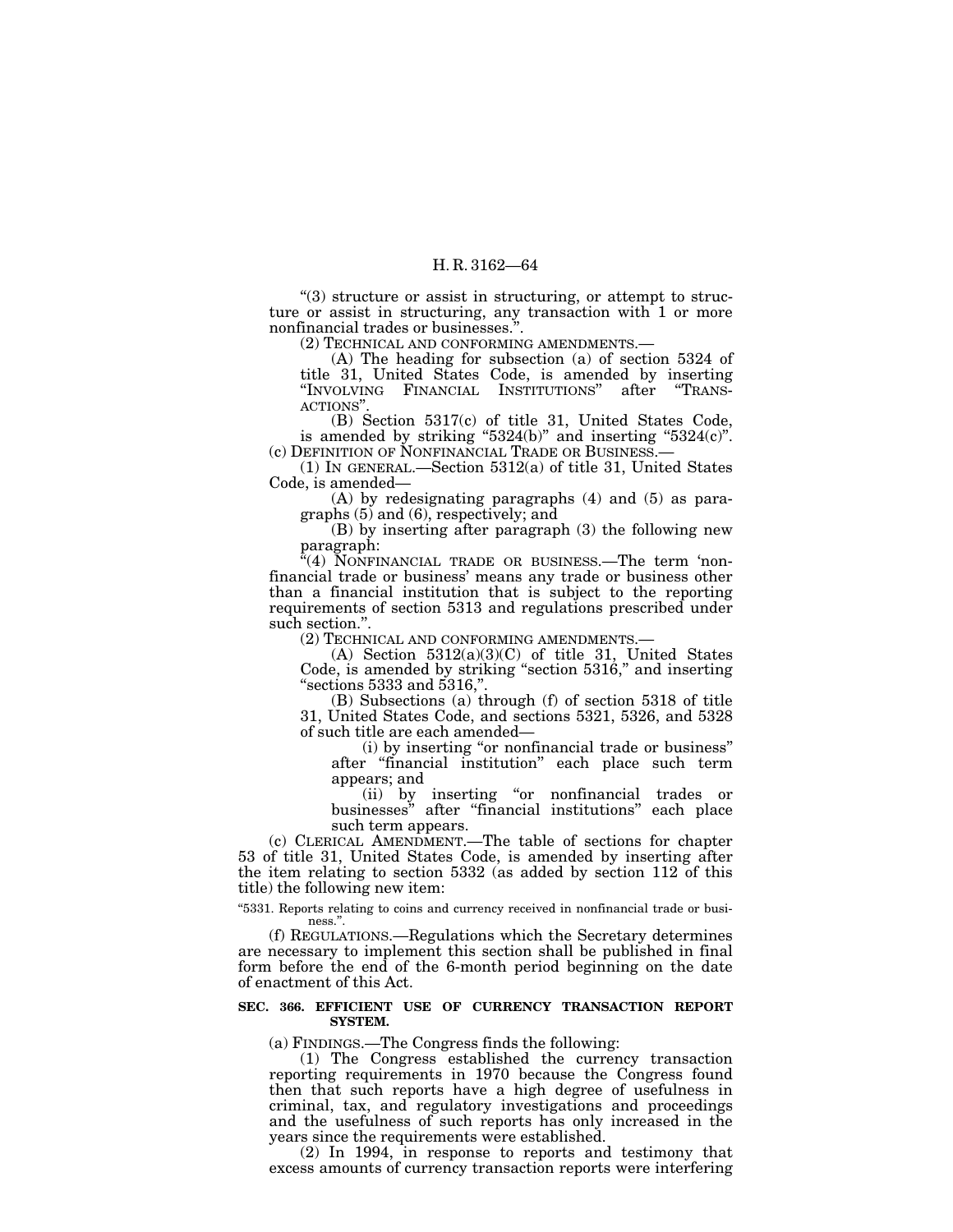with effective law enforcement, the Congress reformed the currency transaction report exemption requirements to provide— (A) mandatory exemptions for certain reports that had

little usefulness for law enforcement, such as cash transfers between depository institutions and cash deposits from government agencies; and

(B) discretionary authority for the Secretary of the Treasury to provide exemptions, subject to criteria and guidelines established by the Secretary, for financial institutions with regard to regular business customers that maintain accounts at an institution into which frequent cash deposits are made.

(3) Today there is evidence that some financial institutions are not utilizing the exemption system, or are filing reports even if there is an exemption in effect, with the result that the volume of currency transaction reports is once again interfering with effective law enforcement.<br>(b) STUDY AND REPORT.—

 $(1)$  STUDY REQUIRED.—The Secretary shall conduct a study of—

(A) the possible expansion of the statutory exemption system in effect under section 5313 of title 31, United States Code; and

(B) methods for improving financial institution utilization of the statutory exemption provisions as a way of reducing the submission of currency transaction reports that have little or no value for law enforcement purposes, including improvements in the systems in effect at financial institutions for regular review of the exemption procedures used at the institution and the training of personnel in its effective use.

(2) REPORT REQUIRED.—The Secretary of the Treasury shall submit a report to the Congress before the end of the 1-year period beginning on the date of enactment of this Act containing the findings and conclusions of the Secretary with regard to the study required under subsection (a), and such recommendations for legislative or administrative action as the Secretary determines to be appropriate.

# **Subtitle C—Currency Crimes and Protection**

## **SEC. 371. BULK CASH SMUGGLING INTO OR OUT OF THE UNITED STATES.**

(a) FINDINGS.—The Congress finds the following:

(1) Effective enforcement of the currency reporting requirements of subchapter II of chapter 53 of title 31, United States Code, and the regulations prescribed under such subchapter, has forced drug dealers and other criminals engaged in cashbased businesses to avoid using traditional financial institutions.

(2) In their effort to avoid using traditional financial institutions, drug dealers and other criminals are forced to move large quantities of currency in bulk form to and through the airports, border crossings, and other ports of entry where the currency can be smuggled out of the United States and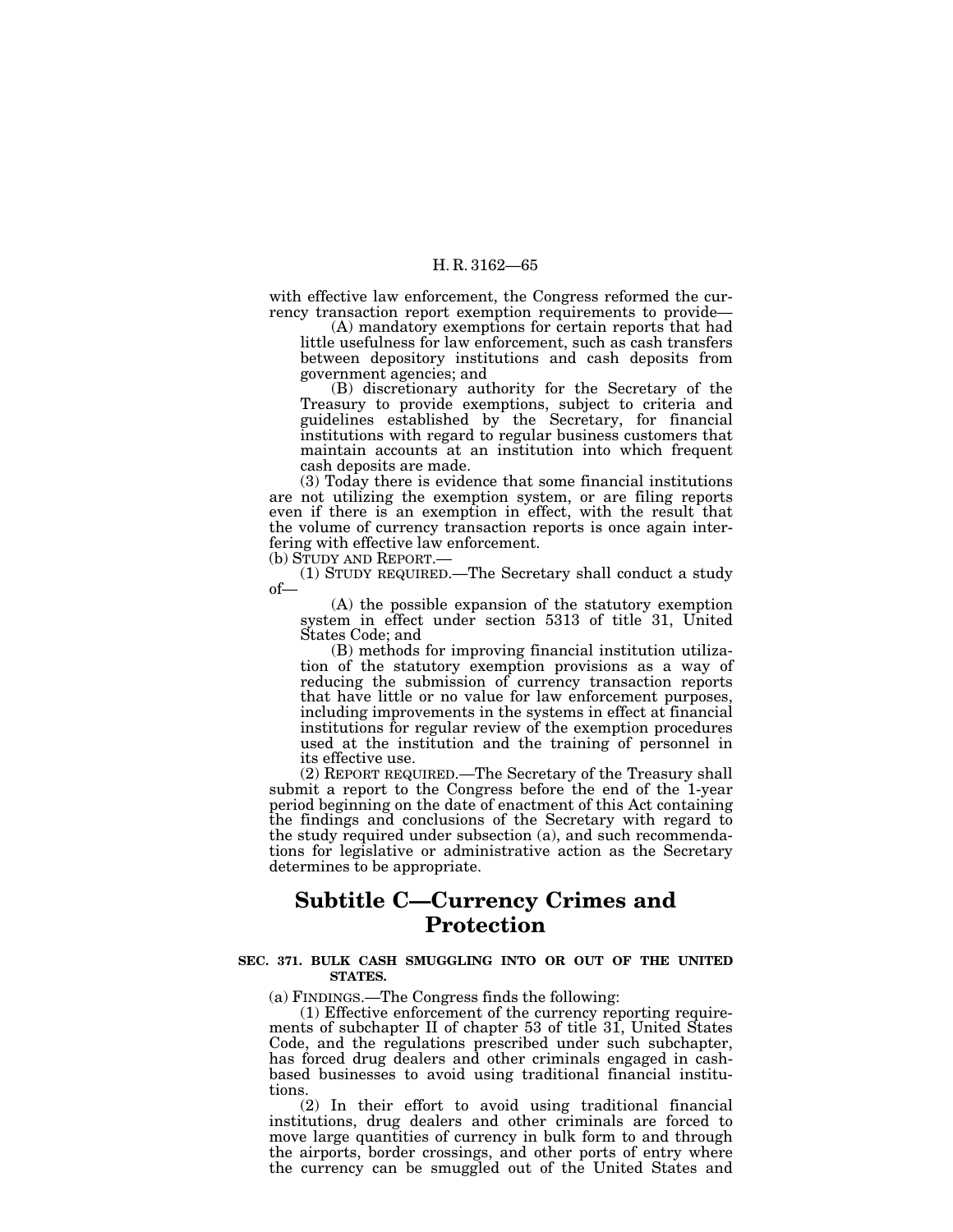placed in a foreign financial institution or sold on the black market.

(3) The transportation and smuggling of cash in bulk form may now be the most common form of money laundering, and the movement of large sums of cash is one of the most reliable warning signs of drug trafficking, terrorism, money laundering, racketeering, tax evasion and similar crimes.

(4) The intentional transportation into or out of the United States of large amounts of currency or monetary instruments, in a manner designed to circumvent the mandatory reporting provisions of subchapter II of chapter 53 of title 31, United States Code,, is the equivalent of, and creates the same harm as, the smuggling of goods.

(5) The arrest and prosecution of bulk cash smugglers are important parts of law enforcement's effort to stop the laundering of criminal proceeds, but the couriers who attempt to smuggle the cash out of the United States are typically low-level employees of large criminal organizations, and thus are easily replaced. Accordingly, only the confiscation of the smuggled bulk cash can effectively break the cycle of criminal activity of which the laundering of the bulk cash is a critical part.

(6) The current penalties for violations of the currency reporting requirements are insufficient to provide a deterrent to the laundering of criminal proceeds. In particular, in cases where the only criminal violation under current law is a reporting offense, the law does not adequately provide for the confiscation of smuggled currency. In contrast, if the smuggling of bulk cash were itself an offense, the cash could be confiscated as the corpus delicti of the smuggling offense.

(b) PURPOSES.—The purposes of this section are—

(1) to make the act of smuggling bulk cash itself a criminal offense;

(2) to authorize forfeiture of any cash or instruments of the smuggling offense; and

(3) to emphasize the seriousness of the act of bulk cash smuggling.

(c) ENACTMENT OF BULK CASH SMUGGLING OFFENSE.—Subchapter II of chapter 53 of title 31, United States Code, is amended by adding at the end the following:

## **''§ 5332. Bulk cash smuggling into or out of the United States**

''(a) CRIMINAL OFFENSE.—

" $(1)$  IN GENERAL.—Whoever, with the intent to evade a currency reporting requirement under section 5316, knowingly conceals more than \$10,000 in currency or other monetary instruments on the person of such individual or in any conveyance, article of luggage, merchandise, or other container, and transports or transfers or attempts to transport or transfer such currency or monetary instruments from a place within the United States to a place outside of the United States, or from a place outside the United States to a place within the United States, shall be guilty of a currency smuggling offense and subject to punishment pursuant to subsection (b).

" $(2)$  CONCEALMENT ON PERSON.—For purposes of this section, the concealment of currency on the person of any individual includes concealment in any article of clothing worn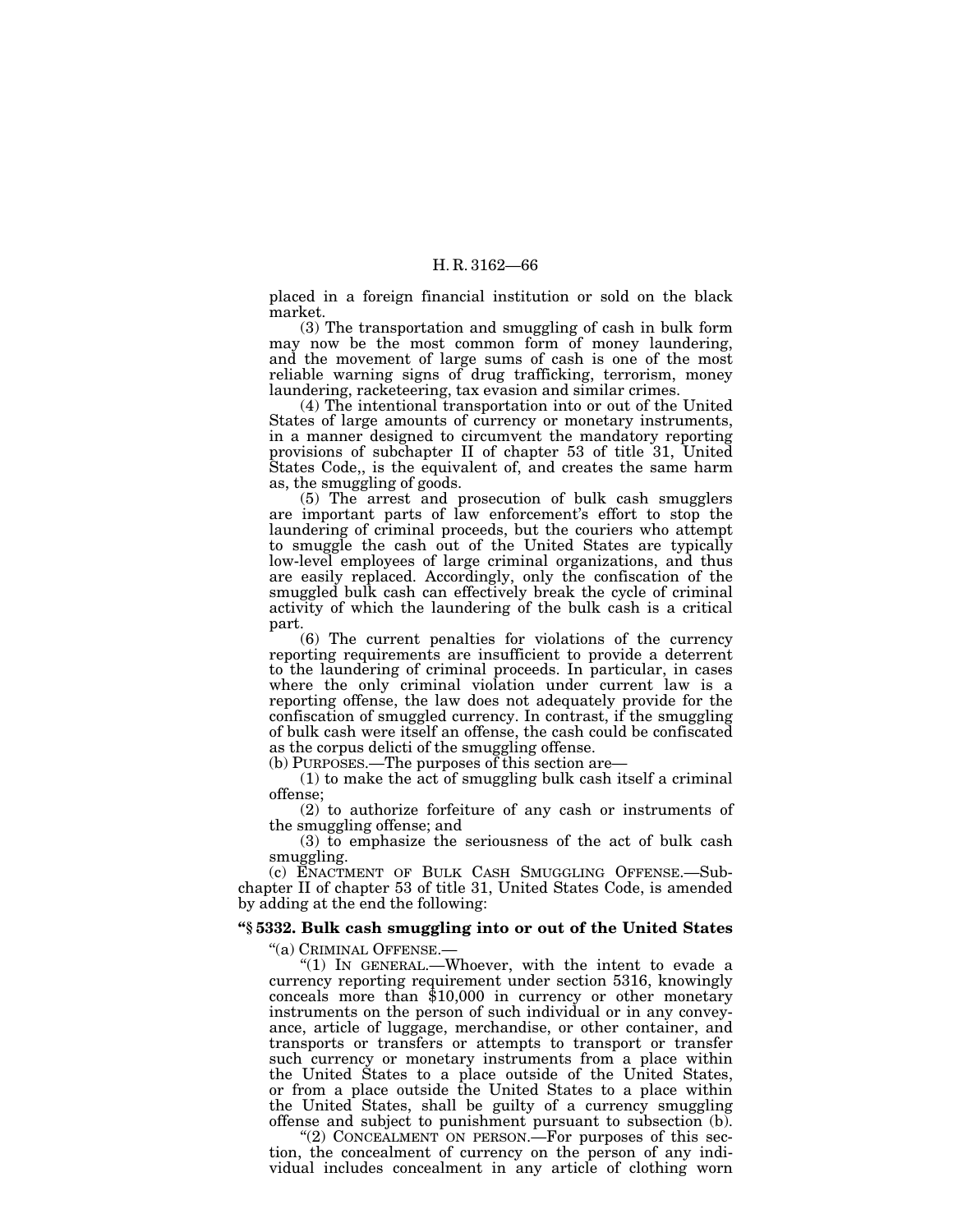by the individual or in any luggage, backpack, or other container worn or carried by such individual.

''(b) PENALTY.—

" $(1)$  TERM OF IMPRISONMENT.—A person convicted of a currency smuggling offense under subsection (a), or a conspiracy to commit such offense, shall be imprisoned for not more than 5 years.

" $(2)$  FORFEITURE.—In addition, the court, in imposing sentence under paragraph (1), shall order that the defendant forfeit to the United States, any property, real or personal, involved in the offense, and any property traceable to such property, subject to subsection (d) of this section.

''(3) PROCEDURE.—The seizure, restraint, and forfeiture of property under this section shall be governed by section 413 of the Controlled Substances Act.

"(4) PERSONAL MONEY JUDGMENT.—If the property subject to forfeiture under paragraph (2) is unavailable, and the defendant has insufficient substitute property that may be forfeited pursuant to section 413(p) of the Controlled Substances Act, the court shall enter a personal money judgment against the defendant for the amount that would be subject to forfeiture. ''(c) CIVIL FORFEITURE.—

''(1) IN GENERAL.—Any property involved in a violation of subsection (a), or a conspiracy to commit such violation, and any property traceable to such violation or conspiracy, may be seized and, subject to subsection (d) of this section, forfeited to the United States.

 $\degree$ (2) PROCEDURE.—The seizure and forfeiture shall be governed by the procedures governing civil forfeitures in money laundering cases pursuant to section  $981(a)(1)(A)$  of title 18, United States Code.

"(3) TREATMENT OF CERTAIN PROPERTY AS INVOLVED IN THE OFFENSE.—For purposes of this subsection and subsection (b), any currency or other monetary instrument that is concealed or intended to be concealed in violation of subsection (a) or a conspiracy to commit such violation, any article, container, or conveyance used, or intended to be used, to conceal or transport the currency or other monetary instrument, and any other property used, or intended to be used, to facilitate the offense, shall be considered property involved in the offense.".

 $\overline{\text{c}}$ ) CLERICAL AMENDMENT.—The table of sections for subchapter II of chapter 53 of title 31, United States Code, is amended by inserting after the item relating to section 5331, as added by this Act, the following new item:

''5332. Bulk cash smuggling into or out of the United States.''.

#### **SEC. 372. FORFEITURE IN CURRENCY REPORTING CASES.**

(a) IN GENERAL.—Subsection (c) of section 5317 of title 31, United States Code, is amended to read as follows:

"(c) FORFEITURE.-

''(1) CRIMINAL FORFEITURE.—

''(A) IN GENERAL.—The court in imposing sentence for any violation of section 5313, 5316, or 5324 of this title, or any conspiracy to commit such violation, shall order the defendant to forfeit all property, real or personal, involved in the offense and any property traceable thereto.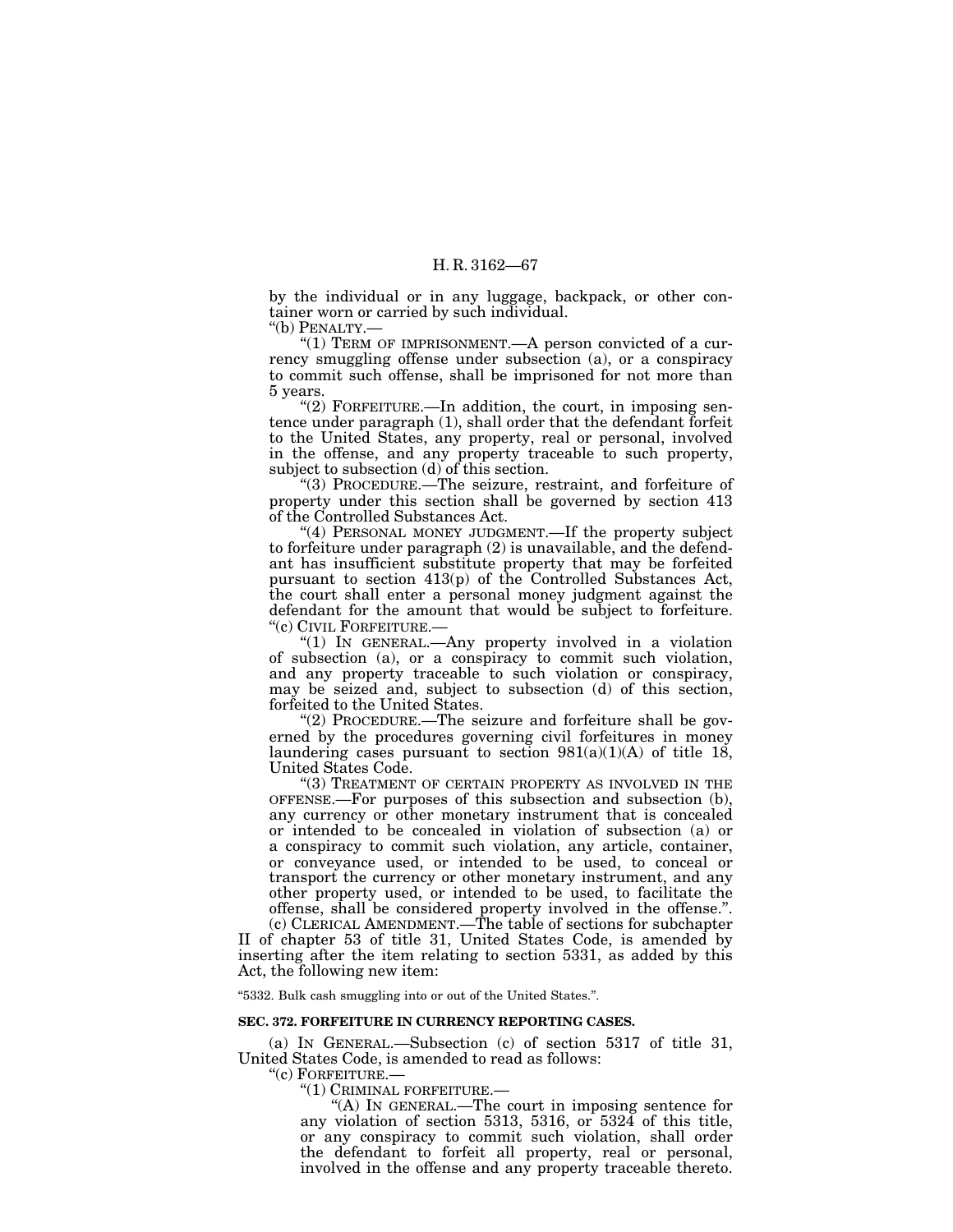''(B) PROCEDURE.—Forfeitures under this paragraph shall be governed by the procedures established in section 413 of the Controlled Substances Act.

"(2) CIVIL FORFEITURE. Any property involved in a violation of section 5313, 5316, or 5324 of this title, or any conspiracy to commit any such violation, and any property traceable to any such violation or conspiracy, may be seized and forfeited to the United States in accordance with the procedures governing civil forfeitures in money laundering cases pursuant to section 981(a)(1)(A) of title 18, United States Code.''.

(b) CONFORMING AMENDMENTS.—

 $(1)$  Section  $981(a)(1)(A)$  of title 18, United States Code, is amended—

(A) by striking "of section  $5313(a)$  or  $5324(a)$  of title 31, or''; and

(B) by striking ''However'' and all that follows through the end of the subparagraph.

 $(2)$  Section  $982(a)(1)$  of title 18, United States Code, is amended—

(A) by striking ''of section 5313(a), 5316, or 5324 of title 31, or''; and

(B) by striking ''However'' and all that follows through the end of the paragraph.

## **SEC. 373. ILLEGAL MONEY TRANSMITTING BUSINESSES.**

(a) SCIENTER REQUIREMENT FOR SECTION 1960 VIOLATION.— Section 1960 of title 18, United States Code, is amended to read as follows:

## **''§ 1960. Prohibition of unlicensed money transmitting businesses**

''(a) Whoever knowingly conducts, controls, manages, supervises, directs, or owns all or part of an unlicensed money transmitting business, shall be fined in accordance with this title or imprisoned not more than 5 years, or both.

''(b) As used in this section—

''(1) the term 'unlicensed money transmitting business' means a money transmitting business which affects interstate or foreign commerce in any manner or degree and—

"(A) is operated without an appropriate money transmitting license in a State where such operation is punishable as a misdemeanor or a felony under State law, whether or not the defendant knew that the operation was required to be licensed or that the operation was so punishable;

''(B) fails to comply with the money transmitting business registration requirements under section 5330 of title 31, United States Code, or regulations prescribed under such section; or

''(C) otherwise involves the transportation or transmission of funds that are known to the defendant to have been derived from a criminal offense or are intended to be used to be used to promote or support unlawful activity;

"(2) the term 'money transmitting' includes transferring funds on behalf of the public by any and all means including but not limited to transfers within this country or to locations abroad by wire, check, draft, facsimile, or courier; and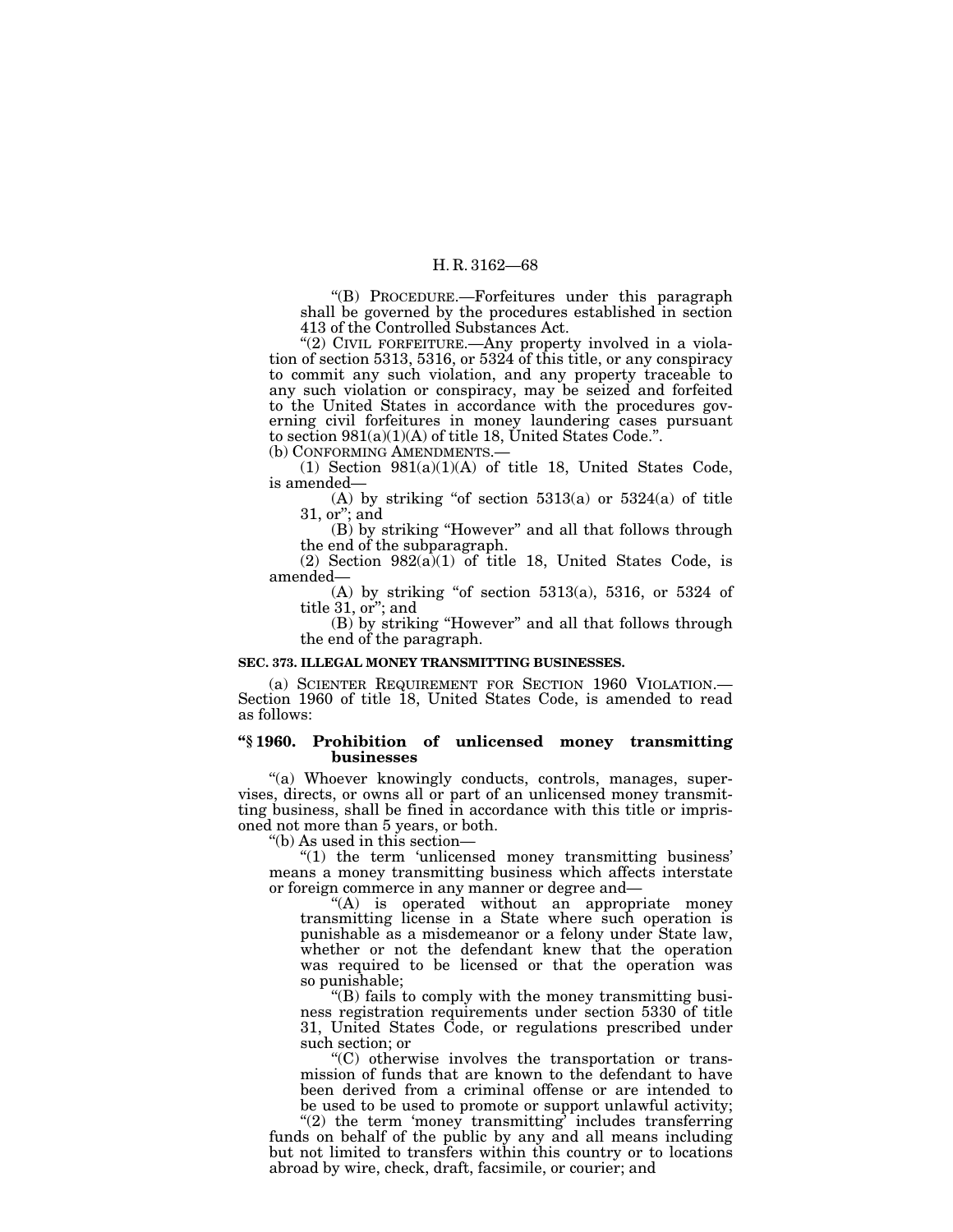"(3) the term 'State' means any State of the United States, the District of Columbia, the Northern Mariana Islands, and any commonwealth, territory, or possession of the United States.''.

(b) SEIZURE OF ILLEGALLY TRANSMITTED FUNDS.—Section 981(a)(1)(A) of title 18, United States Code, is amended by striking ''or 1957'' and inserting '', 1957 or 1960''.

(c) CLERICAL AMENDMENT.—The table of sections for chapter 95 of title 18, United States Code, is amended in the item relating to section 1960 by striking ''illegal'' and inserting ''unlicensed''.

#### **SEC. 374. COUNTERFEITING DOMESTIC CURRENCY AND OBLIGATIONS.**

(a) COUNTERFEIT ACTS COMMITTED OUTSIDE THE UNITED STATES.—Section 470 of title 18, United States Code, is amended—

 $(1)$  in paragraph  $(2)$ , by inserting "analog, digital, or electronic image,'' after ''plate, stone,''; and

(2) by striking ''shall be fined under this title, imprisoned not more than 20 years, or both'' and inserting ''shall be punished as is provided for the like offense within the United States''.

(b) OBLIGATIONS OR SECURITIES OF THE UNITED STATES.—Section 471 of title 18, United States Code, is amended by striking ''fifteen years'' and inserting ''20 years''.

(c) UTTERING COUNTERFEIT OBLIGATIONS OR SECURITIES.—Section 472 of title 18, United States Code, is amended by striking ''fifteen years'' and inserting ''20 years''.

(d) DEALING IN COUNTERFEIT OBLIGATIONS OR SECURITIES.— Section 473 of title 18, United States Code, is amended by striking ''ten years'' and inserting ''20 years''.

(e) PLATES, STONES, OR ANALOG, DIGITAL, OR ELECTRONIC IMAGES FOR COUNTERFEITING OBLIGATIONS OR SECURITIES.—

(1) IN GENERAL.—Section 474(a) of title 18, United States Code, is amended by inserting after the second paragraph the following new paragraph:

''Whoever, with intent to defraud, makes, executes, acquires, scans, captures, records, receives, transmits, reproduces, sells, or has in such person's control, custody, or possession, an analog, digital, or electronic image of any obligation or other security of the United States; or''.

(2) AMENDMENT TO DEFINITION.—Section 474(b) of title 18, United States Code, is amended by striking the first sentence and inserting the following new sentence: "For purposes of this section, the term 'analog, digital, or electronic image' includes any analog, digital, or electronic method used for the making, execution, acquisition, scanning, capturing, recording, retrieval, transmission, or reproduction of any obligation or security, unless such use is authorized by the Secretary of the Treasury.''.

(3) TECHNICAL AND CONFORMING AMENDMENT.—The heading for section 474 of title 18, United States Code, is amended by striking "**or stones**" and inserting ", **stones**, **or analog, digital, or electronic images**''.

(4) CLERICAL AMENDMENT.—The table of sections for chapter 25 of title 18, United States Code, is amended in the item relating to section 474 by striking "or stones" and inserting ", stones, or analog, digital, or electronic images".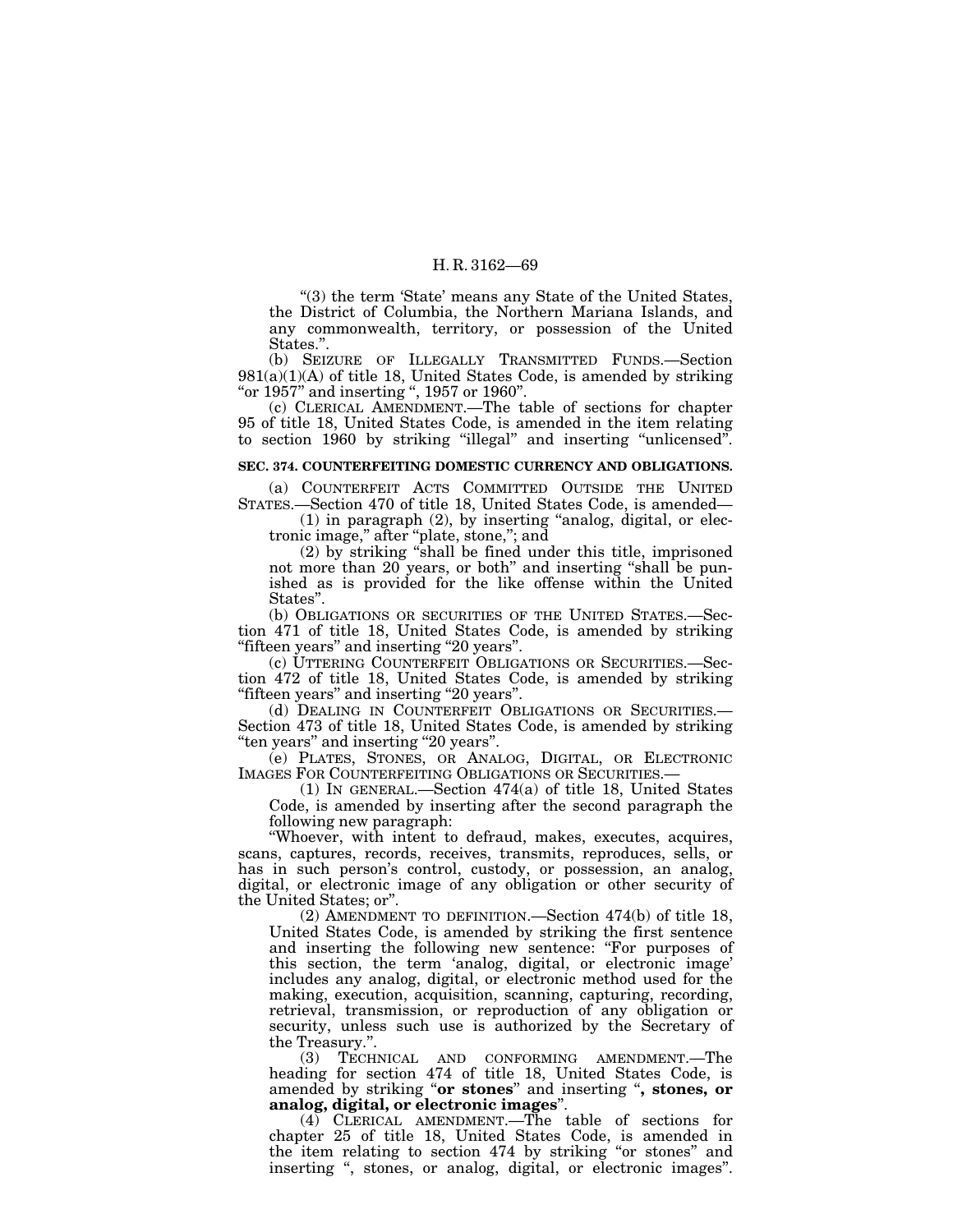(f) TAKING IMPRESSIONS OF TOOLS USED FOR OBLIGATIONS OR SECURITIES.—Section 476 of title 18, United States Code, is amended—

(1) by inserting ''analog, digital, or electronic image,'' after ''impression, stamp,''; and

(2) by striking ''ten years'' and inserting ''25 years''.

(g) POSSESSING OR SELLING IMPRESSIONS OF TOOLS USED FOR OBLIGATIONS OR SECURITIES.—Section 477 of title 18, United States Code, is amended—

(1) in the first paragraph, by inserting ''analog, digital, or electronic image,'' after ''imprint, stamp,'';

(2) in the second paragraph, by inserting ''analog, digital, or electronic image,'' after ''imprint, stamp,''; and

(3) in the third paragraph, by striking ''ten years'' and inserting "25 years".

(h) CONNECTING PARTS OF DIFFERENT NOTES.—Section 484 of title 18, United States Code, is amended by striking ''five years'' and inserting "10 years".

(i) BONDS AND OBLIGATIONS OF CERTAIN LENDING AGENCIES.— The first and second paragraphs of section 493 of title 18, United States Code, are each amended by striking ''five years'' and inserting "10 years".

## **SEC. 375. COUNTERFEITING FOREIGN CURRENCY AND OBLIGATIONS.**

(a) FOREIGN OBLIGATIONS OR SECURITIES.—Section 478 of title 18, United States Code, is amended by striking ''five years'' and inserting "20 years".

(b) UTTERING COUNTERFEIT FOREIGN OBLIGATIONS OR SECURI-TIES.—Section 479 of title 18, United States Code, is amended by striking ''three years'' and inserting ''20 years''.

(c) POSSESSING COUNTERFEIT FOREIGN OBLIGATIONS OR SECURI-TIES.—Section 480 of title 18, United States Code, is amended by striking "one year" and inserting "20 years".

(d) PLATES, STONES, OR ANALOG, DIGITAL, OR ELECTRONIC IMAGES FOR COUNTERFEITING FOREIGN OBLIGATIONS OR SECURI-TIES.—

(1) IN GENERAL.—Section 481 of title 18, United States Code, is amended by inserting after the second paragraph the following new paragraph:

''Whoever, with intent to defraud, makes, executes, acquires, scans, captures, records, receives, transmits, reproduces, sells, or has in such person's control, custody, or possession, an analog, digital, or electronic image of any bond, certificate, obligation, or other security of any foreign government, or of any treasury note, bill, or promise to pay, lawfully issued by such foreign government and intended to circulate as money; or''.

(2) INCREASED SENTENCE.—The last paragraph of section 481 of title 18, United States Code, is amended by striking "five years" and inserting "25 years".

(3) TECHNICAL AND CONFORMING AMENDMENT.—The heading for section 481 of title 18, United States Code, is amended by striking ''**or stones**'' and inserting ''**, stones, or analog, digital, or electronic images**''. (4) CLERICAL AMENDMENT.—The table of sections for

chapter 25 of title 18, United States Code, is amended in the item relating to section 481 by striking ''or stones'' and inserting ", stones, or analog, digital, or electronic images".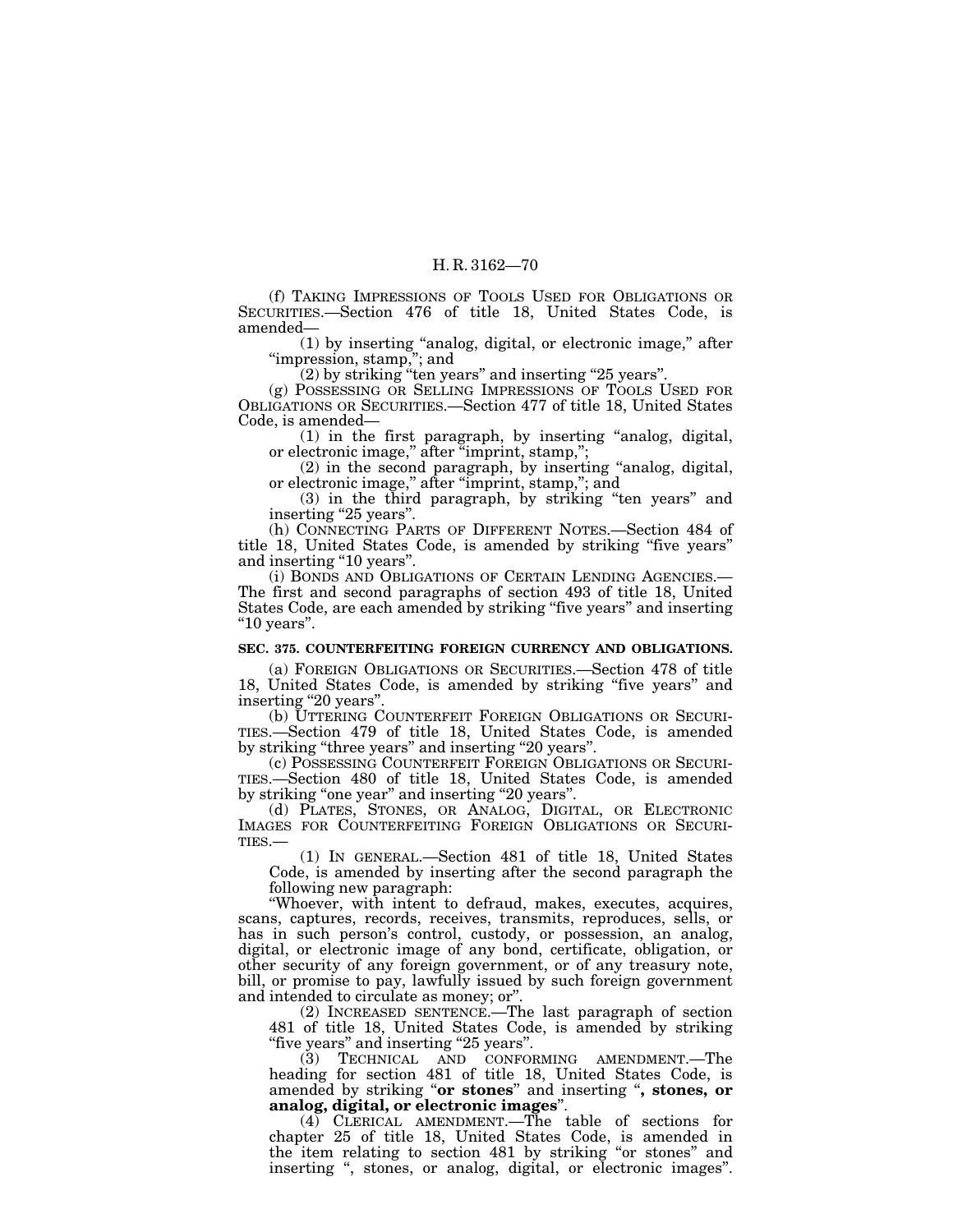(e) FOREIGN BANK NOTES.—Section 482 of title 18, United States Code, is amended by striking ''two years'' and inserting "20 years".

(f) UTTERING COUNTERFEIT FOREIGN BANK NOTES.—Section 483 of title 18, United States Code, is amended by striking ''one year'' and inserting "20 years".

#### **SEC. 376. LAUNDERING THE PROCEEDS OF TERRORISM.**

Section 1956(c)(7)(D) of title 18, United States Code, is amended by inserting "or  $2339B$ " after " $2339A$ ".

#### **SEC. 377. EXTRATERRITORIAL JURISDICTION.**

Section 1029 of title 18, United States Code, is amended by adding at the end the following:

''(h) Any person who, outside the jurisdiction of the United States, engages in any act that, if committed within the jurisdiction of the United States, would constitute an offense under subsection (a) or (b) of this section, shall be subject to the fines, penalties, imprisonment, and forfeiture provided in this title if—

''(1) the offense involves an access device issued, owned, managed, or controlled by a financial institution, account issuer, credit card system member, or other entity within the jurisdiction of the United States; and

"(2) the person transports, delivers, conveys, transfers to or through, or otherwise stores, secrets, or holds within the jurisdiction of the United States, any article used to assist in the commission of the offense or the proceeds of such offense or property derived therefrom.''.

## **TITLE IV—PROTECTING THE BORDER**

# **Subtitle A—Protecting the Northern Border**

#### **SEC. 401. ENSURING ADEQUATE PERSONNEL ON THE NORTHERN BORDER.**

The Attorney General is authorized to waive any FTE cap on personnel assigned to the Immigration and Naturalization Service on the Northern border.

#### **SEC. 402. NORTHERN BORDER PERSONNEL.**

There are authorized to be appropriated—

(1) such sums as may be necessary to triple the number of Border Patrol personnel (from the number authorized under current law), and the necessary personnel and facilities to support such personnel, in each State along the Northern Border;

(2) such sums as may be necessary to triple the number of Customs Service personnel (from the number authorized under current law), and the necessary personnel and facilities to support such personnel, at ports of entry in each State along the Northern Border;

(3) such sums as may be necessary to triple the number of INS inspectors (from the number authorized on the date of the enactment of this Act), and the necessary personnel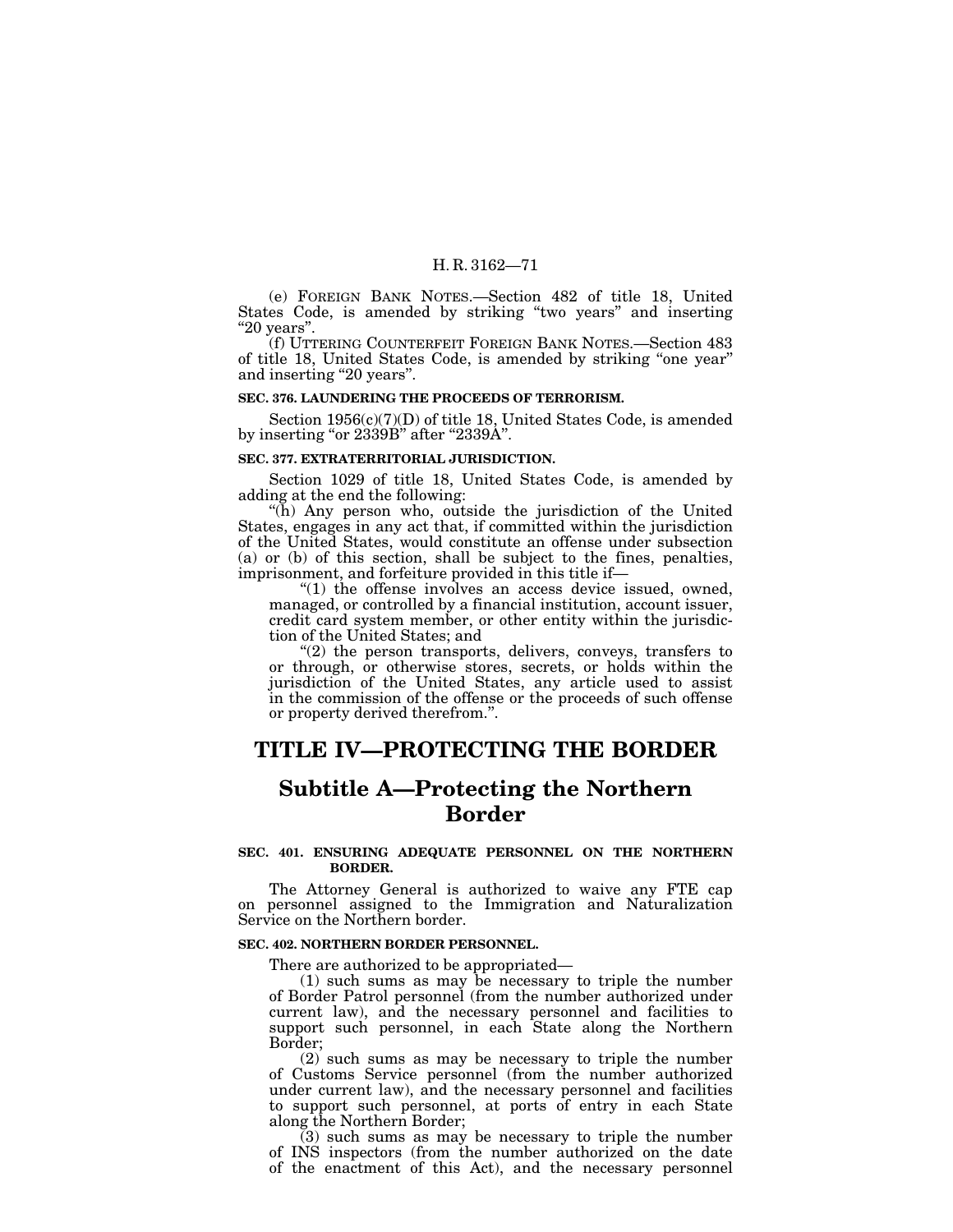and facilities to support such personnel, at ports of entry in each State along the Northern Border; and

(4) an additional \$50,000,000 each to the Immigration and Naturalization Service and the United States Customs Service for purposes of making improvements in technology for monitoring the Northern Border and acquiring additional equipment at the Northern Border.

#### **SEC. 403. ACCESS BY THE DEPARTMENT OF STATE AND THE INS TO CERTAIN IDENTIFYING INFORMATION IN THE CRIMINAL HISTORY RECORDS OF VISA APPLICANTS AND APPLICANTS FOR ADMISSION TO THE UNITED STATES.**

(a) AMENDMENT OF THE IMMIGRATION AND NATIONALITY ACT.— Section 105 of the Immigration and Nationality Act (8 U.S.C. 1105) is amended—

(1) in the section heading, by inserting ''; DATA EXCHANGE'' after ''SECURITY OFFICERS'';

 $(2)$  by inserting " $(a)$ " after "SEC. 105.";

(3) in subsection (a), by inserting ''and border'' after "internal" the second place it appears; and

(4) by adding at the end the following:

" $(b)(1)$  The Attorney General and the Director of the Federal Bureau of Investigation shall provide the Department of State and the Service access to the criminal history record information contained in the National Crime Information Center's Interstate Identification Index (NCIC-III), Wanted Persons File, and to any other files maintained by the National Crime Information Center that may be mutually agreed upon by the Attorney General and the agency receiving the access, for the purpose of determining whether or not a visa applicant or applicant for admission has a criminal history record indexed in any such file.

''(2) Such access shall be provided by means of extracts of the records for placement in the automated visa lookout or other appropriate database, and shall be provided without any fee or charge.

"(3) The Federal Bureau of Investigation shall provide periodic updates of the extracts at intervals mutually agreed upon with the agency receiving the access. Upon receipt of such updated extracts, the receiving agency shall make corresponding updates to its database and destroy previously provided extracts.

"(4) Access to an extract does not entitle the Department of State to obtain the full content of the corresponding automated criminal history record. To obtain the full content of a criminal history record, the Department of State shall submit the applicant's fingerprints and any appropriate fingerprint processing fee authorized by law to the Criminal Justice Information Services Division of the Federal Bureau of Investigation.

" $(c)$  The provision of the extracts described in subsection  $(b)$ may be reconsidered by the Attorney General and the receiving agency upon the development and deployment of a more cost-effec-

tive and efficient means of sharing the information. ''(d) For purposes of administering this section, the Department of State shall, prior to receiving access to NCIC data but not later than 4 months after the date of enactment of this subsection, promulgate final regulations—

 $f(1)$  to implement procedures for the taking of fingerprints; and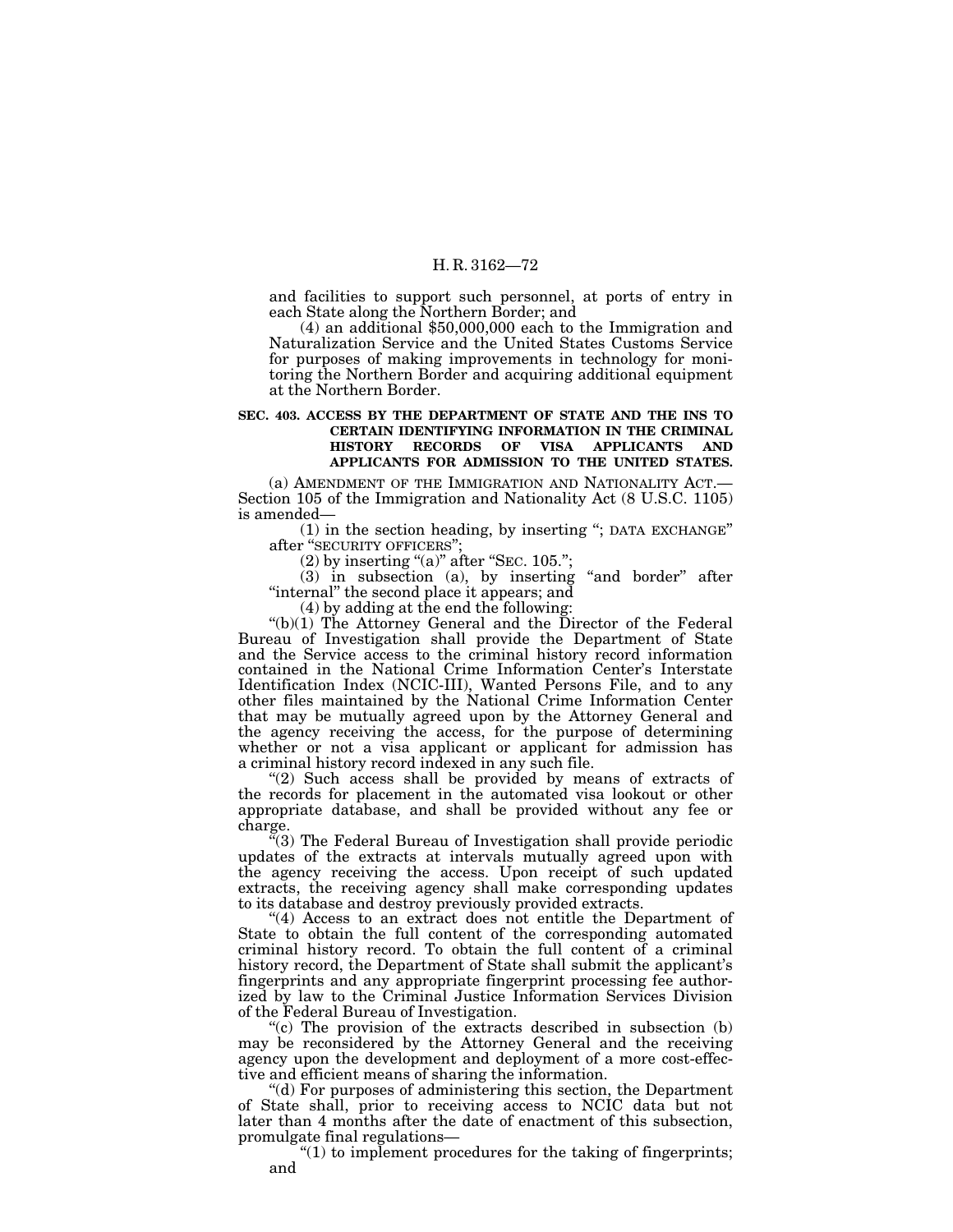$(2)$  to establish the conditions for the use of the information received from the Federal Bureau of Investigation, in order—

"(A) to limit the redissemination of such information; ''(B) to ensure that such information is used solely to determine whether or not to issue a visa to an alien or to admit an alien to the United States;

 $C$ ) to ensure the security, confidentiality, and destruction of such information; and

''(D) to protect any privacy rights of individuals who are subjects of such information.''.

(b) REPORTING REQUIREMENT.—Not later than 2 years after the date of enactment of this Act, the Attorney General and the Secretary of State jointly shall report to Congress on the implementation of the amendments made by this section.

(c) TECHNOLOGY STANDARD TO CONFIRM IDENTITY.—

(1) IN GENERAL.—The Attorney General and the Secretary of State jointly, through the National Institute of Standards and Technology (NIST), and in consultation with the Secretary of the Treasury and other Federal law enforcement and intelligence agencies the Attorney General or Secretary of State deems appropriate and in consultation with Congress, shall within 2 years after the date of the enactment of this section, develop and certify a technology standard that can be used to verify the identity of persons applying for a United States visa or such persons seeking to enter the United States pursuant to a visa for the purposes of conducting background checks, confirming identity, and ensuring that a person has not received a visa under a different name or such person seeking to enter the United States pursuant to a visa.

(2) INTEGRATED.—The technology standard developed pursuant to paragraph (1), shall be the technological basis for a cross-agency, cross-platform electronic system that is a cost-effective, efficient, fully integrated means to share law enforcement and intelligence information necessary to confirm the identity of such persons applying for a United States visa or such person seeking to enter the United States pursuant to a visa.

(3) ACCESSIBLE.—The electronic system described in paragraph (2), once implemented, shall be readily and easily accessible to—

(A) all consular officers responsible for the issuance of visas;

(B) all Federal inspection agents at all United States border inspection points; and

(C) all law enforcement and intelligence officers as determined by regulation to be responsible for investigation or identification of aliens admitted to the United States pursuant to a visa.

(4) REPORT.—Not later than 18 months after the date of the enactment of this Act, and every 2 years thereafter, the Attorney General and the Secretary of State shall jointly, in consultation with the Secretary of Treasury, report to Congress describing the development, implementation, efficacy, and privacy implications of the technology standard and electronic database system described in this subsection.

(5) FUNDING.—There is authorized to be appropriated to the Secretary of State, the Attorney General, and the Director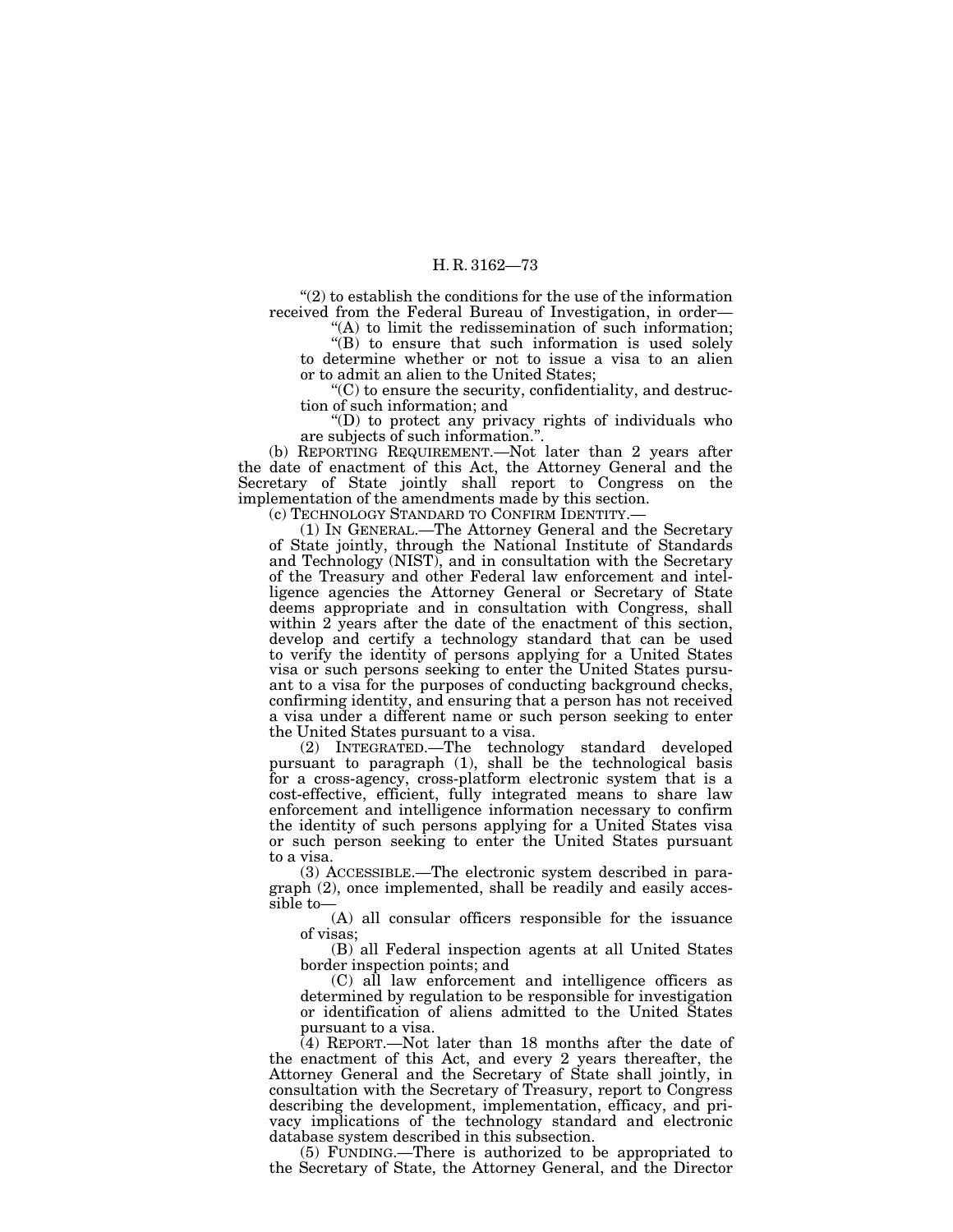of the National Institute of Standards and Technology such sums as may be necessary to carry out the provisions of this subsection.

(d) STATUTORY CONSTRUCTION.—Nothing in this section, or in any other law, shall be construed to limit the authority of the Attorney General or the Director of the Federal Bureau of Investigation to provide access to the criminal history record information contained in the National Crime Information Center's (NCIC) Interstate Identification Index (NCIC-III), or to any other information maintained by the NCIC, to any Federal agency or officer authorized to enforce or administer the immigration laws of the United States, for the purpose of such enforcement or administration, upon terms that are consistent with the National Crime Prevention and Privacy Compact Act of 1998 (subtitle A of title II of Public Law 105– 251; 42 U.S.C. 14611–16) and section 552a of title 5, United States Code.

#### **SEC. 404. LIMITED AUTHORITY TO PAY OVERTIME.**

The matter under the headings "Immigration And Naturalization Service: Salaries and Expenses, Enforcement And Border Affairs'' and ''Immigration And Naturalization Service: Salaries and Expenses, Citizenship And Benefits, Immigration And Program Direction'' in the Department of Justice Appropriations Act, 2001 (as enacted into law by Appendix B (H.R. 5548) of Public Law 106–553 (114 Stat. 2762A–58 to 2762A–59)) is amended by striking the following each place it occurs: ''*Provided*, That none of the funds available to the Immigration and Naturalization Service shall be available to pay any employee overtime pay in an amount in excess of \$30,000 during the calendar year beginning January 1, 2001:''.

#### **SEC. 405. REPORT ON THE INTEGRATED AUTOMATED FINGERPRINT IDENTIFICATION SYSTEM FOR PORTS OF ENTRY AND OVERSEAS CONSULAR POSTS.**

(a) IN GENERAL.—The Attorney General, in consultation with the appropriate heads of other Federal agencies, including the Secretary of State, Secretary of the Treasury, and the Secretary of Transportation, shall report to Congress on the feasibility of enhancing the Integrated Automated Fingerprint Identification System (IAFIS) of the Federal Bureau of Investigation and other identification systems in order to better identify a person who holds a foreign passport or a visa and may be wanted in connection with a criminal investigation in the United States or abroad, before the issuance of a visa to that person or the entry or exit from the United States by that person.

(b) AUTHORIZATION OF APPROPRIATIONS.—There is authorized to be appropriated not less than \$2,000,000 to carry out this section.

# **Subtitle B—Enhanced Immigration Provisions**

#### **SEC. 411. DEFINITIONS RELATING TO TERRORISM.**

(a) GROUNDS OF INADMISSIBILITY.—Section  $212(a)(3)$  of the Immigration and Nationality Act (8 U.S.C. 1182(a)(3)) is amended—<br>(1) in subparagraph (B)—<br>(A) in clause (i)—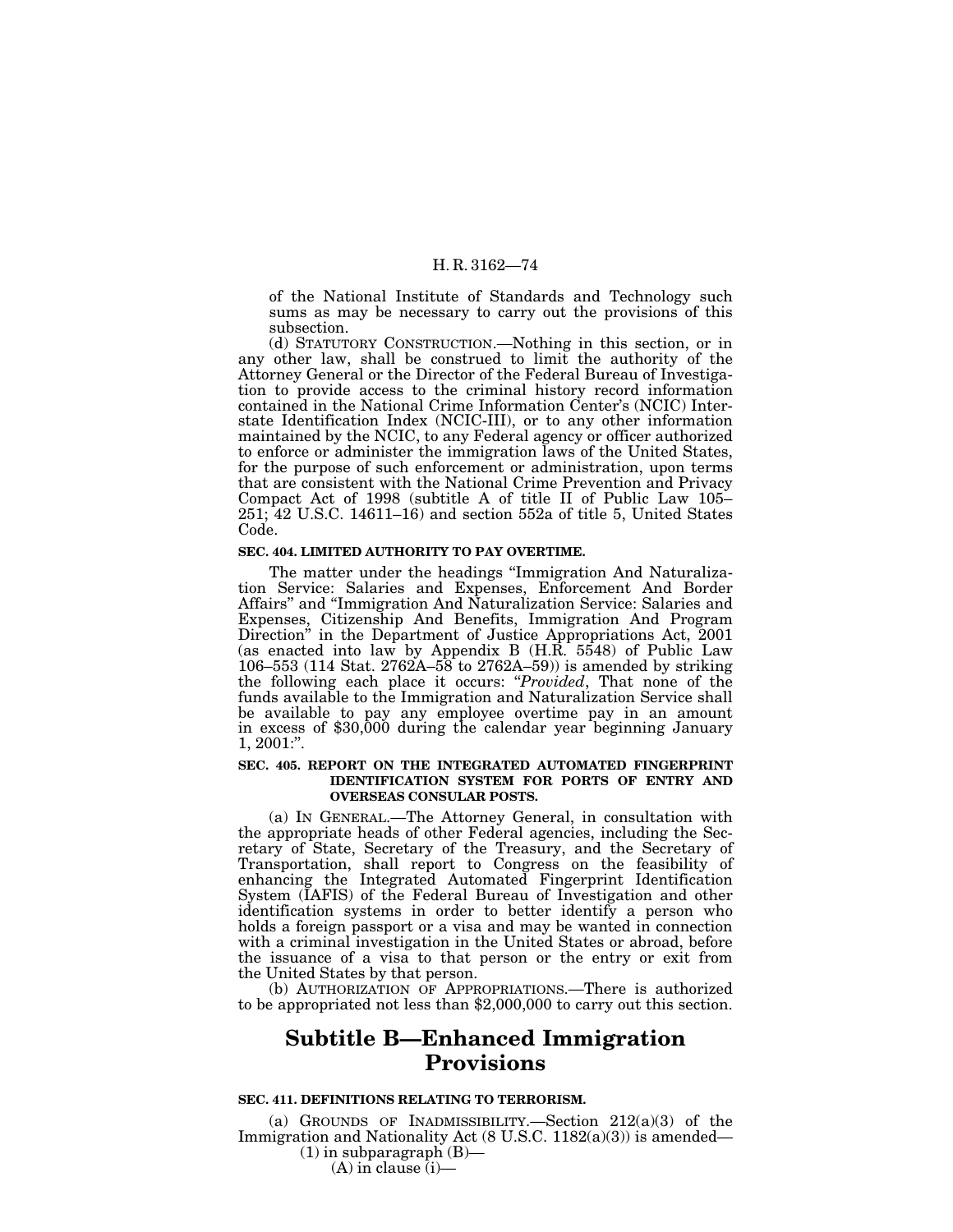(i) by amending subclause (IV) to read as follows: ''(IV) is a representative (as defined in clause  $(v)$ ) of —

''(aa) a foreign terrorist organization, as designated by the Secretary of State under section 219, or

''(bb) a political, social or other similar group whose public endorsement of acts of terrorist activity the Secretary of State has determined undermines United States efforts to reduce or eliminate terrorist activities,'';

 $(ii)$  in subclause  $(V)$ , by inserting "or" after "section 219,''; and

(iii) by adding at the end the following new subclauses:

''(VI) has used the alien's position of prominence within any country to endorse or espouse terrorist activity, or to persuade others to support terrorist activity or a terrorist organization, in a way that the Secretary of State has determined undermines United States efforts to reduce or eliminate terrorist activities, or

''(VII) is the spouse or child of an alien who is inadmissible under this section, if the activity causing the alien to be found inadmissible occurred within the last 5 years,";

(B) by redesignating clauses (ii), (iii), and (iv) as clauses (iii), (iv), and (v), respectively;

 $(C)$  in clause  $(i)(II)$ , by striking "clause  $(iii)$ " and inserting "clause (iv)";<br>(D) by inserting after clause (i) the following:

 $\ddot{C}$ (ii) EXCEPTION.—Subclause (VII) of clause (i) does not apply to a spouse or child—

''(I) who did not know or should not reasonably have known of the activity causing the alien to be found inadmissible under this section; or

''(II) whom the consular officer or Attorney General has reasonable grounds to believe has renounced the activity causing the alien to be found inadmissible under this section.'';

(E) in clause (iii) (as redesignated by subparagraph  $(B)$ )–

(i) by inserting ''it had been'' before ''committed in the United States''; and

(ii) in subclause  $(V)(b)$ , by striking "or firearm" and inserting '', firearm, or other weapon or dangerous device'';

(F) by amending clause (iv) (as redesignated by subparagraph (B)) to read as follows:

"(iv) ENGAGE IN TERRORIST ACTIVITY DEFINED.— As used in this chapter, the term 'engage in terrorist activity' means, in an individual capacity or as a member of an organization—

"(I) to commit or to incite to commit, under circumstances indicating an intention to cause death or serious bodily injury, a terrorist activity; ''(II) to prepare or plan a terrorist activity;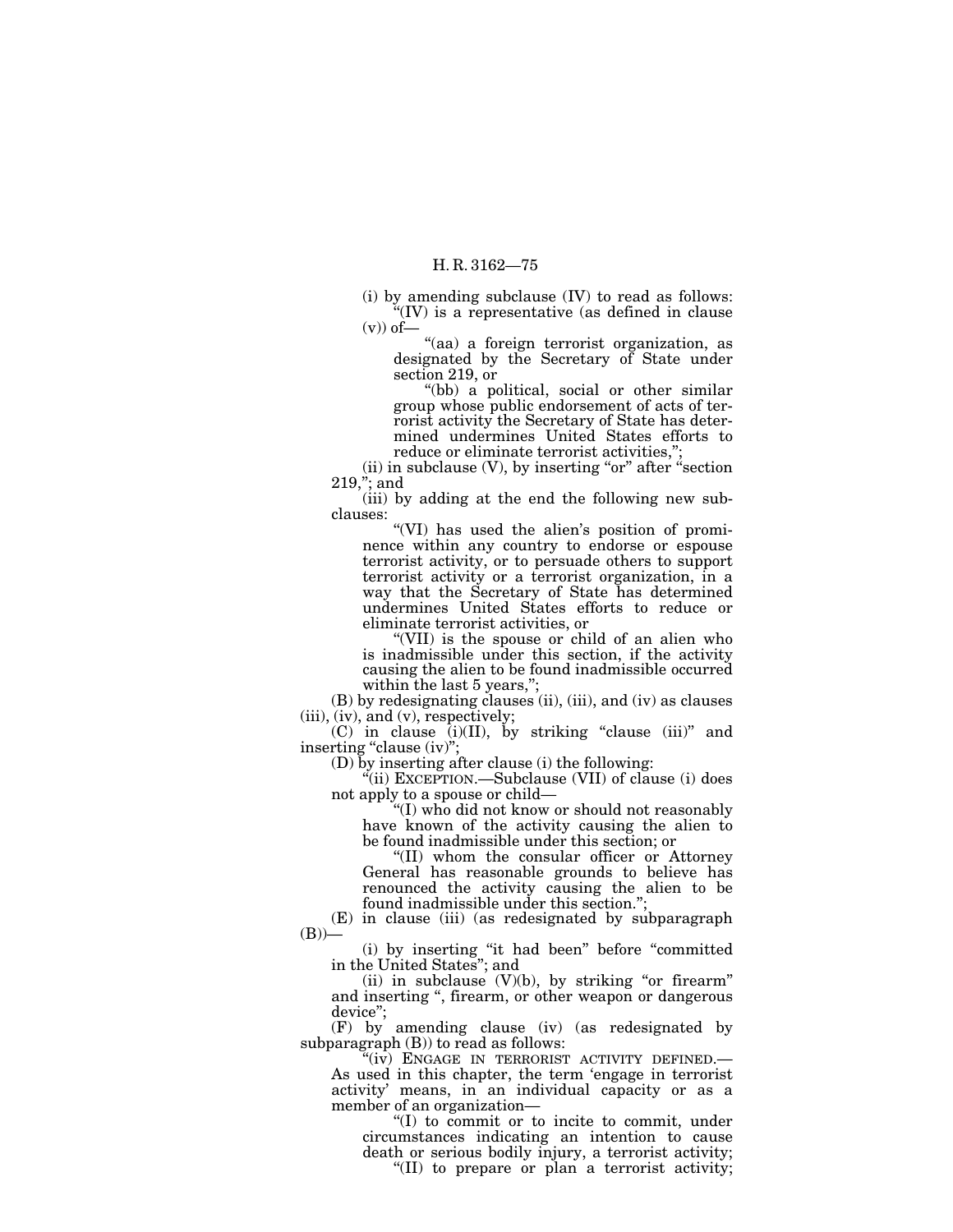''(III) to gather information on potential targets for terrorist activity;

" $(IV)$  to solicit funds or other things of value for—

"(aa) a terrorist activity;

''(bb) a terrorist organization described in clause  $(vi)(I)$  or  $(vi)(II)$ ; or

''(cc) a terrorist organization described in clause (vi)(III), unless the solicitor can demonstrate that he did not know, and should not reasonably have known, that the solicitation would further the organization's terrorist activity;

''(V) to solicit any individual—

"(aa) to engage in conduct otherwise described in this clause;

''(bb) for membership in a terrorist organization described in clause  $(vi)(I)$  or  $(vi)(II);$  or

"(cc) for membership in a terrorist organization described in clause (vi)(III), unless the solicitor can demonstrate that he did not know, and should not reasonably have known, that the solicitation would further the organization's terrorist activity; or

''(VI) to commit an act that the actor knows, or reasonably should know, affords material support, including a safe house, transportation, communications, funds, transfer of funds or other material financial benefit, false documentation or<br>identification, weapons (including chemical, weapons (including chemical, biological, or radiological weapons), explosives, or training—

''(aa) for the commission of a terrorist activity; ''(bb) to any individual who the actor

knows, or reasonably should know, has com-

mitted or plans to commit a terrorist activity;<br>"(cc) to a terrorist organization described<br>in clause (vi)(I) or (vi)(II); or

"(dd) to a terrorist organization described in clause (vi)(III), unless the actor can demonstrate that he did not know, and should not reasonably have known, that the act would further the organization's terrorist activity.

This clause shall not apply to any material support the alien afforded to an organization or individual that has committed terrorist activity, if the Secretary of State, after consultation with the Attorney General, or the Attorney General, after consultation with the Secretary of State, concludes in his sole unreviewable discretion, that this clause should not apply.''; and

(G) by adding at the end the following new clause:

"(vi) TERRORIST ORGANIZATION DEFINED.—As used in clause (i)(VI) and clause (iv), the term 'terrorist organization' means an organization—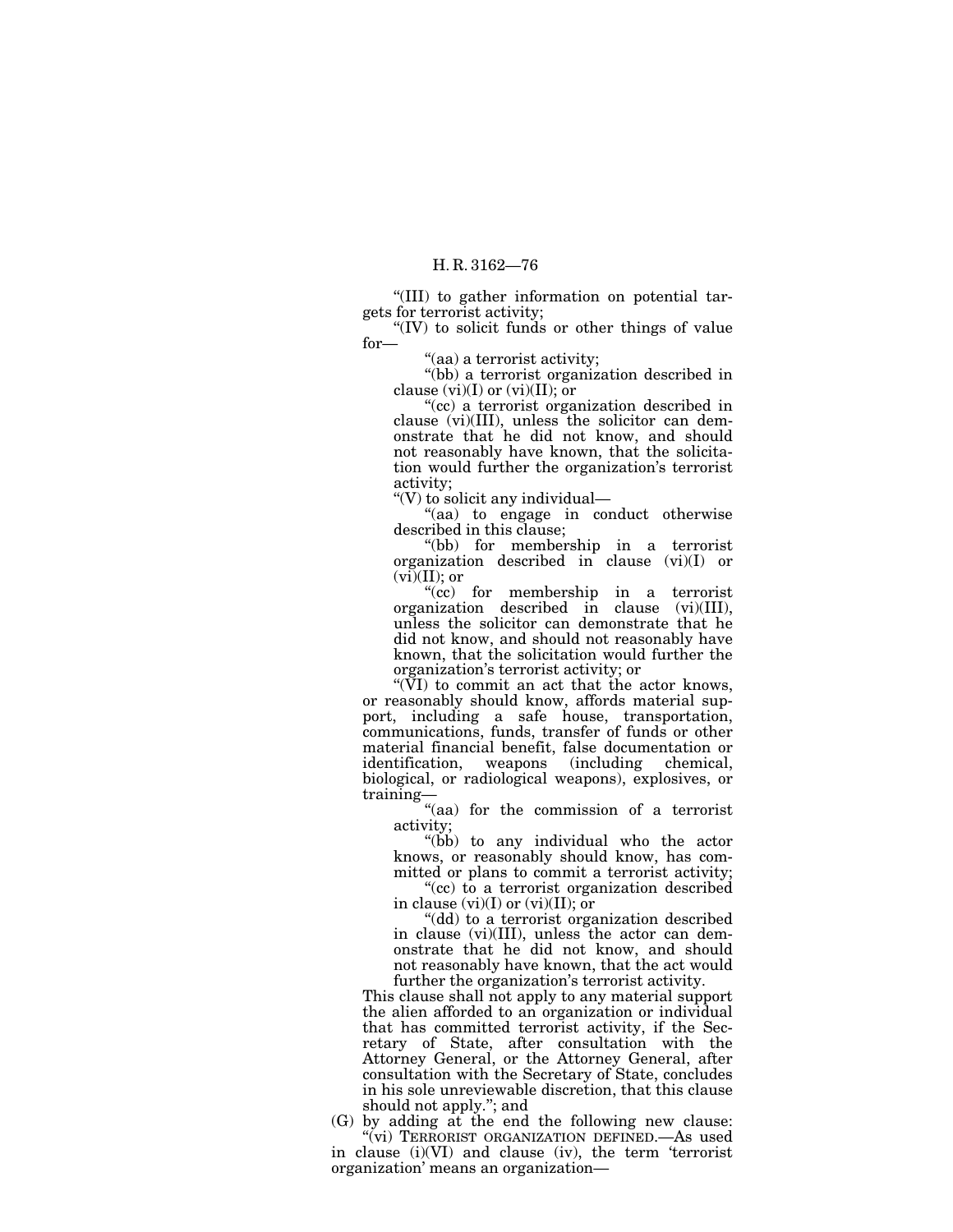''(I) designated under section 219;

''(II) otherwise designated, upon publication in the Federal Register, by the Secretary of State in consultation with or upon the request of the Attorney General, as a terrorist organization, after finding that the organization engages in the activities described in subclause (I), (II), or (III) of clause (iv), or that the organization provides material support to further terrorist activity; or

"(III) that is a group of two or more individuals, whether organized or not, which engages in the activities described in subclause (I), (II), or (III) of clause (iv).''; and

(2) by adding at the end the following new subparagraph: "(F) ASSOCIATION WITH TERRORIST ORGANIZATIONS.

Any alien who the Secretary of State, after consultation with the Attorney General, or the Attorney General, after consultation with the Secretary of State, determines has been associated with a terrorist organization and intends while in the United States to engage solely, principally, or incidentally in activities that could endanger the welfare,

safety, or security of the United States is inadmissible.''. (b) CONFORMING AMENDMENTS.

(1) Section  $237(a)(4)(B)$  of the Immigration and Nationality Act  $(8 \text{ U.S.C. } 1227(a)(4)(B))$  is amended by striking "section  $212(a)(3)(B)(iii)$ " and inserting "section  $212(a)(3)(B)(iv)$ ".

(2) Section  $208(b)(2)(A)(v)$  of the Immigration and Nationality Act  $(8 \text{ U.S.C. } 1158(b)(2)(A)(v))$  is amended by striking ''or (IV)'' and inserting ''(IV), or (VI)''.

(c) RETROACTIVE APPLICATION OF AMENDMENTS.—

(1) IN GENERAL.—Except as otherwise provided in this subsection, the amendments made by this section shall take effect on the date of the enactment of this Act and shall apply to—

(A) actions taken by an alien before, on, or after such date; and

(B) all aliens, without regard to the date of entry or attempted entry into the United States—

(i) in removal proceedings on or after such date (except for proceedings in which there has been a final administrative decision before such date); or

(ii) seeking admission to the United States on or after such date.

(2) SPECIAL RULE FOR ALIENS IN EXCLUSION OR DEPORTATION PROCEEDINGS.—Notwithstanding any other provision of law, sections  $212(a)(3)(B)$  and  $237(a)(4)(B)$  of the Immigration and Nationality Act, as amended by this Act, shall apply to all aliens in exclusion or deportation proceedings on or after the date of the enactment of this Act (except for proceedings in which there has been a final administrative decision before such date) as if such proceedings were removal proceedings.

(3) SPECIAL RULE FOR SECTION 219 ORGANIZATIONS AND ORGANIZATIONS  $212(a)(3)(B)(vi)(II)$ .

(A) IN GENERAL.—Notwithstanding paragraphs (1) and (2), no alien shall be considered inadmissible under section 212(a)(3) of the Immigration and Nationality Act (8 U.S.C.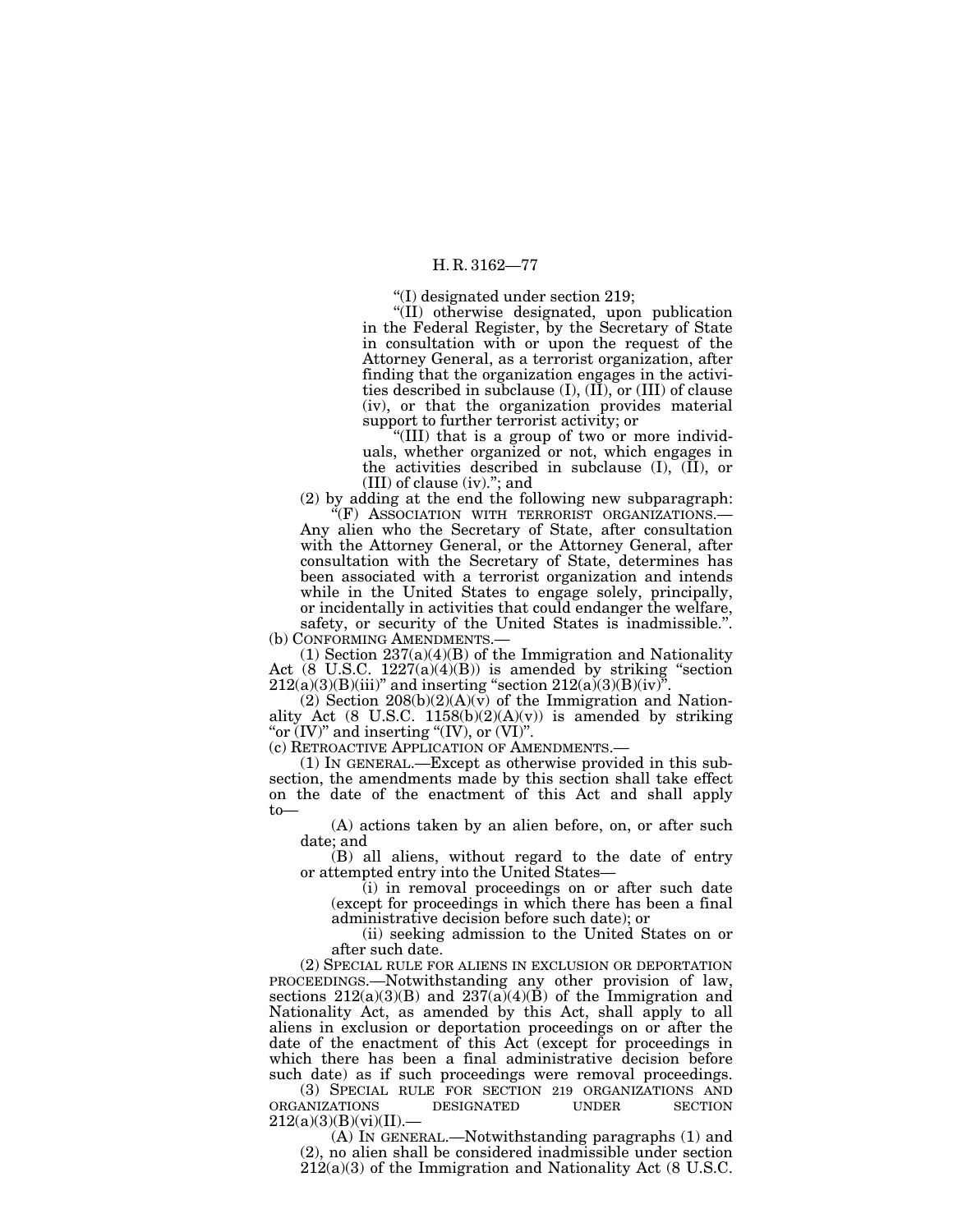1182(a)(3)), or deportable under section  $237(a)(4)(B)$  of such Act  $(8 \text{ U.S.C. } 1227(a)(4)(B))$ , by reason of the amendments made by subsection (a), on the ground that the alien engaged in a terrorist activity described in subclause  $(IV)(\bar{b}b)$ ,  $(V)(\bar{b}b)$ , or  $(VI)(\bar{c}c)$  of section  $212(a)(3)(B)(\bar{c}c)$  of such Act (as so amended) with respect to a group at any time when the group was not a terrorist organization designated by the Secretary of State under section 219 of such Act (8 U.S.C. 1189) or otherwise designated under section  $212(a)(3)(B)(vi)(II)$  of such Act (as so amended).

(B) STATUTORY CONSTRUCTION.—Subparagraph (A) shall not be construed to prevent an alien from being considered inadmissible or deportable for having engaged in a terrorist activity—

(i) described in subclause (IV)(bb), (V)(bb), or (VI)(cc) of section  $212(a)(3)(B)(iv)$  of such Act (as so amended) with respect to a terrorist organization at any time when such organization was designated by the Secretary of State under section 219 of such Act or otherwise designated under section  $212(a)(3)(B)(vi)(II)$  of such Act (as so amended); or

(ii) described in subclause  $(IV)(cc)$ ,  $(V)(cc)$ , or  $(VI)(dd)$  of section  $212(a)(3)(B)(iv)$  of such Act (as so amended) with respect to a terrorist organization described in section  $212(a)(3)(B)(vi)(III)$  of such Act (as so amended).

(4) EXCEPTION.—The Secretary of State, in consultation with the Attorney General, may determine that the amendments made by this section shall not apply with respect to actions by an alien taken outside the United States before the date of the enactment of this Act upon the recommendation of a consular officer who has concluded that there is not reasonable ground to believe that the alien knew or reasonably should have known that the actions would further a terrorist activity.

(c) DESIGNATION OF FOREIGN TERRORIST ORGANIZATIONS.—Section 219(a) of the Immigration and Nationality Act (8 U.S.C.  $1189(a)$ ) is amended—

 $(1)$  in paragraph  $(1)(B)$ , by inserting "or terrorism (as defined in section 140(d)(2) of the Foreign Relations Authorization Act, Fiscal Years 1988 and 1989 (22 U.S.C. 2656f(d)(2)), or retains the capability and intent to engage in terrorist activity or terrorism" after " $212(a)(3)(B)$ ";

(2) in paragraph  $(1)(C)$ , by inserting "or terrorism" after ''terrorist activity'';

 $(3)$  by amending paragraph  $(2)(A)$  to read as follows:

 $\cdot^{\alpha}$ (A) NOTICE.—

''(i) TO CONGRESSIONAL LEADERS.—Seven days before making a designation under this subsection, the Secretary shall, by classified communication, notify the Speaker and Minority Leader of the House of Representatives, the President pro tempore, Majority Leader, and Minority Leader of the Senate, and the members of the relevant committees of the House of Representatives and the Senate, in writing, of the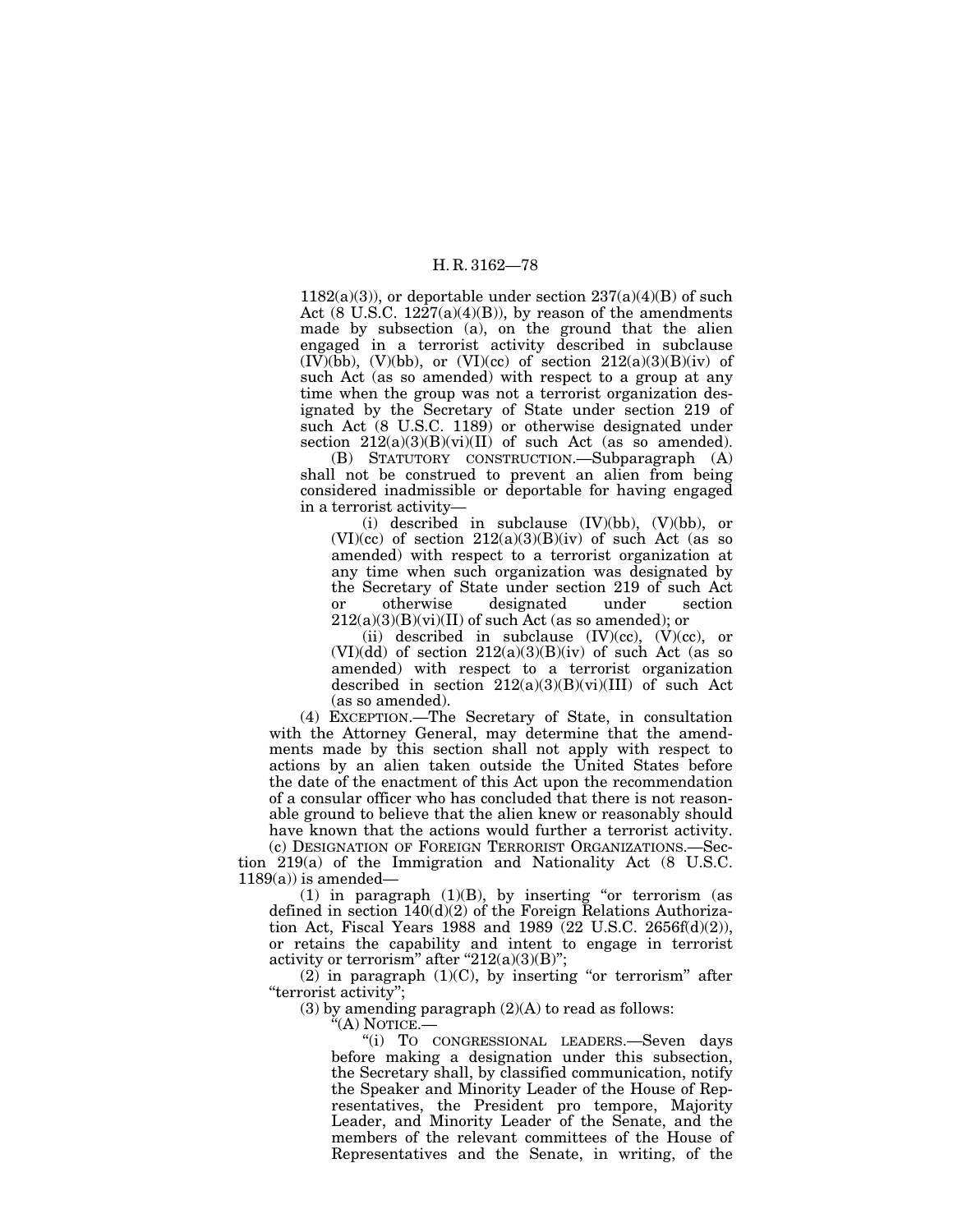intent to designate an organization under this subsection, together with the findings made under paragraph (1) with respect to that organization, and the factual basis therefor.

''(ii) PUBLICATION IN FEDERAL REGISTER.—The Secretary shall publish the designation in the Federal Register seven days after providing the notification under clause (i).'';

(4) in paragraph  $(2)(B)(i)$ , by striking "subparagraph  $(A)$ " and inserting "subparagraph  $(A)(ii)$ ";

(5) in paragraph  $(2)(C)$ , by striking "paragraph  $(2)$ " and inserting "paragraph  $(2)(A)(i)$ ";

 $(6)$  in paragraph  $(3)(B)$ , by striking "subsection  $(c)$ " and inserting "subsection (b)";

(7) in paragraph (4)(B), by inserting after the first sentence the following: ''The Secretary also may redesignate such organization at the end of any 2-year redesignation period (but not sooner than 60 days prior to the termination of such period) for an additional 2-year period upon a finding that the relevant circumstances described in paragraph (1) still exist. Any redesignation shall be effective immediately following the end of the prior 2-year designation or redesignation period unless a different effective date is provided in such redesignation.'';

 $(8)$  in paragraph  $(6)(A)$ —

(A) by inserting ''or a redesignation made under paragraph  $(4)(B)$ " after "paragraph  $(1)$ ";

(B) in clause (i)—

(i) by inserting "or redesignation" after "designation'' the first place it appears; and

(ii) by striking "of the designation"; and

(C) in clause (ii), by striking ''of the designation'';  $(9)$  in paragraph  $(6)(B)$ —

(A) by striking "through  $(4)$ " and inserting "and  $(3)$ "; and

(B) by inserting at the end the following new sentence: ''Any revocation shall take effect on the date specified in the revocation or upon publication in the Federal Register if no effective date is specified.'';

(10) in paragraph (7), by inserting '', or the revocation of a redesignation under paragraph (6),'' after ''paragraph (5) or  $(6)$ "; and

 $(11)$  in paragraph  $(8)$ —

 $(A)$  by striking "paragraph  $(1)(B)$ " and inserting "paragraph (2)(B), or if a redesignation under this subsection has become effective under paragraph (4)(B)'';

(B) by inserting ''or an alien in a removal proceeding'' after "criminal action"; and

(C) by inserting ''or redesignation'' before ''as a defense''.

## **SEC. 412. MANDATORY DETENTION OF SUSPECTED TERRORISTS; HABEAS CORPUS; JUDICIAL REVIEW.**

(a) IN GENERAL.—The Immigration and Nationality Act (8 U.S.C. 1101 et seq.) is amended by inserting after section 236 the following: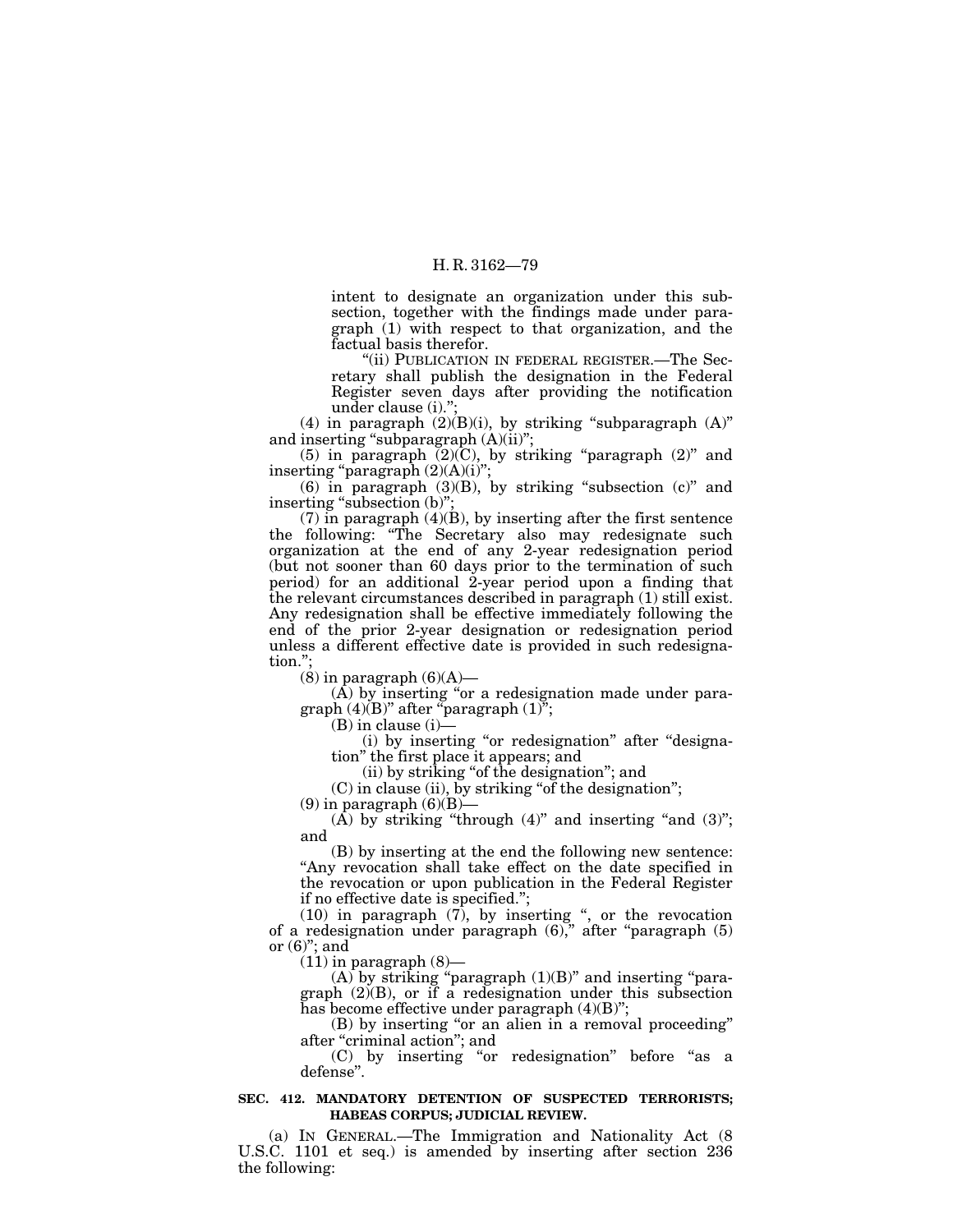#### ''MANDATORY DETENTION OF SUSPECTED TERRORISTS; HABEAS CORPUS; JUDICIAL REVIEW

''SEC. 236A. (a) DETENTION OF TERRORIST ALIENS.—

''(1) CUSTODY.—The Attorney General shall take into custody any alien who is certified under paragraph (3).

"(2) RELEASE.—Except as provided in paragraphs  $(5)$  and (6), the Attorney General shall maintain custody of such an alien until the alien is removed from the United States. Except as provided in paragraph (6), such custody shall be maintained irrespective of any relief from removal for which the alien may be eligible, or any relief from removal granted the alien, until the Attorney General determines that the alien is no longer an alien who may be certified under paragraph (3). If the alien is finally determined not to be removable, detention pursuant to this subsection shall terminate.

''(3) CERTIFICATION.—The Attorney General may certify an alien under this paragraph if the Attorney General has reasonable grounds to believe that the alien—<br>"(A) is described in section

"(A) is described in section  $212(a)(3)(A)(i)$ ,<br> $212(a)(3)(A)(ii)$ ,  $212(a)(3)(B)$ ,  $237(a)(4)(A)(i)$ ,  $237(a)(4)(A)(i)$ ,  $237(a)(4)(A)(iii)$ , or  $237(a)(4)(B)$ ; or

 $f(B)$  is engaged in any other activity that endangers the national security of the United States.

''(4) NONDELEGATION.—The Attorney General may delegate the authority provided under paragraph (3) only to the Deputy Attorney General. The Deputy Attorney General may not delegate such authority.

''(5) COMMENCEMENT OF PROCEEDINGS.—The Attorney General shall place an alien detained under paragraph (1) in removal proceedings, or shall charge the alien with a criminal offense, not later than 7 days after the commencement of such detention. If the requirement of the preceding sentence is not satisfied, the Attorney General shall release the alien.

"(6) LIMITATION ON INDEFINITE DETENTION.—An alien detained solely under paragraph (1) who has not been removed under section  $241(a)(1)(A)$ , and whose removal is unlikely in the reasonably foreseeable future, may be detained for additional periods of up to six months only if the release of the alien will threaten the national security of the United States or the safety of the community or any person.

''(7) REVIEW OF CERTIFICATION.—The Attorney General shall review the certification made under paragraph (3) every 6 months. If the Attorney General determines, in the Attorney General's discretion, that the certification should be revoked, the alien may be released on such conditions as the Attorney General deems appropriate, unless such release is otherwise prohibited by law. The alien may request each 6 months in writing that the Attorney General reconsider the certification and may submit documents or other evidence in support of that request.

''(b) HABEAS CORPUS AND JUDICIAL REVIEW.—

''(1) IN GENERAL.—Judicial review of any action or decision relating to this section (including judicial review of the merits of a determination made under subsection  $(a)(3)$  or  $(a)(6)$  is available exclusively in habeas corpus proceedings consistent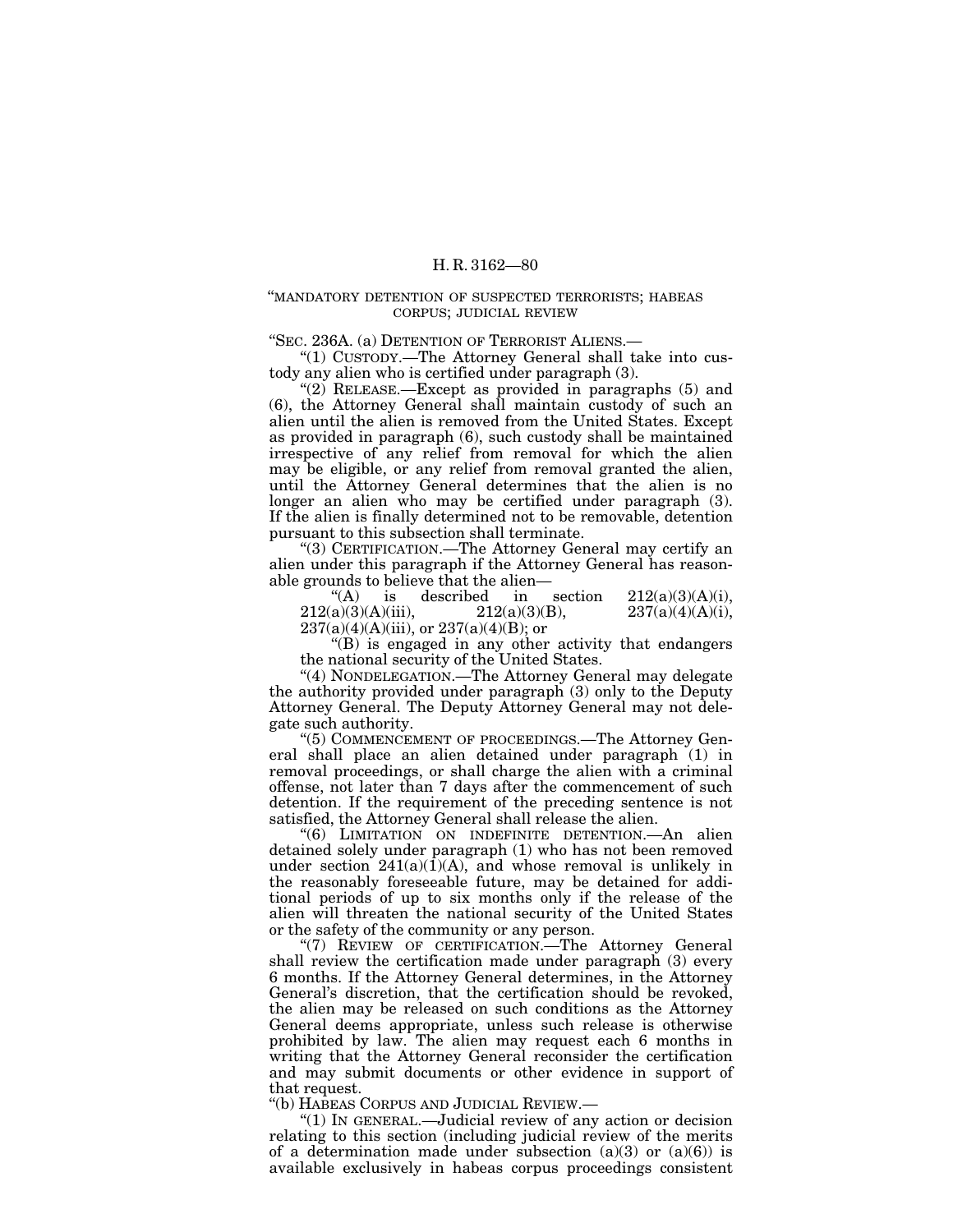with this subsection. Except as provided in the preceding sentence, no court shall have jurisdiction to review, by habeas corpus petition or otherwise, any such action or decision.

''(2) APPLICATION.—

''(A) IN GENERAL.—Notwithstanding any other provision of law, including section 2241(a) of title 28, United States Code, habeas corpus proceedings described in paragraph (1) may be initiated only by an application filed with—

"(i) the Supreme Court;

"(ii) any justice of the Supreme Court;

"(iii) any circuit judge of the United States Court of Appeals for the District of Columbia Circuit; or

"(iv) any district court otherwise having jurisdiction to entertain it.

''(B) APPLICATION TRANSFER.—Section 2241(b) of title 28, United States Code, shall apply to an application for a writ of habeas corpus described in subparagraph (A).

''(3) APPEALS.—Notwithstanding any other provision of law, including section 2253 of title 28, in habeas corpus proceedings described in paragraph (1) before a circuit or district judge, the final order shall be subject to review, on appeal, by the United States Court of Appeals for the District of Columbia Circuit. There shall be no right of appeal in such proceedings to any other circuit court of appeals.

 $\sqrt{4}$ ) RULE OF DECISION.—The law applied by the Supreme Court and the United States Court of Appeals for the District of Columbia Circuit shall be regarded as the rule of decision in habeas corpus proceedings described in paragraph (1).

''(c) STATUTORY CONSTRUCTION.—The provisions of this section shall not be applicable to any other provision of this Act.''.

(b) CLERICAL AMENDMENT.—The table of contents of the Immigration and Nationality Act is amended by inserting after the item relating to section 236 the following:

''Sec. 236A. Mandatory detention of suspected terrorist; habeas corpus; judicial review.''.

(c) REPORTS.—Not later than 6 months after the date of the enactment of this Act, and every 6 months thereafter, the Attorney General shall submit a report to the Committee on the Judiciary of the House of Representatives and the Committee on the Judiciary of the Senate, with respect to the reporting period, on—

(1) the number of aliens certified under section  $236A(a)(3)$ of the Immigration and Nationality Act, as added by subsection  $(a)$ ;

(2) the grounds for such certifications;

(3) the nationalities of the aliens so certified;

(4) the length of the detention for each alien so certified; and

(5) the number of aliens so certified who—

(A) were granted any form of relief from removal;

(B) were removed;

(C) the Attorney General has determined are no longer aliens who may be so certified; or

(D) were released from detention.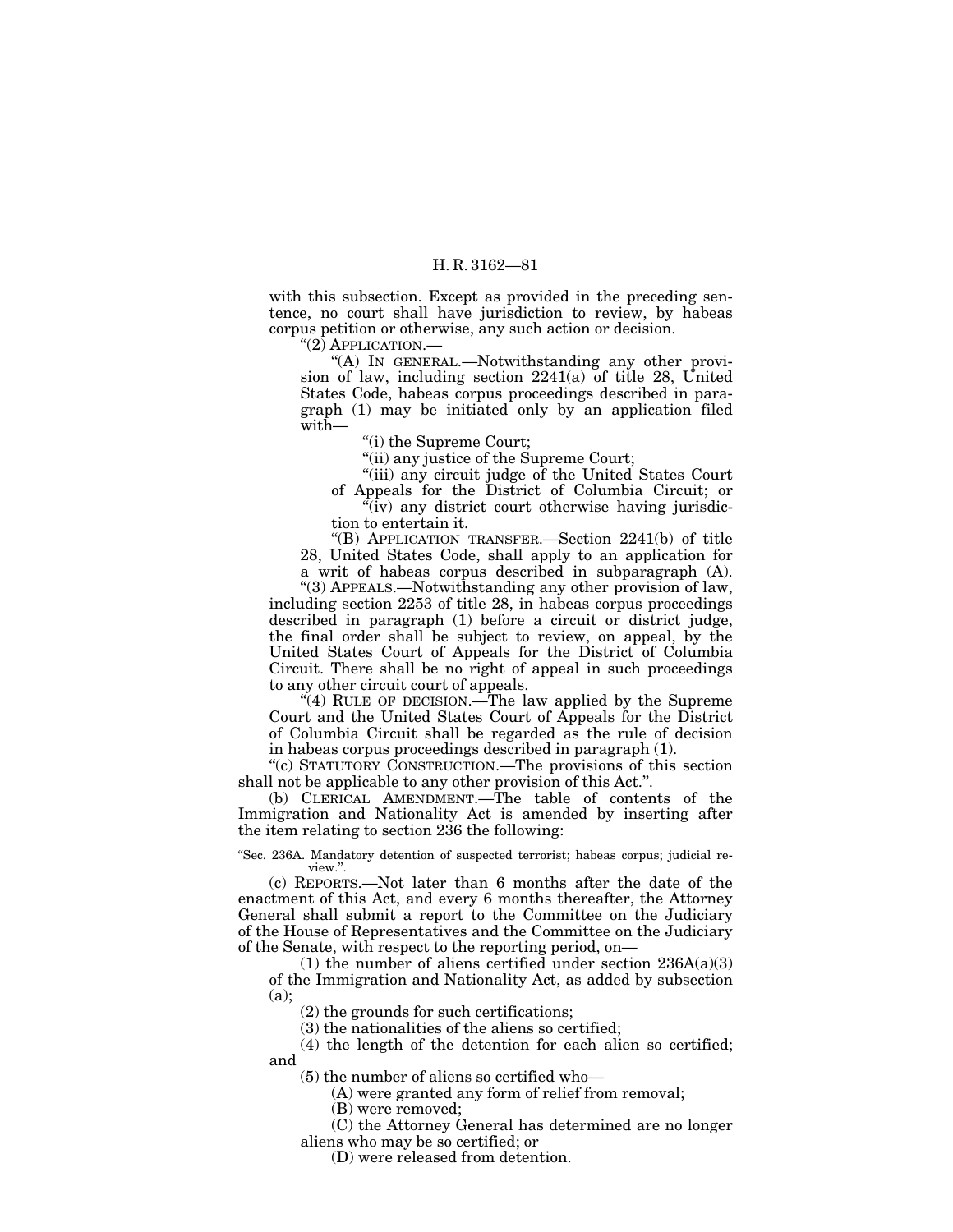### **SEC. 413. MULTILATERAL COOPERATION AGAINST TERRORISTS.**

Section 222(f) of the Immigration and Nationality Act (8 U.S.C. 1202(f)) is amended—

(1) by striking "except that in the discretion of" and inserting the following: "except that inserting the following: "except that—<br>"(1) in the discretion of"; and

(2) by adding at the end the following:

"(2) the Secretary of State, in the Secretary's discretion and on the basis of reciprocity, may provide to a foreign government information in the Department of State's computerized visa lookout database and, when necessary and appropriate, other records covered by this section related to information

"(A) with regard to individual aliens, at any time on a case-by-case basis for the purpose of preventing, investigating, or punishing acts that would constitute a crime in the United States, including, but not limited to, terrorism or trafficking in controlled substances, persons, or illicit weapons; or  $H(S)$  with regard to any or all aliens in the database,

pursuant to such conditions as the Secretary of State shall establish in an agreement with the foreign government in which that government agrees to use such information and records for the purposes described in subparagraph (A) or to deny visas to persons who would be inadmissible to the United States.''.

## **SEC. 414. VISA INTEGRITY AND SECURITY.**

(a) SENSE OF CONGRESS REGARDING THE NEED TO EXPEDITE IMPLEMENTATION OF INTEGRATED ENTRY AND EXIT DATA SYSTEM.—

(1) SENSE OF CONGRESS.—In light of the terrorist attacks perpetrated against the United States on September 11, 2001, it is the sense of the Congress that—

(A) the Attorney General, in consultation with the Secretary of State, should fully implement the integrated entry and exit data system for airports, seaports, and land border ports of entry, as specified in section 110 of the Illegal Immigration Reform and Immigrant Responsibility Act of 1996 (8 U.S.C. 1365a), with all deliberate speed and as expeditiously as practicable; and

(B) the Attorney General, in consultation with the Secretary of State, the Secretary of Commerce, the Secretary of the Treasury, and the Office of Homeland Security, should immediately begin establishing the Integrated Entry and Exit Data System Task Force, as described in section 3 of the Immigration and Naturalization Service Data Management Improvement Act of 2000 (Public Law 106–215).

(2) AUTHORIZATION OF APPROPRIATIONS.—There is authorized to be appropriated such sums as may be necessary to fully implement the system described in paragraph  $(1)(A)$ .

(b) DEVELOPMENT OF THE SYSTEM.—In the development of the integrated entry and exit data system under section 110 of the Illegal Immigration Reform and Immigrant Responsibility Act of 1996 (8 U.S.C. 1365a), the Attorney General and the Secretary of State shall particularly focus on—

 $(1)$  the utilization of biometric technology; and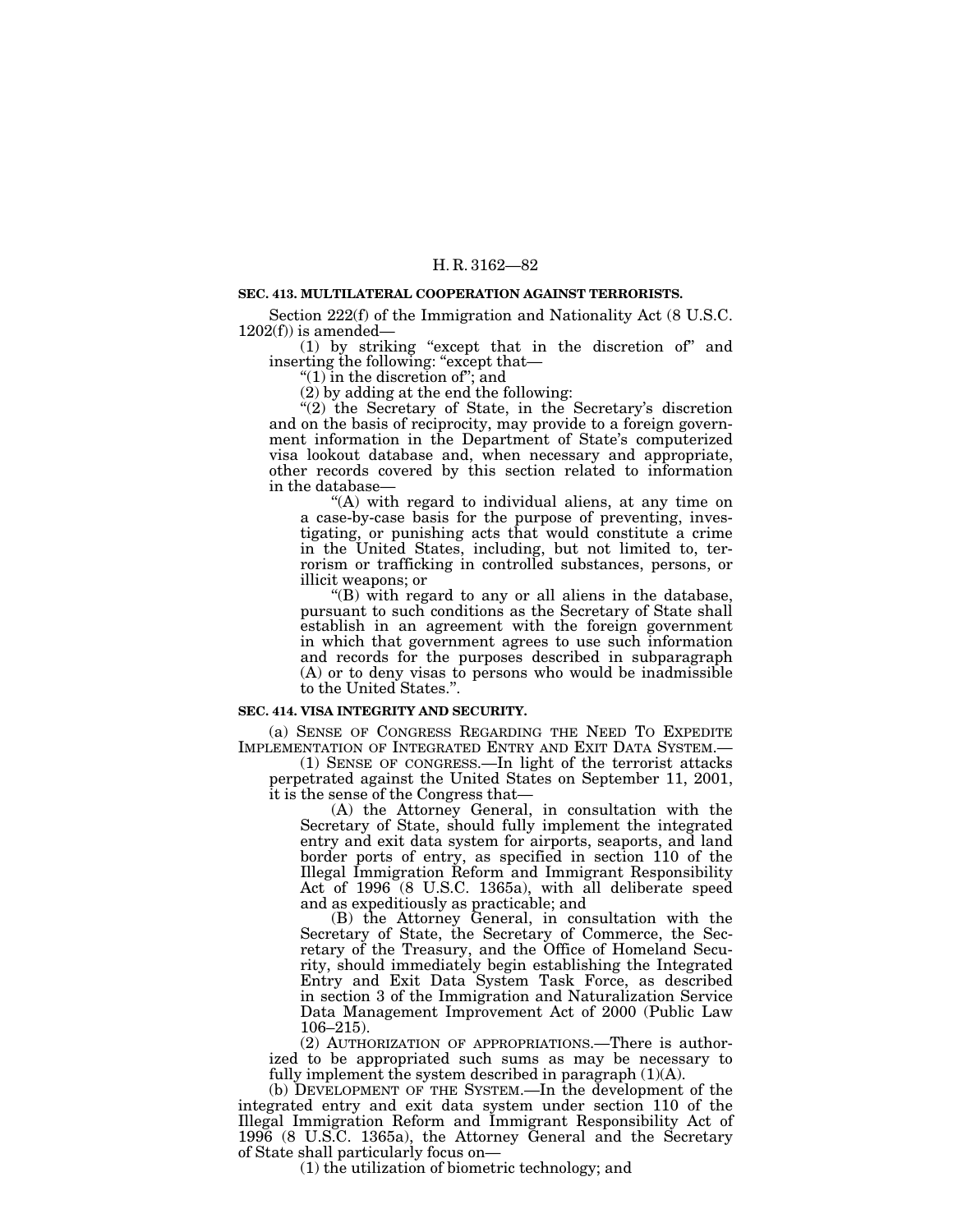(2) the development of tamper-resistant documents readable at ports of entry.

(c) INTERFACE WITH LAW ENFORCEMENT DATABASES.—The entry and exit data system described in this section shall be able to interface with law enforcement databases for use by Federal law enforcement to identify and detain individuals who pose a threat to the national security of the United States.

(d) REPORT ON SCREENING INFORMATION.—Not later than 12 months after the date of enactment of this Act, the Office of Homeland Security shall submit a report to Congress on the information that is needed from any United States agency to effectively screen visa applicants and applicants for admission to the United States to identify those affiliated with terrorist organizations or those that pose any threat to the safety or security of the United States, including the type of information currently received by United States agencies and the regularity with which such information is transmitted to the Secretary of State and the Attorney General.

## **SEC. 415. PARTICIPATION OF OFFICE OF HOMELAND SECURITY ON ENTRY-EXIT TASK FORCE.**

Section 3 of the Immigration and Naturalization Service Data Management Improvement Act of 2000 (Public Law 106–215) is amended by striking ''and the Secretary of the Treasury,'' and inserting ''the Secretary of the Treasury, and the Office of Homeland Security''.

### **SEC. 416. FOREIGN STUDENT MONITORING PROGRAM.**

(a) FULL IMPLEMENTATION AND EXPANSION OF FOREIGN STU- DENT VISA MONITORING PROGRAM REQUIRED.—The Attorney General, in consultation with the Secretary of State, shall fully implement and expand the program established by section  $641(a)$  of the Illegal Immigration Reform and Immigrant Responsibility Act of  $1996(8 \text{ U.S.C. } 1372(a))$ .

(b) INTEGRATION WITH PORT OF ENTRY INFORMATION.—For each alien with respect to whom information is collected under section 641 of the Illegal Immigration Reform and Immigrant Responsibility Act of 1996 (8 U.S.C. 1372), the Attorney General, in consultation with the Secretary of State, shall include information on the date of entry and port of entry.

(c) EXPANSION OF SYSTEM TO INCLUDE OTHER APPROVED EDU- CATIONAL INSTITUTIONS.—Section 641 of the Illegal Immigration Reform and Immigrant Responsibility Act of 1996 (8 U.S.C.1372) is amended—<br>(1) in subsection (a)(1), subsection (c)(4)(A), and subsection

 $(d)(1)$  (in the text above subparagraph  $(A)$ ), by inserting ", other approved educational institutions," after "higher education'' each place it appears;

(2) in subsections (c)(1)(C), (c)(1)(D), and (d)(1)(A), by inserting ", or other approved educational institution," after ''higher education'' each place it appears;

(3) in subsections  $(d)(2)$ ,  $(e)(1)$ , and  $(e)(2)$ , by inserting ", other approved educational institution," after "higher education'' each place it appears; and

(4) in subsection (h), by adding at the end the following new paragraph:

''(3) OTHER APPROVED EDUCATIONAL INSTITUTION.—The term 'other approved educational institution' includes any air flight school, language training school, or vocational school,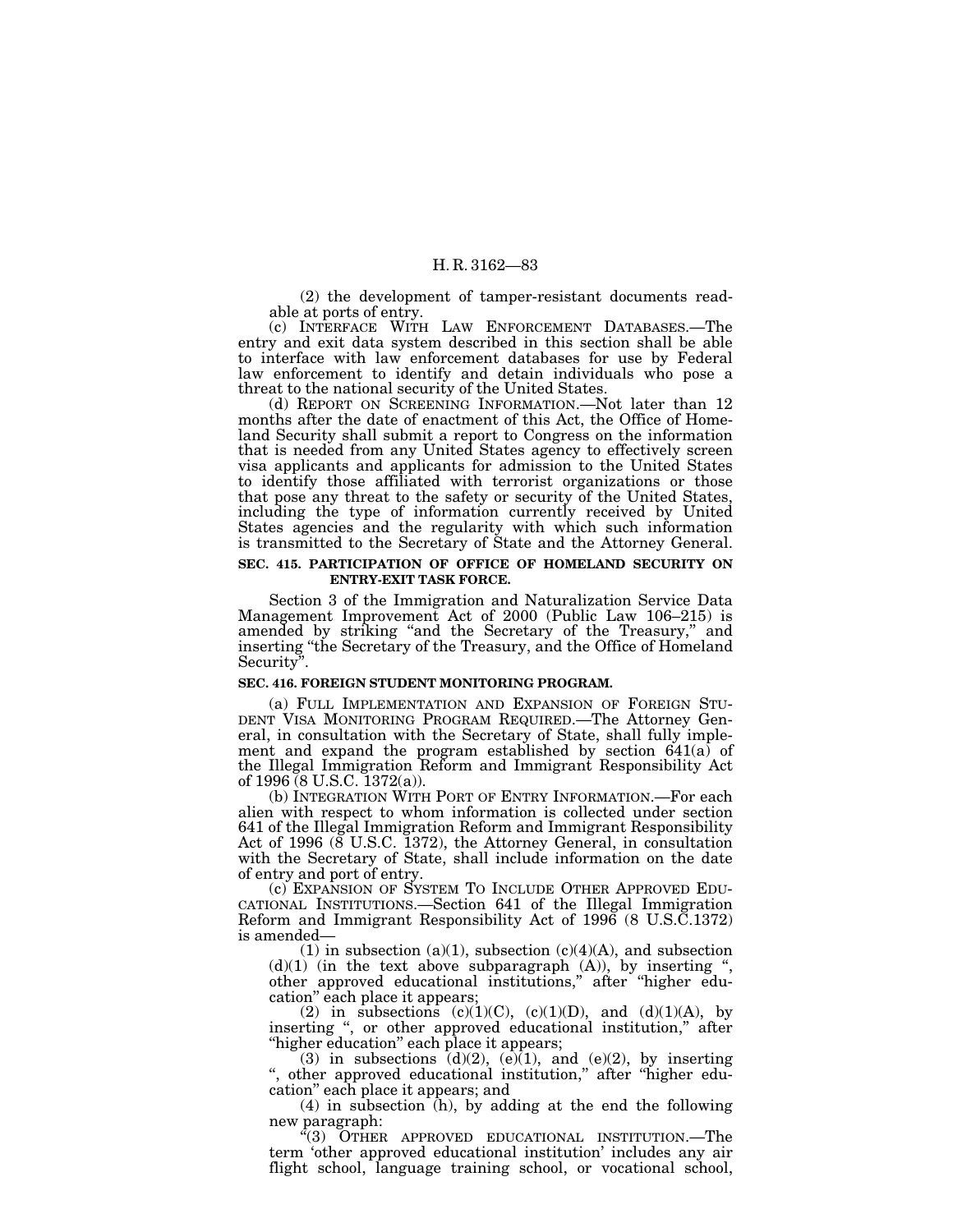approved by the Attorney General, in consultation with the Secretary of Education and the Secretary of State, under subparagraph  $(F)$ ,  $(J)$ , or  $(M)$  of section  $101(a)(15)$  of the Immigration and Nationality Act.''.

(d) AUTHORIZATION OF APPROPRIATIONS.—There is authorized to be appropriated to the Department of Justice \$36,800,000 for the period beginning on the date of enactment of this Act and ending on January 1, 2003, to fully implement and expand prior to January 1, 2003, the program established by section  $641(a)$ of the Illegal Immigration Reform and Immigrant Responsibility Act of 1996 (8 U.S.C. 1372(a)).

#### **SEC. 417. MACHINE READABLE PASSPORTS.**

(a) AUDITS.—The Secretary of State shall, each fiscal year until September 30, 2007—

(1) perform annual audits of the implementation of section  $217(c)(2)$ (B) of the Immigration and Nationality Act (8 U.S.C. 1187(c)(2)(B));

(2) check for the implementation of precautionary measures to prevent the counterfeiting and theft of passports; and

(3) ascertain that countries designated under the visa waiver program have established a program to develop tamperresistant passports.

(b) PERIODIC REPORTS.—Beginning one year after the date of enactment of this Act, and every year thereafter until 2007, the Secretary of State shall submit a report to Congress setting forth the findings of the most recent audit conducted under subsection  $(a)(1)$ .

(c) ADVANCING DEADLINE FOR SATISFACTION OF REQUIRE-MENT.—Section 217(a)(3) of the Immigration and Nationality Act  $(8 \text{ U.S.C. } 1187(a)(3))$  is amended by striking "2007" and inserting ''2003''.

(d) WAIVER.—Section  $217(a)(3)$  of the Immigration and Nationality Act  $(8$  U.S.C. 1187 $(a)(3)$ ) is amended—

(1) by striking "On or after" and inserting the following:

 $K(A)$  In GENERAL.—Except as provided in subparagraph (B), on or after''; and

(2) by adding at the end the following:

''(B) LIMITED WAIVER AUTHORITY.—For the period beginning October 1, 2003, and ending September 30, 2007, the Secretary of State may waive the requirement of subparagraph  $(A)$  with respect to nationals of a program country (as designated under subsection (c)), if the Secretary of State finds that the program country—

"(i) is making progress toward ensuring that passports meeting the requirement of subparagraph (A) are generally available to its nationals; and

''(ii) has taken appropriate measures to protect against misuse of passports the country has issued that do not meet the requirement of subparagraph  $(A).".$ 

#### **SEC. 418. PREVENTION OF CONSULATE SHOPPING.**

(a) REVIEW.—The Secretary of State shall review how consular officers issue visas to determine if consular shopping is a problem.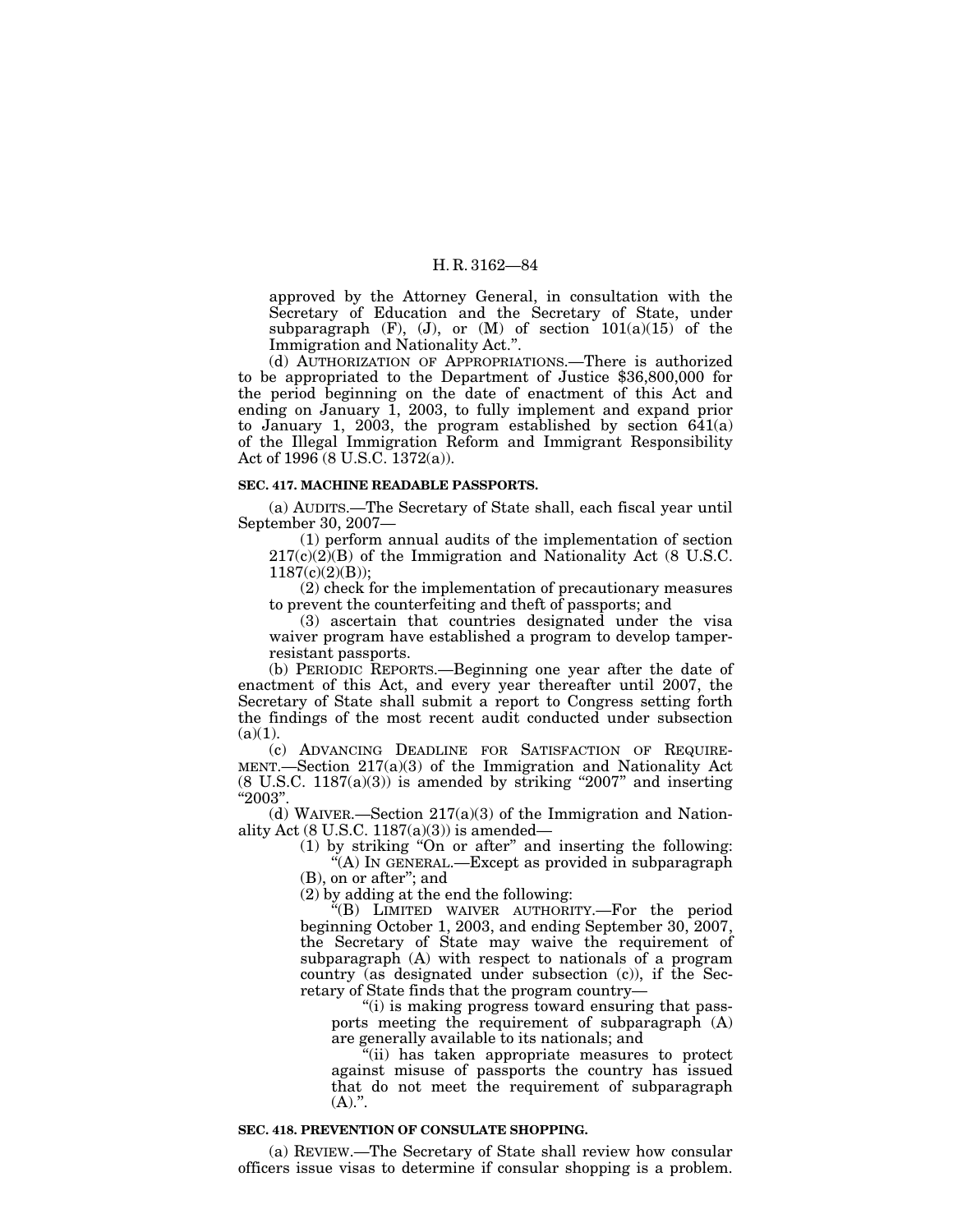(b) ACTIONS TO BE TAKEN.—If the Secretary of State determines under subsection (a) that consular shopping is a problem, the Secretary shall take steps to address the problem and shall submit a report to Congress describing what action was taken.

# **Subtitle C—Preservation of Immigration Benefits for Victims of Terrorism**

#### **SEC. 421. SPECIAL IMMIGRANT STATUS.**

(a) IN GENERAL.—For purposes of the Immigration and Nationality Act (8 U.S.C. 1101 et seq.), the Attorney General may provide an alien described in subsection (b) with the status of a special immigrant under section  $101(a)(27)$  of such Act (8 U.S.C. 1101(a(27)), if the alien—

(1) files with the Attorney General a petition under section 204 of such Act (8 U.S.C. 1154) for classification under section 203(b)(4) of such Act (8 U.S.C. 1153(b)(4)); and

(2) is otherwise eligible to receive an immigrant visa and is otherwise admissible to the United States for permanent residence, except in determining such admissibility, the grounds for inadmissibility specified in section 212(a)(4) of such Act  $(8 \text{ U.S.C. } 1182(a)(4))$  shall not apply.

(b) ALIENS DESCRIBED.—

(1) PRINCIPAL ALIENS.—An alien is described in this subsection if—

(A) the alien was the beneficiary of—

(i) a petition that was filed with the Attorney General on or before September 11, 2001—

(I) under section 204 of the Immigration and Nationality Act (8 U.S.C. 1154) to classify the alien as a family-sponsored immigrant under section  $203(a)$  of such Act  $(8 \text{ U.S.C. } 1153(a))$  or as an employment-based immigrant under section 203(b) of such Act (8 U.S.C. 1153(b)); or

(II) under section 214(d) (8 U.S.C. 1184(d)) of such Act to authorize the issuance of a nonimmigrant visa to the alien under section  $101(a)(15)(K)$  of such Act (8 U.S.C.  $1101(a)(15)(K)$ ); or

(ii) an application for labor certification under section  $212(a)(\overline{5})(A)$  of such Act (8 U.S.C. 1182(a)(5)(A)) that was filed under regulations of the Secretary of Labor on or before such date; and

(B) such petition or application was revoked or terminated (or otherwise rendered null), either before or after its approval, due to a specified terrorist activity that directly resulted in—

(i) the death or disability of the petitioner, applicant, or alien beneficiary; or

(ii) loss of employment due to physical damage to, or destruction of, the business of the petitioner or applicant.

(2) SPOUSES AND CHILDREN.—

(A) IN GENERAL.—An alien is described in this subsection if—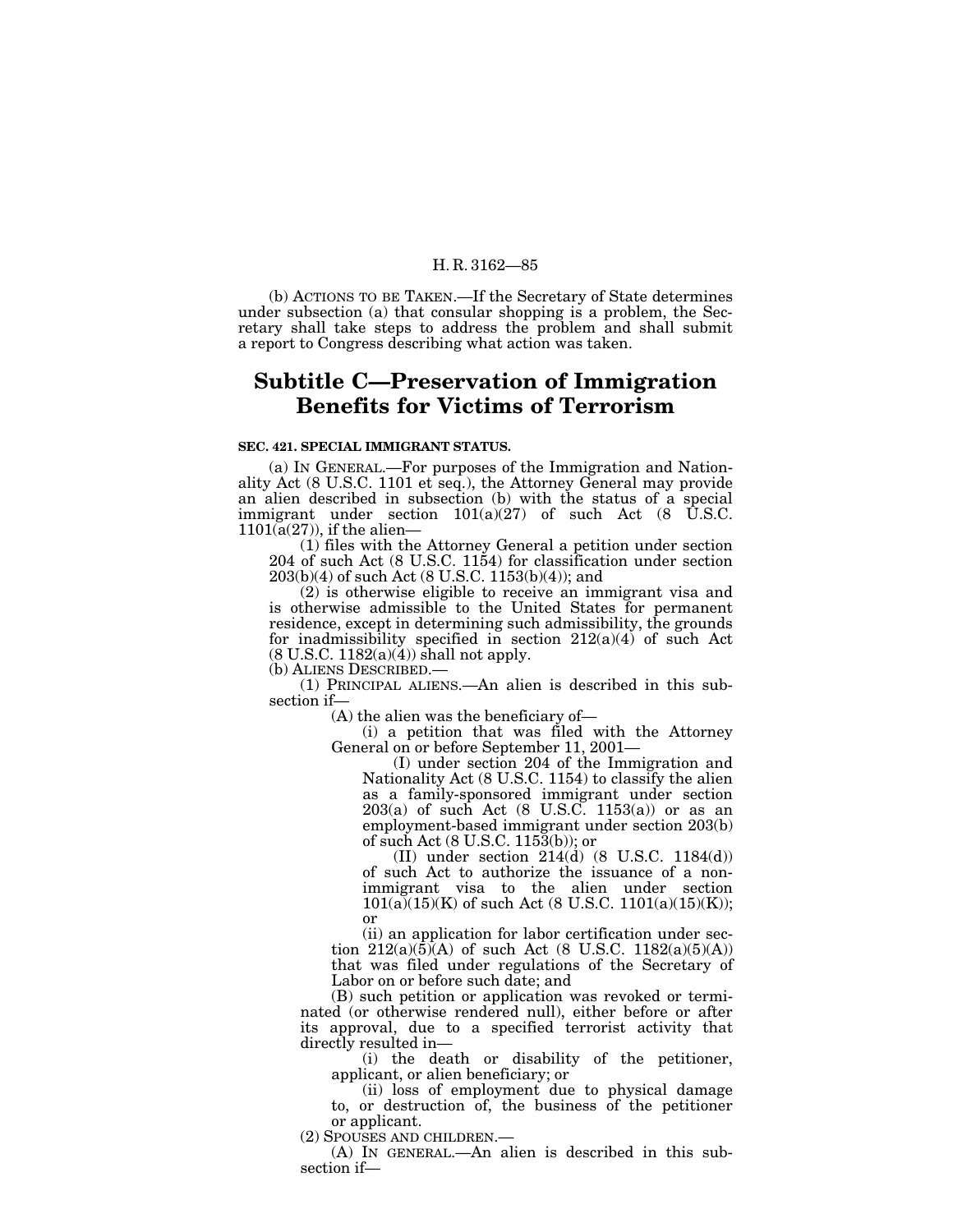(i) the alien was, on September 10, 2001, the spouse or child of a principal alien described in paragraph (1); and

(ii) the alien—

(I) is accompanying such principal alien; or (II) is following to join such principal alien not later than September 11, 2003.

(B) CONSTRUCTION.—For purposes of construing the terms ''accompanying'' and ''following to join'' in subparagraph (A)(ii), any death of a principal alien that is described in paragraph  $(1)(B)(i)$  shall be disregarded.

(3) GRANDPARENTS OF ORPHANS.—An alien is described in this subsection if the alien is a grandparent of a child, both of whose parents died as a direct result of a specified terrorist activity, if either of such deceased parents was, on September 10, 2001, a citizen or national of the United States or an alien lawfully admitted for permanent residence in the United States.

(c) PRIORITY DATE.—Immigrant visas made available under this section shall be issued to aliens in the order in which a petition on behalf of each such alien is filed with the Attorney General under subsection  $(a)(1)$ , except that if an alien was assigned a priority date with respect to a petition described in subsection  $(b)$  $(1)(A)$  $(i)$ , the alien may maintain that priority date.

(d) NUMERICAL LIMITATIONS.—For purposes of the application of sections 201 through 203 of the Immigration and Nationality Act (8 U.S.C. 1151–1153) in any fiscal year, aliens eligible to be provided status under this section shall be treated as special immigrants described in section  $101(a)(27)$  of such Act (8 U.S.C.  $1101(a)(27)$ ) who are not described in subparagraph (A), (B), (C), or (K) of such section.

#### **SEC. 422. EXTENSION OF FILING OR REENTRY DEADLINES.**

(a) AUTOMATIC EXTENSION OF NONIMMIGRANT STATUS.—

(1) IN GENERAL.—Notwithstanding section 214 of the Immigration and Nationality Act (8 U.S.C. 1184), in the case of an alien described in paragraph (2) who was lawfully present in the United States as a nonimmigrant on September 10, 2001, the alien may remain lawfully in the United States in the same nonimmigrant status until the later of—

(A) the date such lawful nonimmigrant status otherwise would have terminated if this subsection had not been enacted; or

(B) 1 year after the death or onset of disability described in paragraph (2).

(2) ALIENS DESCRIBED.—

(A) PRINCIPAL ALIENS.—An alien is described in this paragraph if the alien was disabled as a direct result of a specified terrorist activity.

(B) SPOUSES AND CHILDREN.—An alien is described in this paragraph if the alien was, on September 10, 2001, the spouse or child of—

 $(i)$  a principal alien described in subparagraph  $(A)$ ; or

(ii) an alien who died as a direct result of a specified terrorist activity.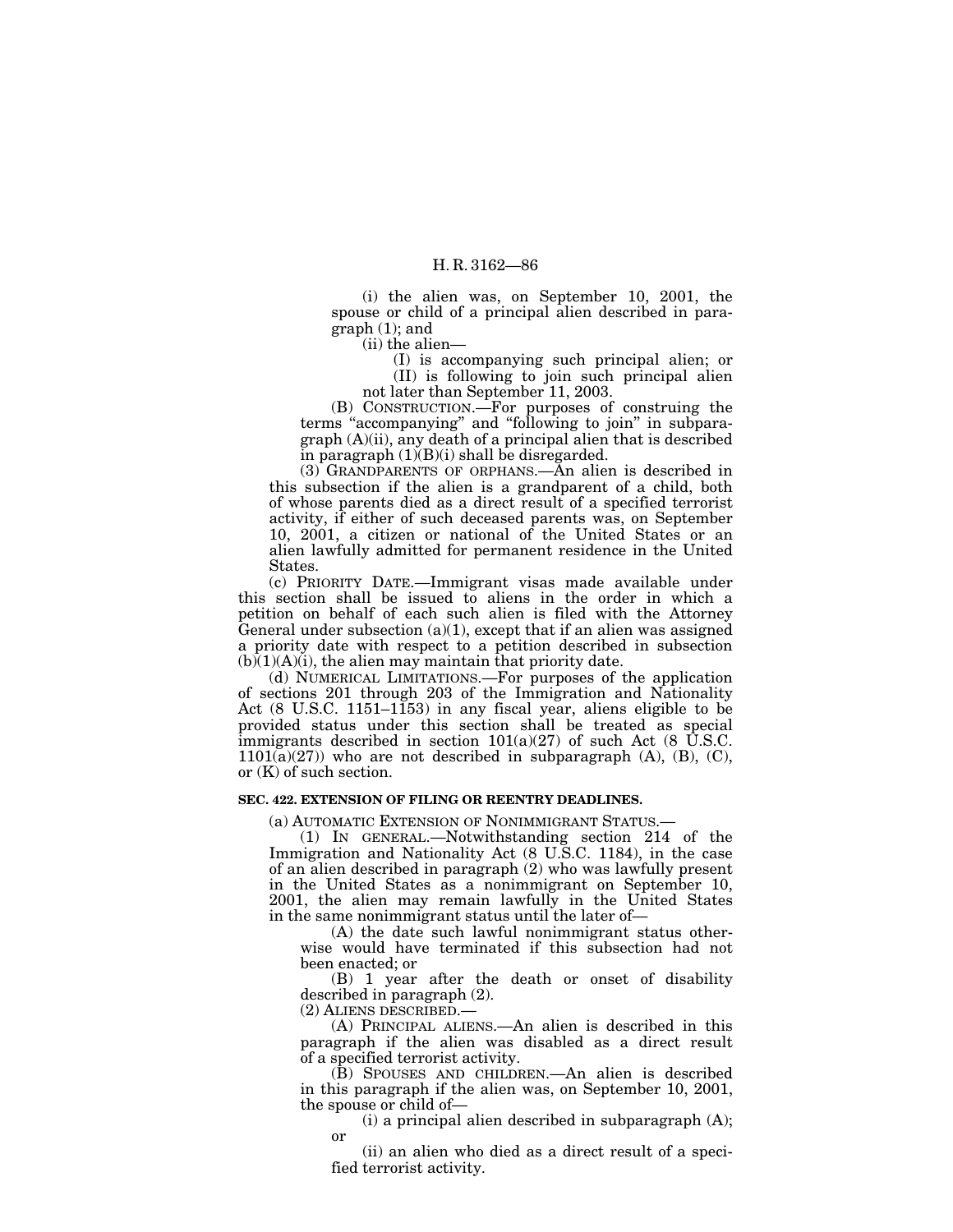(3) AUTHORIZED EMPLOYMENT.—During the period in which a principal alien or alien spouse is in lawful nonimmigrant status under paragraph (1), the alien shall be provided an ''employment authorized'' endorsement or other appropriate document signifying authorization of employment not later than 30 days after the alien requests such authorization.

(b) NEW DEADLINES FOR EXTENSION OR CHANGE OF NON-IMMIGRANT STATUS.—

(1) FILING DELAYS.—In the case of an alien who was lawfully present in the United States as a nonimmigrant on September 10, 2001, if the alien was prevented from filing a timely application for an extension or change of nonimmigrant status as a direct result of a specified terrorist activity, the alien's application shall be considered timely filed if it is filed not later than 60 days after it otherwise would have been due.

(2) DEPARTURE DELAYS.—In the case of an alien who was lawfully present in the United States as a nonimmigrant on September 10, 2001, if the alien is unable timely to depart the United States as a direct result of a specified terrorist activity, the alien shall not be considered to have been unlawfully present in the United States during the period beginning on September 11, 2001, and ending on the date of the alien's departure, if such departure occurs on or before November 11, 2001.

(3) SPECIAL RULE FOR ALIENS UNABLE TO RETURN FROM ABROAD.—

(A) PRINCIPAL ALIENS.—In the case of an alien who was in a lawful nonimmigrant status on September 10, 2001, but who was not present in the United States on such date, if the alien was prevented from returning to the United States in order to file a timely application for an extension of nonimmigrant status as a direct result of a specified terrorist activity—

(i) the alien's application shall be considered timely filed if it is filed not later than 60 days after it otherwise would have been due; and

(ii) the alien's lawful nonimmigrant status shall be considered to continue until the later of—

(I) the date such status otherwise would have terminated if this subparagraph had not been enacted; or

(II) the date that is 60 days after the date on which the application described in clause (i) otherwise would have been due.

(B) SPOUSES AND CHILDREN.—In the case of an alien who is the spouse or child of a principal alien described in subparagraph (A), if the spouse or child was in a lawful nonimmigrant status on September 10, 2001, the spouse or child may remain lawfully in the United States in the same nonimmigrant status until the later of—

(i) the date such lawful nonimmigrant status otherwise would have terminated if this subparagraph had not been enacted; or

(ii) the date that is 60 days after the date on which the application described in subparagraph  $(A)$ otherwise would have been due.

(4) CIRCUMSTANCES PREVENTING TIMELY ACTION.—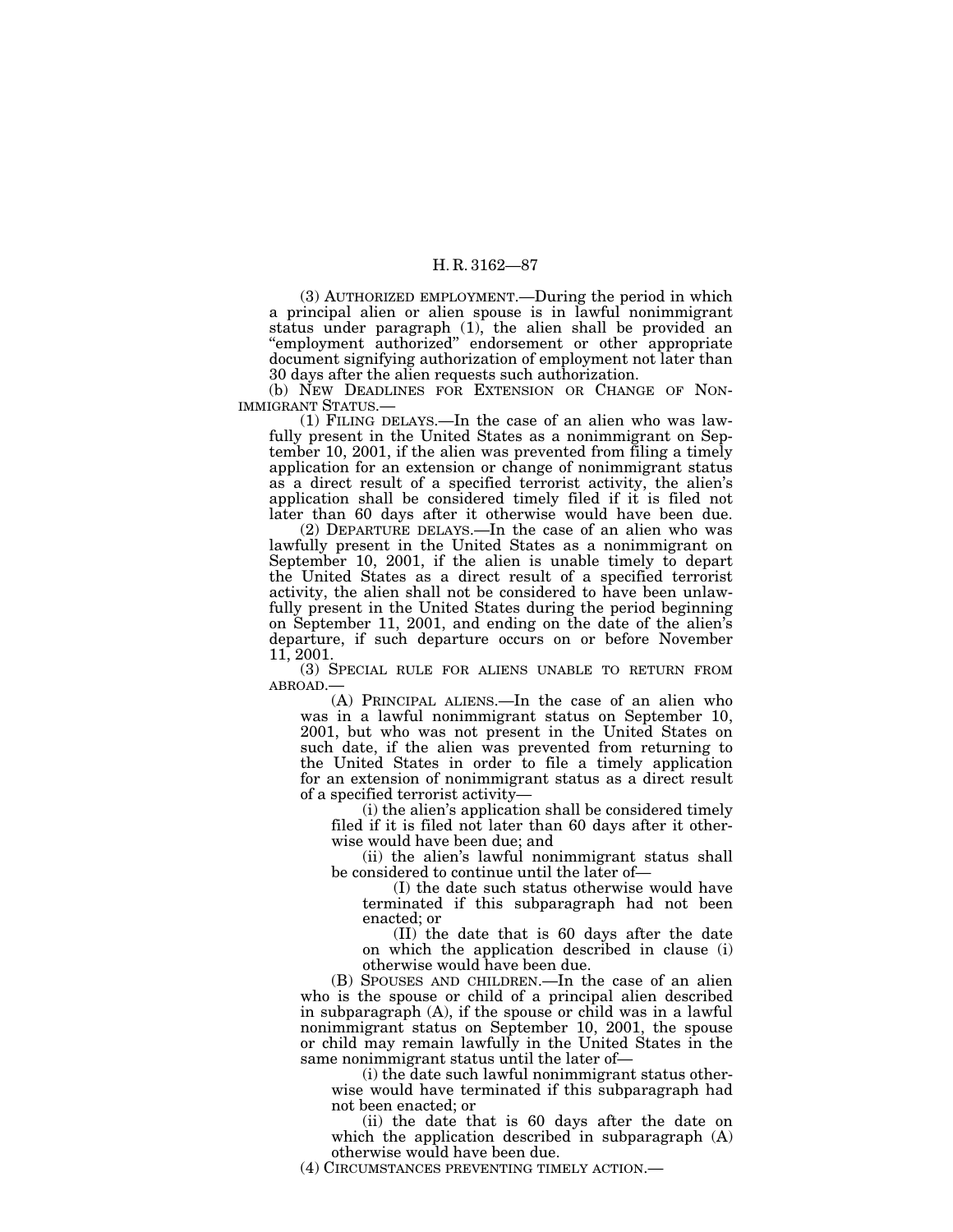(A) FILING DELAYS.—For purposes of paragraph (1), circumstances preventing an alien from timely acting are— (i) office closures;

(ii) mail or courier service cessations or delays; and

(iii) other closures, cessations, or delays affecting case processing or travel necessary to satisfy legal requirements.

(B) DEPARTURE AND RETURN DELAYS.—For purposes of paragraphs (2) and (3), circumstances preventing an alien from timely acting are— (i) office closures;

(ii) airline flight cessations or delays; and

(iii) other closures, cessations, or delays affecting case processing or travel necessary to satisfy legal requirements.

(c) DIVERSITY IMMIGRANTS.—

(1) WAIVER OF FISCAL YEAR LIMITATION.—Notwithstanding section  $203(e)(2)$  of the Immigration and Nationality Act (8) U.S.C. 1153(e)(2)), an immigrant visa number issued to an alien under section 203(c) of such Act for fiscal year 2001 may be used by the alien during the period beginning on October 1, 2001, and ending on April 1, 2002, if the alien establishes that the alien was prevented from using it during fiscal year 2001 as a direct result of a specified terrorist activity.

(2) WORLDWIDE LEVEL.—In the case of an alien entering the United States as a lawful permanent resident, or adjusting to that status, under paragraph (1) or (3), the alien shall be counted as a diversity immigrant for fiscal year 2001 for purposes of section 201(e) of the Immigration and Nationality Act (8 U.S.C. 1151(e)), unless the worldwide level under such section for such year has been exceeded, in which case the alien shall be counted as a diversity immigrant for fiscal year 2002.

(3) TREATMENT OF FAMILY MEMBERS OF CERTAIN ALIENS.— In the case of a principal alien issued an immigrant visa number under section  $203(c)$  of the Immigration and Nationality Act (8 U.S.C. 1153(c)) for fiscal year 2001, if such principal alien died as a direct result of a specified terrorist activity, the aliens who were, on September 10, 2001, the spouse and children of such principal alien shall, until June 30, 2002, if not otherwise entitled to an immigrant status and the immediate issuance of a visa under subsection (a), (b), or (c) of section 203 of such Act, be entitled to the same status, and the same order of consideration, that would have been provided to such alien spouse or child under section 203(d) of such Act as if the principal alien were not deceased and as if the spouse or child's visa application had been adjudicated by September 30, 2001.

(4) CIRCUMSTANCES PREVENTING TIMELY ACTION.—For purposes of paragraph (1), circumstances preventing an alien from using an immigrant visa number during fiscal year 2001 are— (A) office closures;

(B) mail or courier service cessations or delays;

(C) airline flight cessations or delays; and

(D) other closures, cessations, or delays affecting case processing or travel necessary to satisfy legal requirements.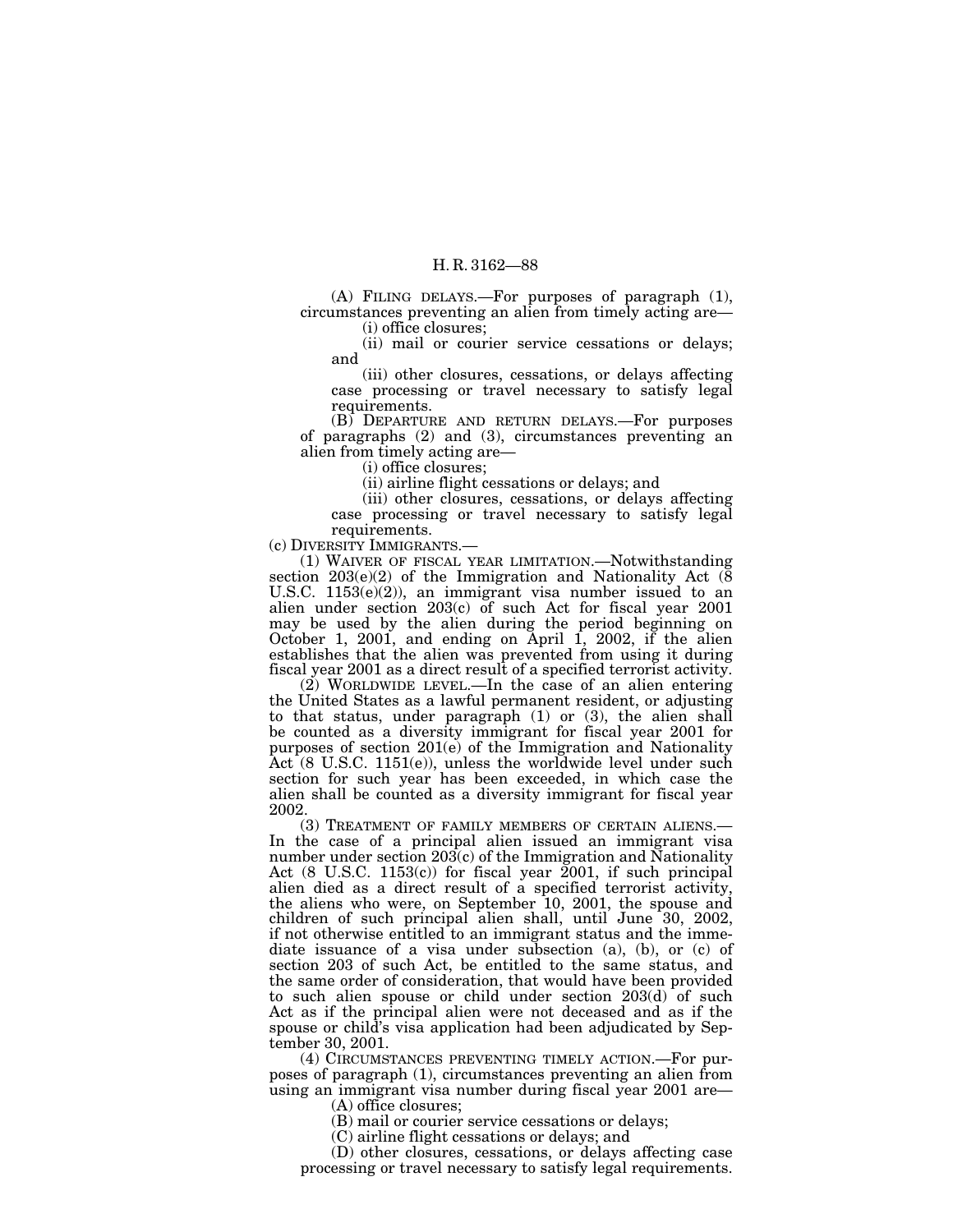(d) EXTENSION OF EXPIRATION OF IMMIGRANT VISAS.—

(1) IN GENERAL.—Notwithstanding the limitations under section 221(c) of the Immigration and Nationality Act (8 U.S.C.  $1201(c)$ , in the case of any immigrant visa issued to an alien that expires or expired before December 31, 2001, if the alien was unable to effect entry into the United States as a direct result of a specified terrorist activity, then the period of validity of the visa is extended until December 31, 2001, unless a longer period of validity is otherwise provided under this subtitle.

(2) CIRCUMSTANCES PREVENTING ENTRY.—For purposes of this subsection, circumstances preventing an alien from effecting entry into the United States are—

(A) office closures;

(B) airline flight cessations or delays; and

(C) other closures, cessations, or delays affecting case processing or travel necessary to satisfy legal requirements. (e) GRANTS OF PAROLE EXTENDED.—

(1) IN GENERAL.—In the case of any parole granted by the Attorney General under section 212(d)(5) of the Immigration and Nationality Act (8 U.S.C. 1182(d)(5)) that expires on a date on or after September 11, 2001, if the alien beneficiary of the parole was unable to return to the United States prior to the expiration date as a direct result of a specified terrorist activity, the parole is deemed extended for an additional 90 days.

(2) CIRCUMSTANCES PREVENTING RETURN.—For purposes of this subsection, circumstances preventing an alien from timely returning to the United States are—

(A) office closures;

(B) airline flight cessations or delays; and

(C) other closures, cessations, or delays affecting case processing or travel necessary to satisfy legal requirements.

(f) VOLUNTARY DEPARTURE.—Notwithstanding section 240B of the Immigration and Nationality Act (8 U.S.C. 1229c), if a period for voluntary departure under such section expired during the period beginning on September 11, 2001, and ending on October 11, 2001, such voluntary departure period is deemed extended for an additional 30 days.

### **SEC. 423. HUMANITARIAN RELIEF FOR CERTAIN SURVIVING SPOUSES AND CHILDREN.**

(a) TREATMENT AS IMMEDIATE RELATIVES.—

(1) SPOUSES.—Notwithstanding the second sentence of section  $201(b)(2)(A)(i)$  of the Immigration and Nationality Act (8) U.S.C. 1151(b)(2)(A)(i)), in the case of an alien who was the spouse of a citizen of the United States at the time of the citizen's death and was not legally separated from the citizen at the time of the citizen's death, if the citizen died as a direct result of a specified terrorist activity, the alien (and each child of the alien) shall be considered, for purposes of section 201(b) of such Act, to remain an immediate relative after the date of the citizen's death, but only if the alien files a petition under section  $204(a)(1)(A)(ii)$  of such Act within 2 years after such date and only until the date the alien remarries. For purposes of such section  $204(a)(1)(A)(ii)$ , an alien granted relief under the preceding sentence shall be considered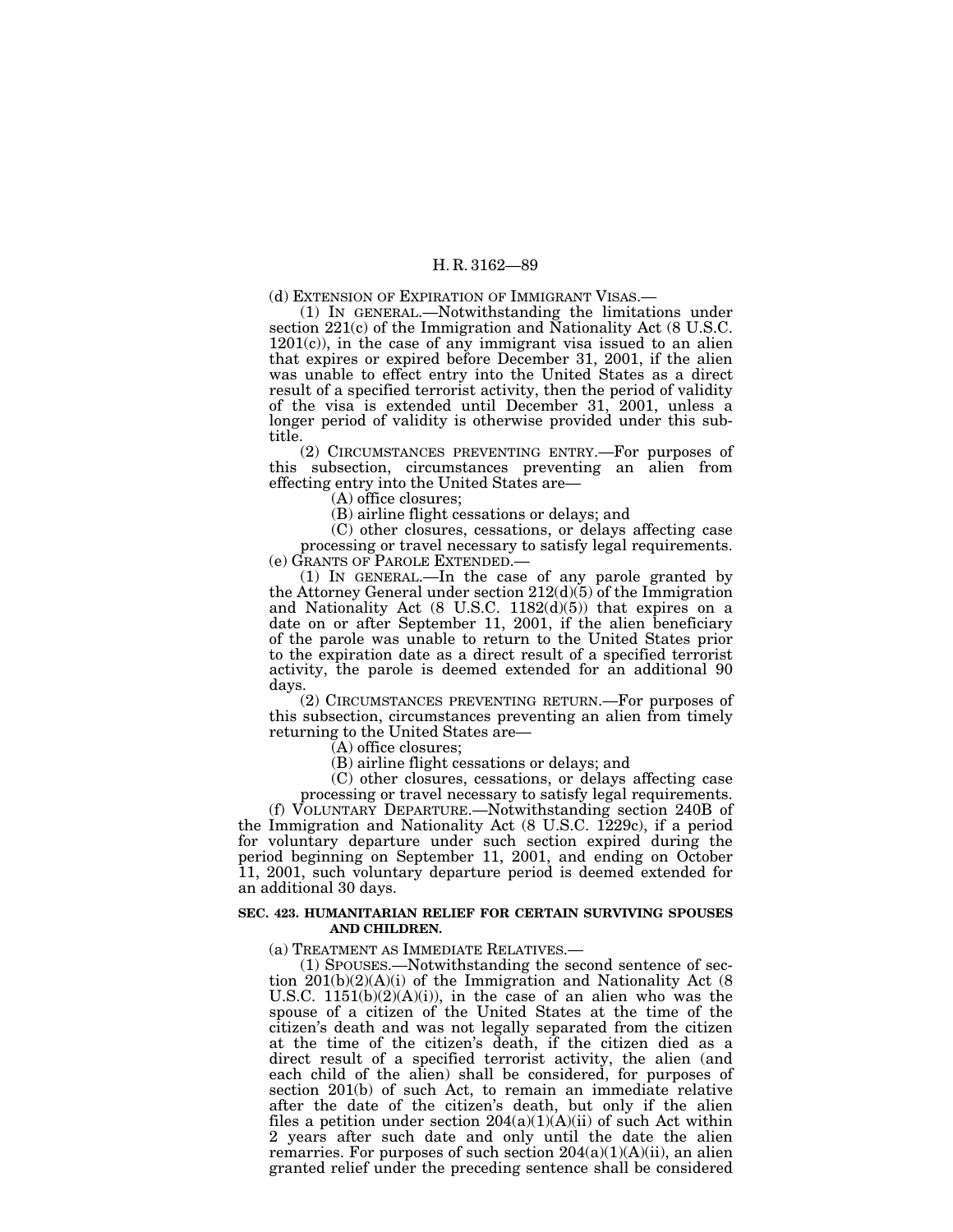an alien spouse described in the second sentence of section  $201(b)(2)(\overline{A})(i)$  of such Act.

 $(2)$  Children.

(A) IN GENERAL.—In the case of an alien who was the child of a citizen of the United States at the time of the citizen's death, if the citizen died as a direct result of a specified terrorist activity, the alien shall be considered, for purposes of section 201(b) of the Immigration and Nationality Act (8 U.S.C. 1151(b)), to remain an immediate relative after the date of the citizen's death (regardless of changes in age or marital status thereafter), but only if the alien files a petition under subparagraph (B) within 2 years after such date.

(B) PETITIONS.—An alien described in subparagraph (A) may file a petition with the Attorney General for classification of the alien under section  $201(b)(2)(A)(i)$  of the Immigration and Nationality Act (8 U.S.C. 1151(b)(2)(A)(i)). For purposes of such Act, such a petition shall be considered a petition filed under section  $204(a)(1)(A)$  of such Act (8 U.S.C.  $1154(a)(1)(A)$ .

(b) SPOUSES, CHILDREN, UNMARRIED SONS AND DAUGHTERS OF LAWFUL PERMANENT RESIDENT ALIENS.—

(1) IN GENERAL.—Any spouse, child, or unmarried son or daughter of an alien described in paragraph (3) who is included in a petition for classification as a family-sponsored immigrant under section  $203(a)(2)$  of the Immigration and Nationality Act  $(8 \text{ U.S.C. } 1153(a)(2))$  that was filed by such alien before September 11, 2001, shall be considered (if the spouse, child, son, or daughter has not been admitted or approved for lawful permanent residence by such date) a valid petitioner for preference status under such section with the same priority date as that assigned prior to the death described in paragraph (3)(A). No new petition shall be required to be filed. Such spouse, child, son, or daughter may be eligible for deferred action and work authorization.

(2) SELF-PETITIONS.—Any spouse, child, or unmarried son or daughter of an alien described in paragraph (3) who is not a beneficiary of a petition for classification as a familysponsored immigrant under section 203(a)(2) of the Immigration and Nationality Act may file a petition for such classification with the Attorney General, if the spouse, child, son, or daughter was present in the United States on September 11, 2001. Such spouse, child, son, or daughter may be eligible for deferred action and work authorization.

(3) ALIENS DESCRIBED.—An alien is described in this paragraph if the alien—

(A) died as a direct result of a specified terrorist activity; and

(B) on the day of such death, was lawfully admitted for permanent residence in the United States.

(c) APPLICATIONS FOR ADJUSTMENT OF STATUS BY SURVIVING SPOUSES AND CHILDREN OF EMPLOYMENT-BASED IMMIGRANTS.—

(1) IN GENERAL.—Any alien who was, on September 10, 2001, the spouse or child of an alien described in paragraph (2), and who applied for adjustment of status prior to the death described in paragraph (2)(A), may have such application adjudicated as if such death had not occurred.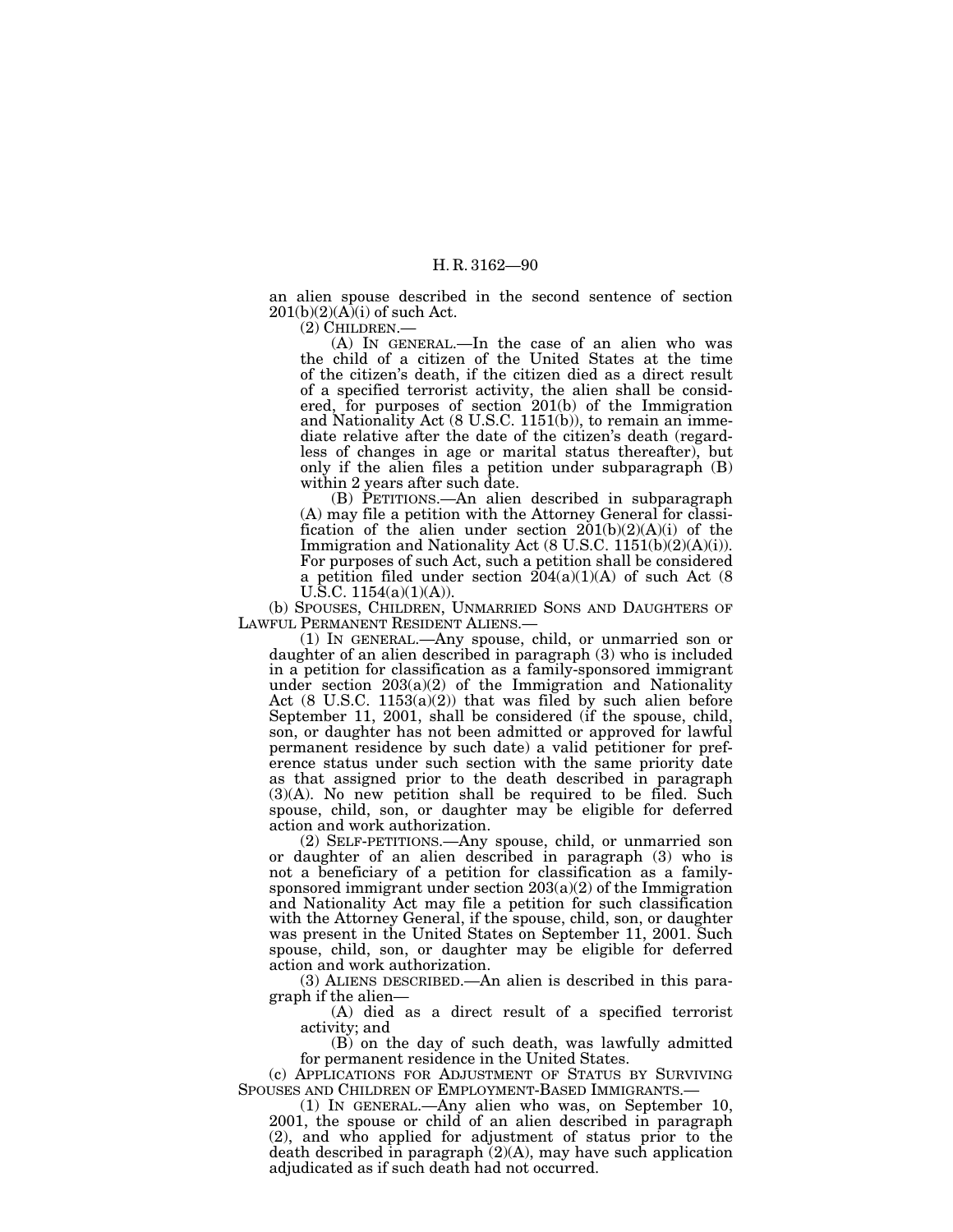(2) ALIENS DESCRIBED.—An alien is described in this para-

 $(A)$  died as a direct result of a specified terrorist activity; and<br>(B) on the day before such death, was—

(i) an alien lawfully admitted for permanent residence in the United States by reason of having been allotted a visa under section 203(b) of the Immigration and Nationality Act (8 U.S.C. 1153(b)); or

(ii) an applicant for adjustment of status to that of an alien described in clause (i), and admissible to the United States for permanent residence.

(d) WAIVER OF PUBLIC CHARGE GROUNDS.—In determining the admissibility of any alien accorded an immigration benefit under this section, the grounds for inadmissibility specified in section  $212(a)(4)$  of the Immigration and Nationality Act  $(8 \text{ U.S.C.})$  $1182(a)(4)$ ) shall not apply.

# **SEC. 424. ''AGE-OUT'' PROTECTION FOR CHILDREN.**

For purposes of the administration of the Immigration and Nationality Act (8 U.S.C. 1101 et seq.), in the case of an alien—

(1) whose 21st birthday occurs in September 2001, and who is the beneficiary of a petition or application filed under such Act on or before September 11, 2001, the alien shall be considered to be a child for 90 days after the alien's 21st birthday for purposes of adjudicating such petition or application; and

(2) whose 21st birthday occurs after September 2001, and who is the beneficiary of a petition or application filed under such Act on or before September 11, 2001, the alien shall be considered to be a child for 45 days after the alien's 21st birthday for purposes of adjudicating such petition or application.

#### **SEC. 425. TEMPORARY ADMINISTRATIVE RELIEF.**

The Attorney General, for humanitarian purposes or to ensure family unity, may provide temporary administrative relief to any alien who—

(1) was lawfully present in the United States on September 10, 2001;

(2) was on such date the spouse, parent, or child of an individual who died or was disabled as a direct result of a specified terrorist activity; and

(3) is not otherwise entitled to relief under any other provision of this subtitle.

#### **SEC. 426. EVIDENCE OF DEATH, DISABILITY, OR LOSS OF EMPLOY-MENT.**

(a) IN GENERAL.—The Attorney General shall establish appropriate standards for evidence demonstrating, for purposes of this subtitle, that any of the following occurred as a direct result of a specified terrorist activity:

(1) Death.

(2) Disability.

(3) Loss of employment due to physical damage to, or destruction of, a business.

(b) WAIVER OF REGULATIONS.—The Attorney General shall carry out subsection (a) as expeditiously as possible. The Attorney General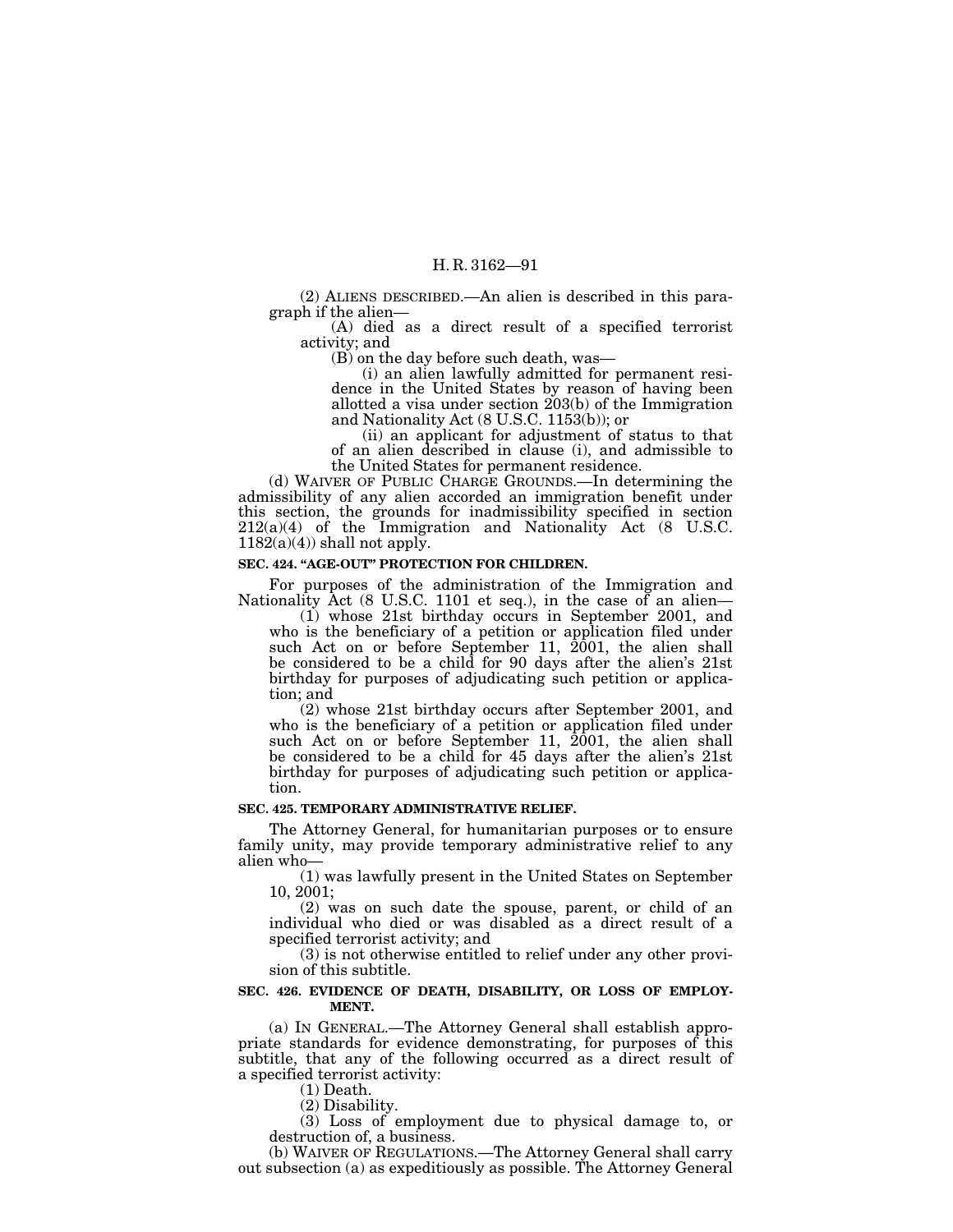is not required to promulgate regulations prior to implementing this subtitle.

## **SEC. 427. NO BENEFITS TO TERRORISTS OR FAMILY MEMBERS OF TERRORISTS.**

Notwithstanding any other provision of this subtitle, nothing in this subtitle shall be construed to provide any benefit or relief to—

(1) any individual culpable for a specified terrorist activity; or

(2) any family member of any individual described in paragraph (1).

#### **SEC. 428. DEFINITIONS.**

(a) APPLICATION OF IMMIGRATION AND NATIONALITY ACT PROVI-SIONS.—Except as otherwise specifically provided in this subtitle, the definitions used in the Immigration and Nationality Act (excluding the definitions applicable exclusively to title III of such Act) shall apply in the administration of this subtitle.

(b) SPECIFIED TERRORIST ACTIVITY.—For purposes of this subtitle, the term ''specified terrorist activity'' means any terrorist activity conducted against the Government or the people of the United States on September 11, 2001.

# **TITLE V—REMOVING OBSTACLES TO INVESTIGATING TERRORISM**

#### **SEC. 501. ATTORNEY GENERAL'S AUTHORITY TO PAY REWARDS TO COMBAT TERRORISM.**

(a) PAYMENT OF REWARDS TO COMBAT TERRORISM.—Funds available to the Attorney General may be used for the payment of rewards pursuant to public advertisements for assistance to the Department of Justice to combat terrorism and defend the Nation against terrorist acts, in accordance with procedures and regulations established or issued by the Attorney General.

(b) CONDITIONS.—In making rewards under this section—

(1) no such reward of \$250,000 or more may be made or offered without the personal approval of either the Attorney General or the President;

(2) the Attorney General shall give written notice to the Chairmen and ranking minority members of the Committees on Appropriations and the Judiciary of the Senate and of the House of Representatives not later than 30 days after the approval of a reward under paragraph (1);

(3) any executive agency or military department (as defined, respectively, in sections 105 and 102 of title 5, United States Code) may provide the Attorney General with funds for the payment of rewards;

(4) neither the failure of the Attorney General to authorize a payment nor the amount authorized shall be subject to judicial review; and

(5) no such reward shall be subject to any per- or aggregate reward spending limitation established by law, unless that law expressly refers to this section, and no reward paid pursuant to any such offer shall count toward any such aggregate reward spending limitation.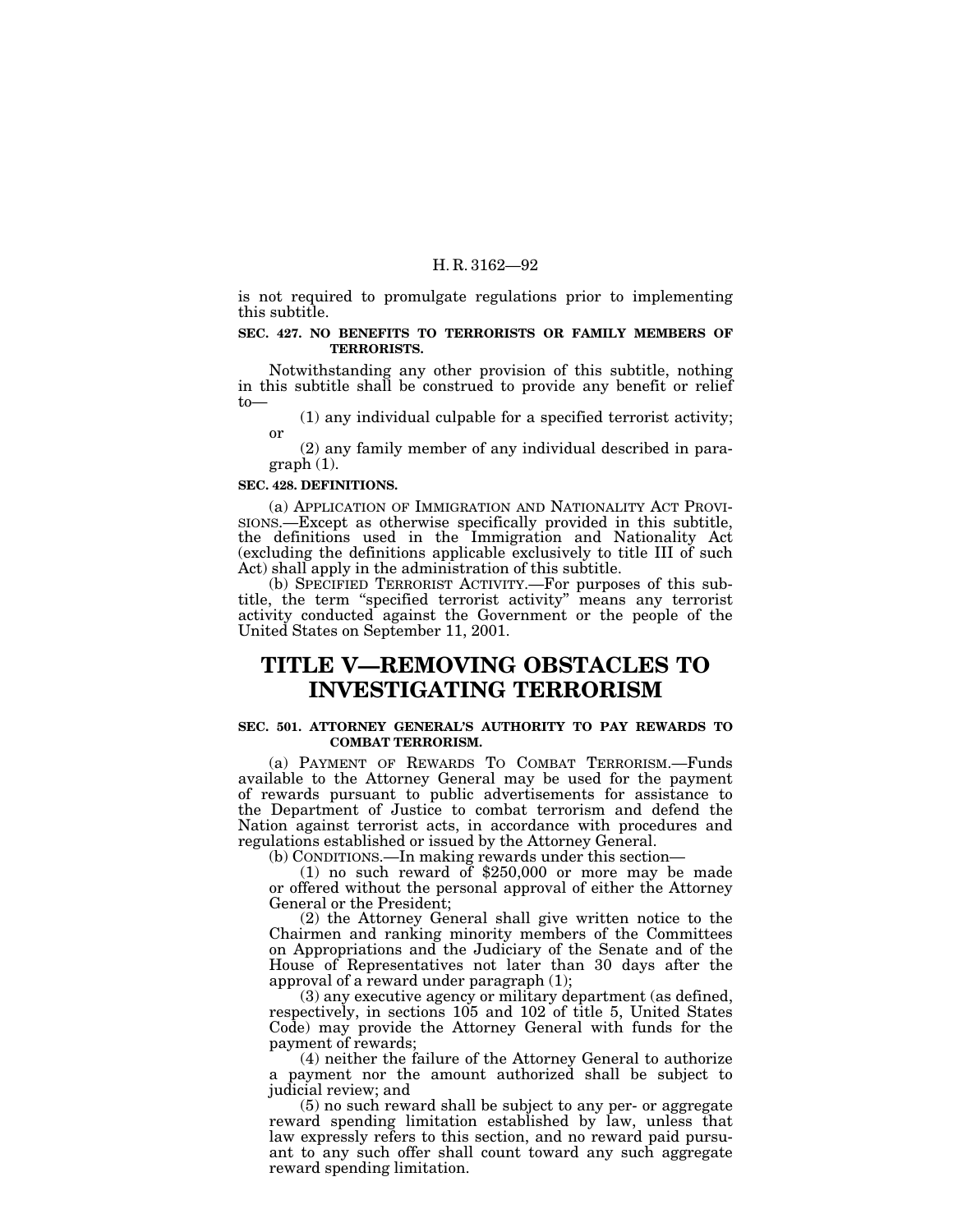#### **SEC. 502. SECRETARY OF STATE'S AUTHORITY TO PAY REWARDS.**

Section 36 of the State Department Basic Authorities Act of 1956 (Public Law 885, August 1, 1956; 22 U.S.C. 2708) is amended—  $(1)$  in subsection  $(b)$ —

 $(A)$  in paragraph  $(4)$ , by striking "or" at the end;

(B) in paragraph (5), by striking the period at the end and inserting ", including by dismantling an organization in whole or significant part; or''; and

(C) by adding at the end the following:

''(6) the identification or location of an individual who holds a key leadership position in a terrorist organization.'';

(2) in subsection (d), by striking paragraphs (2) and (3) and redesignating paragraph  $(4)$  as paragraph  $(2)$ ; and

 $(3)$  in subsection  $(e)(1)$ , by inserting ", except as personally authorized by the Secretary of State if he determines that offer or payment of an award of a larger amount is necessary to combat terrorism or defend the Nation against terrorist acts.'' after ''\$5,000,000''.

#### **SEC. 503. DNA IDENTIFICATION OF TERRORISTS AND OTHER VIOLENT OFFENDERS.**

Section 3(d)(2) of the DNA Analysis Backlog Elimination Act of 2000 (42 U.S.C. 14135a(d)(2)) is amended to read as follows:

''(2) In addition to the offenses described in paragraph (1), the following offenses shall be treated for purposes of this section as qualifying Federal offenses, as determined by the Attorney General:

"(A) Any offense listed in section  $2332b(g)(5)(B)$  of title 18, United States Code.

''(B) Any crime of violence (as defined in section 16 of title 18, United States Code).

''(C) Any attempt or conspiracy to commit any of the above offenses.''.

#### **SEC. 504. COORDINATION WITH LAW ENFORCEMENT.**

(a) INFORMATION ACQUIRED FROM AN ELECTRONIC SURVEIL-LANCE.—Section 106 of the Foreign Intelligence Surveillance Act of 1978 (50 U.S.C. 1806), is amended by adding at the end the following:

 $\mathcal{L}(k)(1)$  Federal officers who conduct electronic surveillance to acquire foreign intelligence information under this title may consult with Federal law enforcement officers to coordinate efforts to investigate or protect against—

 $f(A)$  actual or potential attack or other grave hostile acts of a foreign power or an agent of a foreign power;

''(B) sabotage or international terrorism by a foreign power or an agent of a foreign power; or

 $\mathcal{C}(\tilde{C})$  clandestine intelligence activities by an intelligence service or network of a foreign power or by an agent of a foreign power.

''(2) Coordination authorized under paragraph (1) shall not preclude the certification required by section  $104(a)(7)(B)$  or the entry of an order under section 105.''.

(b) INFORMATION ACQUIRED FROM A PHYSICAL SEARCH.—Section 305 of the Foreign Intelligence Surveillance Act of 1978 (50 U.S.C. 1825) is amended by adding at the end the following: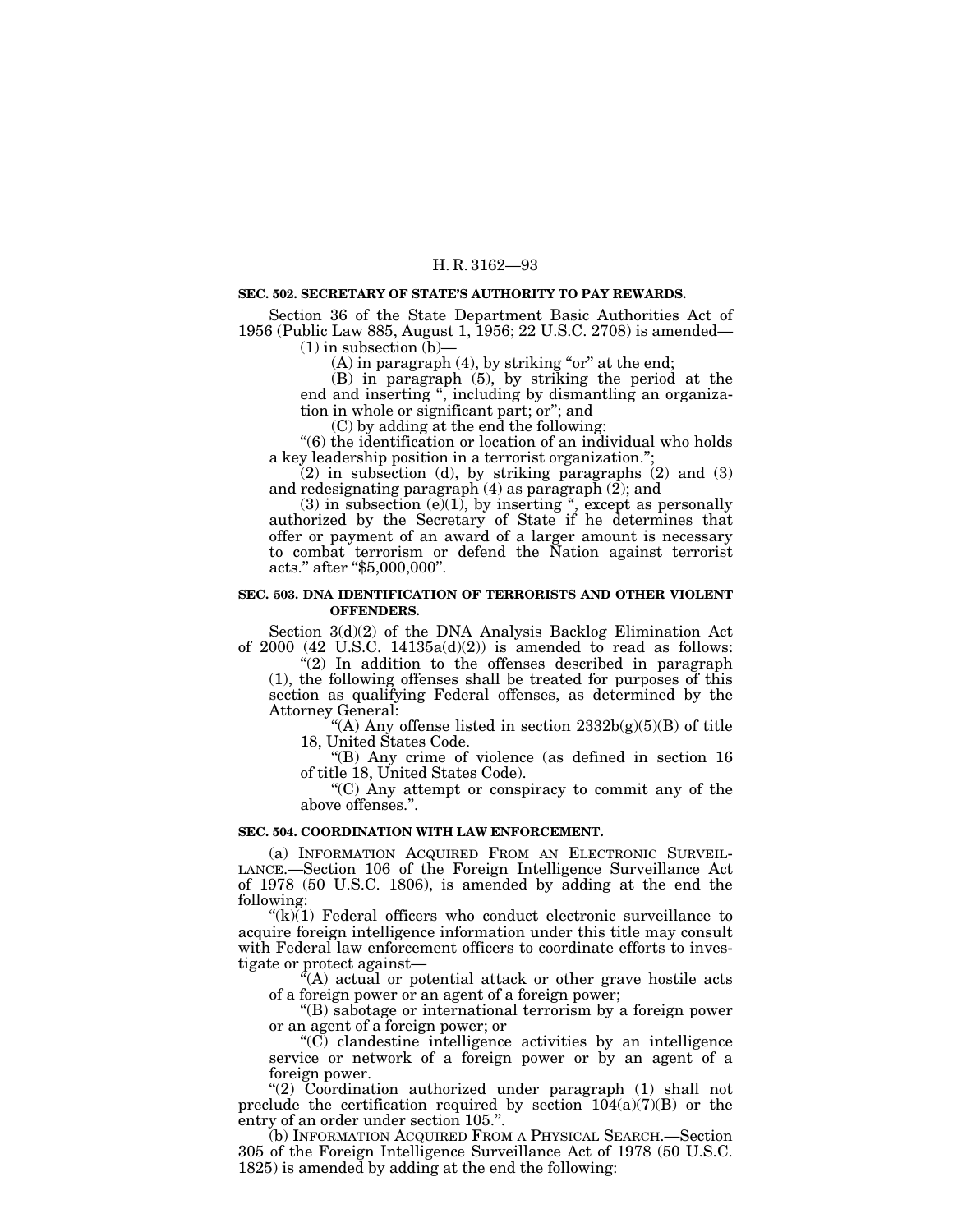" $(k)(1)$  Federal officers who conduct physical searches to acquire foreign intelligence information under this title may consult with Federal law enforcement officers to coordinate efforts to investigate or protect against—

"(A) actual or potential attack or other grave hostile acts of a foreign power or an agent of a foreign power;

''(B) sabotage or international terrorism by a foreign power or an agent of a foreign power; or

 $\mathcal{C}(\tilde{C})$  clandestine intelligence activities by an intelligence service or network of a foreign power or by an agent of a foreign power.

"(2) Coordination authorized under paragraph (1) shall not preclude the certification required by section  $303(a)(7)$  or the entry of an order under section 304.''.

#### **SEC. 505. MISCELLANEOUS NATIONAL SECURITY AUTHORITIES.**

(a) TELEPHONE TOLL AND TRANSACTIONAL RECORDS.—Section 2709(b) of title 18, United States Code, is amended—

(1) in the matter preceding paragraph (1), by inserting ''at Bureau headquarters or a Special Agent in Charge in a Bureau field office designated by the Director'' after ''Assistant Director'';

 $(2)$  in paragraph  $(1)$ —

(A) by striking ''in a position not lower than Deputy Assistant Director''; and

(B) by striking ''made that'' and all that follows and inserting the following: "made that the name, address, length of service, and toll billing records sought are relevant to an authorized investigation to protect against international terrorism or clandestine intelligence activities, provided that such an investigation of a United States person is not conducted solely on the basis of activities protected by the first amendment to the Constitution of the United States; and''; and

 $(3)$  in paragraph  $(2)$ –

(A) by striking ''in a position not lower than Deputy Assistant Director''; and

(B) by striking ''made that'' and all that follows and inserting the following: "made that the information sought is relevant to an authorized investigation to protect against international terrorism or clandestine intelligence activities, provided that such an investigation of a United States person is not conducted solely upon the basis of activities protected by the first amendment to the Constitution of the United States.''.

(b) FINANCIAL RECORDS.—Section 1114(a)(5)(A) of the Right to Financial Privacy Act of 1978 (12 U.S.C. 3414(a)(5)(A)) is amended—

(1) by inserting ''in a position not lower than Deputy Assistant Director at Bureau headquarters or a Special Agent in Charge in a Bureau field office designated by the Director'' after "designee"; and

(2) by striking ''sought'' and all that follows and inserting ''sought for foreign counter intelligence purposes to protect against international terrorism or clandestine intelligence activities, provided that such an investigation of a United States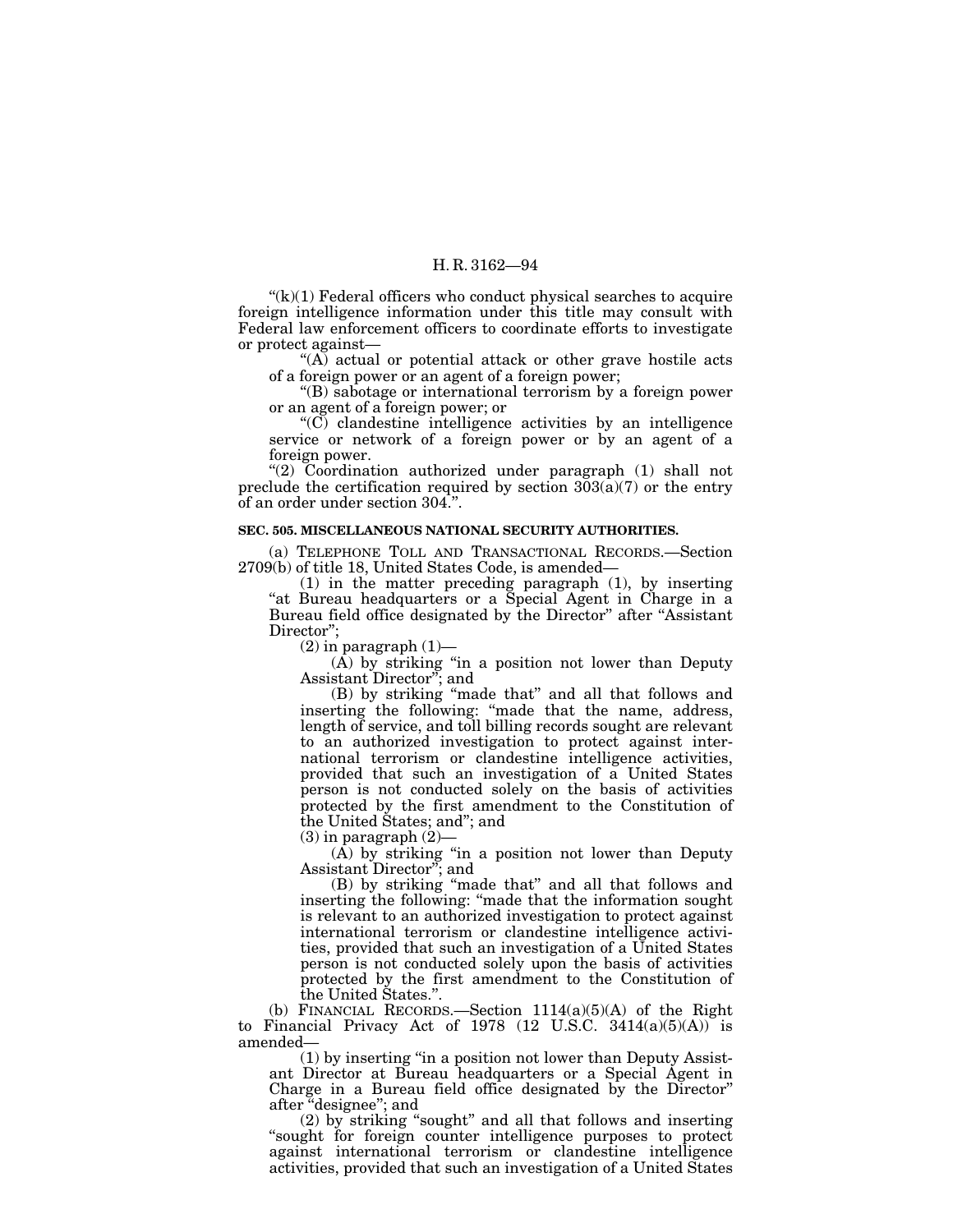person is not conducted solely upon the basis of activities protected by the first amendment to the Constitution of the United States.''.

(c) CONSUMER REPORTS.—Section 624 of the Fair Credit Reporting Act (15 U.S.C. 1681u) is amended—

 $(1)$  in subsection  $(a)$ 

(A) by inserting ''in a position not lower than Deputy Assistant Director at Bureau headquarters or a Special Agent in Charge of a Bureau field office designated by the Director" after "designee" the first place it appears; and

(B) by striking ''in writing that'' and all that follows through the end and inserting the following: ''in writing, that such information is sought for the conduct of an authorized investigation to protect against international terrorism or clandestine intelligence activities, provided that such an investigation of a United States person is not conducted solely upon the basis of activities protected by the first amendment to the Constitution of the United States.'';

(2) in subsection (b)—

(A) by inserting ''in a position not lower than Deputy Assistant Director at Bureau headquarters or a Special Agent in Charge of a Bureau field office designated by the Director'' after ''designee'' the first place it appears; and

(B) by striking ''in writing that'' and all that follows through the end and inserting the following: ''in writing that such information is sought for the conduct of an authorized investigation to protect against international terrorism or clandestine intelligence activities, provided that such an investigation of a United States person is not conducted solely upon the basis of activities protected by the first amendment to the Constitution of the United States.''; and

(3) in subsection (c)—<br>(A) by inserting "in a position not lower than Deputy Assistant Director at Bureau headquarters or a Special Agent in Charge in a Bureau field office designated by the Director'' after ''designee of the Director''; and

(B) by striking ''in camera that'' and all that follows through ''States.'' and inserting the following: ''in camera that the consumer report is sought for the conduct of an authorized investigation to protect against international terrorism or clandestine intelligence activities, provided that such an investigation of a United States person is not conducted solely upon the basis of activities protected by the first amendment to the Constitution of the United States.''.

### **SEC. 506. EXTENSION OF SECRET SERVICE JURISDICTION.**

(a) CONCURRENT JURISDICTION UNDER 18 U.S.C. 1030.—Section 1030(d) of title 18, United States Code, is amended to read as

 $f'(d)(1)$  The United States Secret Service shall, in addition to any other agency having such authority, have the authority to investigate offenses under this section.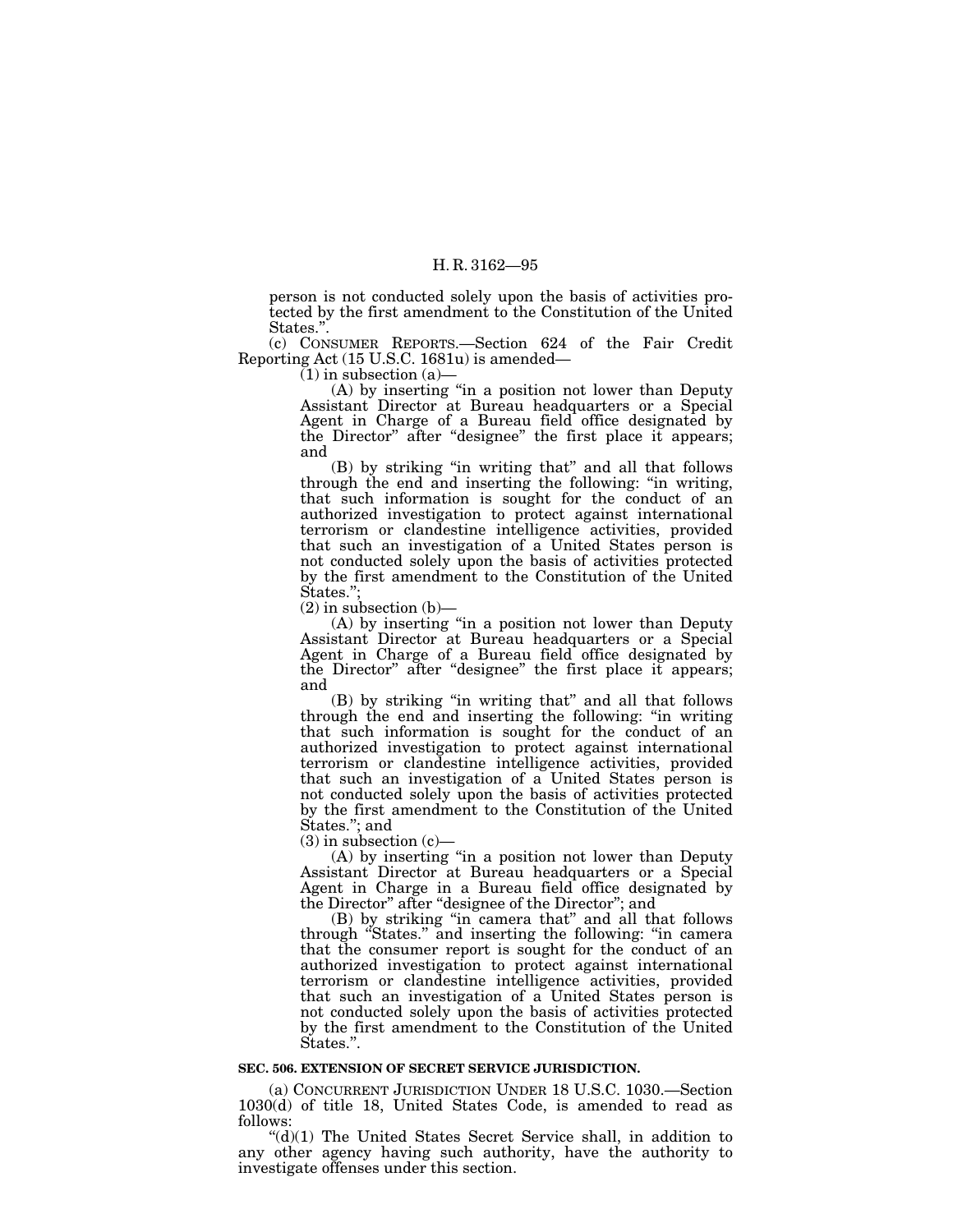"(2) The Federal Bureau of Investigation shall have primary authority to investigate offenses under subsection  $(a)(1)$  for any cases involving espionage, foreign counterintelligence, information protected against unauthorized disclosure for reasons of national defense or foreign relations, or Restricted Data (as that term is defined in section 11y of the Atomic Energy Act of 1954 (42 U.S.C. 2014(y)), except for offenses affecting the duties of the United States Secret Service pursuant to section 3056(a) of this title.

''(3) Such authority shall be exercised in accordance with an agreement which shall be entered into by the Secretary of the Treasury and the Attorney General.''.

(b) REAUTHORIZATION OF JURISDICTION UNDER 18 U.S.C. 1344.— Section 3056(b)(3) of title 18, United States Code, is amended by striking ''credit and debit card frauds, and false identification documents or devices'' and inserting ''access device frauds, false identification documents or devices, and any fraud or other criminal or unlawful activity in or against any federally insured financial institution''.

#### **SEC. 507. DISCLOSURE OF EDUCATIONAL RECORDS.**

Section 444 of the General Education Provisions Act (20 U.S.C. 1232g), is amended by adding after subsection (i) a new subsection (j) to read as follows:

''(j) INVESTIGATION AND PROSECUTION OF TERRORISM.—

"(1) In GENERAL.—Notwithstanding subsections (a) through (i) or any provision of State law, the Attorney General (or any Federal officer or employee, in a position not lower than an Assistant Attorney General, designated by the Attorney General) may submit a written application to a court of competent jurisdiction for an ex parte order requiring an educational agency or institution to permit the Attorney General (or his designee) to—

" $(\tilde{A})$  collect education records in the possession of the educational agency or institution that are relevant to an authorized investigation or prosecution of an offense listed in section  $2332b(g)(5)(B)$  of title 18 United States Code, or an act of domestic or international terrorism as defined in section 2331 of that title; and

''(B) for official purposes related to the investigation or prosecution of an offense described in paragraph  $(1)(A)$ , retain, disseminate, and use (including as evidence at trial or in other administrative or judicial proceedings) such records, consistent with such guidelines as the Attorney General, after consultation with the Secretary, shall issue to protect confidentiality.

''(2) APPLICATION AND APPROVAL.—

"(A) IN GENERAL.—An application under paragraph  $(1)$ shall certify that there are specific and articulable facts giving reason to believe that the education records are likely to contain information described in paragraph (1)(A).

''(B) The court shall issue an order described in paragraph (1) if the court finds that the application for the order includes the certification described in subparagraph (A).

''(3) PROTECTION OF EDUCATIONAL AGENCY OR INSTITU-TION.—An educational agency or institution that, in good faith, produces education records in accordance with an order issued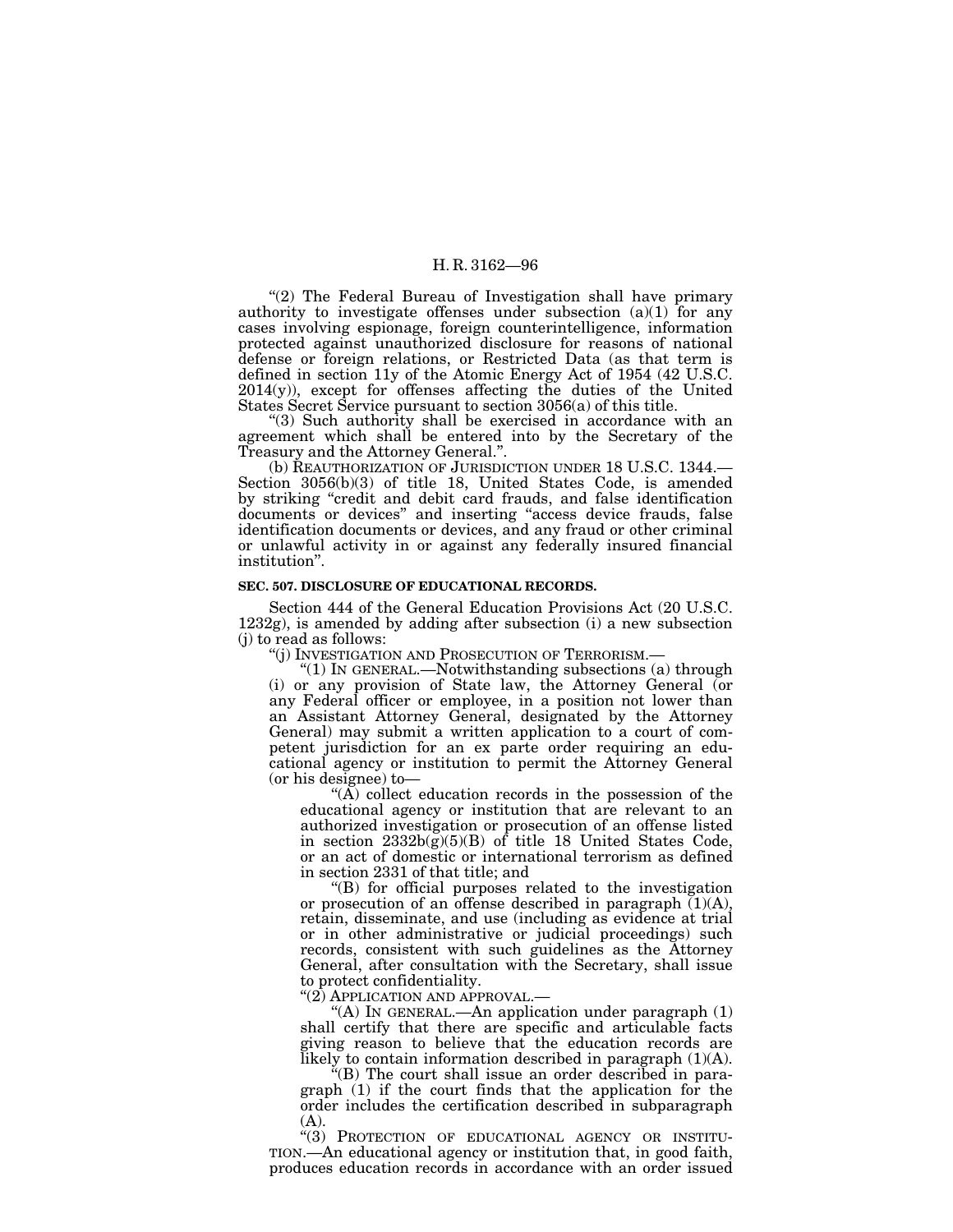under this subsection shall not be liable to any person for that production.

 $\sqrt{4}$  RECORD-KEEPING.—Subsection (b)(4) does not apply to education records subject to a court order under this subsection.''.

#### **SEC. 508. DISCLOSURE OF INFORMATION FROM NCES SURVEYS.**

Section 408 of the National Education Statistics Act of 1994 (20 U.S.C. 9007), is amended by adding after subsection (b) a new subsection (c) to read as follows:

''(c) INVESTIGATION AND PROSECUTION OF TERRORISM.—

"(1) In GENERAL.—Notwithstanding subsections (a) and (b), the Attorney General (or any Federal officer or employee, in a position not lower than an Assistant Attorney General, designated by the Attorney General) may submit a written application to a court of competent jurisdiction for an ex parte order requiring the Secretary to permit the Attorney General (or his designee) to—

''(A) collect reports, records, and information (including individually identifiable information) in the possession of the center that are relevant to an authorized investigation or prosecution of an offense listed in section  $2332b(g)(5)(B)$ of title 18, United States Code, or an act of domestic or international terrorism as defined in section 2331 of that title; and

''(B) for official purposes related to the investigation or prosecution of an offense described in paragraph  $(1)(A)$ , retain, disseminate, and use (including as evidence at trial or in other administrative or judicial proceedings) such information, consistent with such guidelines as the Attorney General, after consultation with the Secretary, shall issue to protect confidentiality.

''(2) APPLICATION AND APPROVAL.—

"(A) IN GENERAL.—An application under paragraph  $(1)$ shall certify that there are specific and articulable facts giving reason to believe that the information sought is described in paragraph  $(1)(A)$ .

''(B) The court shall issue an order described in paragraph (1) if the court finds that the application for the order includes the certification described in subparagraph (A).

''(3) PROTECTION.—An officer or employee of the Department who, in good faith, produces information in accordance with an order issued under this subsection does not violate subsection (b)(2) and shall not be liable to any person for that production.''.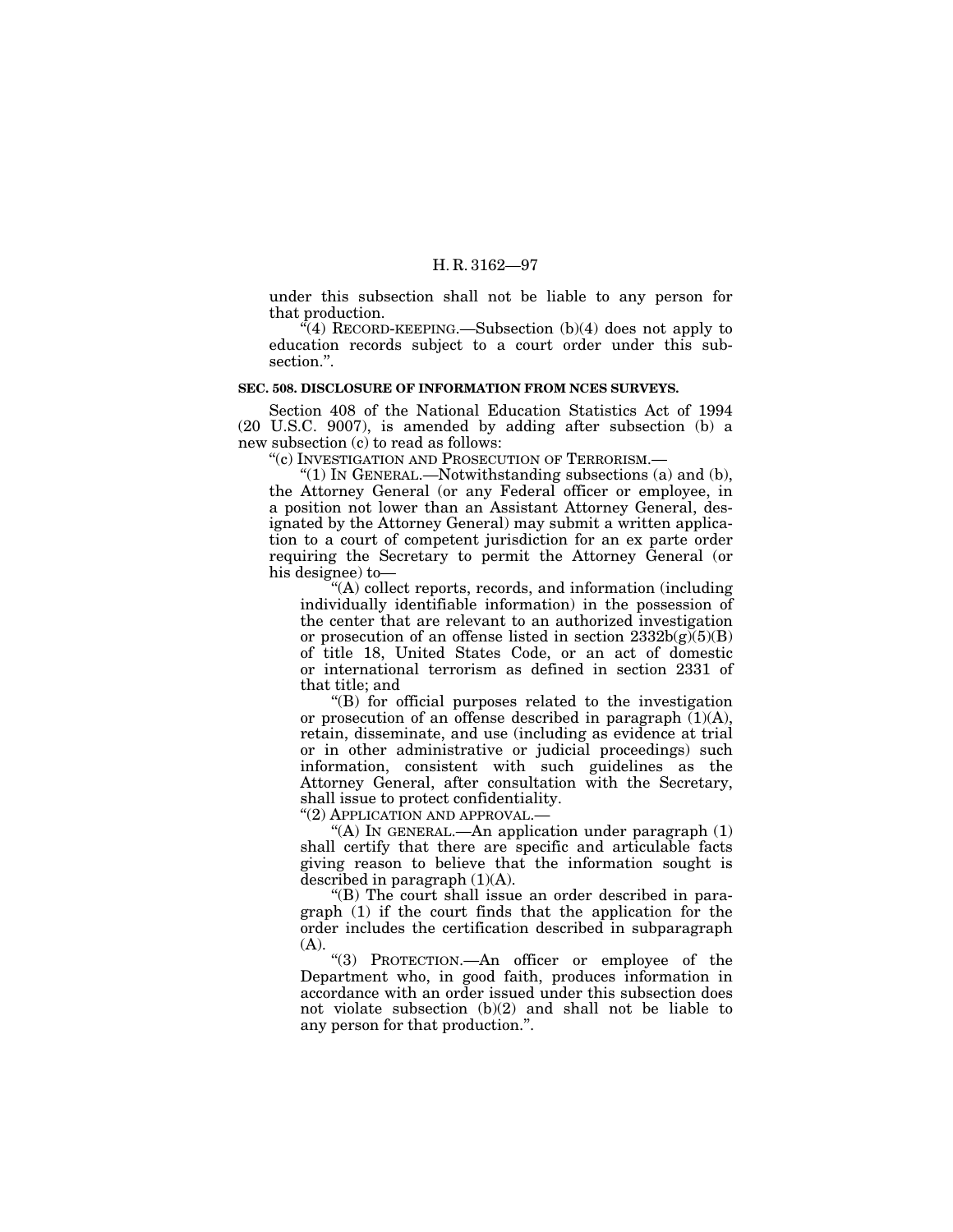# **TITLE VI—PROVIDING FOR VICTIMS OF TERRORISM, PUBLIC SAFETY OFFI-CERS, AND THEIR FAMILIES**

# **Subtitle A—Aid to Families of Public Safety Officers**

### **SEC. 611. EXPEDITED PAYMENT FOR PUBLIC SAFETY OFFICERS INVOLVED IN THE PREVENTION, INVESTIGATION, RESCUE, OR RECOVERY EFFORTS RELATED TO A TER-RORIST ATTACK.**

(a) IN GENERAL.—Notwithstanding the limitations of subsection (b) of section 1201 or the provisions of subsections (c), (d), and (e) of such section or section 1202 of title I of the Omnibus Crime Control and Safe Streets Act of 1968 (42 U.S.C. 3796, 3796a), upon certification (containing identification of all eligible payees of benefits pursuant to section 1201 of such Act) by a public agency that a public safety officer employed by such agency was killed or suffered a catastrophic injury producing permanent and total disability as a direct and proximate result of a personal injury sustained in the line of duty as described in section 1201 of such Act in connection with prevention, investigation, rescue, or recovery efforts related to a terrorist attack, the Director of the Bureau of Justice Assistance shall authorize payment to qualified beneficiaries, said payment to be made not later than 30 days after receipt of such certification, benefits described under subpart 1 of part L of such Act (42 U.S.C. 3796 et seq.).

(b) DEFINITIONS.—For purposes of this section, the terms ''catastrophic injury'', ''public agency'', and ''public safety officer'' have the same meanings given such terms in section 1204 of title I of the Omnibus Crime Control and Safe Streets Act of 1968 (42 U.S.C. 3796b).

## **SEC. 612. TECHNICAL CORRECTION WITH RESPECT TO EXPEDITED PAYMENTS FOR HEROIC PUBLIC SAFETY OFFICERS.**

Section 1 of Public Law 107-37 (an Act to provide for the expedited payment of certain benefits for a public safety officer who was killed or suffered a catastrophic injury as a direct and proximate result of a personal injury sustained in the line of duty in connection with the terrorist attacks of September 11, 2001) is amended by—

 $(1)$  inserting before "by a" the following: "(containing identification of all eligible payees of benefits pursuant to section  $1201$ "

 $(2)$  inserting "producing permanent and total disability" after ''suffered a catastrophic injury''; and

 $(3)$  striking "1201 $(a)$ " and inserting "1201".

#### **SEC. 613. PUBLIC SAFETY OFFICERS BENEFIT PROGRAM PAYMENT INCREASE.**

(a) PAYMENTS.—Section 1201(a) of the Omnibus Crime Control and Safe Streets Act of 1968 (42 U.S.C. 3796) is amended by striking ''\$100,000'' and inserting ''\$250,000''.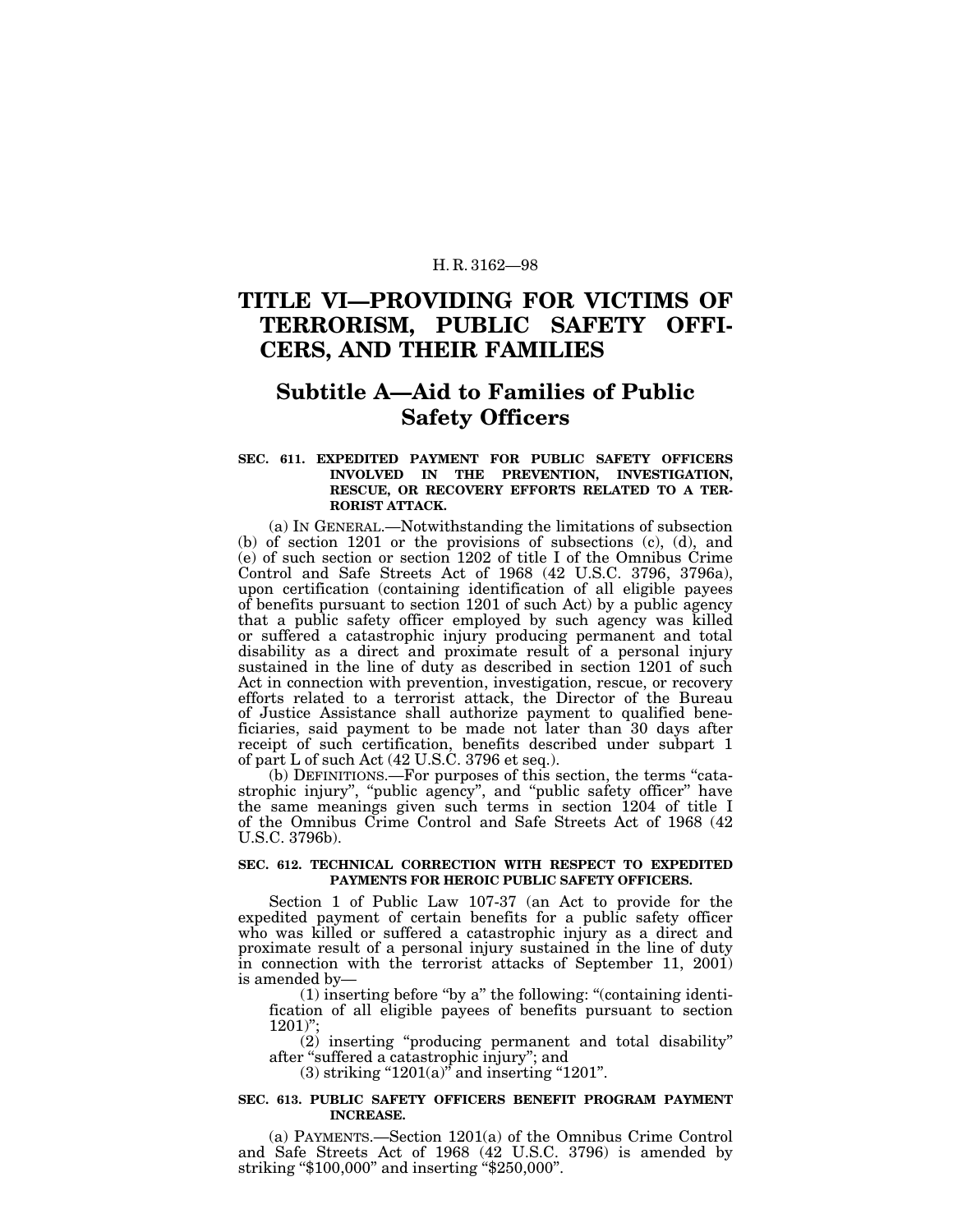(b) APPLICABILITY.—The amendment made by subsection (a) shall apply to any death or disability occurring on or after January 1, 2001.

#### **SEC. 614. OFFICE OF JUSTICE PROGRAMS.**

Section 112 of title I of section 101(b) of division A of Public Law 105–277 and section 108(a) of appendix A of Public Law

 $(1)$  after "that Office", each place it occurs, by inserting "(including, notwithstanding any contrary provision of law (unless the same should expressly refer to this section), any organization that administers any program established in title 1 of Public Law 90–351)''; and

 $(2)$  by inserting "functions, including any" after "all".

# **Subtitle B—Amendments to the Victims of Crime Act of 1984**

#### **SEC. 621. CRIME VICTIMS FUND.**

(a) DEPOSIT OF GIFTS IN THE FUND.—Section 1402(b) of the Victims of Crime Act of 1984 (42 U.S.C. 10601(b)) is amended—<br>(1) in paragraph (3), by striking "and" at the end;

(2) in paragraph (4), by striking the period at the end

and inserting ''; and''; and

(3) by adding at the end the following:

 $\phi'(5)$  any gifts, bequests, or donations to the Fund from private entities or individuals."

private entities or individuals.''. (b) FORMULA FOR FUND DISTRIBUTIONS.—Section 1402(c) of the Victims of Crime Act of 1984 (42 U.S.C. 10601(c)) is amended

to read as follows:<br>''(c) FUND DISTRIBUTION; RETENTION OF SUMS IN FUND; AVAIL-ABILITY FOR EXPENDITURE WITHOUT FISCAL YEAR LIMITATION.—

"(1) Subject to the availability of money in the Fund, in each fiscal year, beginning with fiscal year 2003, the Director shall distribute not less than 90 percent nor more than 110 percent of the amount distributed from the Fund in the previous fiscal year, except the Director may distribute up to 120 percent of the amount distributed in the previous fiscal year in any fiscal year that the total amount available in the Fund is more than 2 times the amount distributed in the previous fiscal year.

 $(2)$  In each fiscal year, the Director shall distribute amounts from the Fund in accordance with subsection (d). All sums not distributed during a fiscal year shall remain in reserve in the Fund to be distributed during a subsequent fiscal year. Notwithstanding any other provision of law, all sums deposited in the Fund that are not distributed shall remain in reserve in the Fund for obligation in future fiscal years, without fiscal year limitation.''.

(c) ALLOCATION OF FUNDS FOR COSTS AND GRANTS.—Section  $1402(\text{d})(4)$  of the Victims of Crime Act of 1984 (42 U.S.C.  $10601(\text{d})(4)$ ) is amended—

 $(1)$  by striking "deposited in" and inserting "to be distributed from'';

(2) in subparagraph (A), by striking "48.5" and inserting "47.5":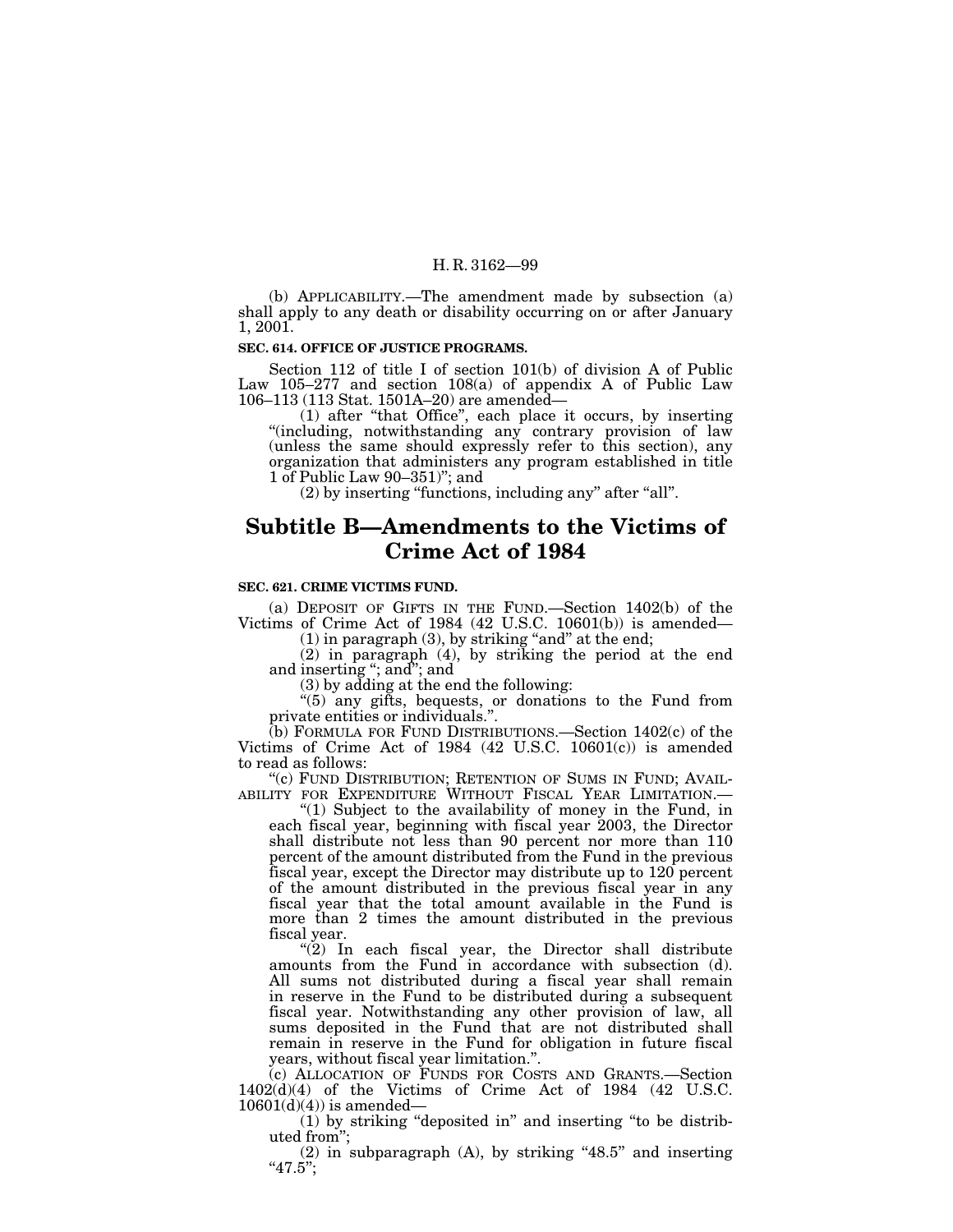$(3)$  in subparagraph  $(B)$ , by striking "48.5" and inserting "47.5"; and

 $(4)$  in subparagraph (C), by striking "3" and inserting "5". (d) ANTITERRORISM EMERGENCY RESERVE.—Section  $1402\text{d}(5)$ of the Victims of Crime Act of 1984 (42 U.S.C.  $10601(d)(5)$ ) is amended to read as follows:

 $\mathcal{L}(5)(A)$  In addition to the amounts distributed under paragraphs (2), (3), and (4), the Director may set aside up to \$50,000,000 from the amounts transferred to the Fund in response to the airplane hijackings and terrorist acts that occurred on September 11, 2001, as an antiterrorism emergency reserve. The Director may replenish any amounts expended from such reserve in subsequent fiscal years by setting aside up to 5 percent of the amounts remaining in the Fund in any fiscal year after distributing amounts under paragraphs  $(2)$ ,  $(3)$  and  $(4)$ . Such reserve shall not exceed \$50,000,000.

''(B) The antiterrorism emergency reserve referred to in subparagraph (A) may be used for supplemental grants under section 1404B and to provide compensation to victims of international terrorism under section 1404C.

 $C$ ) Amounts in the antiterrorism emergency reserve established pursuant to subparagraph (A) may be carried over from fiscal year to fiscal year. Notwithstanding subsection (c) and section 619 of the Departments of Commerce, Justice, and State, the Judiciary, and Related Agencies Appropriations Act, 2001 (and any similar limitation on Fund obligations in any future Act, unless the same should expressly refer to this section), any such amounts carried over shall not be subject to any limitation on obligations from amounts deposited to or available in the Fund.".<br>(e) VICTIMS OF SEPTEMBER 11, 2001.—Amounts transferred to

the Crime Victims Fund for use in responding to the airplane hijackings and terrorist acts (including any related search, rescue, relief, assistance, or other similar activities) that occurred on September 11, 2001, shall not be subject to any limitation on obligations from amounts deposited to or available in the Fund, notwithstanding—

(1) section 619 of the Departments of Commerce, Justice, and State, the Judiciary, and Related Agencies Appropriations Act, 2001, and any similar limitation on Fund obligations in such Act for Fiscal Year 2002; and

(2) subsections (c) and (d) of section 1402 of the Victims of Crime Act of 1984 (42 U.S.C. 10601).

## **SEC. 622. CRIME VICTIM COMPENSATION.**

(a) ALLOCATION OF FUNDS FOR COMPENSATION AND ASSIST-ANCE.—Paragraphs (1) and (2) of section 1403(a) of the Victims of Crime Act of 1984 (42 U.S.C. 10602(a)) are amended by inserting "in fiscal year 2002 and of 60 percent in subsequent fiscal years" after "40 percent".

(b) LOCATION OF COMPENSABLE CRIME.—Section 1403(b)(6)(B) of the Victims of Crime Act of 1984 (42 U.S.C. 10602(b)(6)(B)) is amended by striking "are outside the United States (if the compensable crime is terrorism, as defined in section 2331 of title

18), or".<br>
(c) RELATIONSHIP OF CRIME VICTIM COMPENSATION TO MEANS-<br>
TESTED FEDERAL BENEFIT PROGRAMS.—Section 1403 of the Victims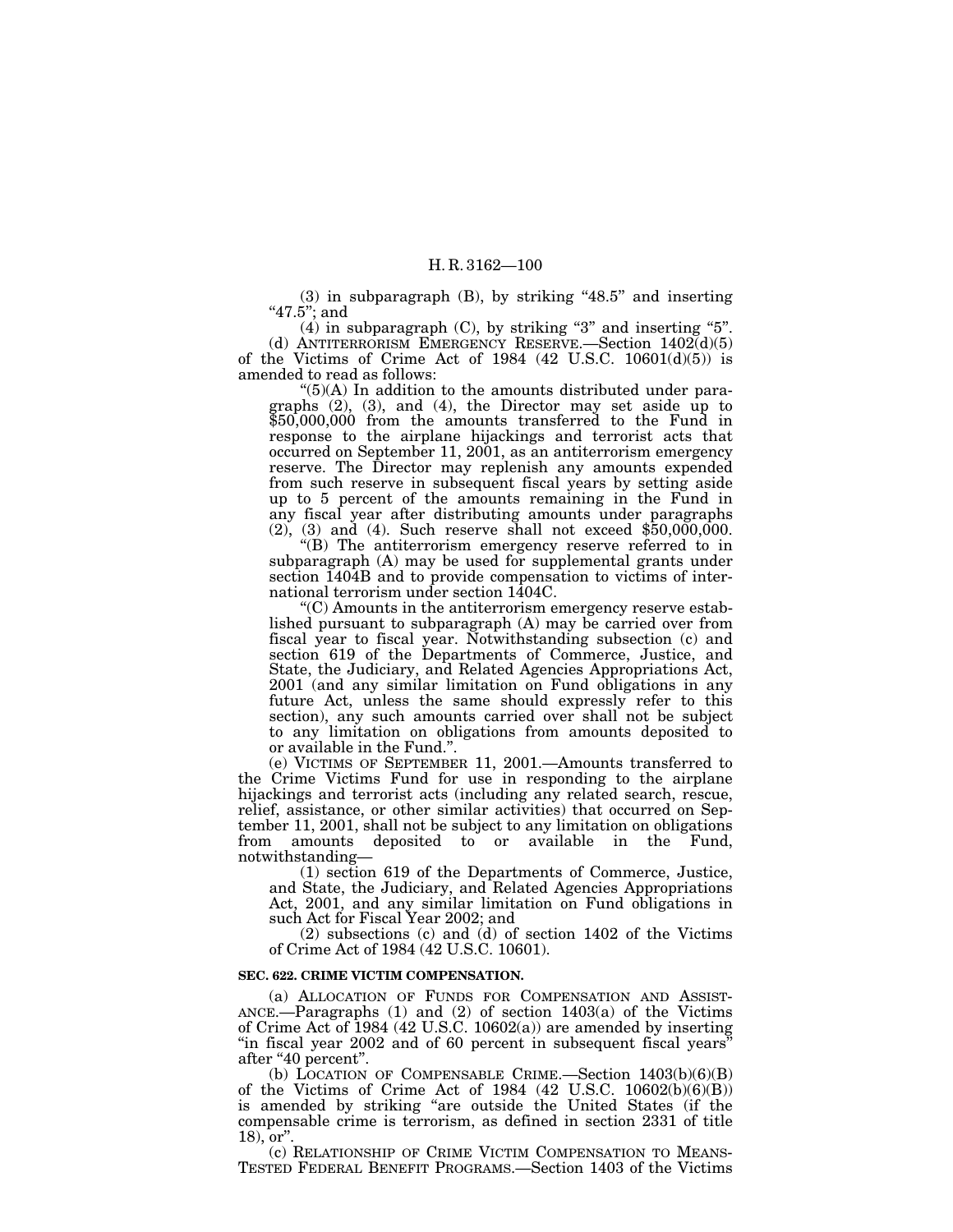of Crime Act of 1984 (42 U.S.C. 10602) is amended by striking subsection (c) and inserting the following:

''(c) EXCLUSION FROM INCOME, RESOURCES, AND ASSETS FOR PURPOSES OF MEANS TESTS.—Notwithstanding any other law (other than title IV of Public Law 107–42), for the purpose of any maximum allowed income, resource, or asset eligibility requirement in any Federal, State, or local government program using Federal funds that provides medical or other assistance (or payment or reimbursement of the cost of such assistance), any amount of crime victim compensation that the applicant receives through a crime victim compensation program under this section shall not be included in the income, resources, or assets of the applicant, nor shall that amount reduce the amount of the assistance available to the applicant from Federal, State, or local government programs using Federal funds, unless the total amount of assistance that the applicant receives from all such programs is sufficient to fully compensate the applicant for losses suffered as a result of the crime."

(d) DEFINITIONS OF ''COMPENSABLE CRIME'' AND ''STATE''.—Section 1403(d) of the Victims of Crime Act of 1984 (42 U.S.C. 10602(d)) is amended—

 $(1)$  in paragraph  $(3)$ , by striking "crimes involving terrorism,''; and

(2) in paragraph (4), by inserting ''the United States Virgin Islands,'' after ''the Commonwealth of Puerto Rico,''.

(e) RELATIONSHIP OF ELIGIBLE CRIME VICTIM COMPENSATION PROGRAMS TO THE SEPTEMBER 11TH VICTIM COMPENSATION FUND.

(1) IN GENERAL.—Section 1403(e) of the Victims of Crime Act of 1984 (42 U.S.C. 10602(e)) is amended by inserting ''including the program established under title IV of Public Law 107–42," after "Federal program,".

(2) COMPENSATION.—With respect to any compensation payable under title IV of Public Law 107–42, the failure of a crime victim compensation program, after the effective date of final regulations issued pursuant to section 407 of Public Law 107–42, to provide compensation otherwise required pursuant to section 1403 of the Victims of Crime Act of 1984 (42 U.S.C. 10602) shall not render that program ineligible for future grants under the Victims of Crime Act of 1984.

#### **SEC. 623. CRIME VICTIM ASSISTANCE.**

(a) ASSISTANCE FOR VICTIMS IN THE DISTRICT OF COLUMBIA, PUERTO RICO, AND OTHER TERRITORIES AND POSSESSIONS.—Section 1404(a) of the Victims of Crime Act of 1984 (42 U.S.C. 10603(a)) is amended by adding at the end the following:

''(6) An agency of the Federal Government performing local law enforcement functions in and on behalf of the District of Columbia, the Commonwealth of Puerto Rico, the United States Virgin Islands, or any other territory or possession of the United States may qualify as an eligible crime victim assistance program for the purpose of grants under this subsection, or for the purpose of grants under subsection  $(c)(1)$ ."

(b) PROHIBITION ON DISCRIMINATION AGAINST CERTAIN VIC-TIMS.—Section 1404(b)(1) of the Victims of Crime Act of 1984 (42 U.S.C.  $10603(b)(1)$  is amended–

 $(1)$  in subparagraph  $(D)$ , by striking "and" at the end;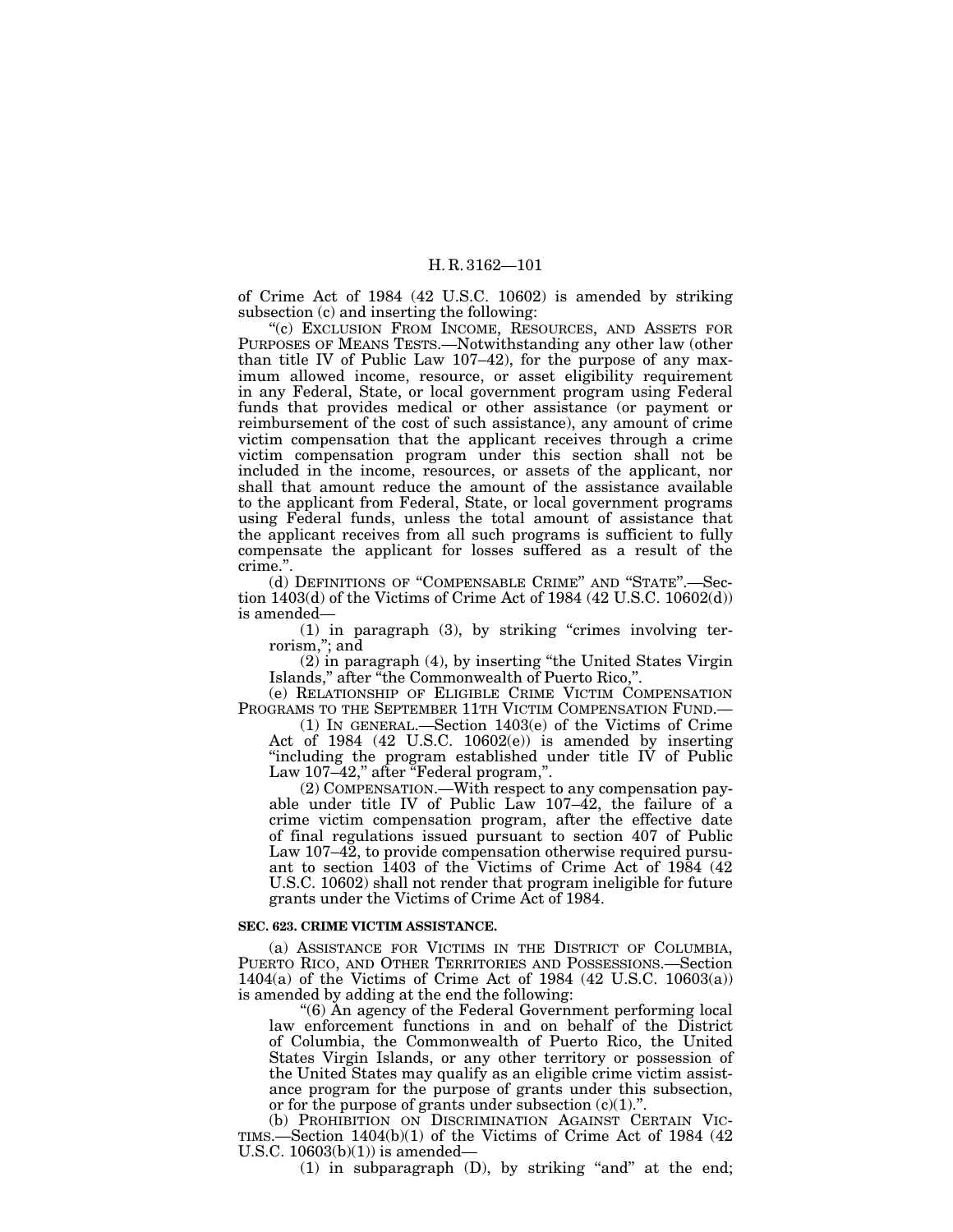(2) in subparagraph (E), by striking the period at the end and inserting "; and"; and

(3) by adding at the end the following:

''(F) does not discriminate against victims because they disagree with the way the State is prosecuting the criminal case.''.

(c) GRANTS FOR PROGRAM EVALUATION AND COMPLIANCE EFFORTS.—Section 1404(c)(1)(A) of the Victims of Crime Act of 1984 (42 U.S.C. 10603 $(c)(1)(A)$ ) is amended by inserting ", program evaluation, compliance efforts," after "demonstration projects".

(d) ALLOCATION OF DISCRETIONARY GRANTS.—Section 1404(c)(2) of the Victims of Crime Act of  $1984$  (42 U.S.C.  $10603(c)(2)$ ) is amended—

 $(1)$  in subparagraph  $(A)$ , by striking "not more than" and inserting "not less than"; and

(2) in subparagraph (B), by striking ''not less than'' and inserting "not more than".<br>(e) FELLOWSHIPS AND

(e) FELLOWSHIPS AND CLINICAL INTERNSHIPS.—Section 1404(c)(3) of the Victims of Crime Act of 1984 (42 U.S.C. 10603(c)(3)) is amended—

 $(1)$  in subparagraph  $(C)$ , by striking "and" at the end; (2) in subparagraph (D), by striking the period at the end and inserting ''; and''; and

(3) by adding at the end the following:

''(E) use funds made available to the Director under this subsection—

''(i) for fellowships and clinical internships; and "(ii) to carry out programs of training and special workshops for the presentation and dissemination of information resulting from demonstrations, surveys, and special projects.''.

#### **SEC. 624. VICTIMS OF TERRORISM.**

(a) COMPENSATION AND ASSISTANCE TO VICTIMS OF DOMESTIC TERRORISM.—Section 1404B(b) of the Victims of Crime Act of 1984  $(42 \text{ U.S.C. } 10603b(b))$  is amended to read as follows:

''(b) VICTIMS OF TERRORISM WITHIN THE UNITED STATES.—The Director may make supplemental grants as provided in section 1402(d)(5) to States for eligible crime victim compensation and assistance programs, and to victim service organizations, public agencies (including Federal, State, or local governments) and nongovernmental organizations that provide assistance to victims of crime, which shall be used to provide emergency relief, including crisis response efforts, assistance, compensation, training and technical assistance, and ongoing assistance, including during any investigation or prosecution, to victims of terrorist acts or mass violence occurring within the United States.''.

(b) ASSISTANCE TO VICTIMS OF INTERNATIONAL TERRORISM. Section 1404B(a)(1) of the Victims of Crime Act of 1984 (42 U.S.C.  $10603b(a)(1)$  is amended by striking "who are not persons eligible for compensation under title VIII of the Omnibus Diplomatic Security and Antiterrorism Act of 1986''.

(c) COMPENSATION TO VICTIMS OF INTERNATIONAL TERRORISM.— Section 1404C(b) of the Victims of Crime of 1984 (42 U.S.C. 10603c(b)) is amended by adding at the end the following: ''The amount of compensation awarded to a victim under this subsection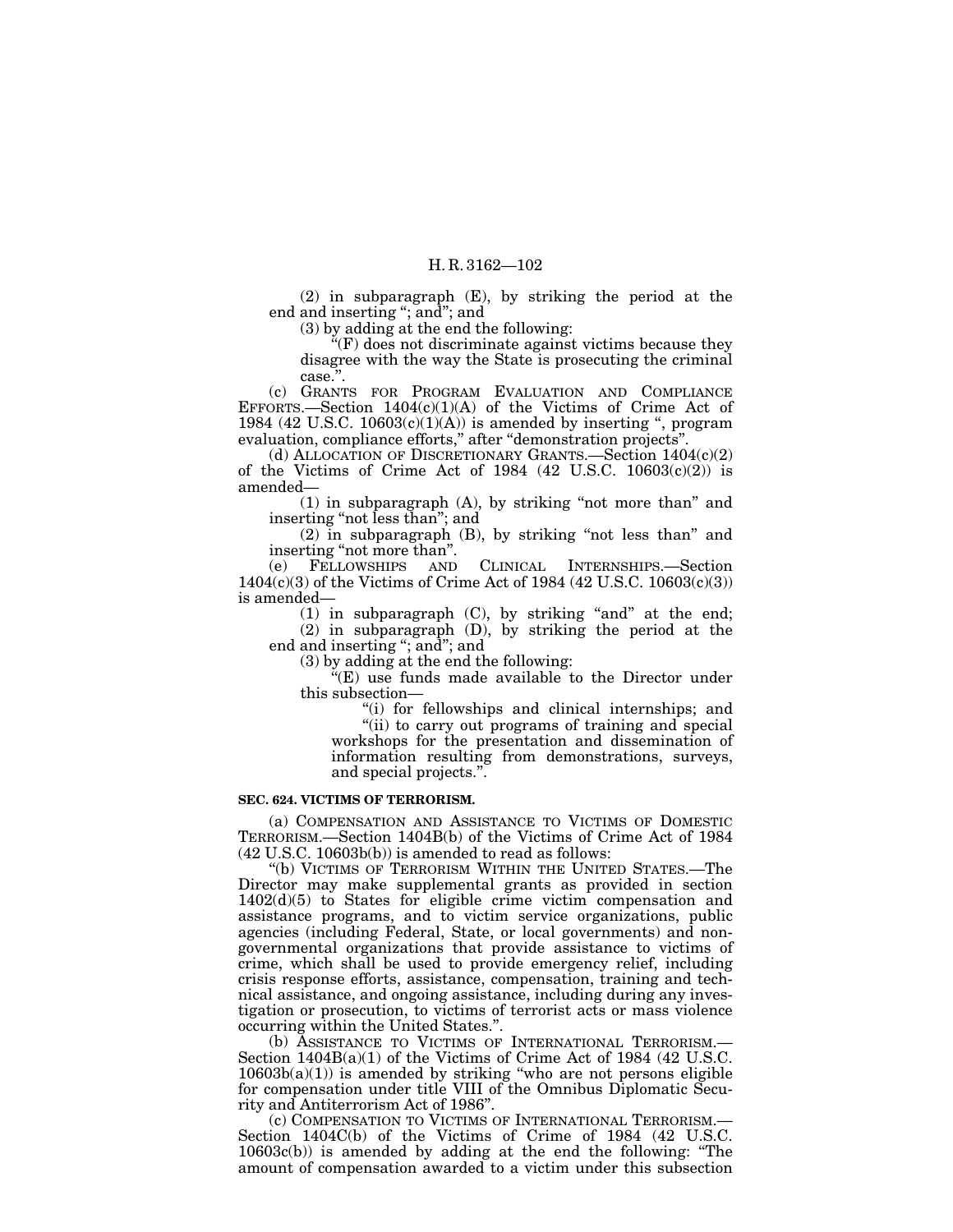shall be reduced by any amount that the victim received in connection with the same act of international terrorism under title VIII of the Omnibus Diplomatic Security and Antiterrorism Act of 1986.''.

# **TITLE VII—INCREASED INFORMATION SHARING FOR CRITICAL INFRA-STRUCTURE PROTECTION**

#### **SEC. 701. EXPANSION OF REGIONAL INFORMATION SHARING SYSTEM TO FACILITATE FEDERAL-STATE-LOCAL LAW ENFORCE-MENT RESPONSE RELATED TO TERRORIST ATTACKS.**

Section 1301 of title I of the Omnibus Crime Control and Safe Streets Act of 1968 (42 U.S.C. 3796h) is amended—

 $(1)$  in subsection  $(a)$ , by inserting "and terrorist conspiracies and activities" after "activities";<br>(2) in subsection (b)—

(A) in paragraph (3), by striking "and" after the semicolon;

 $(B)$  by redesignating paragraph  $(4)$  as paragraph  $(5)$ ; and

(C) by inserting after paragraph (3) the following: ''(4) establishing and operating secure information sharing systems to enhance the investigation and prosecution abilities of participating enforcement agencies in addressing multi-jurisdictional terrorist conspiracies and activities; and  $(5)$ "; and  $(3)$  by inserting at the end the following:

"(d) AUTHORIZATION OF APPROPRIATION TO THE BUREAU OF JUS-<br>TICE ASSISTANCE.—There are authorized to be appropriated to the Bureau of Justice Assistance to carry out this section \$50,000,000 for fiscal year 2002 and \$100,000,000 for fiscal year 2003.''.

# **TITLE VIII—STRENGTHENING THE CRIMINAL LAWS AGAINST TERRORISM**

#### **SEC. 801. TERRORIST ATTACKS AND OTHER ACTS OF VIOLENCE AGAINST MASS TRANSPORTATION SYSTEMS.**

Chapter 97 of title 18, United States Code, is amended by adding at the end the following:

### **''§ 1993. Terrorist attacks and other acts of violence against mass transportation systems**

''(a) GENERAL PROHIBITIONS.—Whoever willfully— ''(1) wrecks, derails, sets fire to, or disables a mass transportation vehicle or ferry;<br>"(2) places or causes to be placed any biological agent

or toxin for use as a weapon, destructive substance, or destructive device in, upon, or near a mass transportation vehicle or ferry, without previously obtaining the permission of the mass transportation provider, and with intent to endanger the safety of any passenger or employee of the mass transportation provider, or with a reckless disregard for the safety of human life;

"(3) sets fire to, or places any biological agent or toxin for use as a weapon, destructive substance, or destructive device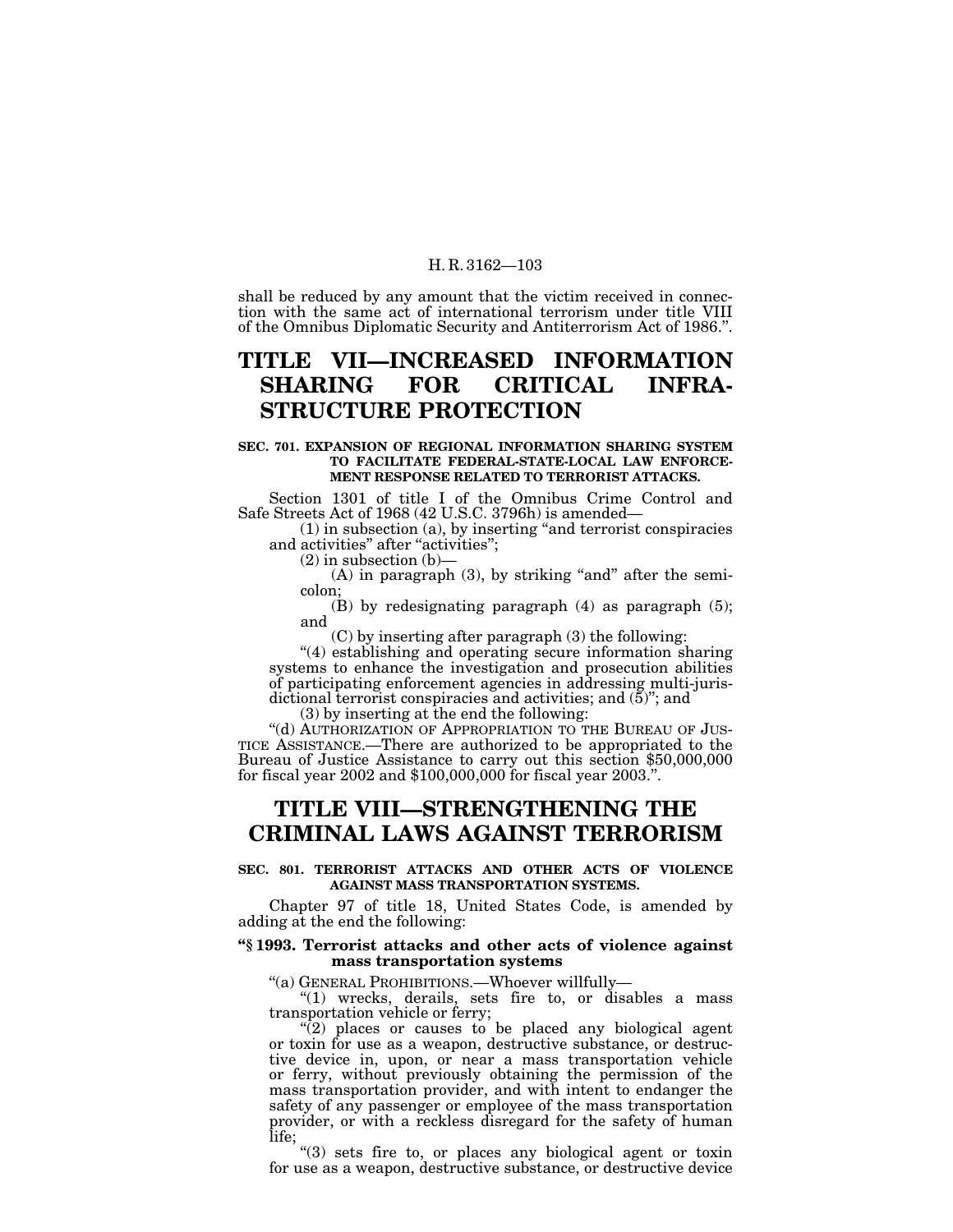in, upon, or near any garage, terminal, structure, supply, or facility used in the operation of, or in support of the operation of, a mass transportation vehicle or ferry, without previously obtaining the permission of the mass transportation provider, and knowing or having reason to know such activity would likely derail, disable, or wreck a mass transportation vehicle or ferry used, operated, or employed by the mass transportation provider;

 $''(4)$  removes appurtenances from, damages, or otherwise impairs the operation of a mass transportation signal system, including a train control system, centralized dispatching system, or rail grade crossing warning signal without authorization from the mass transportation provider;

 $(5)$  interferes with, disables, or incapacitates any dispatcher, driver, captain, or person while they are employed in dispatching, operating, or maintaining a mass transportation vehicle or ferry, with intent to endanger the safety of any passenger or employee of the mass transportation provider, or with a reckless disregard for the safety of human life;

''(6) commits an act, including the use of a dangerous weapon, with the intent to cause death or serious bodily injury to an employee or passenger of a mass transportation provider or any other person while any of the foregoing are on the property of a mass transportation provider;

"(7) conveys or causes to be conveyed false information, knowing the information to be false, concerning an attempt or alleged attempt being made or to be made, to do any act

 $\mathcal{H}(8)$  attempts, threatens, or conspires to do any of the aforesaid acts,

shall be fined under this title or imprisoned not more than twenty years, or both, if such act is committed, or in the case of a threat or conspiracy such act would be committed, on, against, or affecting a mass transportation provider engaged in or affecting interstate or foreign commerce, or if in the course of committing such act, that person travels or communicates across a State line in order to commit such act, or transports materials across a State line

"(b) AGGRAVATED OFFENSE.—Whoever commits an offense under subsection (a) in a circumstance in which—

 $(1)$  the mass transportation vehicle or ferry was carrying a passenger at the time of the offense; or

" $(2)$  the offense has resulted in the death of any person, shall be guilty of an aggravated form of the offense and shall be fined under this title or imprisoned for a term of years or for life, or both.

''(c) DEFINITIONS.—In this section—

" $(1)$  the term 'biological agent' has the meaning given to that term in section 178(1) of this title;

"(2) the term 'dangerous weapon' has the meaning given to that term in section 930 of this title;

" $(3)$  the term 'destructive device' has the meaning given to that term in section  $921(a)(4)$  of this title;

 $(4)$  the term 'destructive substance' has the meaning given to that term in section 31 of this title;

" $(5)$  the term 'mass transportation' has the meaning given to that term in section  $5302(a)(7)$  of title 49, United States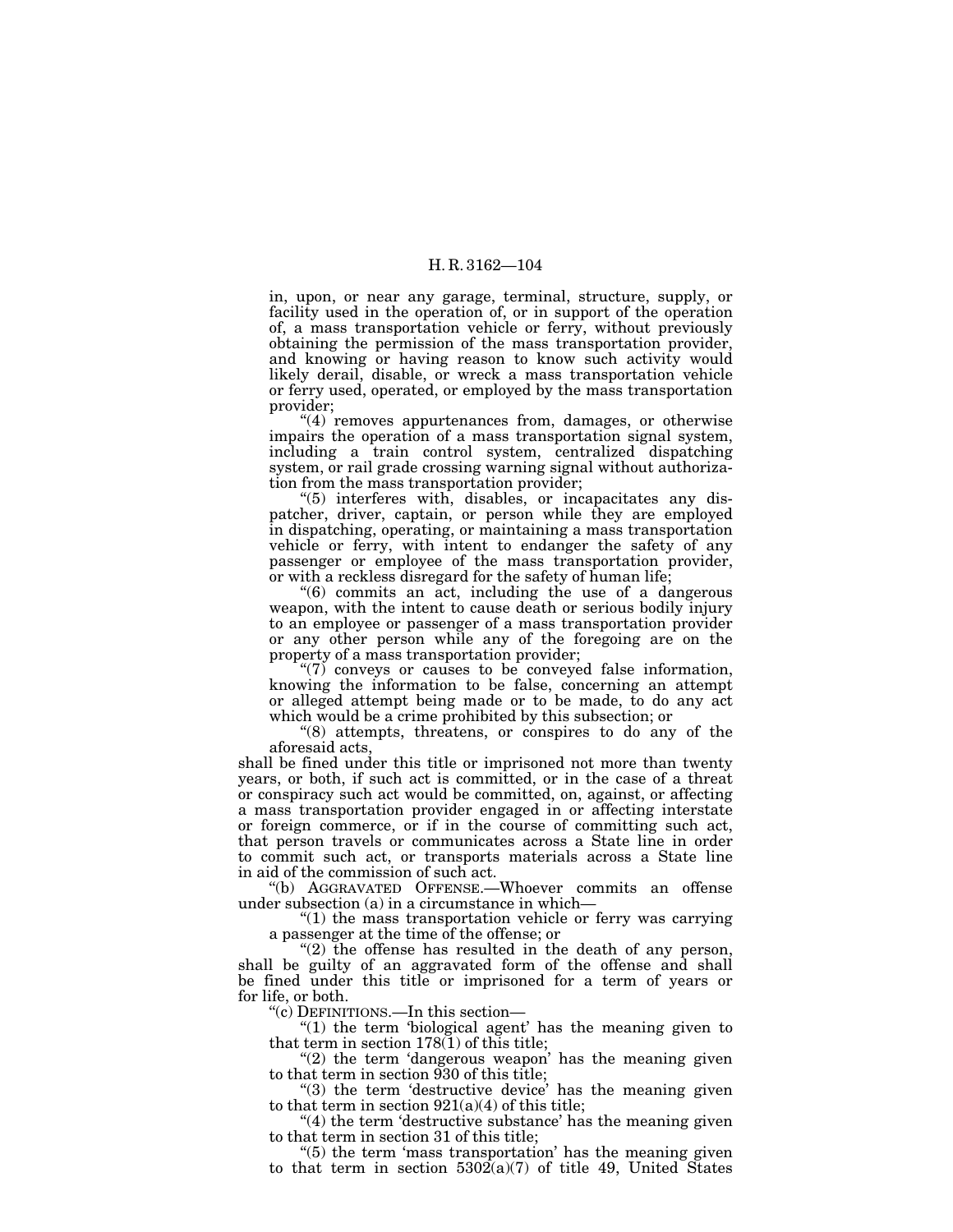Code, except that the term shall include schoolbus, charter,

" $(\vec{6})$  the term 'serious bodily injury' has the meaning given to that term in section 1365 of this title;

"(7) the term 'State' has the meaning given to that term in section  $2266$  of this title; and

"(8) the term 'toxin' has the meaning given to that term in section  $178(2)$  of this title.".

(f) CONFORMING AMENDMENT.—The analysis of chapter 97 of title 18, United States Code, is amended by adding at the end: ''1993. Terrorist attacks and other acts of violence against mass transportation systems.''.

#### **SEC. 802. DEFINITION OF DOMESTIC TERRORISM.**

(a) DOMESTIC TERRORISM DEFINED.—Section 2331 of title 18,

(1) in paragraph  $(1)(B)(iii)$ , by striking "by assassination or kidnapping'' and inserting ''by mass destruction, assassination, or kidnapping'';

 $(2)$  in paragraph  $(3)$ , by striking "and";

(3) in paragraph (4), by striking the period at the end and inserting ''; and''; and

(4) by adding at the end the following:

''(5) the term 'domestic terrorism' means activities that— ''(A) involve acts dangerous to human life that are

a violation of the criminal laws of the United States or of any State;<br>"(B) appear to be intended—<br>"(i) to intimidate or coerce a civilian population;

 $\sqrt[4]{(ii)}$  to influence the policy of a government by intimidation or coercion; or

"(iii) to affect the conduct of a government by mass destruction, assassination, or kidnapping; and

''(C) occur primarily within the territorial jurisdiction of the United States.''.

(b) CONFORMING AMENDMENT.—Section 3077(1) of title 18, United States Code, is amended to read as follows:

" $(1)$  'act of terrorism' means an act of domestic or international terrorism as defined in section 2331;''.

#### **SEC. 803. PROHIBITION AGAINST HARBORING TERRORISTS.**

(a) IN GENERAL.—Chapter 113B of title 18, United States Code, is amended by adding after section 2338 the following new section:

## **''§ 2339. Harboring or concealing terrorists**

''(a) Whoever harbors or conceals any person who he knows, or has reasonable grounds to believe, has committed, or is about to commit, an offense under section 32 (relating to destruction of aircraft or aircraft facilities), section 175 (relating to biological weapons), section 229 (relating to chemical weapons), section 831 (relating to nuclear materials), paragraph (2) or (3) of section 844(f) (relating to arson and bombing of government property risking or causing injury or death), section 1366(a) (relating to the destruction of an energy facility), section 2280 (relating to violence against maritime navigation), section 2332a (relating to weapons of mass destruction), or section 2332b (relating to acts of terrorism transcending national boundaries) of this title, section 236(a) (relating to sabotage of nuclear facilities or fuel) of the Atomic Energy Act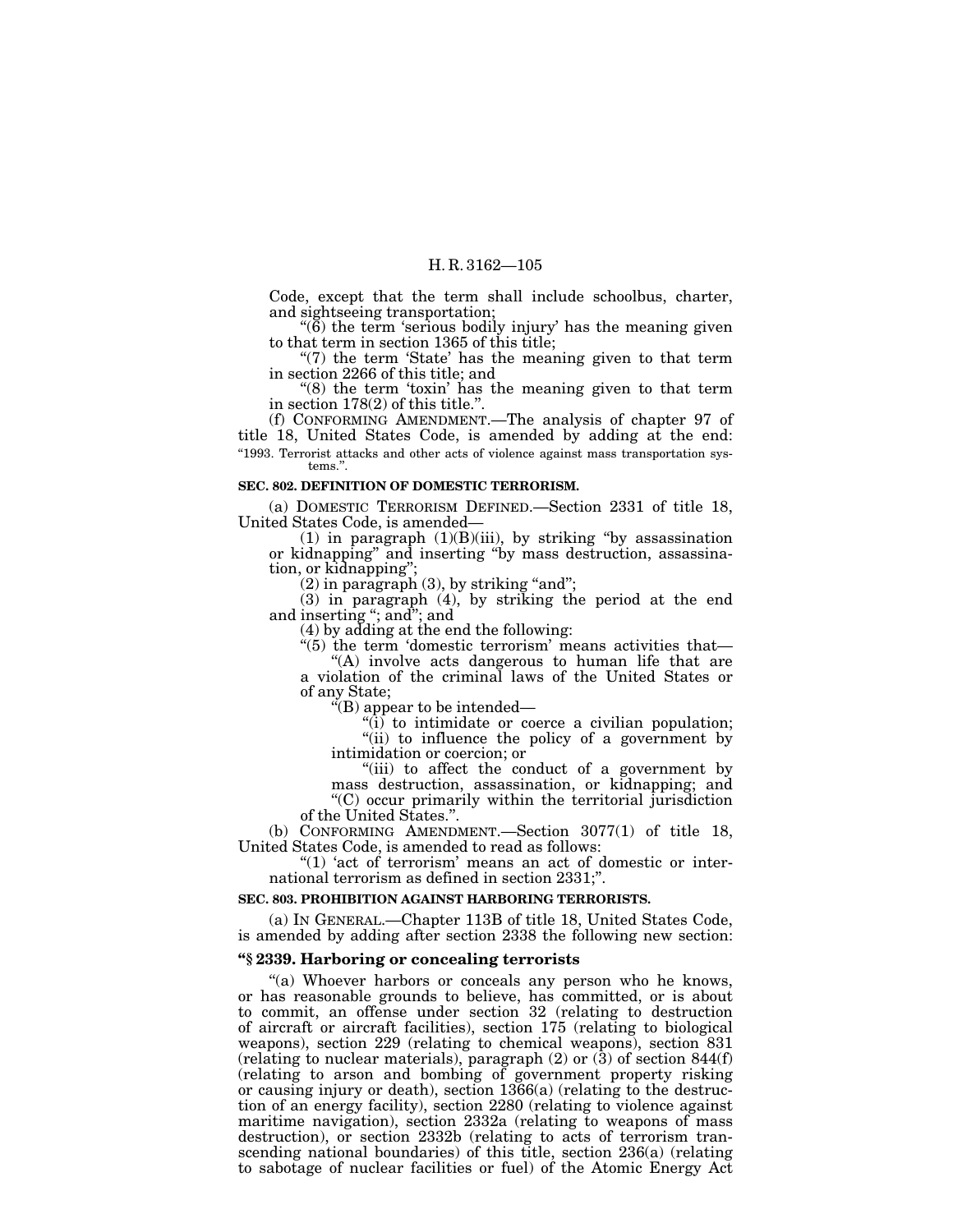of 1954 (42 U.S.C. 2284(a)), or section 46502 (relating to aircraft piracy) of title 49, shall be fined under this title or imprisoned not more than ten years, or both.''.

''(b) A violation of this section may be prosecuted in any Federal judicial district in which the underlying offense was committed, or in any other Federal judicial district as provided by law.".

(b) TECHNICAL AMENDMENT.—The chapter analysis for chapter 113B of title 18, United States Code, is amended by inserting after the item for section 2338 the following:

''2339. Harboring or concealing terrorists.''.

#### **SEC. 804. JURISDICTION OVER CRIMES COMMITTED AT U.S. FACILITIES ABROAD.**

Section 7 of title 18, United States Code, is amended by adding at the end the following:

''(9) With respect to offenses committed by or against a national of the United States as that term is used in section 101 of the Immigration and Nationality Act—

''(A) the premises of United States diplomatic, consular, military or other United States Government missions or entities in foreign States, including the buildings, parts of buildings, and land appurtenant or ancillary thereto or used for purposes of those missions or entities, irrespective of ownership; and

''(B) residences in foreign States and the land appurtenant or ancillary thereto, irrespective of ownership, used for purposes of those missions or entities or used by United States personnel assigned to those missions or entities. Nothing in this paragraph shall be deemed to supersede any treaty or international agreement with which this paragraph

# conflicts. This paragraph does not apply with respect to an offense committed by a person described in section  $3261(a)$ of this title.''.

## **SEC. 805. MATERIAL SUPPORT FOR TERRORISM.**

(a) IN GENERAL.—Section 2339A of title 18, United States Code, is amended—

 $(1)$  in subsection  $(a)$ —

(A) by striking '', within the United States,'';

 $(B)$  by inserting "229," after "175,";

(C) by inserting "1993," after "1992,";

(D) by inserting '', section 236 of the Atomic Energy Act of 1954 (42 U.S.C. 2284)," after "of this title";

(E) by inserting "or 60123(b)" after "46502"; and

(F) by inserting at the end the following: ''A violation of this section may be prosecuted in any Federal judicial district in which the underlying offense was committed, or in any other Federal judicial district as provided by law.''; and

(2) in subsection (b)—

(A) by striking ''or other financial securities'' and inserting "or monetary instruments or financial securities"; and

(B) by inserting ''expert advice or assistance,'' after ''training,''.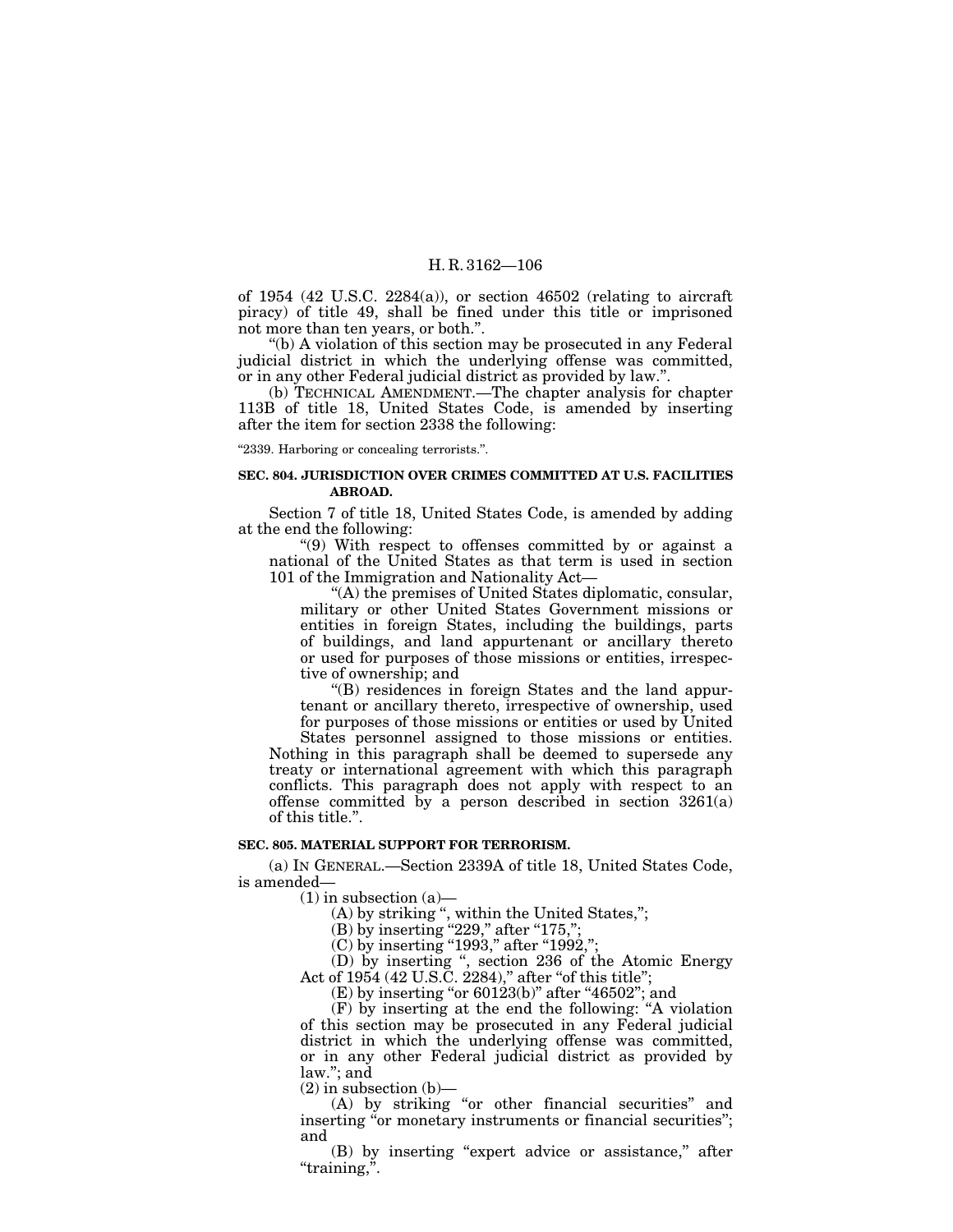(b) TECHNICAL AMENDMENT.—Section  $1956(c)(7)(D)$  of title 18, United States Code, is amended by inserting "or 2339B" after "2339A".

#### **SEC. 806. ASSETS OF TERRORIST ORGANIZATIONS.**

Section  $981(a)(1)$  of title 18, United States Code, is amended by inserting at the end the following:

"( $\tilde{G}$ ) All assets, foreign or domestic—<br>"(i) of any individual, entity, or organization engaged in planning or perpetrating any act of domestic or international terrorism (as defined in section 2331) against the United States, citizens or residents of the United States, or their property, and all assets, foreign or domestic, affording any person a source of influence over any such entity or organization;<br>"(ii) acquired or maintained by any person with the

intent and for the purpose of supporting, planning, conducting, or concealing an act of domestic or international terrorism (as defined in section 2331) against the United States, citizens or residents of the United States, or their property; or

"(iii) derived from, involved in, or used or intended to be used to commit any act of domestic or international terrorism (as defined in section 2331) against the United States, citizens or residents of the United States, or their property.''.

#### **SEC. 807. TECHNICAL CLARIFICATION RELATING TO PROVISION OF MATERIAL SUPPORT TO TERRORISM.**

No provision of the Trade Sanctions Reform and Export Enhancement Act of 2000 (title IX of Public Law 106–387) shall be construed to limit or otherwise affect section 2339A or 2339B of title 18, United States Code.

#### **SEC. 808. DEFINITION OF FEDERAL CRIME OF TERRORISM.**

Section 2332b of title 18, United States Code, is amended— (1) in subsection (f), by inserting ''and any violation of section 351(e), 844(e), 844(f)(1), 956(b), 1361, 1366(b), 1366(c),  $1751(e)$ ,  $2152$ , or  $2156$  of this title," before "and the Secretary"; and

 $(2)$  in subsection  $(g)(5)(B)$ , by striking clauses (i) through (iii) and inserting the following:

"(i) section 32 (relating to destruction of aircraft or aircraft facilities), 37 (relating to violence at international airports), 81 (relating to arson within special maritime and territorial jurisdiction), 175 or 175b (relating to biological weapons), 229 (relating to chemical weapons), subsection  $(a)$ ,  $(b)$ ,  $(c)$ , or  $(d)$  of section 351 (relating to congressional, cabinet, and Supreme Court assassination and kidnaping), 831 (relating to nuclear materials), 842(m) or (n) (relating to plastic explosives), 844(f)(2) or (3) (relating to arson and bombing of Government property risking or causing death), 844(i) (relating to arson and bombing of property used in interstate commerce), 930(c) (relating to killing or attempted killing during an attack on a Federal facility with a dangerous weapon), 956(a)(1) (relating to conspiracy to murder, kidnap, or maim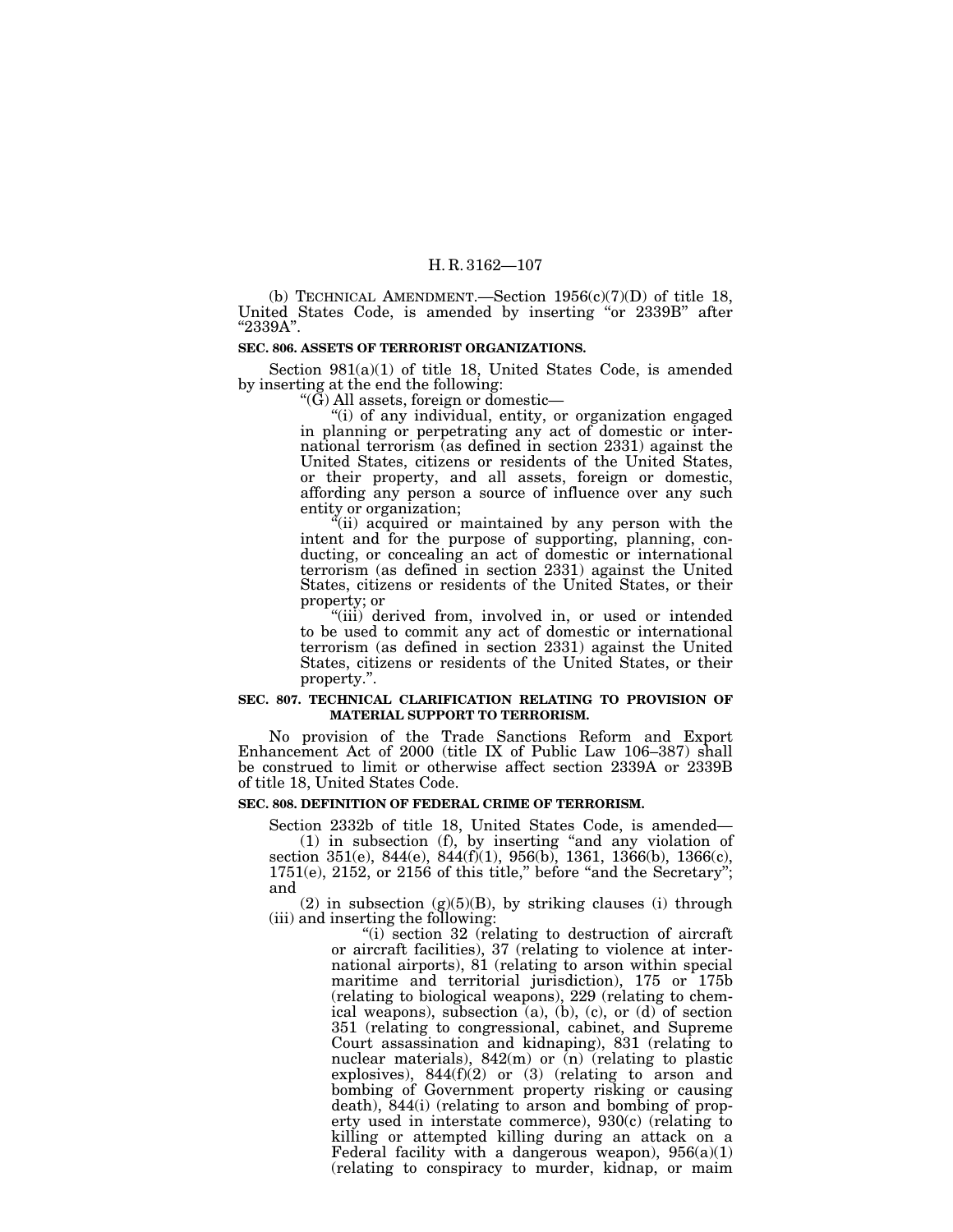persons abroad),  $1030(a)(1)$  (relating to protection of computers),  $1030(a)(5)(A)(i)$  resulting in damage as defined in  $1030(a)(5)(B)(ii)$  through (v) (relating to protection of computers), 1114 (relating to killing or attempted killing of officers and employees of the United States), 1116 (relating to murder or manslaughter of foreign officials, official guests, or internationally protected persons), 1203 (relating to hostage taking), 1362 (relating to destruction of communication lines, stations, or systems), 1363 (relating to injury to buildings or property within special maritime and territorial jurisdiction of the United States), 1366(a) (relating to destruction of an energy facility), 1751(a), (b), (c), or (d) (relating to Presidential and Presidential staff assassination and kidnaping), 1992 (relating to wrecking trains), 1993 (relating to terrorist attacks and other acts of violence against mass transportation systems), 2155 (relating to destruction of national defense materials, premises, or utilities), 2280 (relating to violence against maritime navigation), 2281 (relating to violence against maritime fixed platforms), 2332 (relating to certain homicides and other violence against United States nationals occurring outside of the United States), 2332a (relating to use of weapons of mass destruction), 2332b (relating to acts of terrorism transcending national boundaries), 2339 (relating to harboring terrorists), 2339A (relating to providing material support to terrorists), 2339B (relating to providing material support to terrorist organizations), or 2340A (relating to torture) of this title;<br>"(ii) section 236 (relating to sabotage of nuclear)

facilities or fuel) of the Atomic Energy Act of 1954

 $(42 \text{ U.S.C. } 2284)$ ; or "(iii) section 46502 (relating to aircraft piracy), the second sentence of section 46504 (relating to assault on a flight crew with a dangerous weapon), section  $46505(b)(3)$  or (c) (relating to explosive or incendiary devices, or endangerment of human life by means of weapons, on aircraft), section 46506 if homicide or attempted homicide is involved (relating to application of certain criminal laws to acts on aircraft), or section 60123(b) (relating to destruction of interstate gas or hazardous liquid pipeline facility) of title 49.''.

#### **SEC. 809. NO STATUTE OF LIMITATION FOR CERTAIN TERRORISM OFFENSES.**

(a) IN GENERAL.—Section 3286 of title 18, United States Code, is amended to read as follows:

## **''§ 3286. Extension of statute of limitation for certain terrorism offenses**

''(a) EIGHT-YEAR LIMITATION.—Notwithstanding section 3282, no person shall be prosecuted, tried, or punished for any noncapital offense involving a violation of any provision listed in section  $2332b(g)(5)(B)$ , or a violation of section 112, 351(e), 1361, or 1751(e) of this title, or section 46504, 46505, or 46506 of title 49, unless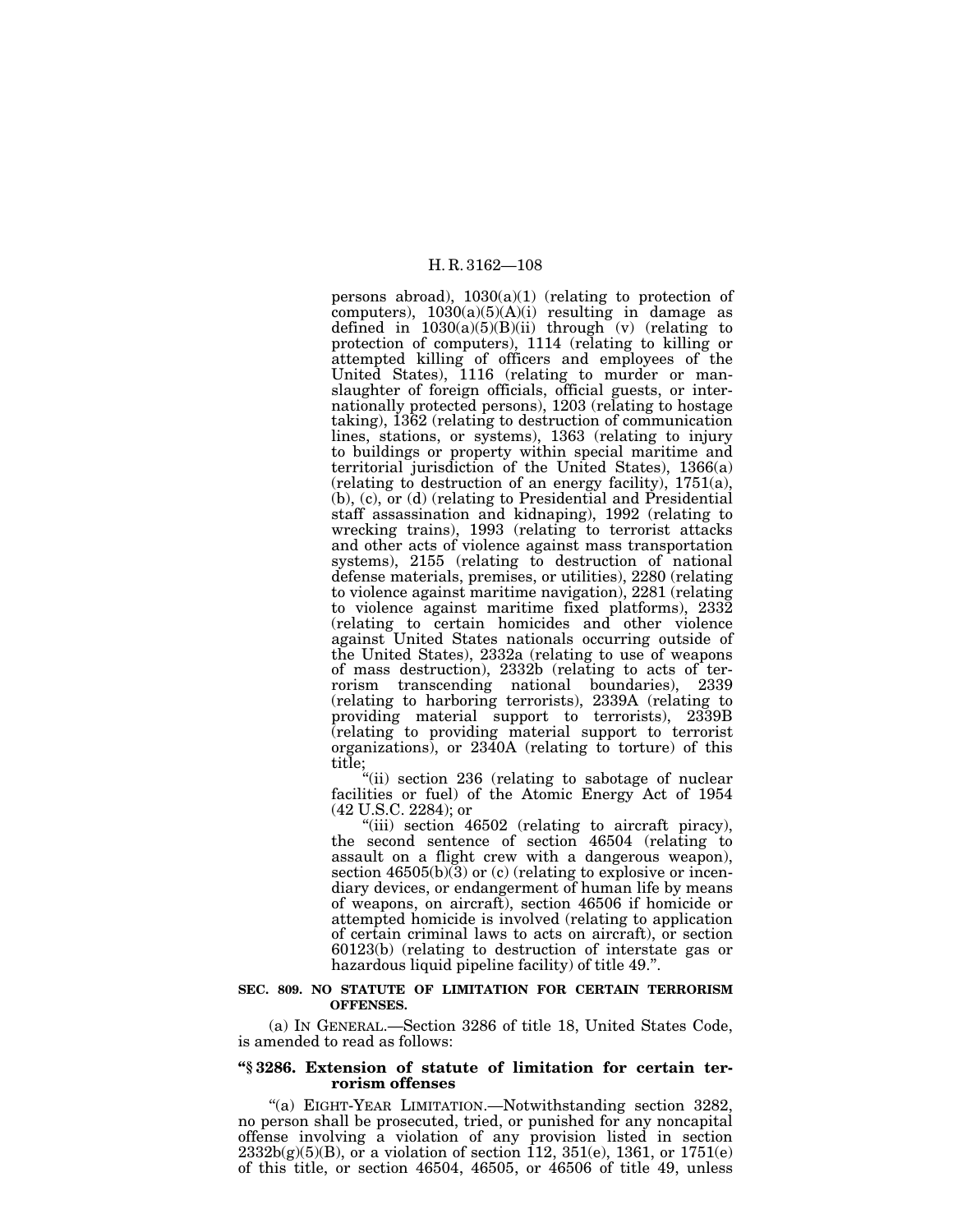the indictment is found or the information is instituted within 8 years after the offense was committed. Notwithstanding the preceding sentence, offenses listed in section 3295 are subject to the statute of limitations set forth in that section.

''(b) NO LIMITATION.—Notwithstanding any other law, an indictment may be found or an information instituted at any time without limitation for any offense listed in section  $2332b(g)(5)(B)$ , if the commission of such offense resulted in, or created a forseeable risk of, death or serious bodily injury to another person.''.

(b) APPLICATION.—The amendments made by this section shall apply to the prosecution of any offense committed before, on, or after the date of the enactment of this section.

## **SEC. 810. ALTERNATE MAXIMUM PENALTIES FOR TERRORISM OFFENSES.**

(a) ARSON.—Section 81 of title 18, United States Code, is amended in the second undesignated paragraph by striking ''not more than twenty years" and inserting "for any term of years" or for life''.

(b) DESTRUCTION OF AN ENERGY FACILITY.—Section 1366 of title 18, United States Code, is amended—

(1) in subsection (a), by striking "ten" and inserting "20"; and

(2) by adding at the end the following:

''(d) Whoever is convicted of a violation of subsection (a) or (b) that has resulted in the death of any person shall be subject to imprisonment for any term of years or life.''.

(c) MATERIAL SUPPORT TO TERRORISTS.—Section 2339A(a) of title 18, United States Code, is amended—

 $(1)$  by striking "10" and inserting "15"; and

(2) by striking the period and inserting '', and, if the death of any person results, shall be imprisoned for any term of years or for life.''.

(d) MATERIAL SUPPORT TO DESIGNATED FOREIGN TERRORIST ORGANIZATIONS.—Section 2339B(a)(1) of title 18, United States Code, is amended—

 $(1)$  by striking "10" and inserting "15"; and

(2) by striking the period after ''or both'' and inserting '', and, if the death of any person results, shall be imprisoned for any term of years or for life.''.

(e) DESTRUCTION OF NATIONAL-DEFENSE MATERIALS.—Section 2155(a) of title 18, United States Code, is amended—

 $(1)$  by striking "ten" and inserting "20"; and

(2) by striking the period at the end and inserting '', and, if death results to any person, shall be imprisoned for any term of years or for life.''.

(f) SABOTAGE OF NUCLEAR FACILITIES OR FUEL.—Section 236 of the Atomic Energy Act of 1954 (42 U.S.C. 2284), is amended—

(1) by striking ''ten'' each place it appears and inserting " $20"$ 

(2) in subsection (a), by striking the period at the end and inserting ", and, if death results to any person, shall be imprisoned for any term of years or for life.''; and

 $(3)$  in subsection (b), by striking the period at the end and inserting ", and, if death results to any person, shall be imprisoned for any term of years or for life.''.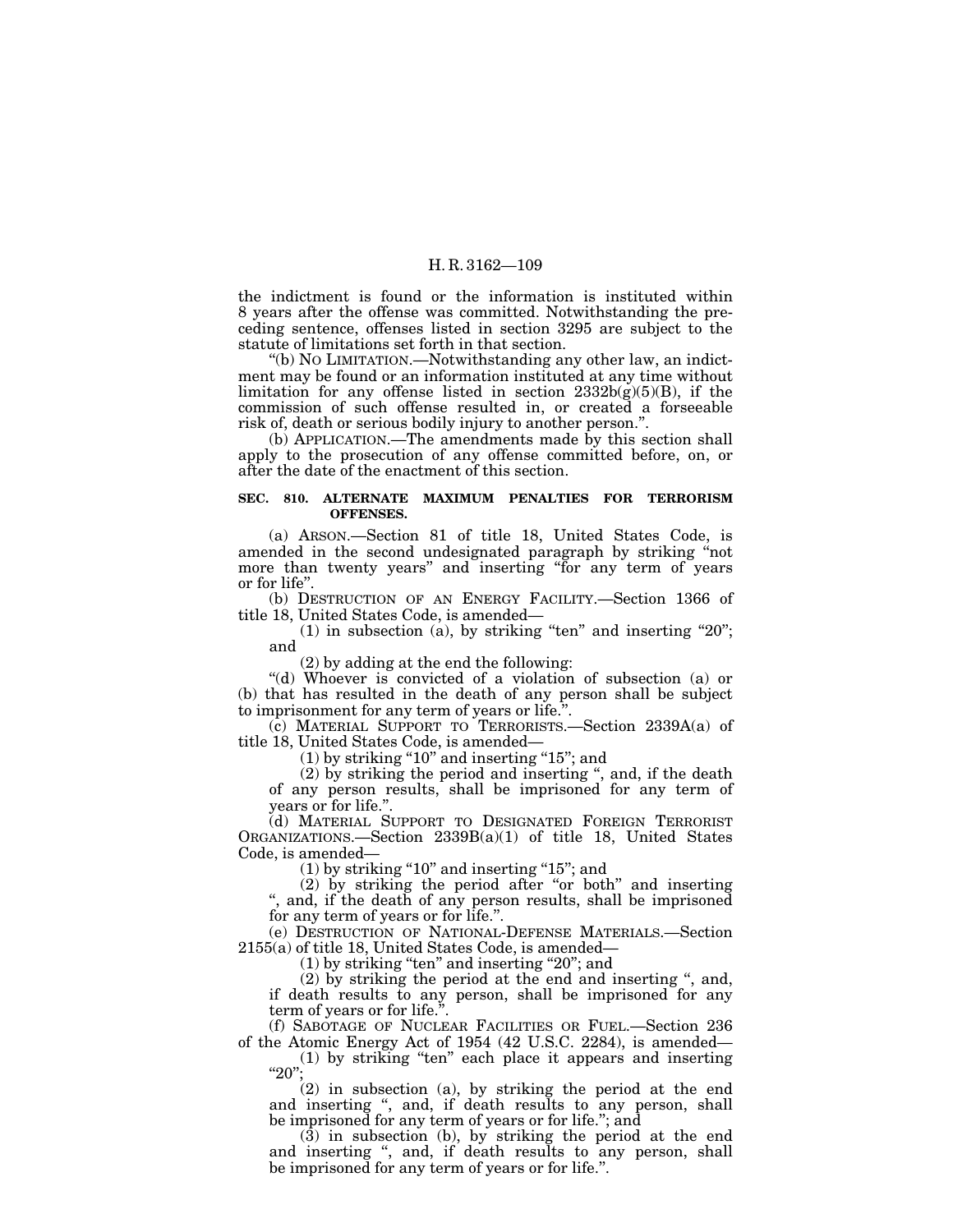(g) SPECIAL AIRCRAFT JURISDICTION OF THE UNITED STATES.— Section 46505(c) of title 49, United States Code, is amended—  $(1)$  by striking "15" and inserting "20"; and

(2) by striking the period at the end and inserting '', and, if death results to any person, shall be imprisoned for any term of years or for life."

(h) DAMAGING OR DESTROYING AN INTERSTATE GAS OR HAZ-ARDOUS LIQUID PIPELINE FACILITY.—Section 60123(b) of title 49, United States Code, is amended—

 $(1)$  by striking "15" and inserting "20"; and

(2) by striking the period at the end and inserting '', and, if death results to any person, shall be imprisoned for any term of years or for life.''.

#### **SEC. 811. PENALTIES FOR TERRORIST CONSPIRACIES.**

(a) ARSON.—Section 81 of title 18, United States Code, is amended in the first undesignated paragraph—

(1) by striking '', or attempts to set fire to or burn''; and (2) by inserting ''or attempts or conspires to do such an

act," before "shall be imprisoned". (b) KILLINGS IN FEDERAL FACILITIES.—Section 930(c) of title

18, United States Code, is amended—

 $(1)$  by striking "or attempts to kill";

(2) by inserting ''or attempts or conspires to do such an act,'' before ''shall be punished''; and

 $(3)$  by striking "and  $1113$ " and inserting "1113, and  $1117$ ".

(c) COMMUNICATIONS LINES, STATIONS, OR SYSTEMS.—Section 1362 of title 18, United States Code, is amended in the first undesignated paragraph—

 $(1)$  by striking "or attempts willfully or maliciously to injure or destroy''; and

(2) by inserting ''or attempts or conspires to do such an act," before "shall be fined".

(d) BUILDINGS OR PROPERTY WITHIN SPECIAL MARITIME AND TERRITORIAL JURISDICTION.—Section 1363 of title 18, United States Code, is amended—

(1) by striking ''or attempts to destroy or injure''; and (2) by inserting ''or attempts or conspires to do such an act," before "shall be fined" the first place it appears.

(e) WRECKING TRAINS.—Section 1992 of title 18, United States Code, is amended by adding at the end the following:

''(c) A person who conspires to commit any offense defined in this section shall be subject to the same penalties (other than the penalty of death) as the penalties prescribed for the offense, the commission of which was the object of the conspiracy.''.

(f) MATERIAL SUPPORT TO TERRORISTS.—Section 2339A of title 18, United States Code, is amended by inserting ''or attempts or conspires to do such an act,'' before ''shall be fined''.

(g) TORTURE.—Section 2340A of title 18, United States Code, is amended by adding at the end the following:

"(c) CONSPIRACY.—A person who conspires to commit an offense under this section shall be subject to the same penalties (other than the penalty of death) as the penalties prescribed for the offense, the commission of which was the object of the conspiracy.''. (h) SABOTAGE OF NUCLEAR FACILITIES OR FUEL.—Section 236

of the Atomic Energy Act of 1954 (42 U.S.C. 2284), is amended—<br>(1) in subsection (a)—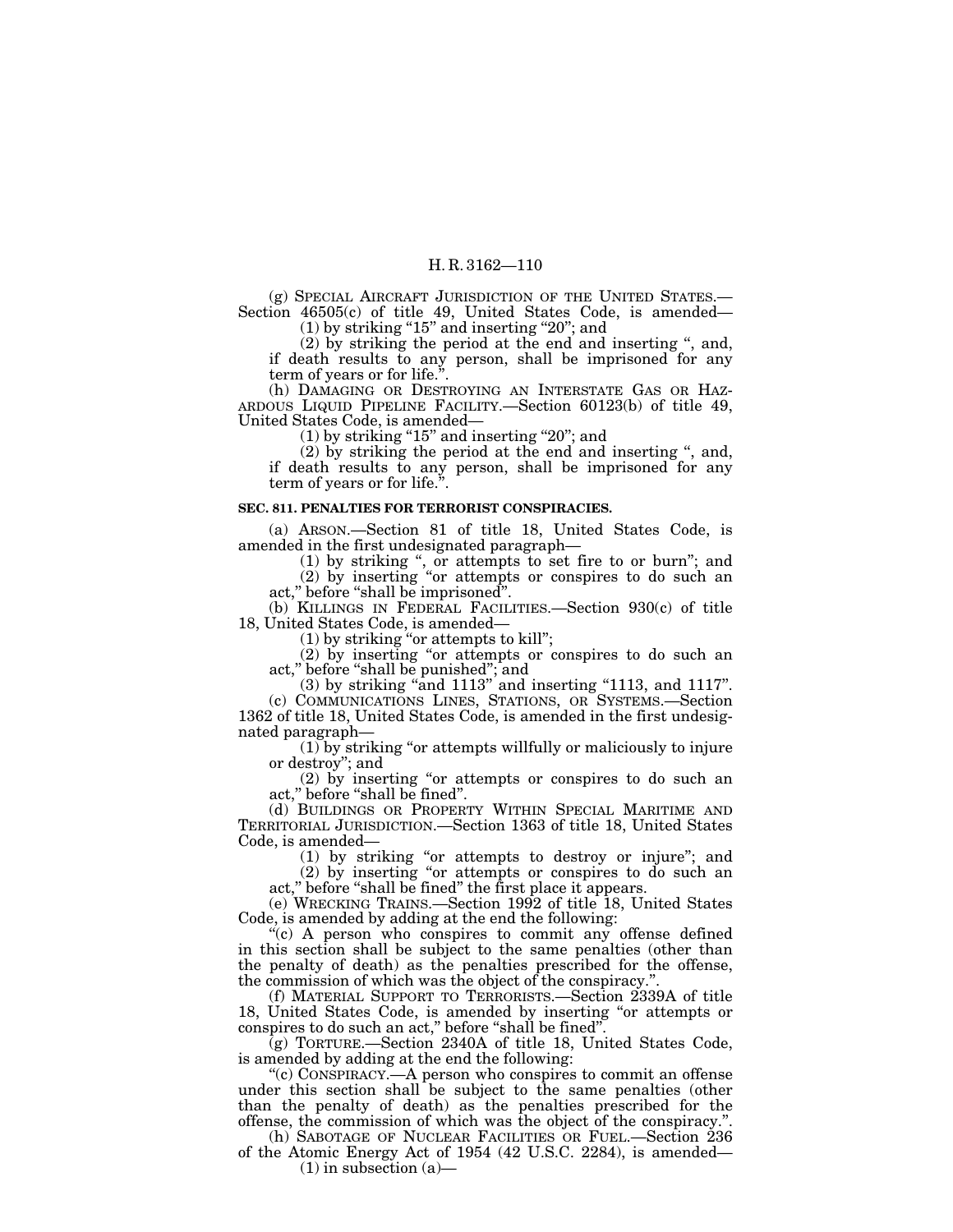(A) by striking '', or who intentionally and willfully attempts to destroy or cause physical damage to'';

 $(\overline{B})$  in paragraph (4), by striking the period at the end and inserting a comma; and

(C) by inserting ''or attempts or conspires to do such an act," before "shall be fined"; and

 $(2)$  in subsection  $(b)$ —

(A) by striking "or attempts to cause"; and

(B) by inserting ''or attempts or conspires to do such an act,'' before ''shall be fined''.

(i) INTERFERENCE WITH FLIGHT CREW MEMBERS AND ATTEND-ANTS.—Section 46504 of title 49, United States Code, is amended by inserting "or attempts or conspires to do such an act," before "shall be fined".

(j) SPECIAL AIRCRAFT JURISDICTION OF THE UNITED STATES.— Section 46505 of title 49, United States Code, is amended by adding at the end the following:

''(e) CONSPIRACY.—If two or more persons conspire to violate subsection (b) or (c), and one or more of such persons do any act to effect the object of the conspiracy, each of the parties to such conspiracy shall be punished as provided in such subsection.".

(k) DAMAGING OR DESTROYING AN INTERSTATE GAS OR HAZ-ARDOUS LIQUID PIPELINE FACILITY.—Section 60123(b) of title 49, United States Code, is amended—

(1) by striking '', or attempting to damage or destroy,''; and

(2) by inserting '', or attempting or conspiring to do such an act," before "shall be fined".

#### **SEC. 812. POST-RELEASE SUPERVISION OF TERRORISTS.**

Section 3583 of title 18, United States Code, is amended by adding at the end the following:

''(j) SUPERVISED RELEASE TERMS FOR TERRORISM PREDICATES.— Notwithstanding subsection (b), the authorized term of supervised release for any offense listed in section  $2332b(g)(5)(B)$ , the commission of which resulted in, or created a foreseeable risk of, death or serious bodily injury to another person, is any term of years or life.''.

#### **SEC. 813. INCLUSION OF ACTS OF TERRORISM AS RACKETEERING ACTIVITY.**

Section 1961(1) of title 18, United States Code, is amended— (1) by striking "or  $(F)$ " and inserting " $(F)$ "; and

(2) by inserting before the semicolon at the end the following: ", or  $(G)$  any act that is indictable under any provision listed in section  $2332b(g)(5)(B)$ ".

#### **SEC. 814. DETERRENCE AND PREVENTION OF CYBERTERRORISM.**

(a) CLARIFICATION OF PROTECTION OF PROTECTED COM-PUTERS.—Section 1030(a)(5) of title 18, United States Code, is amended—

(1) by inserting "(i)" after " $(A)$ ";

(2) by redesignating subparagraphs (B) and (C) as clauses (ii) and (iii), respectively;

(3) by adding ''and'' at the end of clause (iii), as so redesignated; and

(4) by adding at the end the following: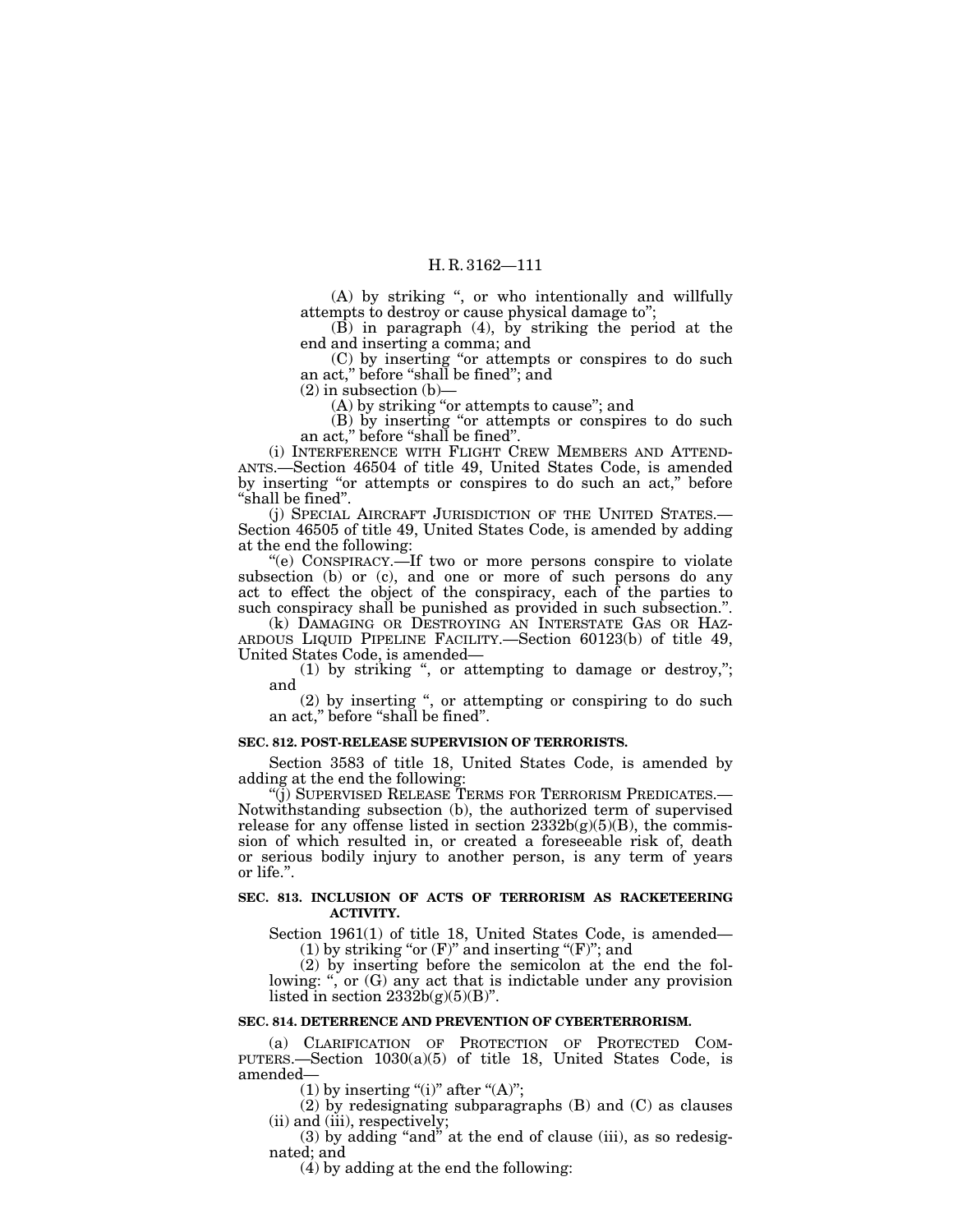''(B) by conduct described in clause (i), (ii), or (iii) of subparagraph (A), caused (or, in the case of an attempted offense, would, if completed, have caused)—

" $(i)$  loss to  $1$  or more persons during any 1-year period (and, for purposes of an investigation, prosecution, or other proceeding brought by the United States only, loss resulting from a related course of conduct affecting 1 or more other protected computers) aggregating at least \$5,000 in value;

''(ii) the modification or impairment, or potential modification or impairment, of the medical examination, diagnosis, treatment, or care of 1 or more individuals;

''(iii) physical injury to any person;

''(iv) a threat to public health or safety; or

"(v) damage affecting a computer system used by or for a government entity in furtherance of the administration of justice, national defense, or national security;"

(b) PROTECTION FROM EXTORTION.—Section  $1030(a)(7)$  of title 18, United States Code, is amended by striking '', firm, association, educational institution, financial institution, government entity, or other legal entity,''.

 $(c)$  PENALTIES.—Section 1030 $(c)$  of title 18, United States Code, is amended—

 $(1)$  in paragraph  $(2)$ —

 $(\overline{A})$  in subparagraph  $(A)$  —

(i) by inserting ''except as provided in subparagraph (B)," before "a fine";

(ii) by striking  $\lq( a)(5)(C) \rq$  and inserting " $(a)(5)(A)(iii)$ "; and

 $(iii)$  by striking "and' at the end;

 $(B)$  in subparagraph  $(B)$ , by inserting "or an attempt to commit an offense punishable under this subparagraph,'' after "subsection  $(a)(2)$ ," in the matter preceding clause  $(i)$ ; and

 $(C)$  in subparagraph  $(C)$ , by striking "and" at the end;  $(2)$  in paragraph  $(3)$ –

(A) by striking ", (a)(5)(A), (a)(5)(B)," both places it appears; and

(B) by striking " $(a)(5)(C)$ " and inserting " $(a)(5)(A)(iii)$ "; and

(3) by adding at the end the following:

" $(4)(\mathring{A})$  a fine under this title, imprisonment for not more than 10 years, or both, in the case of an offense under subsection  $(a)(5)(A)(i)$ , or an attempt to commit an offense punishable under that subsection;

''(B) a fine under this title, imprisonment for not more than 5 years, or both, in the case of an offense under subsection  $(a)(5)(A)(ii)$ , or an attempt to commit an offense punishable under that subsection;

''(C) a fine under this title, imprisonment for not more than 20 years, or both, in the case of an offense under subsection  $(a)(5)(A)(i)$  or  $(a)(5)(A)(ii)$ , or an attempt to commit an offense punishable under either subsection, that occurs after a conviction for another offense under this section.''.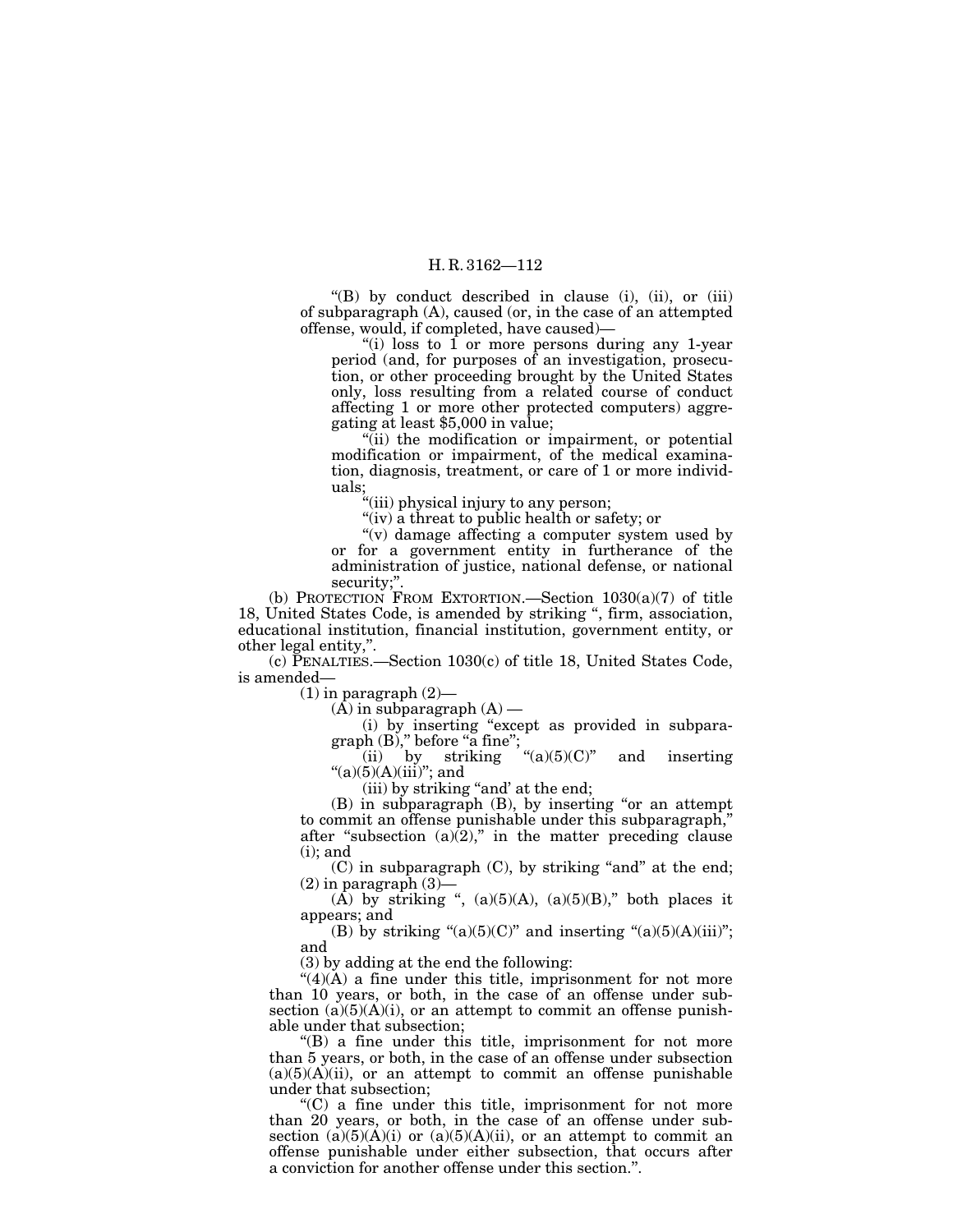(d) DEFINITIONS.—Section 1030(e) of title 18, United States Code is amended—

 $(1)$  in paragraph  $(2)(B)$ , by inserting ", including a computer located outside the United States that is used in a manner that affects interstate or foreign commerce or communication of the United States'' before the semicolon;

 $(2)$  in paragraph  $(7)$ , by striking "and" at the end;

(3) by striking paragraph (8) and inserting the following:

''(8) the term 'damage' means any impairment to the integrity or availability of data, a program, a system, or information;'';

(4) in paragraph (9), by striking the period at the end and inserting a semicolon; and

(5) by adding at the end the following:

"(10) the term 'conviction' shall include a conviction under the law of any State for a crime punishable by imprisonment for more than 1 year, an element of which is unauthorized access, or exceeding authorized access, to a computer;

" $(11)$  the term 'loss' means any reasonable cost to any victim, including the cost of responding to an offense, conducting a damage assessment, and restoring the data, program, system, or information to its condition prior to the offense, and any revenue lost, cost incurred, or other consequential damages incurred because of interruption of service; and

 $\sqrt{\left(12\right)}$  the term 'person' means any individual, firm, corporation, educational institution, financial institution, governmental entity, or legal or other entity.''.

(e) DAMAGES IN CIVIL ACTIONS.—Section 1030(g) of title 18, United States Code is amended—

(1) by striking the second sentence and inserting the following: "A civil action for a violation of this section may be brought only if the conduct involves 1 of the factors set forth in clause (i), (ii), (iii), (iv), or (v) of subsection  $(a)(5)(B)$ . Damages for a violation involving only conduct described in subsection (a)(5)(B)(i) are limited to economic damages.''; and

(2) by adding at the end the following: ''No action may be brought under this subsection for the negligent design or manufacture of computer hardware, computer software, or firmware.''.

(f) AMENDMENT OF SENTENCING GUIDELINES RELATING TO CER-TAIN COMPUTER FRAUD AND ABUSE.—Pursuant to its authority under section 994(p) of title 28, United States Code, the United States Sentencing Commission shall amend the Federal sentencing guidelines to ensure that any individual convicted of a violation of section 1030 of title 18, United States Code, can be subjected to appropriate penalties, without regard to any mandatory minimum term of imprisonment.

#### **SEC. 815. ADDITIONAL DEFENSE TO CIVIL ACTIONS RELATING TO PRE-SERVING RECORDS IN RESPONSE TO GOVERNMENT REQUESTS.**

Section 2707(e)(1) of title 18, United States Code, is amended by inserting after "or statutory authorization" the following: ''(including a request of a governmental entity under section 2703(f) of this title)''.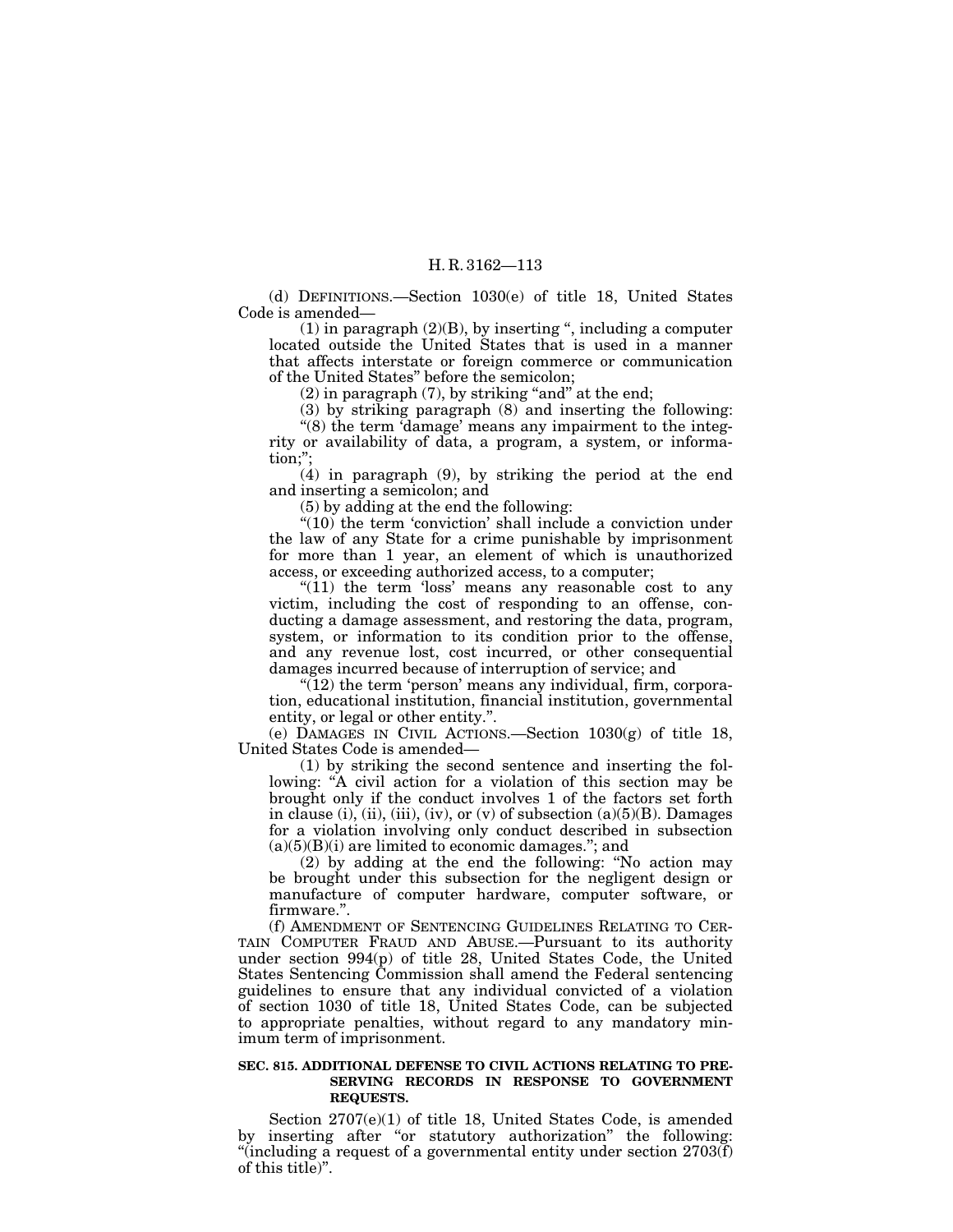#### **SEC. 816. DEVELOPMENT AND SUPPORT OF CYBERSECURITY FORENSIC CAPABILITIES.**

(a) IN GENERAL.—The Attorney General shall establish such regional computer forensic laboratories as the Attorney General considers appropriate, and provide support to existing computer forensic laboratories, in order that all such computer forensic laboratories have the capability—

(1) to provide forensic examinations with respect to seized or intercepted computer evidence relating to criminal activity (including cyberterrorism);

(2) to provide training and education for Federal, State, and local law enforcement personnel and prosecutors regarding investigations, forensic analyses, and prosecutions of computerrelated crime (including cyberterrorism);

(3) to assist Federal, State, and local law enforcement in enforcing Federal, State, and local criminal laws relating to computer-related crime;

(4) to facilitate and promote the sharing of Federal law enforcement expertise and information about the investigation, analysis, and prosecution of computer-related crime with State and local law enforcement personnel and prosecutors, including the use of multijurisdictional task forces; and

(5) to carry out such other activities as the Attorney General considers appropriate.

(b) AUTHORIZATION OF APPROPRIATIONS.—

(1) AUTHORIZATION.—There is hereby authorized to be appropriated in each fiscal year \$50,000,000 for purposes of carrying out this section.

(2) AVAILABILITY.—Amounts appropriated pursuant to the authorization of appropriations in paragraph (1) shall remain available until expended.

#### **SEC. 817. EXPANSION OF THE BIOLOGICAL WEAPONS STATUTE.**

Chapter 10 of title 18, United States Code, is amended—

 $(1)$  in section 175–

(A) in subsection (b)—

(i) by striking ''does not include'' and inserting "includes"

(ii) by inserting "other than" after "system for"; and

(iii) by inserting ''bona fide research'' after ''protective'';

(B) by redesignating subsection (b) as subsection (c); and

(C) by inserting after subsection (a) the following:

''(b) ADDITIONAL OFFENSE.—Whoever knowingly possesses any biological agent, toxin, or delivery system of a type or in a quantity that, under the circumstances, is not reasonably justified by a prophylactic, protective, bona fide research, or other peaceful purpose, shall be fined under this title, imprisoned not more than 10 years, or both. In this subsection, the terms 'biological agent' and 'toxin' do not encompass any biological agent or toxin that is in its naturally occurring environment, if the biological agent or toxin has not been cultivated, collected, or otherwise extracted from its natural source.'';

(2) by inserting after section 175a the following: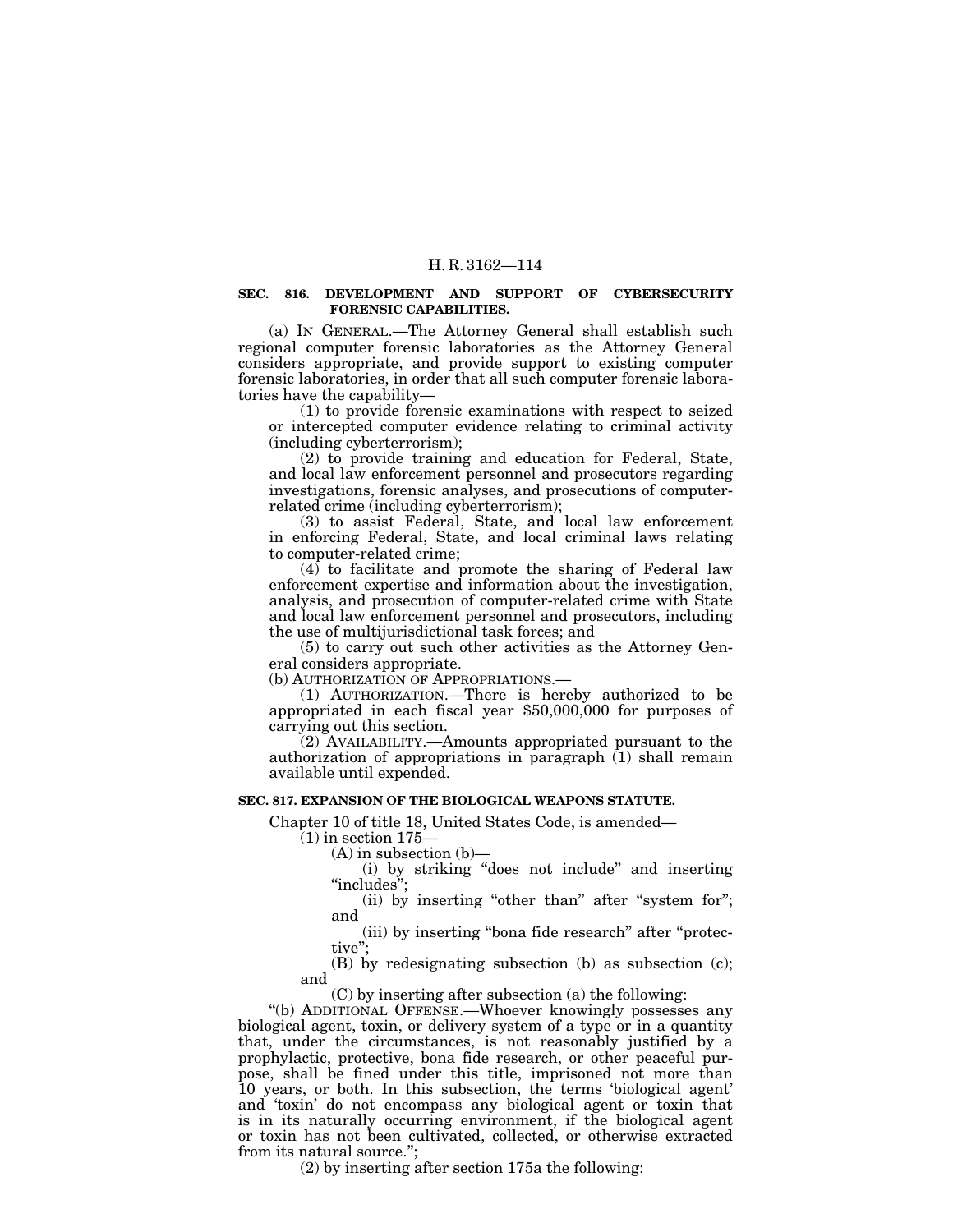#### **''SEC. 175b. POSSESSION BY RESTRICTED PERSONS.**

"(a) No restricted person described in subsection (b) shall ship or transport interstate or foreign commerce, or possess in or affecting commerce, any biological agent or toxin, or receive any biological agent or toxin that has been shipped or transported in interstate or foreign commerce, if the biological agent or toxin is listed as a select agent in subsection (j) of section 72.6 of title 42, Code of Federal Regulations, pursuant to section 511(d)(l) of the Antiterrorism and Effective Death Penalty Act of 1996 (Public Law 104–132), and is not exempted under subsection (h) of such section 72.6, or appendix A of part 72 of the Code of Regulations.

''(b) In this section:

" $(1)$  The term 'select agent' does not include any such biological agent or toxin that is in its naturally-occurring environment, if the biological agent or toxin has not been cultivated, collected, or otherwise extracted from its natural source.

" $(2)$  The term 'restricted person' means an individual who-

 $(A)$  is under indictment for a crime punishable by imprisonment for a term exceeding 1 year;

"(B) has been convicted in any court of a crime punishable by imprisonment for a term exceeding 1 year;

 $C$ ) is a fugitive from justice;

"(D) is an unlawful user of any controlled substance (as defined in section 102 of the Controlled Substances Act (21 U.S.C. 802));

 $E$ ) is an alien illegally or unlawfully in the United States;

 $\sqrt{\text{F}}$ ) has been adjudicated as a mental defective or has been committed to any mental institution;

''(G) is an alien (other than an alien lawfully admitted for permanent residence) who is a national of a country as to which the Secretary of State, pursuant to section 6(j) of the Export Administration Act of 1979 (50 U.S.C. App. 2405(j)), section 620A of chapter 1 of part M of the Foreign Assistance Act of 1961 (22 U.S.C. 2371), or section 40(d) of chapter 3 of the Arms Export Control Act (22 U.S.C. 2780(d)), has made a determination (that remains in effect) that such country has repeatedly provided support for acts of international terrorism; or

''(H) has been discharged from the Armed Services of the United States under dishonorable conditions.

"(3) The term 'alien' has the same meaning as in section 1010(a)(3) of the Immigration and Nationality Act (8 U.S.C.

1101(a)(3)). "(4) The term 'lawfully admitted for permanent residence' has the same meaning as in section 101(a)(20) of the Immigration and Nationality Act (8 U.S.C. 1101(a)(20)).

''(c) Whoever knowingly violates this section shall be fined as provided in this title, imprisoned not more than 10 years, or both, but the prohibition contained in this section shall not apply with respect to any duly authorized United States governmental activity.''; and

(3) in the chapter analysis, by inserting after the item relating to section 175a the following: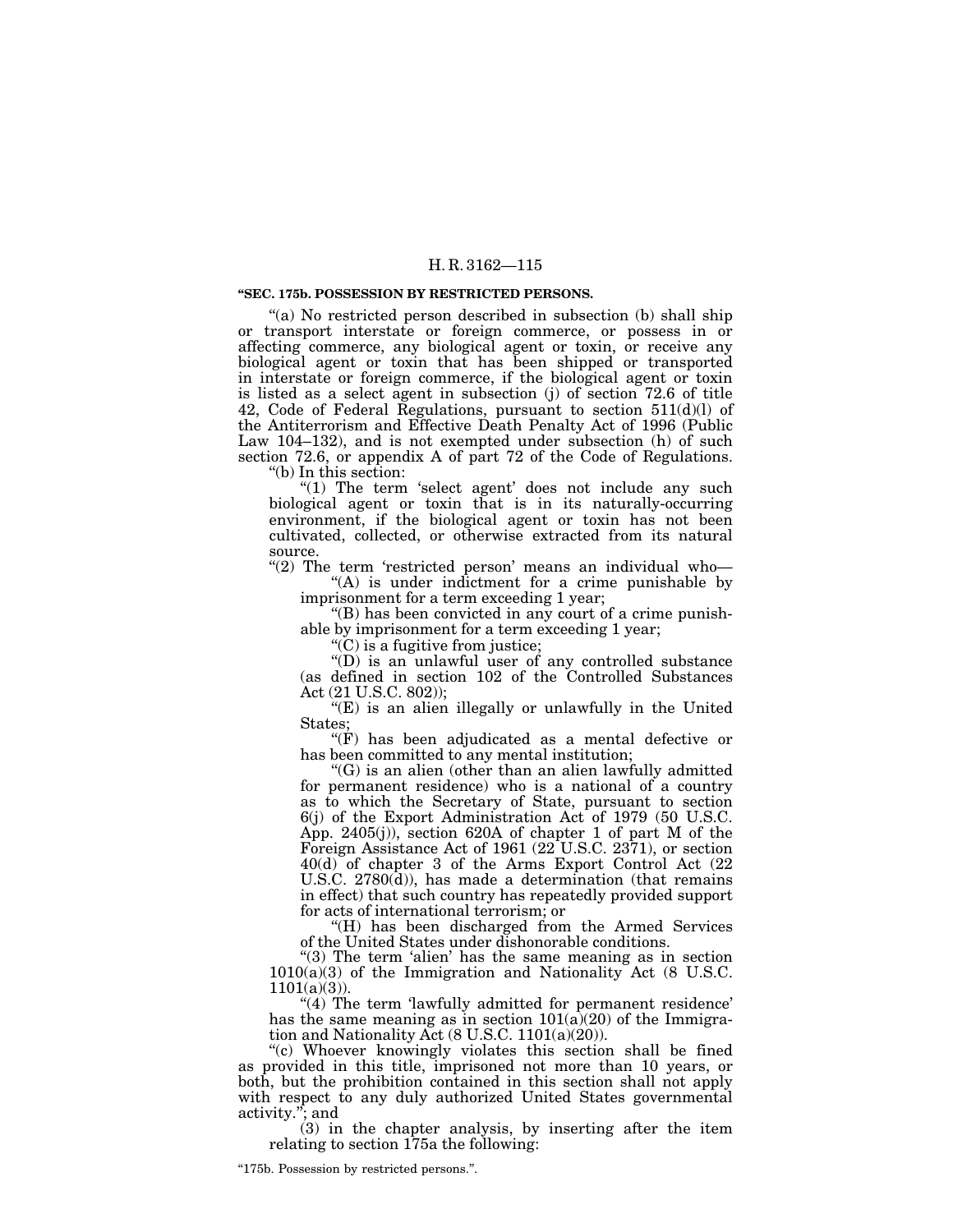# **TITLE IX—IMPROVED INTELLIGENCE**

#### **SEC. 901. RESPONSIBILITIES OF DIRECTOR OF CENTRAL INTEL-LIGENCE REGARDING FOREIGN INTELLIGENCE COL-LECTED UNDER FOREIGN INTELLIGENCE SURVEIL-LANCE ACT OF 1978.**

Section 103(c) of the National Security Act of 1947 (50 U.S.C.  $403-3(c)$ ) is amended—

(1) by redesignating paragraphs (6) and (7) as paragraphs (7) and (8), respectively; and

 $(2)$  by inserting after paragraph  $(5)$  the following new paragraph (6):

''(6) establish requirements and priorities for foreign intelligence information to be collected under the Foreign Intelligence Surveillance Act of 1978 (50 U.S.C. 1801 et seq.), and provide assistance to the Attorney General to ensure that information derived from electronic surveillance or physical searches under that Act is disseminated so it may be used efficiently and effectively for foreign intelligence purposes, except that the Director shall have no authority to direct, manage, or undertake electronic surveillance or physical search operations pursuant to that Act unless otherwise authorized by statute or Executive order;''.

#### **SEC. 902. INCLUSION OF INTERNATIONAL TERRORIST ACTIVITIES WITHIN SCOPE OF FOREIGN INTELLIGENCE UNDER NATIONAL SECURITY ACT OF 1947.**

Section 3 of the National Security Act of 1947 (50 U.S.C. 401a) is amended—

(1) in paragraph (2), by inserting before the period the following: ", or international terrorist activities"; and

(2) in paragraph (3), by striking ''and activities conducted'' and inserting '', and activities conducted,''.

#### **SEC. 903. SENSE OF CONGRESS ON THE ESTABLISHMENT AND MAINTE-NANCE OF INTELLIGENCE RELATIONSHIPS TO ACQUIRE INFORMATION ON TERRORISTS AND TERRORIST ORGANIZATIONS.**

It is the sense of Congress that officers and employees of the intelligence community of the Federal Government, acting within the course of their official duties, should be encouraged, and should make every effort, to establish and maintain intelligence relationships with any person, entity, or group for the purpose of engaging in lawful intelligence activities, including the acquisition of information on the identity, location, finances, affiliations, capabilities, plans, or intentions of a terrorist or terrorist organization, or information on any other person, entity, or group (including a foreign government) engaged in harboring, comforting, financing, aiding, or assisting a terrorist or terrorist organization.

#### **SEC. 904. TEMPORARY AUTHORITY TO DEFER SUBMITTAL TO CON-GRESS OF REPORTS ON INTELLIGENCE AND INTEL-LIGENCE-RELATED MATTERS.**

(a) AUTHORITY TO DEFER.—The Secretary of Defense, Attorney General, and Director of Central Intelligence each may, during the effective period of this section, defer the date of submittal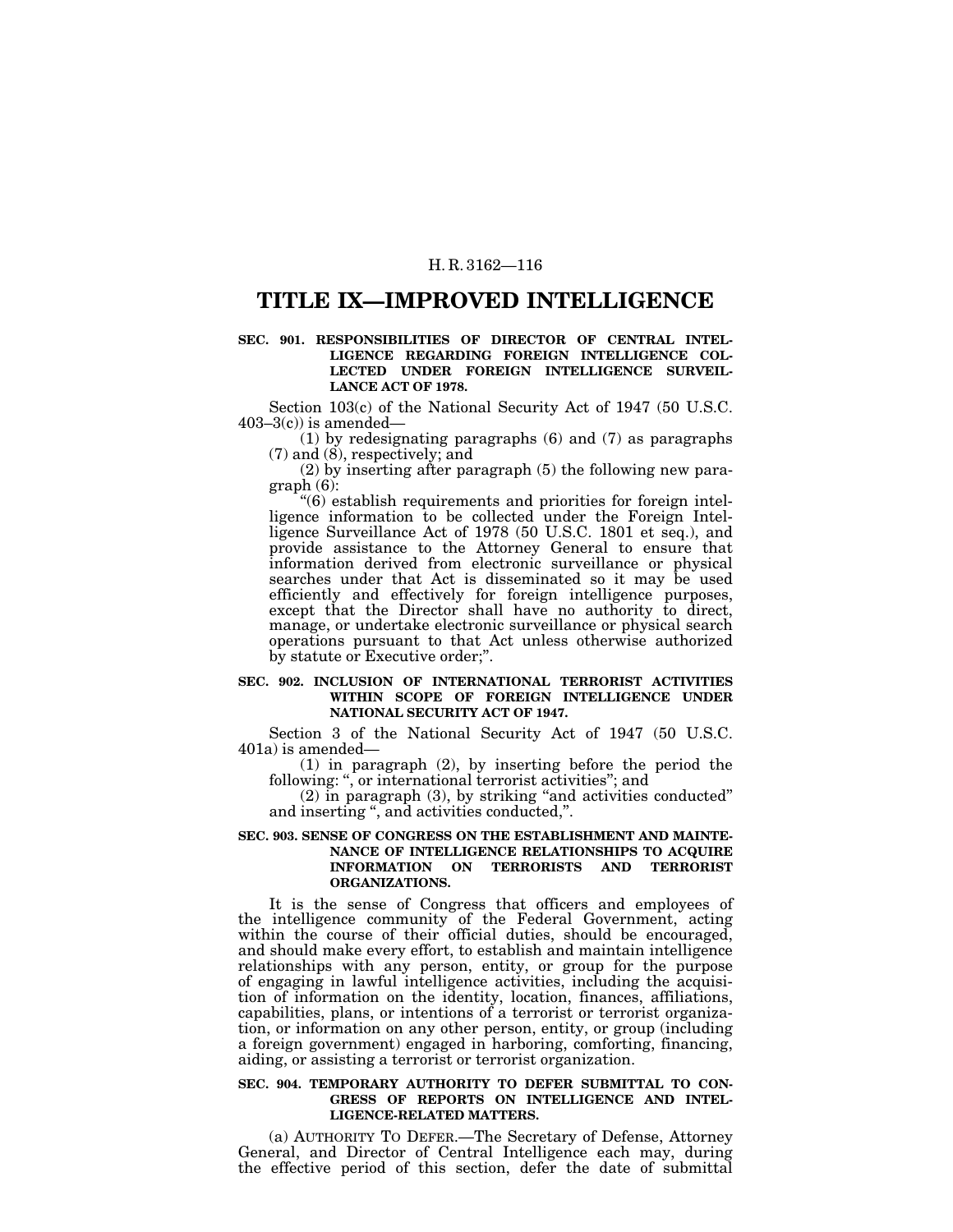to Congress of any covered intelligence report under the jurisdiction of such official until February 1, 2002.

(b) COVERED INTELLIGENCE REPORT.—Except as provided in subsection (c), for purposes of subsection (a), a covered intelligence report is as follows:

(1) Any report on intelligence or intelligence-related activities of the United States Government that is required to be submitted to Congress by an element of the intelligence community during the effective period of this section.

(2) Any report or other matter that is required to be submitted to the Select Committee on Intelligence of the Senate and Permanent Select Committee on Intelligence of the House of Representatives by the Department of Defense or the Department of Justice during the effective period of this section.

(c) EXCEPTION FOR CERTAIN REPORTS.—For purposes of subsection (a), any report required by section 502 or 503 of the National Security Act of 1947 (50 U.S.C. 413a, 413b) is not a covered intelligence report.

(d) NOTICE TO CONGRESS.—Upon deferring the date of submittal to Congress of a covered intelligence report under subsection (a), the official deferring the date of submittal of the covered intelligence report shall submit to Congress notice of the deferral. Notice of deferral of a report shall specify the provision of law, if any, under which the report would otherwise be submitted to Congress.

(e) EXTENSION OF DEFERRAL.—(1) Each official specified in subsection (a) may defer the date of submittal to Congress of a covered intelligence report under the jurisdiction of such official to a date after February 1, 2002, if such official submits to the committees of Congress specified in subsection (b)(2) before February 1, 2002, a certification that preparation and submittal of the covered intelligence report on February 1, 2002, will impede the work of officers or employees who are engaged in counterterrorism activities.

(2) A certification under paragraph (1) with respect to a covered intelligence report shall specify the date on which the covered intelligence report will be submitted to Congress.

(f) EFFECTIVE PERIOD.—The effective period of this section is the period beginning on the date of the enactment of this Act and ending on February 1, 2002.

(g) ELEMENT OF THE INTELLIGENCE COMMUNITY DEFINED.— In this section, the term "element of the intelligence community" means any element of the intelligence community specified or designated under section 3(4) of the National Security Act of 1947 (50 U.S.C. 401a(4)).

## **SEC. 905. DISCLOSURE TO DIRECTOR OF CENTRAL INTELLIGENCE OF FOREIGN INTELLIGENCE-RELATED INFORMATION WITH RESPECT TO CRIMINAL INVESTIGATIONS.**

(a) IN GENERAL.—Title I of the National Security Act of 1947 (50 U.S.C. 402 et seq.) is amended—

(1) by redesignating subsection 105B as section 105C; and

(2) by inserting after section 105A the following new section 105B: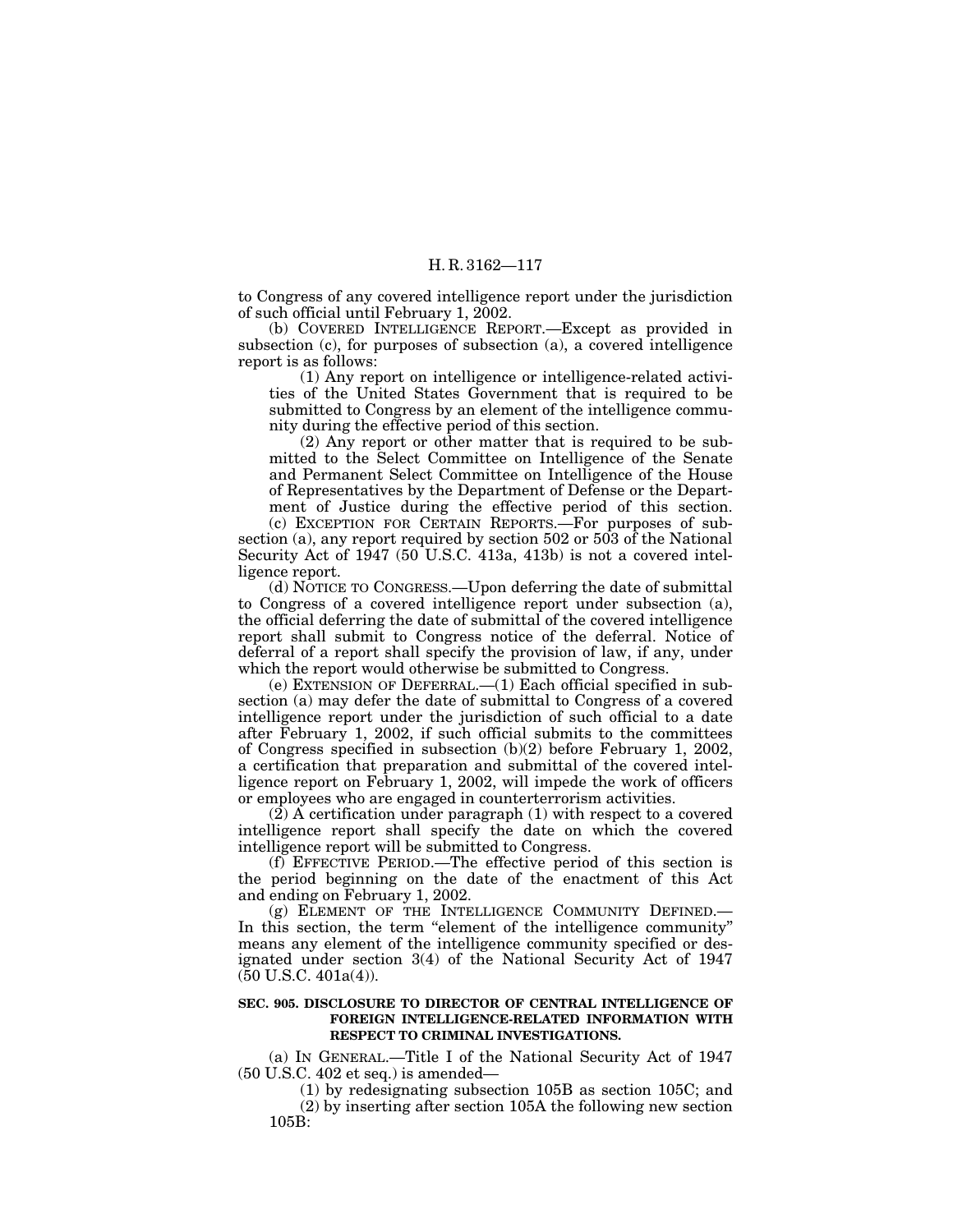#### ''DISCLOSURE OF FOREIGN INTELLIGENCE ACQUIRED IN CRIMINAL IN-VESTIGATIONS; NOTICE OF CRIMINAL INVESTIGATIONS OF FOREIGN INTELLIGENCE SOURCES

"SEC.  $105B$ . (a) DISCLOSURE OF FOREIGN INTELLIGENCE.— $(1)$ Except as otherwise provided by law and subject to paragraph (2), the Attorney General, or the head of any other department or agency of the Federal Government with law enforcement responsibilities, shall expeditiously disclose to the Director of Central Intelligence, pursuant to guidelines developed by the Attorney General in consultation with the Director, foreign intelligence acquired by an element of the Department of Justice or an element of such department or agency, as the case may be, in the course of a criminal investigation.

"(2) The Attorney General by regulation and in consultation with the Director of Central Intelligence may provide for exceptions to the applicability of paragraph (1) for one or more classes of foreign intelligence, or foreign intelligence with respect to one or more targets or matters, if the Attorney General determines that disclosure of such foreign intelligence under that paragraph would jeopardize an ongoing law enforcement investigation or impair other significant law enforcement interests.

''(b) PROCEDURES FOR NOTICE OF CRIMINAL INVESTIGATIONS.— Not later than 180 days after the date of enactment of this section, the Attorney General, in consultation with the Director of Central Intelligence, shall develop guidelines to ensure that after receipt of a report from an element of the intelligence community of activity of a foreign intelligence source or potential foreign intelligence source that may warrant investigation as criminal activity, the Attorney General provides notice to the Director of Central Intelligence, within a reasonable period of time, of his intention to commence, or decline to commence, a criminal investigation of such activity.

''(c) PROCEDURES.—The Attorney General shall develop procedures for the administration of this section, including the disclosure of foreign intelligence by elements of the Department of Justice, and elements of other departments and agencies of the Federal Government, under subsection (a) and the provision of notice with respect to criminal investigations under subsection (b)."

(b) CLERICAL AMENDMENT.—The table of contents in the first section of that Act is amended by striking the item relating to section 105B and inserting the following new items:

''Sec. 105B. Disclosure of foreign intelligence acquired in criminal investigations; notice of criminal investigations of foreign intelligence sources.<br>
"Sec. 105C. Protection of the operational files of the National Imagery and Mapping

Agency.''.

#### **SEC. 906. FOREIGN TERRORIST ASSET TRACKING CENTER.**

(a) REPORT ON RECONFIGURATION.—Not later than February 1, 2002, the Attorney General, the Director of Central Intelligence, and the Secretary of the Treasury shall jointly submit to Congress a report on the feasibility and desirability of reconfiguring the Foreign Terrorist Asset Tracking Center and the Office of Foreign Assets Control of the Department of the Treasury in order to establish a capability to provide for the effective and efficient analysis and dissemination of foreign intelligence relating to the financial capabilities and resources of international terrorist organizations.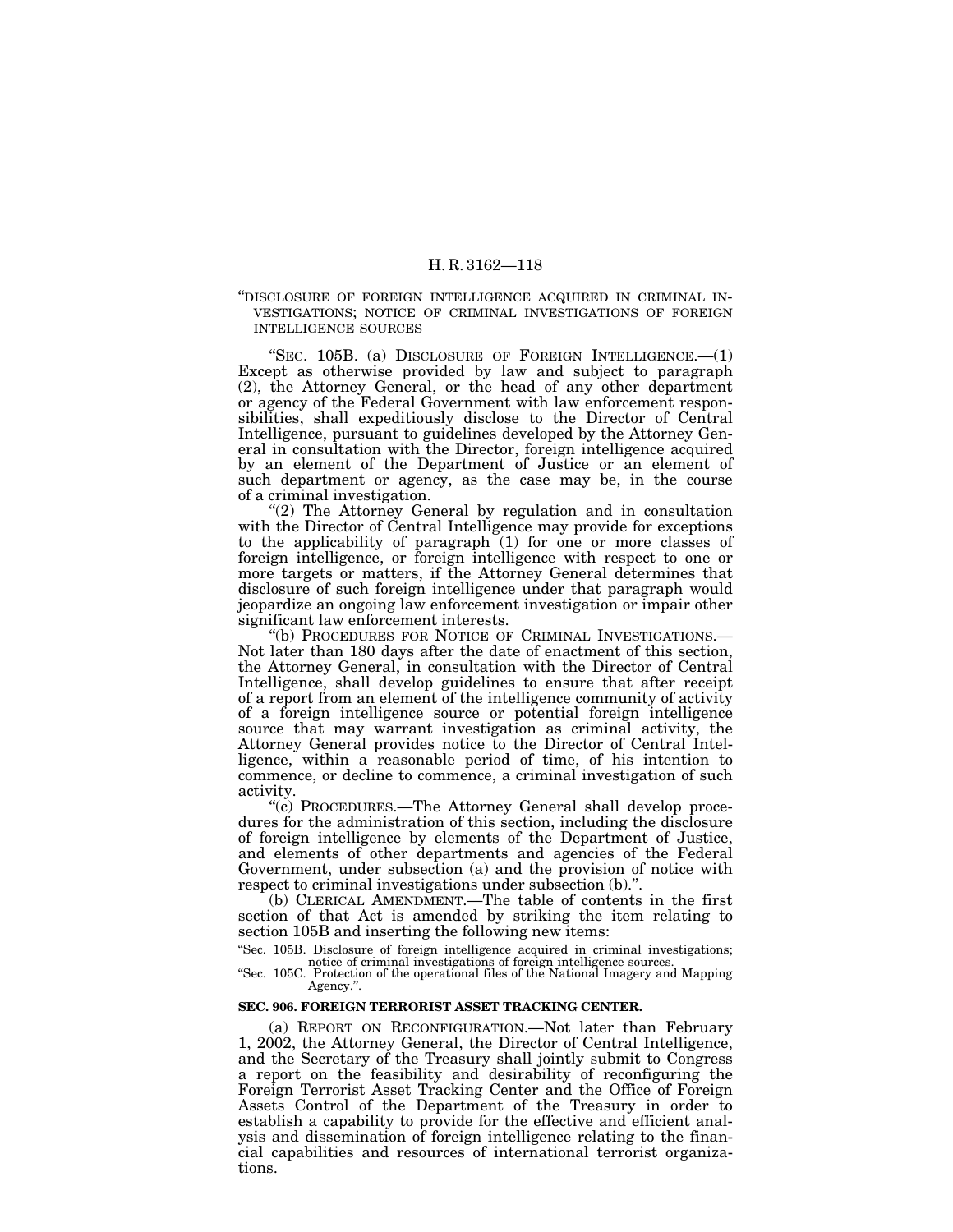(b) REPORT REQUIREMENTS.—(1) In preparing the report under subsection (a), the Attorney General, the Secretary, and the Director shall consider whether, and to what extent, the capacities and resources of the Financial Crimes Enforcement Center of the Department of the Treasury may be integrated into the capability contemplated by the report.

(2) If the Attorney General, Secretary, and the Director determine that it is feasible and desirable to undertake the reconfiguration described in subsection (a) in order to establish the capability described in that subsection, the Attorney General, the Secretary, and the Director shall include with the report under that subsection a detailed proposal for legislation to achieve the reconfiguration.

#### **SEC. 907. NATIONAL VIRTUAL TRANSLATION CENTER.**

(a) REPORT ON ESTABLISHMENT.—(1) Not later than February 1, 2002, the Director of Central Intelligence shall, in consultation with the Director of the Federal Bureau of Investigation, submit to the appropriate committees of Congress a report on the establishment and maintenance within the intelligence community of an element for purposes of providing timely and accurate translations of foreign intelligence for all other elements of the intelligence community. In the report, the element shall be referred to as the ''National Virtual Translation Center''.

(2) The report on the element described in paragraph (1) shall discuss the use of state-of-the-art communications technology, the integration of existing translation capabilities in the intelligence community, and the utilization of remote-connection capacities so as to minimize the need for a central physical facility for the element.

(b) RESOURCES.—The report on the element required by subsection (a) shall address the following:

(1) The assignment to the element of a staff of individuals possessing a broad range of linguistic and translation skills appropriate for the purposes of the element.

(2) The provision to the element of communications capabilities and systems that are commensurate with the most current and sophisticated communications capabilities and systems available to other elements of intelligence community.

(3) The assurance, to the maximum extent practicable, that the communications capabilities and systems provided to the element will be compatible with communications capabilities and systems utilized by the Federal Bureau of Investigation in securing timely and accurate translations of foreign language materials for law enforcement investigations.

(4) The development of a communications infrastructure to ensure the efficient and secure use of the translation capabilities of the element.

(c) SECURE COMMUNICATIONS.—The report shall include a discussion of the creation of secure electronic communications between the element described by subsection (a) and the other elements of the intelligence community.

(d) DEFINITIONS.—In this section:

(1) FOREIGN INTELLIGENCE.—The term ''foreign intelligence" has the meaning given that term in section 3(2) of the National Security Act of 1947 (50 U.S.C. 401a(2)).<br>(2) ELEMENT OF THE INTELLIGENCE COMMUNITY.—The term

"element of the intelligence community" means any element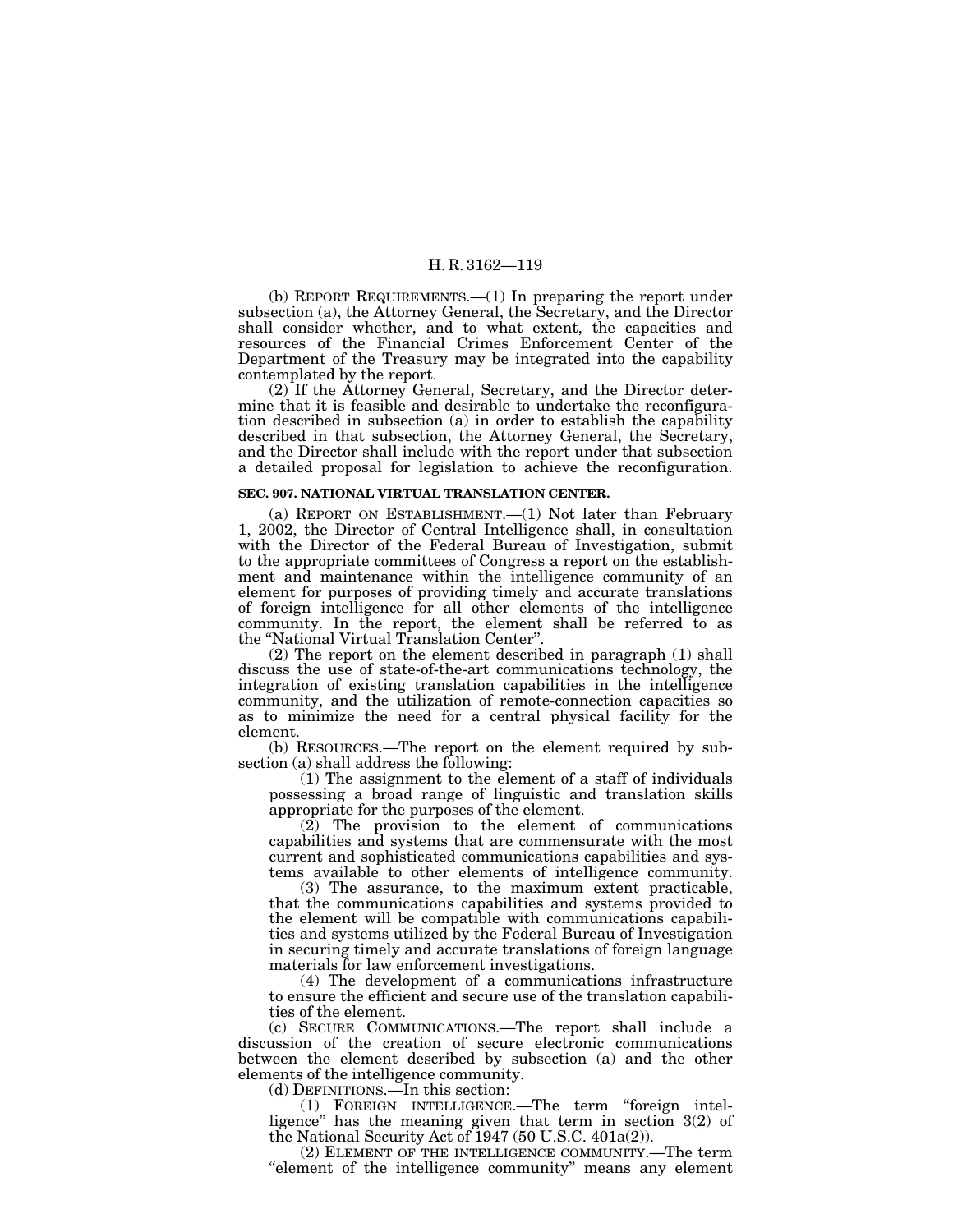of the intelligence community specified or designated under section 3(4) of the National Security Act of 1947 (50 U.S.C. 401a(4)).

## **SEC. 908. TRAINING OF GOVERNMENT OFFICIALS REGARDING IDENTI-FICATION AND USE OF FOREIGN INTELLIGENCE.**

(a) PROGRAM REQUIRED.—The Attorney General shall, in consultation with the Director of Central Intelligence, carry out a program to provide appropriate training to officials described in subsection (b) in order to assist such officials in—

(1) identifying foreign intelligence information in the course of their duties; and

(2) utilizing foreign intelligence information in the course of their duties, to the extent that the utilization of such information is appropriate for such duties.

(b) OFFICIALS.—The officials provided training under subsection (a) are, at the discretion of the Attorney General and the Director, the following:

(1) Officials of the Federal Government who are not ordinarily engaged in the collection, dissemination, and use of foreign intelligence in the performance of their duties.

(2) Officials of State and local governments who encounter, or may encounter in the course of a terrorist event, foreign intelligence in the performance of their duties.

(c) AUTHORIZATION OF APPROPRIATIONS.—There is hereby authorized to be appropriated for the Department of Justice such sums as may be necessary for purposes of carrying out the program required by subsection (a).

## **TITLE X—MISCELLANEOUS**

## **SEC. 1001. REVIEW OF THE DEPARTMENT OF JUSTICE.**

The Inspector General of the Department of Justice shall designate one official who shall—

(1) review information and receive complaints alleging abuses of civil rights and civil liberties by employees and officials of the Department of Justice;

(2) make public through the Internet, radio, television, and newspaper advertisements information on the responsibilities and functions of, and how to contact, the official; and

(3) submit to the Committee on the Judiciary of the House of Representatives and the Committee on the Judiciary of the Senate on a semi-annual basis a report on the implementation of this subsection and detailing any abuses described in paragraph (1), including a description of the use of funds appropriations used to carry out this subsection.

#### **SEC. 1002. SENSE OF CONGRESS.**

(a) FINDINGS.—Congress finds that—

(1) all Americans are united in condemning, in the strongest possible terms, the terrorists who planned and carried out the attacks against the United States on September 11, 2001, and in pursuing all those responsible for those attacks and their sponsors until they are brought to justice;

(2) Sikh-Americans form a vibrant, peaceful, and lawabiding part of America's people;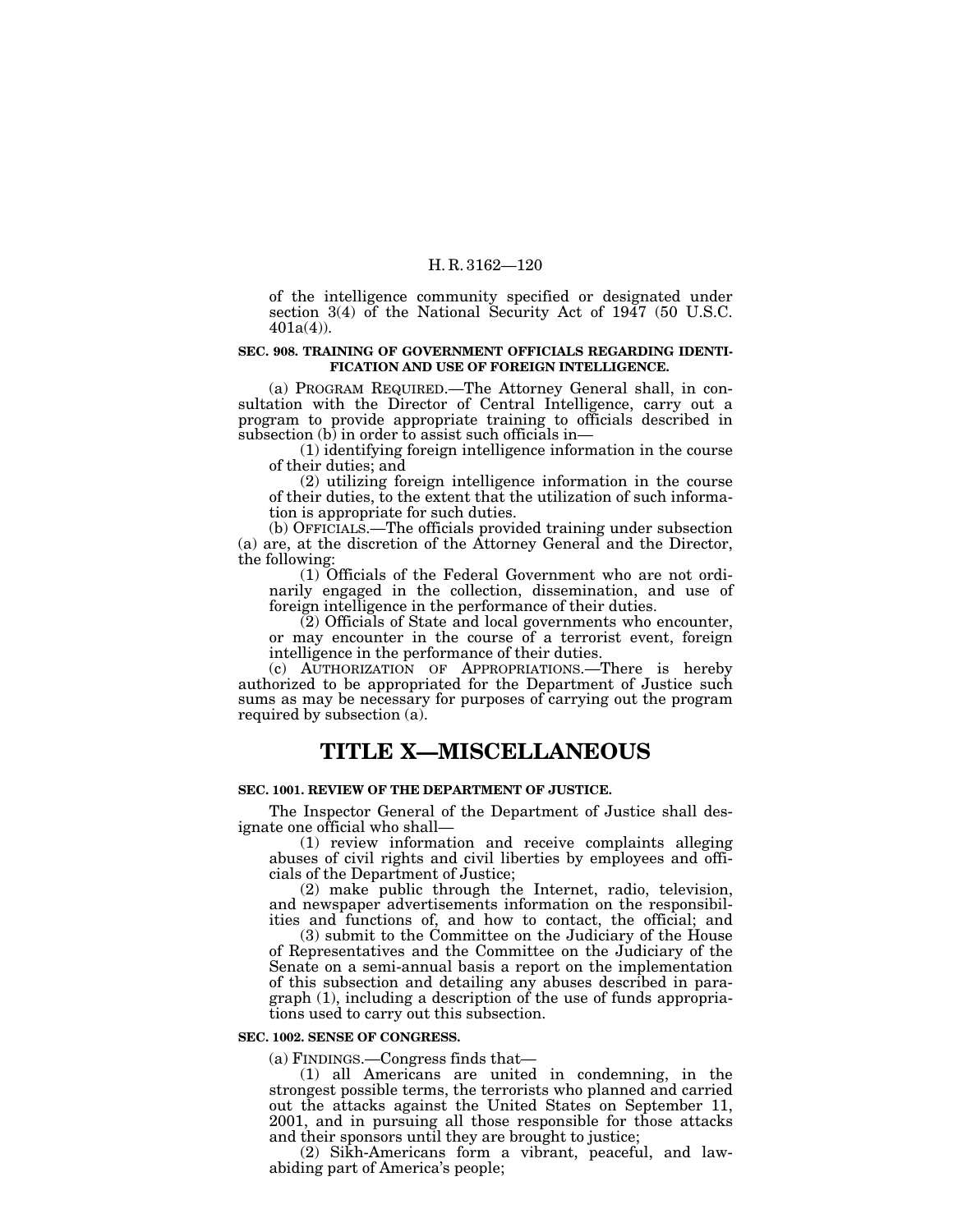(3) approximately 500,000 Sikhs reside in the United States and are a vital part of the Nation;

(4) Sikh-Americans stand resolutely in support of the commitment of our Government to bring the terrorists and those that harbor them to justice;

(5) the Sikh faith is a distinct religion with a distinct religious and ethnic identity that has its own places of worship and a distinct holy text and religious tenets;

(6) many Sikh-Americans, who are easily recognizable by their turbans and beards, which are required articles of their faith, have suffered both verbal and physical assaults as a result of misguided anger toward Arab-Americans and Muslim-Americans in the wake of the September 11, 2001 terrorist attack;

(7) Sikh-Americans, as do all Americans, condemn acts of prejudice against any American; and

(8) Congress is seriously concerned by the number of crimes against Sikh-Americans and other Americans all across the Nation that have been reported in the wake of the tragic events that unfolded on September 11, 2001.<br>(b) SENSE OF CONGRESS.—Congress—

 $(1)$  declares that, in the quest to identify, locate, and bring to justice the perpetrators and sponsors of the terrorist attacks on the United States on September 11, 2001, the civil rights and civil liberties of all Americans, including Sikh-Americans, should be protected;

(2) condemns bigotry and any acts of violence or discrimination against any Americans, including Sikh-Americans;

 $(3)$  calls upon local and Federal law enforcement authorities to work to prevent crimes against all Americans, including Sikh-Americans; and

(4) calls upon local and Federal law enforcement authorities to prosecute to the fullest extent of the law all those who commit crimes.

#### **SEC. 1003. DEFINITION OF ''ELECTRONIC SURVEILLANCE''.**

Section  $101(f)(2)$  of the Foreign Intelligence Surveillance Act  $(50 \text{ U.S.C. } 1801(f)(2))$  is amended by adding at the end before the semicolon the following: '', but does not include the acquisition of those communications of computer trespassers that would be permissible under section  $2511(2)(i)$  of title 18, United States Code".

#### **SEC. 1004. VENUE IN MONEY LAUNDERING CASES.**

Section 1956 of title 18, United States Code, is amended by

"(i) VENUE.—(1) Except as provided in paragraph (2), a prosecution for an offense under this section or section 1957 may be brought in—

 $f(A)$  any district in which the financial or monetary transaction is conducted; or

''(B) any district where a prosecution for the underlying specified unlawful activity could be brought, if the defendant participated in the transfer of the proceeds of the specified unlawful activity from that district to the district where the financial or monetary transaction is conducted.

" $(2)$  A prosecution for an attempt or conspiracy offense under this section or section 1957 may be brought in the district where venue would lie for the completed offense under paragraph (1),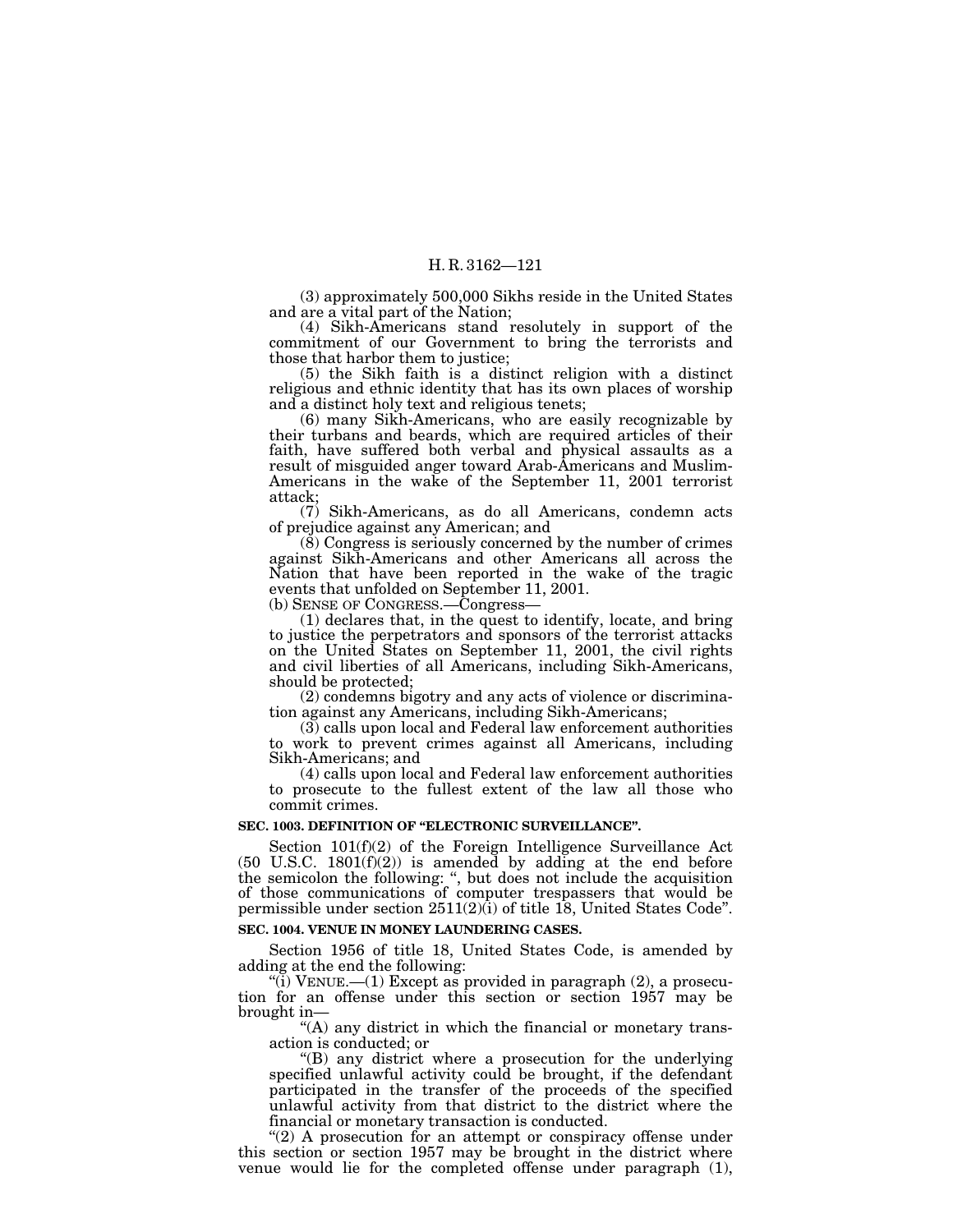or in any other district where an act in furtherance of the attempt or conspiracy took place.

 $(3)$  For purposes of this section, a transfer of funds from 1 place to another, by wire or any other means, shall constitute a single, continuing transaction. Any person who conducts (as that term is defined in subsection  $(c)(2)$  any portion of the transaction may be charged in any district in which the transaction takes place.''.

#### **SEC. 1005. FIRST RESPONDERS ASSISTANCE ACT.**

(a) GRANT AUTHORIZATION.—The Attorney General shall make grants described in subsections (b) and (c) to States and units of local government to improve the ability of State and local law enforcement, fire department and first responders to respond to and prevent acts of terrorism.

(b) TERRORISM PREVENTION GRANTS.—Terrorism prevention grants under this subsection may be used for programs, projects, and other activities to—

(1) hire additional law enforcement personnel dedicated to intelligence gathering and analysis functions, including the formation of full-time intelligence and analysis units;

(2) purchase technology and equipment for intelligence gathering and analysis functions, including wire-tap, pen links, cameras, and computer hardware and software;

(3) purchase equipment for responding to a critical incident, including protective equipment for patrol officers such as quick masks;

(4) purchase equipment for managing a critical incident, such as communications equipment for improved interoperability among surrounding jurisdictions and mobile command posts for overall scene management; and

(5) fund technical assistance programs that emphasize coordination among neighboring law enforcement agencies for sharing resources, and resources coordination among law enforcement agencies for combining intelligence gathering and analysis functions, and the development of policy, procedures, memorandums of understanding, and other best practices.

(c) ANTITERRORISM TRAINING GRANTS.—Antiterrorism training grants under this subsection may be used for programs, projects, and other activities to address—

(1) intelligence gathering and analysis techniques;

(2) community engagement and outreach;

(3) critical incident management for all forms of terrorist attack;

(4) threat assessment capabilities;

(5) conducting followup investigations; and

(6) stabilizing a community after a terrorist incident.

(d) APPLICATION.—

(1) IN GENERAL.—Each eligible entity that desires to receive a grant under this section shall submit an application to the Attorney General, at such time, in such manner, and accompanied by such additional information as the Attorney General may reasonably require.

(2) CONTENTS.—Each application submitted pursuant to paragraph (1) shall—

(A) describe the activities for which assistance under this section is sought; and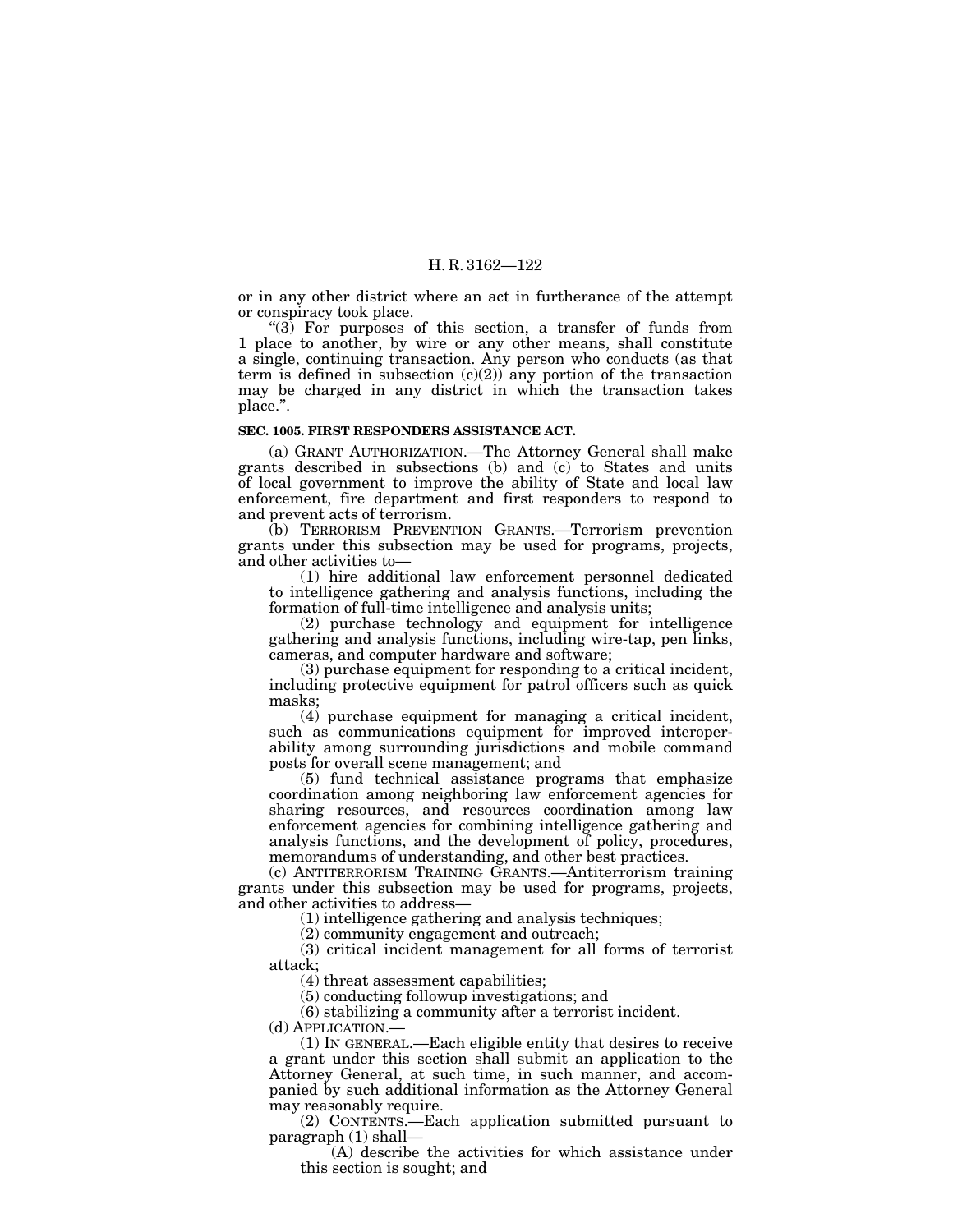(B) provide such additional assurances as the Attorney General determines to be essential to ensure compliance with the requirements of this section.

(e) MINIMUM AMOUNT.—If all applications submitted by a State or units of local government within that State have not been funded under this section in any fiscal year, that State, if it qualifies, and the units of local government within that State, shall receive in that fiscal year not less than 0.5 percent of the total amount appropriated in that fiscal year for grants under this section.

(f) AUTHORIZATION OF APPROPRIATIONS.—There are authorized to be appropriated \$25,000,000 for each of the fiscal years 2003 through  $\overline{2}00\overline{7}$ .

#### **SEC. 1006. INADMISSIBILITY OF ALIENS ENGAGED IN MONEY LAUN-DERING.**

(a) AMENDMENT TO IMMIGRATION AND NATIONALITY ACT.—Section 212(a)(2) of the Immigration and Nationality Act (8 U.S.C.  $1182(a)(2)$ ) is amended by adding at the end the following:

''(I) MONEY LAUNDERING.—Any alien—

"(i) who a consular officer or the Attorney General knows, or has reason to believe, has engaged, is engaging, or seeks to enter the United States to engage, in an offense which is described in section 1956 or 1957 of title 18, United States Code (relating to laundering of monetary instruments); or

''(ii) who a consular officer or the Attorney General knows is, or has been, a knowing aider, abettor, assister, conspirator, or colluder with others in an offense which is described in such section;

is inadmissible.''.

(b) MONEY LAUNDERING WATCHLIST.—Not later than 90 days after the date of the enactment of this Act, the Secretary of State shall develop, implement, and certify to the Congress that there has been established a money laundering watchlist, which identifies individuals worldwide who are known or suspected of money laundering, which is readily accessible to, and shall be checked by, a consular or other Federal official prior to the issuance of a visa or admission to the United States. The Secretary of State shall develop and continually update the watchlist in cooperation with the Attorney General, the Secretary of the Treasury, and the Director of Central Intelligence.

#### **SEC. 1007. AUTHORIZATION OF FUNDS FOR DEA POLICE TRAINING IN SOUTH AND CENTRAL ASIA.**

In addition to amounts otherwise available to carry out section 481 of the Foreign Assistance Act of 1961 (22 U.S.C. 2291), there is authorized to be appropriated to the President not less than \$5,000,000 for fiscal year 2002 for regional antidrug training in the Republic of Turkey by the Drug Enforcement Administration for police, as well as increased precursor chemical control efforts in the South and Central Asia region.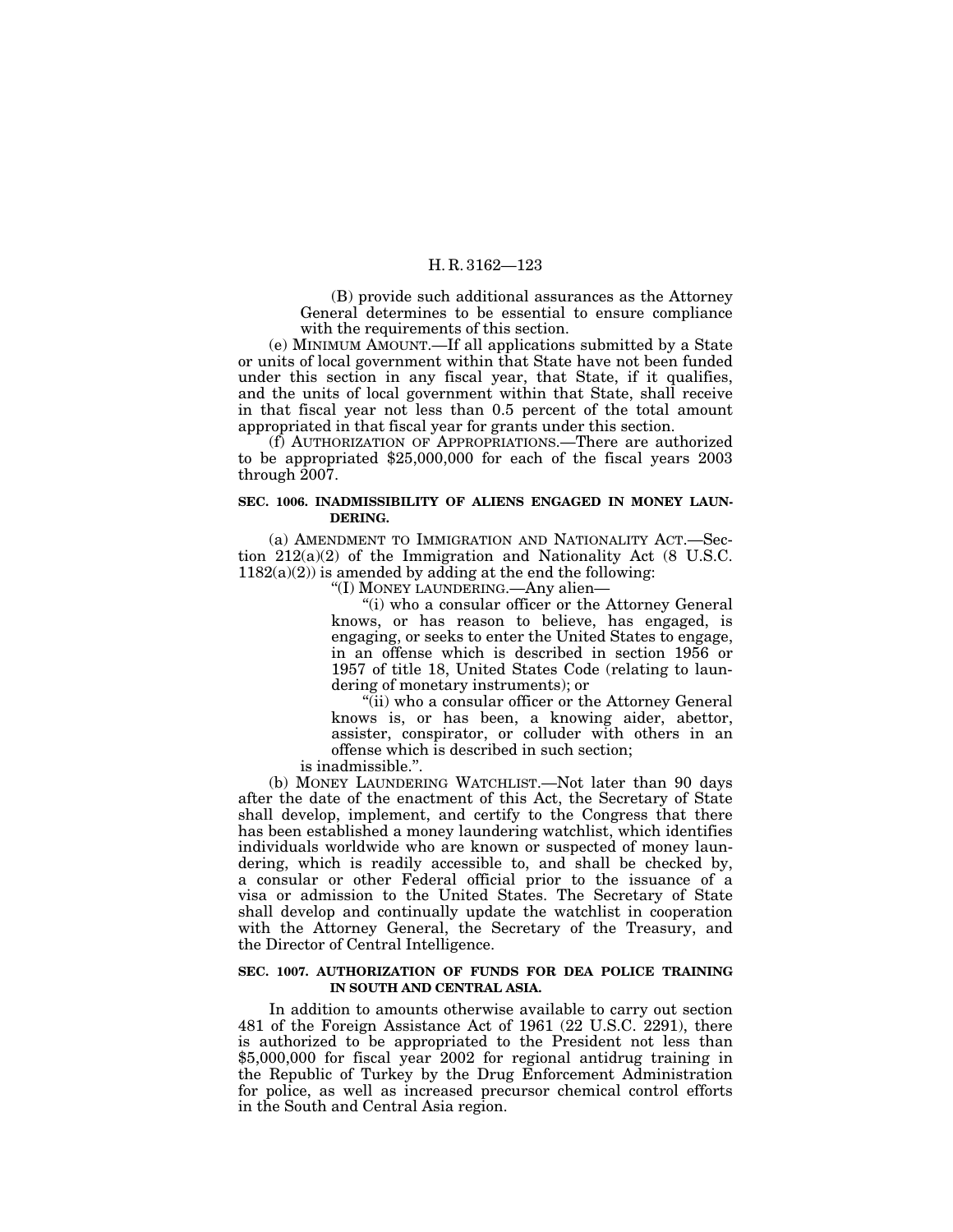#### **SEC. 1008. FEASIBILITY STUDY ON USE OF BIOMETRIC IDENTIFIER SCANNING SYSTEM WITH ACCESS TO THE FBI INTEGRATED AUTOMATED FINGERPRINT IDENTIFICA-TION SYSTEM AT OVERSEAS CONSULAR POSTS AND POINTS OF ENTRY TO THE UNITED STATES.**

(a) IN GENERAL.—The Attorney General, in consultation with the Secretary of State and the Secretary of Transportation, shall conduct a study on the feasibility of utilizing a biometric identifier (fingerprint) scanning system, with access to the database of the Federal Bureau of Investigation Integrated Automated Fingerprint Identification System, at consular offices abroad and at points of entry into the United States to enhance the ability of State Department and immigration officials to identify aliens who may be wanted in connection with criminal or terrorist investigations in the United States or abroad prior to the issuance of visas or entry into the United States.

(b) REPORT TO CONGRESS.—Not later than 90 days after the date of the enactment of this Act, the Attorney General shall submit a report summarizing the findings of the study authorized under subsection (a) to the Committee on International Relations and the Committee on the Judiciary of the House of Representatives and the Committee on Foreign Relations and the Committee on the Judiciary of the Senate.

## **SEC. 1009. STUDY OF ACCESS.**

(a) IN GENERAL.—Not later than 120 days after enactment of this Act, the Federal Bureau of Investigation shall study and report to Congress on the feasibility of providing to airlines access via computer to the names of passengers who are suspected of terrorist activity by Federal officials.

(b) AUTHORIZATION.—There are authorized to be appropriated not more than \$250,000 to carry out subsection (a).

## **SEC. 1010. TEMPORARY AUTHORITY TO CONTRACT WITH LOCAL AND STATE GOVERNMENTS FOR PERFORMANCE OF SECURITY FUNCTIONS AT UNITED STATES MILITARY INSTALLA-TIONS.**

(a) IN GENERAL.—Notwithstanding section 2465 of title 10, United States Code, during the period of time that United States armed forces are engaged in Operation Enduring Freedom, and for the period of 180 days thereafter, funds appropriated to the Department of Defense may be obligated and expended for the purpose of entering into contracts or other agreements for the performance of security functions at any military installation or facility in the United States with a proximately located local or State government, or combination of such governments, whether or not any such government is obligated to provide such services to the general public without compensation.

(b) TRAINING.—Any contract or agreement entered into under this section shall prescribe standards for the training and other qualifications of local government law enforcement personnel who perform security functions under this section in accordance with criteria established by the Secretary of the service concerned.

(c) REPORT.—One year after the date of enactment of this section, the Secretary of Defense shall submit a report to the Committees on Armed Services of the Senate and the House of Representatives describing the use of the authority granted under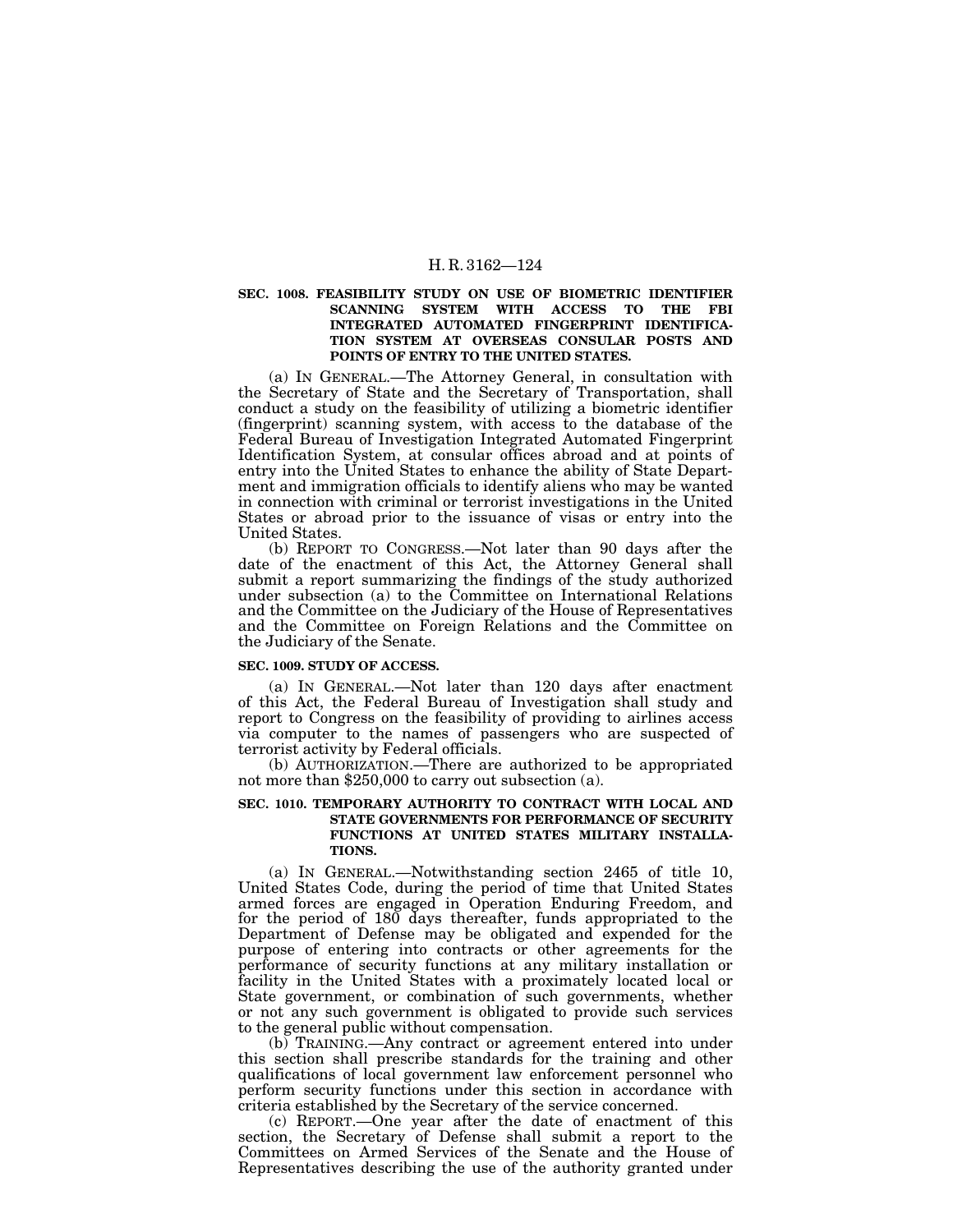this section and the use by the Department of Defense of other means to improve the performance of security functions on military installations and facilities located within the United States.

#### **SEC. 1011. CRIMES AGAINST CHARITABLE AMERICANS.**

(a) SHORT TITLE.—This section may be cited as the ''Crimes Against Charitable Americans Act of 2001".

(b) TELEMARKETING AND CONSUMER FRAUD ABUSE.—The Telemarketing and Consumer Fraud and Abuse Prevention Act (15 U.S.C. 6101 et seq.) is amended—

(1) in section  $3(a)(2)$ , by inserting after "practices" the second place it appears the following: ''which shall include fraudulent charitable solicitations, and'';

 $(2)$  in section  $3(a)(3)$ —

 $(A)$  in subparagraph  $(B)$ , by striking "and" at the end; (B) in subparagraph (C), by striking the period at the end and inserting "; and"; and

(C) by adding at the end the following:

''(D) a requirement that any person engaged in telemarketing for the solicitation of charitable contributions, donations, or gifts of money or any other thing of value, shall promptly and clearly disclose to the person receiving the call that the purpose of the call is to solicit charitable contributions, donations, or gifts, and make such other disclosures as the Commission considers appropriate, including the name and mailing address of the charitable organization on behalf of which the solicitation is made." and

 $(3)$  in section 7(4), by inserting ", or a charitable contribution, donation, or gift of money or any other thing of value,'' after "services"

(c) RED CROSS MEMBERS OR AGENTS.—Section 917 of title 18, United States Code, is amended by striking ''one year'' and inserting "5 years".

(d) TELEMARKETING FRAUD.—Section 2325(1) of title 18, United States Code, is amended—

 $(1)$  in subparagraph  $(A)$ , by striking "or" at the end;

(2) in subparagraph (B), by striking the comma at the end and inserting "; or";

(3) by inserting after subparagraph (B) the following:

 $E(C)$  a charitable contribution, donation, or gift of money or any other thing of value,''; and

(4) in the flush language, by inserting ''or charitable contributor, or donor'' after ''participant''.

## **SEC. 1012. LIMITATION ON ISSUANCE OF HAZMAT LICENSES.**

(a) LIMITATION.—

(1) IN GENERAL.—Chapter 51 of title 49, United States Code, is amended by inserting after section 5103 the following new section:

## **''§ 5103a. Limitation on issuance of hazmat licenses**

''(a) LIMITATION.—

''(1) ISSUANCE OF LICENSES.—A State may not issue to any individual a license to operate a motor vehicle transporting in commerce a hazardous material unless the Secretary of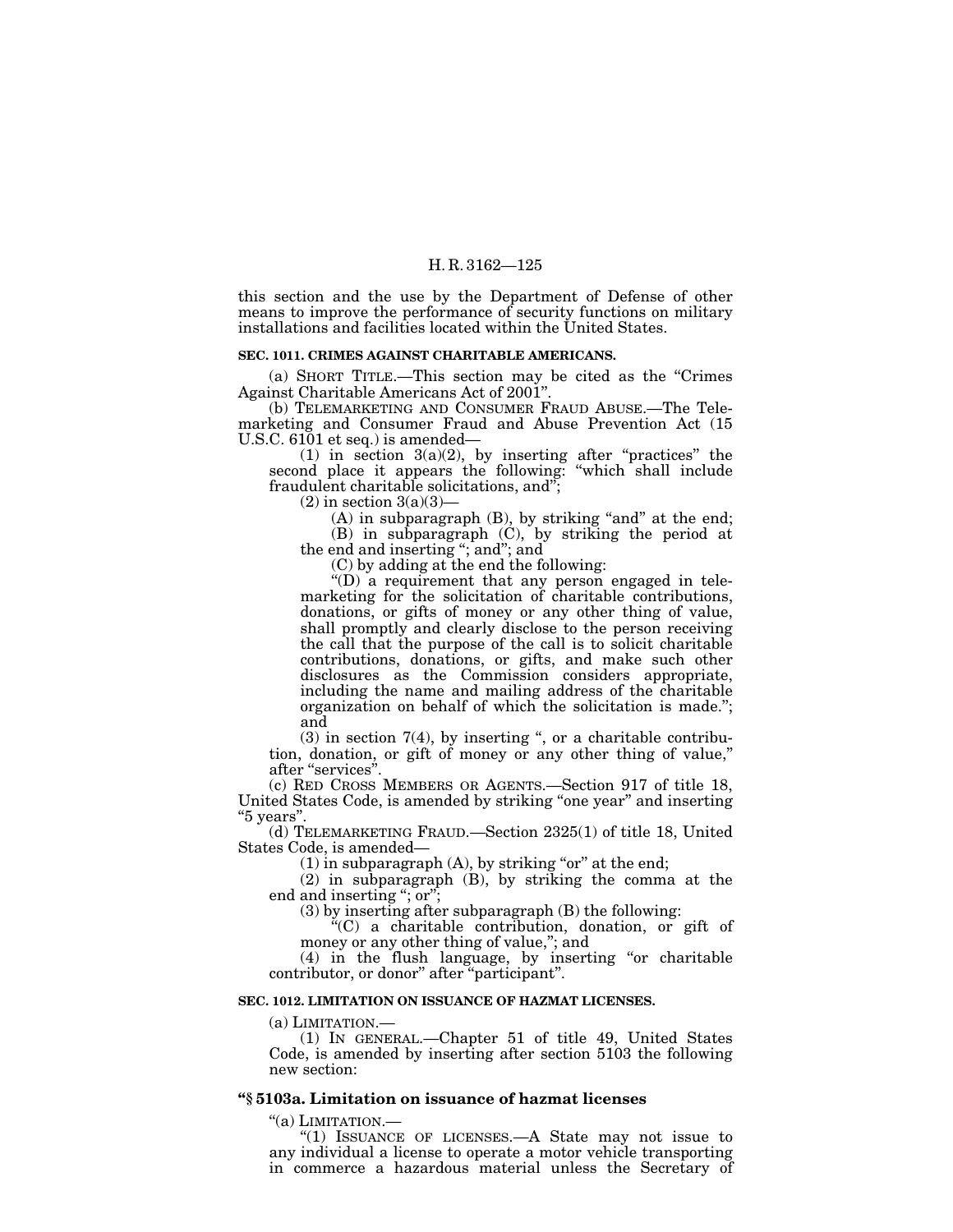Transportation has first determined, upon receipt of a notification under subsection  $(c)(1)(B)$ , that the individual does not pose a security risk warranting denial of the license.<br>"(2) RENEWALS INCLUDED.—For the purposes of this section,

the term 'issue', with respect to a license, includes renewal of the license.

''(b) HAZARDOUS MATERIALS DESCRIBED.—The limitation in subsection (a) shall apply with respect to—<br>"(1) any material defined as a hazardous material by the

Secretary of Transportation; and<br>"(2) any chemical or biological material or agent determined by the Secretary of Health and Human Services or the Attorney General as being a threat to the national security of the United States.<br>"(c) Background Records Check.—

"(1) IN GENERAL.—Upon the request of a State regarding issuance of a license described in subsection  $(a)(1)$  to an indi-

vidual, the Attorney General—<br>
"(A) shall carry out a background records check<br>
regarding the individual; and

" $(B)$  upon completing the background records check, shall notify the Secretary of Transportation of the completion and results of the background records check.

''(2) SCOPE.—A background records check regarding an individual under this subsection shall consist of the following: " $(A)$  A check of the relevant criminal history data bases.

''(B) In the case of an alien, a check of the relevant data bases to determine the status of the alien under the immigration laws of the United States.

"(C) As appropriate, a check of the relevant international data bases through Interpol–U.S. National Central

Bureau or other appropriate means.<br>"(d) REPORTING REQUIREMENT.—Each State shall submit to the Secretary of Transportation, at such time and in such manner as the Secretary may prescribe, the name, address, and such other information as the Secretary may require, concerning—

"(1) each alien to whom the State issues a license described in subsection (a); and

 $\degree$ (2) each other individual to whom such a license is issued, as the Secretary may require.

"(e) ALIEN DEFINED.—In this section, the term 'alien' has the meaning given the term in section  $101(a)(3)$  of the Immigration and Nationality Act.''. (2) CLERICAL AMENDMENT.—The table of sections at the

beginning of such chapter is amended by inserting after the item relating to section 5103 the following new item:

''5103a. Limitation on issuance of hazmat licenses.''.

(b) REGULATION OF DRIVER FITNESS.—Section  $31305(a)(5)$  of title 49, United States Code, is amended title 49, United States Code, is amended— (1) by striking ''and'' at the end of subparagraph (A);

(2) by inserting "and" at the end of subparagraph (B); and

(3) by adding at the end the following new subparagraph: ''(C) is licensed by a State to operate the vehicle after

having first been determined under section 5103a of this title as not posing a security risk warranting denial of the license.''.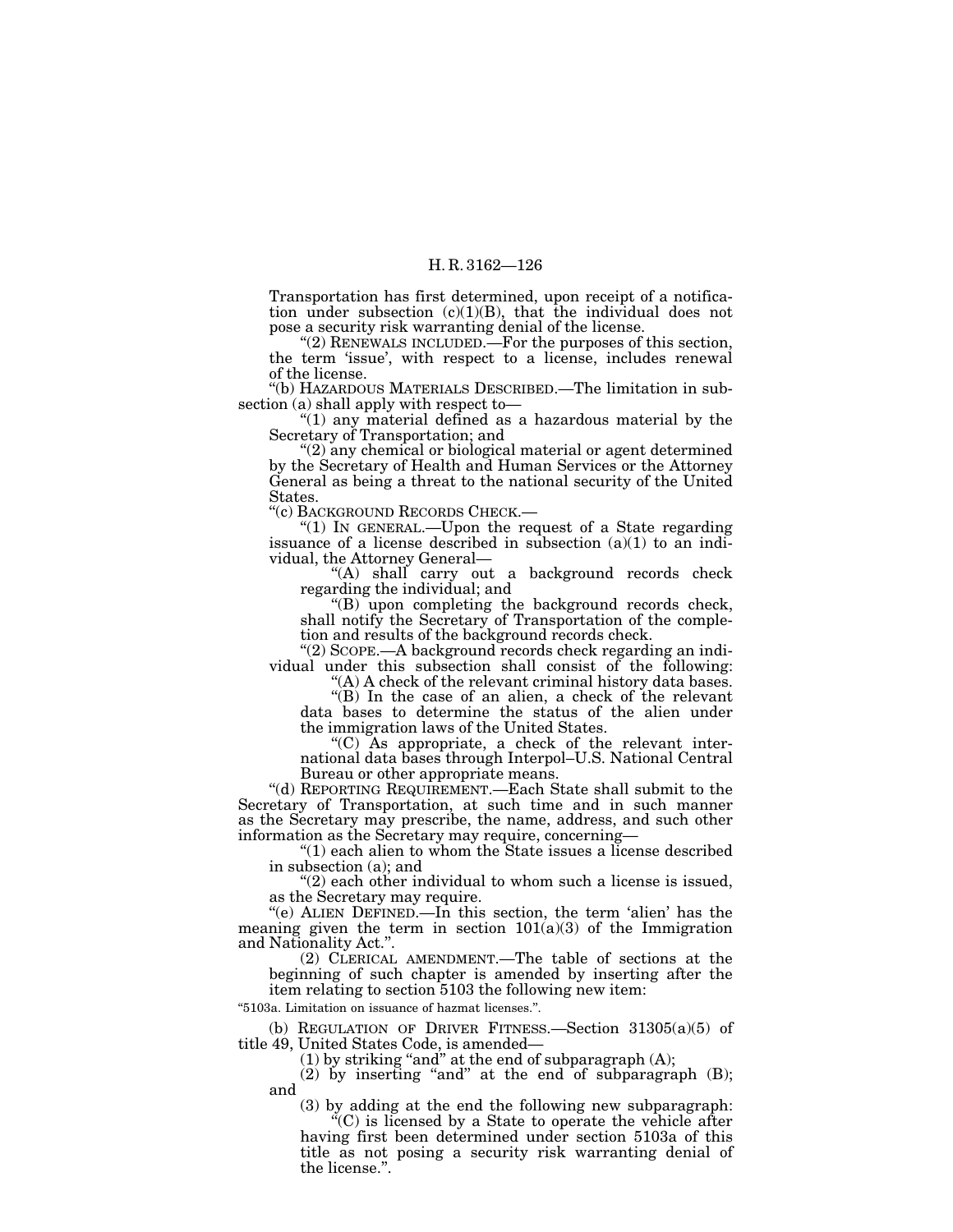(c) AUTHORIZATION OF APPROPRIATIONS.—There is authorized to be appropriated for the Department of Transportation and the Department of Justice such amounts as may be necessary to carry out section 5103a of title 49, United States Code, as added by subsection (a).

#### **SEC. 1013. EXPRESSING THE SENSE OF THE SENATE CONCERNING THE PROVISION OF FUNDING FOR BIOTERRORISM PREPAREDNESS AND RESPONSE.**

(a) FINDINGS.—The Senate finds the following:

(1) Additional steps must be taken to better prepare the United States to respond to potential bioterrorism attacks.

(2) The threat of a bioterrorist attack is still remote, but is increasing for a variety of reasons, including—

(A) public pronouncements by Osama bin Laden that it is his religious duty to acquire weapons of mass destruction, including chemical and biological weapons;

(B) the callous disregard for innocent human life as demonstrated by the terrorists' attacks of September 11, 2001;

(C) the resources and motivation of known terrorists and their sponsors and supporters to use biological warfare;

(D) recent scientific and technological advances in agent delivery technology such as aerosolization that have made weaponization of certain germs much easier; and

(E) the increasing access to the technologies and expertise necessary to construct and deploy chemical and biological weapons of mass destruction.

(3) Coordination of Federal, State, and local terrorism research, preparedness, and response programs must be improved.

(4) States, local areas, and public health officials must have enhanced resources and expertise in order to respond to a potential bioterrorist attack.

(5) National, State, and local communication capacities must be enhanced to combat the spread of chemical and biological illness.

(6) Greater resources must be provided to increase the capacity of hospitals and local health care workers to respond to public health threats.

(7) Health care professionals must be better trained to recognize, diagnose, and treat illnesses arising from biochemical attacks.

(8) Additional supplies may be essential to increase the readiness of the United States to respond to a bio-attack.

(9) Improvements must be made in assuring the safety of the food supply.

(10) New vaccines and treatments are needed to assure that we have an adequate response to a biochemical attack.

(11) Government research, preparedness, and response programs need to utilize private sector expertise and resources.

(12) Now is the time to strengthen our public health system and ensure that the United States is adequately prepared to respond to potential bioterrorist attacks, natural infectious disease outbreaks, and other challenges and potential threats to the public health.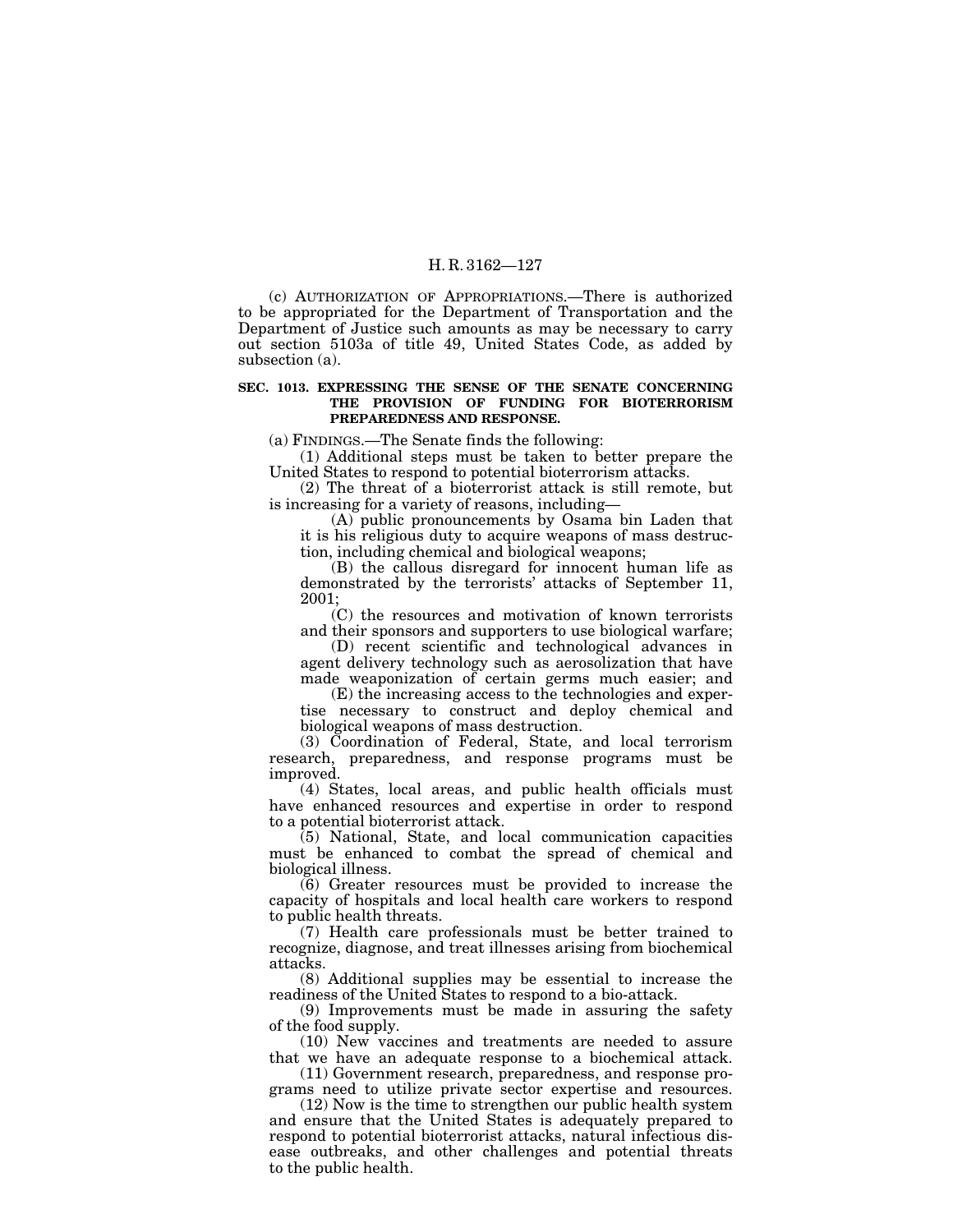(b) SENSE OF THE SENATE.—It is the sense of the Senate that the United States should make a substantial new investment this year toward the following:

(1) Improving State and local preparedness capabilities by upgrading State and local surveillance epidemiology, assisting in the development of response plans, assuring adequate staffing and training of health professionals to diagnose and care for victims of bioterrorism, extending the electronics communications networks and training personnel, and improving public health laboratories.

(2) Improving hospital response capabilities by assisting hospitals in developing plans for a bioterrorist attack and improving the surge capacity of hospitals.

(3) Upgrading the bioterrorism capabilities of the Centers for Disease Control and Prevention through improving rapid identification and health early warning systems.

(4) Improving disaster response medical systems, such as the National Disaster Medical System and the Metropolitan Medical Response System and Epidemic Intelligence Service.

(5) Targeting research to assist with the development of appropriate therapeutics and vaccines for likely bioterrorist agents and assisting with expedited drug and device review through the Food and Drug Administration.

(6) Improving the National Pharmaceutical Stockpile program by increasing the amount of necessary therapies (including smallpox vaccines and other post-exposure vaccines) and ensuring the appropriate deployment of stockpiles.

(7) Targeting activities to increase food safety at the Food and Drug Administration.

(8) Increasing international cooperation to secure dangerous biological agents, increase surveillance, and retrain biological warfare specialists.

#### **SEC. 1014. GRANT PROGRAM FOR STATE AND LOCAL DOMESTIC PREPAREDNESS SUPPORT.**

(a) IN GENERAL.—The Office for State and Local Domestic Preparedness Support of the Office of Justice Programs shall make a grant to each State, which shall be used by the State, in conjunction with units of local government, to enhance the capability of State and local jurisdictions to prepare for and respond to terrorist acts including events of terrorism involving weapons of mass destruction and biological, nuclear, radiological, incendiary, chemical, and explosive devices.

(b) USE OF GRANT AMOUNTS.—Grants under this section may be used to purchase needed equipment and to provide training and technical assistance to State and local first responders.

(c) AUTHORIZATION OF APPROPRIATIONS.—

(1) IN GENERAL.—There is authorized to be appropriated to carry out this section such sums as necessary for each of fiscal years 2002 through 2007.

(2) LIMITATIONS.—Of the amount made available to carry out this section in any fiscal year not more than 3 percent may be used by the Attorney General for salaries and administrative expenses.

(3) MINIMUM AMOUNT.—Each State shall be allocated in each fiscal year under this section not less than 0.75 percent of the total amount appropriated in the fiscal year for grants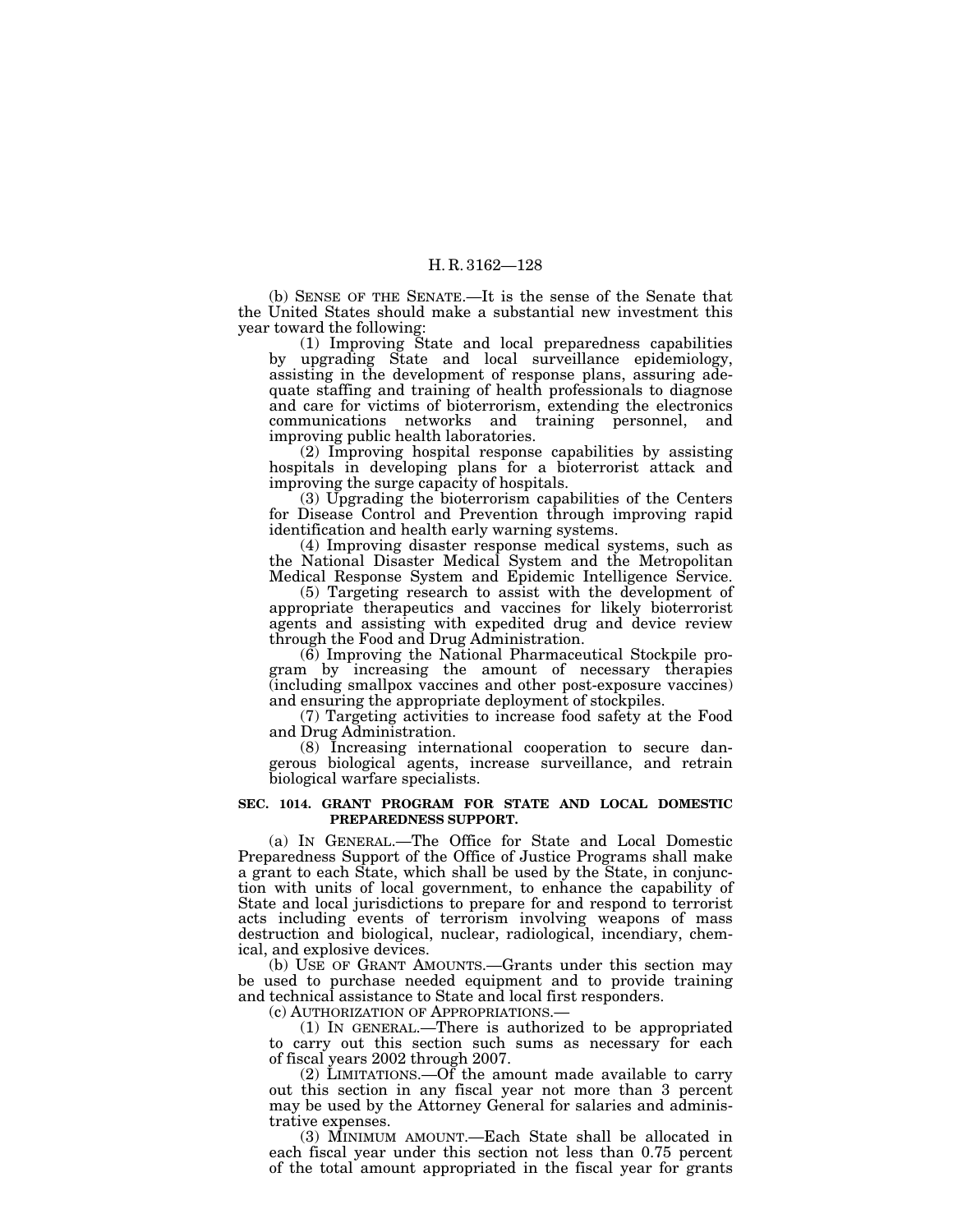pursuant to this section, except that the United States Virgin Islands, America Samoa, Guam, and the Northern Mariana Islands each shall be allocated 0.25 percent.

#### **SEC. 1015. EXPANSION AND REAUTHORIZATION OF THE CRIME IDENTI-FICATION TECHNOLOGY ACT FOR ANTITERRORISM GRANTS TO STATES AND LOCALITIES.**

Section 102 of the Crime Identification Technology Act of 1998 (42 U.S.C. 14601) is amended—

(1) in subsection (b)—<br>(A) in paragraph (16), by striking "and" at the end; (B) in paragraph (17), by striking the period and inserting "; and "; and "<br>(C) by adding at the end the following:

 $"(18)$  notwithstanding subsection (c), antiterrorism purposes as they relate to any other uses under this section or for other antiterrorism programs."; and

(2) in subsection  $(e)(1)$ , by striking "this section" and all that follows and inserting ''this section \$250,000,000 for each of fiscal years 2002 through 2007.''.

## **SEC. 1016. CRITICAL INFRASTRUCTURES PROTECTION.**

(a) SHORT TITLE.—This section may be cited as the "Critical Infrastructures Protection Act of 2001".

(b) FINDINGS.—Congress makes the following findings:

(1) The information revolution has transformed the conduct of business and the operations of government as well as the infrastructure relied upon for the defense and national security of the United States.

(2) Private business, government, and the national security apparatus increasingly depend on an interdependent network of critical physical and information infrastructures, including telecommunications, energy, financial services, water, and transportation sectors.

(3) A continuous national effort is required to ensure the reliable provision of cyber and physical infrastructure services critical to maintaining the national defense, continuity of government, economic prosperity, and quality of life in the United States.

(4) This national effort requires extensive modeling and analytic capabilities for purposes of evaluating appropriate mechanisms to ensure the stability of these complex and interdependent systems, and to underpin policy recommendations, so as to achieve the continuous viability and adequate protection of the critical infrastructure of the Nation.

(c) POLICY OF THE UNITED STATES.—It is the policy of the United States— (1) that any physical or virtual disruption of the operation

of the critical infrastructures of the United States be rare, brief, geographically limited in effect, manageable, and minimally detrimental to the economy, human and government services, and national security of the United States;

(2) that actions necessary to achieve the policy stated in paragraph (1) be carried out in a public-private partnership involving corporate and non-governmental organizations; and

(3) to have in place a comprehensive and effective program to ensure the continuity of essential Federal Government functions under all circumstances.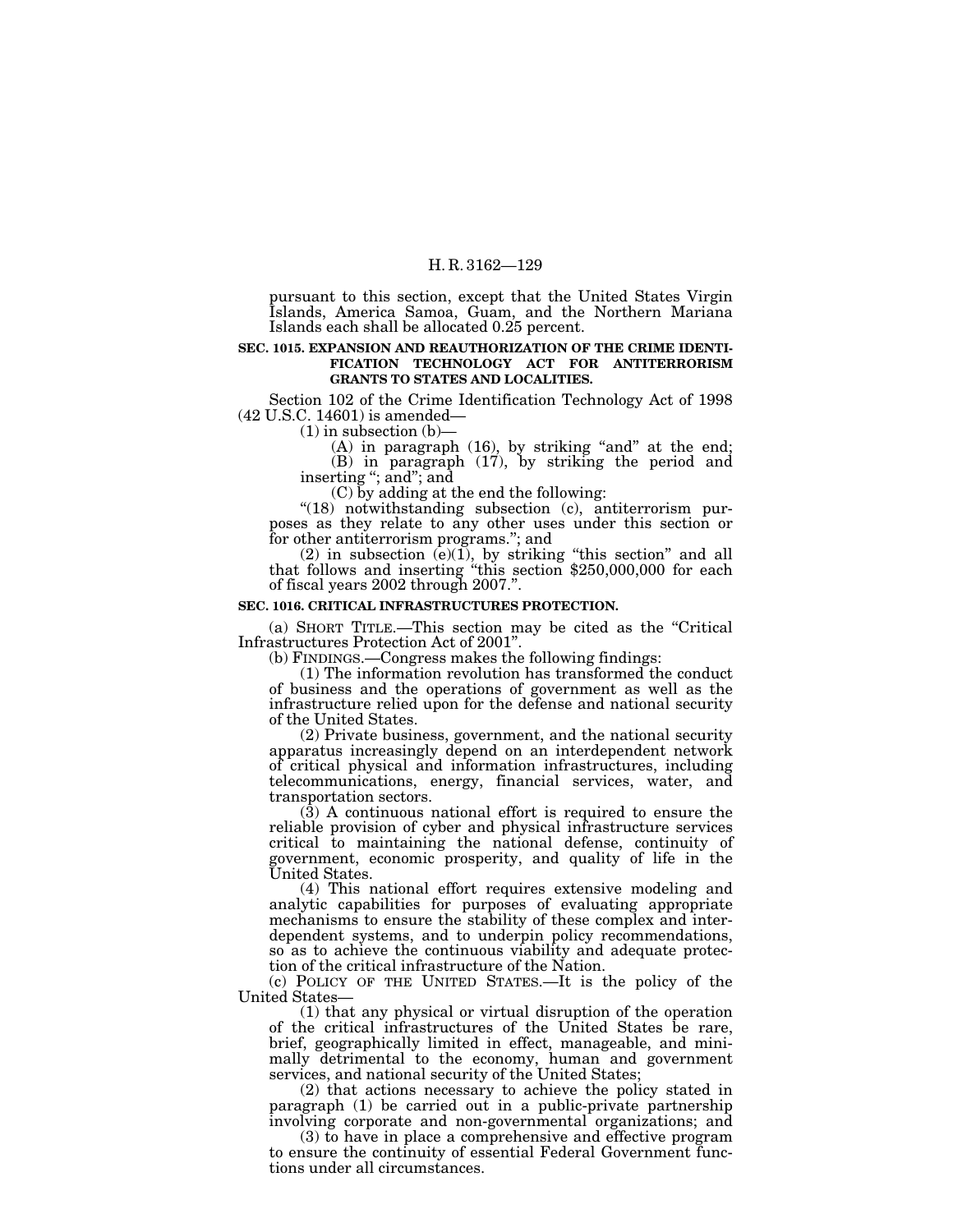(d) ESTABLISHMENT OF NATIONAL COMPETENCE FOR CRITICAL INFRASTRUCTURE PROTECTION.—

(1) SUPPORT OF CRITICAL INFRASTRUCTURE PROTECTION AND CONTINUITY BY NATIONAL INFRASTRUCTURE SIMULATION AND ANALYSIS CENTER.—There shall be established the National Infrastructure Simulation and Analysis Center (NISAC) to serve as a source of national competence to address critical infrastructure protection and continuity through support for activities related to counterterrorism, threat assessment, and risk mitigation.

(2) PARTICULAR SUPPORT.—The support provided under paragraph (1) shall include the following:

(A) Modeling, simulation, and analysis of the systems comprising critical infrastructures, including cyber infrastructure, telecommunications infrastructure, and physical infrastructure, in order to enhance understanding of the large-scale complexity of such systems and to facilitate modification of such systems to mitigate the threats to such systems and to critical infrastructures generally.

(B) Acquisition from State and local governments and the private sector of data necessary to create and maintain models of such systems and of critical infrastructures generally.

(C) Utilization of modeling, simulation, and analysis under subparagraph (A) to provide education and training to policymakers on matters relating to—

(i) the analysis conducted under that subparagraph;

(ii) the implications of unintended or unintentional disturbances to critical infrastructures; and

(iii) responses to incidents or crises involving critical infrastructures, including the continuity of government and private sector activities through and after such incidents or crises.

(D) Utilization of modeling, simulation, and analysis under subparagraph (A) to provide recommendations to policymakers, and to departments and agencies of the Federal Government and private sector persons and entities upon request, regarding means of enhancing the stability of, and preserving, critical infrastructures.

(3) RECIPIENT OF CERTAIN SUPPORT.—Modeling, simulation, and analysis provided under this subsection shall be provided, in particular, to relevant Federal, State, and local entities responsible for critical infrastructure protection and policy.

(e) CRITICAL INFRASTRUCTURE DEFINED.—In this section, the term "critical infrastructure" means systems and assets, whether physical or virtual, so vital to the United States that the incapacity or destruction of such systems and assets would have a debilitating impact on security, national economic security, national public health or safety, or any combination of those matters.